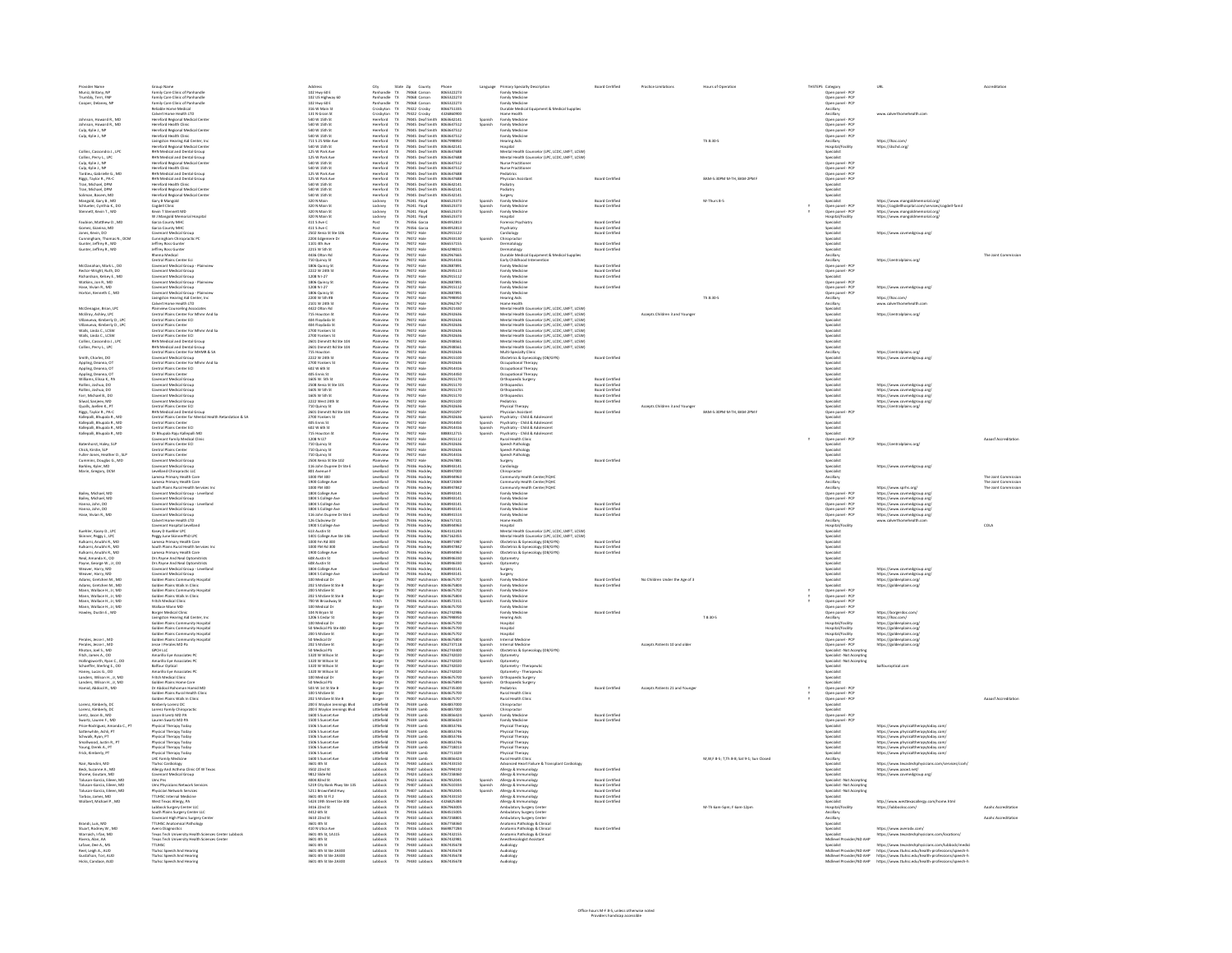| Provider Name                                                                                                                                                                                                                                                                                                   | Group Name<br>The Lighthouse Learning Center                                                                                                                                                                                                                                                        | Address                                                                                                                                                                      | City                                                                                            |                                                                                                                                                                           | Phone                                                                                          |                                                     |                                                                                                                                                                                                                                            | <b>Board Certified</b>                                | <b>Practice Limitations</b>                                    | tours of Operatio      | THSTEPS Category |                                                                                                                                                        | URL                                                                                                                                                                                                                                                                                |                                                                                     |
|-----------------------------------------------------------------------------------------------------------------------------------------------------------------------------------------------------------------------------------------------------------------------------------------------------------------|-----------------------------------------------------------------------------------------------------------------------------------------------------------------------------------------------------------------------------------------------------------------------------------------------------|------------------------------------------------------------------------------------------------------------------------------------------------------------------------------|-------------------------------------------------------------------------------------------------|---------------------------------------------------------------------------------------------------------------------------------------------------------------------------|------------------------------------------------------------------------------------------------|-----------------------------------------------------|--------------------------------------------------------------------------------------------------------------------------------------------------------------------------------------------------------------------------------------------|-------------------------------------------------------|----------------------------------------------------------------|------------------------|------------------|--------------------------------------------------------------------------------------------------------------------------------------------------------|------------------------------------------------------------------------------------------------------------------------------------------------------------------------------------------------------------------------------------------------------------------------------------|-------------------------------------------------------------------------------------|
| Cerda, Mari-Luci, BCBA<br>Cervera, Aurelio R., MD                                                                                                                                                                                                                                                               | Caprock Cardiovascular Center LLP                                                                                                                                                                                                                                                                   | 5139 69th St<br>1655 Main St Ste 201                                                                                                                                         | Lubbock                                                                                         | State Zip County<br>TX 79424 Lubbock<br>TX 79401 Lubbock                                                                                                                  | 8067011294<br>8067015858                                                                       | Spanish                                             | Language Primary Specialty Description<br>Spanish Behavior Analyst<br>Cardiac Electrophysiology                                                                                                                                            | <b>Board Certified</b>                                |                                                                | M-Sat: 8 AM - 6 PM     |                  | Specialist<br>Specialist                                                                                                                               | www.lighthouselearning.org<br>https://caprockcardio.com                                                                                                                                                                                                                            |                                                                                     |
|                                                                                                                                                                                                                                                                                                                 |                                                                                                                                                                                                                                                                                                     |                                                                                                                                                                              | Libback                                                                                         |                                                                                                                                                                           | 8057015858                                                                                     |                                                     |                                                                                                                                                                                                                                            | <b>Board Certified</b>                                |                                                                |                        |                  |                                                                                                                                                        |                                                                                                                                                                                                                                                                                    |                                                                                     |
|                                                                                                                                                                                                                                                                                                                 |                                                                                                                                                                                                                                                                                                     | 4316 23rd St<br>4324 23rd St                                                                                                                                                 |                                                                                                 |                                                                                                                                                                           | 8057015858                                                                                     | Spanish<br>Spanish<br>Spanish                       |                                                                                                                                                                                                                                            | <b>Board Certifier</b>                                |                                                                |                        |                  |                                                                                                                                                        | https://caprocleardio.com/<br>https://caprocleardio.com/<br>https://caprocleardio.com/                                                                                                                                                                                             |                                                                                     |
| Cervera, Aurelio R., MD<br>Cervera, Aurelio R., MD<br>Cervera, Aurelio R., MD<br>Rizo Patron, Carlos, MD                                                                                                                                                                                                        | Caprock Cardiovascular Center LLP<br>Caprock Cardiovascular Center LLP<br>Caprock Cardiovascular Center LLP<br>Caprock Cardiovascular Center LLP<br>Texas Physicians Group<br>Covenant Medical Group<br>Covenant Medical Group<br>Covenant Medical                                                  | 4324 23rd St<br>4321 Marsha Sharp Fwy<br>4642 N Loop 289 Ste 215<br>3514 21st St<br>9812 Slide Rd<br>3514 21st St<br>2514 21st St<br>2514 21st St                            |                                                                                                 | 79401 Lubbock<br>79410 Lubbock<br>79407 Lubbock<br>79407 Lubbock<br>79410 Lubbock<br>79424 Lubbock<br>79410 Lubbock<br>79410 Lubbock<br>79410 Lubbock                     | 8057015858<br>8067222161                                                                       |                                                     | Cardiac Electrophysiology<br>Cardiac Electrophysiology<br>Cardiac Electrophysiology<br>Cardiac Electrophysiology<br>Cardiac Electrophysiology<br>Cardiology<br>Cardiology<br>Cardiology<br>Cardiology<br>Cardiology                        | <b>Board Certifies</b>                                |                                                                |                        |                  | specialist<br>Specialist<br>Specialist<br>Specialist<br>Specialist<br>Specialist<br>Specialist<br>Specialist                                           |                                                                                                                                                                                                                                                                                    |                                                                                     |
| Rea Patron, Carlos, MI<br>Barkley, Kyler, MD<br>Carothers, Curtis, MD<br>Moss, James, MD<br>Walter, Paul, MD                                                                                                                                                                                                    |                                                                                                                                                                                                                                                                                                     |                                                                                                                                                                              |                                                                                                 |                                                                                                                                                                           | 8067222161<br>8067251801<br>8067258460<br>8067251801                                           |                                                     |                                                                                                                                                                                                                                            |                                                       |                                                                |                        |                  |                                                                                                                                                        | https://caprockcardio.com/<br>https://texasphysicaregroup.com<br>https://www.covmedgroup.org/<br>https://www.covmedgroup.org/<br>https://www.covmedgroup.org/<br>https://www.covmedgroup.org/<br>https://www.covmedgroup.org/                                                      |                                                                                     |
|                                                                                                                                                                                                                                                                                                                 |                                                                                                                                                                                                                                                                                                     |                                                                                                                                                                              | Lubbock<br>Lubbock<br>Lubbock<br>Lubbock                                                        |                                                                                                                                                                           |                                                                                                |                                                     |                                                                                                                                                                                                                                            |                                                       |                                                                |                        |                  |                                                                                                                                                        |                                                                                                                                                                                                                                                                                    |                                                                                     |
|                                                                                                                                                                                                                                                                                                                 |                                                                                                                                                                                                                                                                                                     |                                                                                                                                                                              |                                                                                                 |                                                                                                                                                                           |                                                                                                |                                                     |                                                                                                                                                                                                                                            |                                                       |                                                                |                        |                  |                                                                                                                                                        |                                                                                                                                                                                                                                                                                    |                                                                                     |
| Hassan, Mohammad, MD                                                                                                                                                                                                                                                                                            | Covenant Medical Group                                                                                                                                                                                                                                                                              | 9812 Slide Rd                                                                                                                                                                | Lubbock                                                                                         | 79424 Lubbock                                                                                                                                                             | 8067258460                                                                                     |                                                     | Cardiology                                                                                                                                                                                                                                 |                                                       |                                                                |                        |                  | Specialist                                                                                                                                             | https://www.covmedgroup.org/                                                                                                                                                                                                                                                       |                                                                                     |
| Jenkins, Leigh A., MD                                                                                                                                                                                                                                                                                           |                                                                                                                                                                                                                                                                                                     | 3601 4th St Fl 2                                                                                                                                                             |                                                                                                 |                                                                                                                                                                           | 8067431501                                                                                     | Spanish                                             |                                                                                                                                                                                                                                            |                                                       |                                                                |                        |                  | Specialist                                                                                                                                             | https://www.texastechphysicians.com/services/ccvh                                                                                                                                                                                                                                  |                                                                                     |
| Shurmur, Scott, MD                                                                                                                                                                                                                                                                                              | <b>Ttuhsc Cardiology</b><br>Ttuhsc Cardiology                                                                                                                                                                                                                                                       | 3601 4th St 2nd F                                                                                                                                                            | Lubback<br>Lubback                                                                              | 79430 Lubbock<br>79430 Lubbock                                                                                                                                            | 8067431501                                                                                     |                                                     | Cardiology - Interventional<br>Cardiology - Interventional                                                                                                                                                                                 |                                                       |                                                                |                        |                  | Specialist                                                                                                                                             | https://www.texastechphysicians.com/services/ccvh                                                                                                                                                                                                                                  |                                                                                     |
| Suarez, Jose A., MD<br>Suarez, Jose A., MD                                                                                                                                                                                                                                                                      | Caprock Cardiovascular Center LLP                                                                                                                                                                                                                                                                   | 4316 23rd St<br>4324 23rd St                                                                                                                                                 | Lubbock                                                                                         | TX 79410 Lubbock                                                                                                                                                          | 8067015858<br>8067015858                                                                       | Spanish                                             | Cardiology - Interventional<br>Cardiology - Interventional<br>Cardiology - Interventional<br>Cardiothorasic Surgery                                                                                                                        | <b>Board Certified</b><br><b>Board Certified</b>      | Accepts Patients 18 and Older<br>Accepts Patients 18 and Older |                        |                  | Specialist<br>Specialist                                                                                                                               | https://caprockcardio.com/                                                                                                                                                                                                                                                         |                                                                                     |
|                                                                                                                                                                                                                                                                                                                 | Caprock Cardiovascular Center LLP<br>Caprock Cardiovascular Center LLP<br>UMC Physicians Network Services                                                                                                                                                                                           | 1655 Main St Ste 201                                                                                                                                                         | Lubbock<br>Lubbock<br>Lubbock                                                                   | 79410 Lubbock<br>79401 Lubbock<br>79415 Lubbock                                                                                                                           | 8067015858                                                                                     | Spanish<br>Spanish<br>Spanish                       |                                                                                                                                                                                                                                            | <b>Board Certified</b>                                | <b>Accepts Patients 18 and Olde</b>                            |                        |                  | <b>Specialist</b>                                                                                                                                      | https://caprockcardio.com/<br>https://caprockcardio.com                                                                                                                                                                                                                            |                                                                                     |
| Suarez, Jose A., MD<br>Paone, Ralph F., MD                                                                                                                                                                                                                                                                      |                                                                                                                                                                                                                                                                                                     | 3502 9th St Ste 260                                                                                                                                                          |                                                                                                 |                                                                                                                                                                           | 8067928185                                                                                     |                                                     |                                                                                                                                                                                                                                            |                                                       |                                                                |                        |                  | Specialist - Not Accepting                                                                                                                             | https://www.umchealths                                                                                                                                                                                                                                                             |                                                                                     |
| Padentson, Donald J., MD<br>Hirsch, Benjamin A., MD<br>Ansari, Mohammad M., MD                                                                                                                                                                                                                                  | <b>UNIC Priyacians Network Services</b><br>Physician Network Services<br>Umc Physicians Network Services<br>TTUHSC Cardiology<br>TTUHSC Cardiology                                                                                                                                                  | 3502 9th St Ste 260<br>3502 9th St Ste 260<br>3502 9th St Ste 260<br>3601 4th St Ste 1835<br>3601 4th St Fl 2                                                                | Lubbock<br>Lubbock<br>Lubbock<br>Lubbock<br>Lubbock<br>Lubbock<br>Lubbock                       | 79415 Lubbock<br>79415 Lubbock<br>79415 Lubbock<br>79430 Lubbock<br>79416 Lubbock<br>79416 Lubbock<br>79416 Lubbock<br>79416 Lubbock                                      | 8067928185<br>8067928185<br>8067928185<br>8067437246                                           |                                                     | Cardiothorasic Surgery<br>Cardiothorasic Surgery<br>Cardiovascular Disease                                                                                                                                                                 | <b>Board Certified</b>                                |                                                                |                        |                  |                                                                                                                                                        | ntsps://www.umcnewansysom.com/<br>https://bsahs.org/<br>https://www.umchealthsystem.com/<br>https://www.texastechphysicians.com/services/ccvh/<br>https://www.texastechphysicians.com/services/ccvh/                                                                               |                                                                                     |
|                                                                                                                                                                                                                                                                                                                 |                                                                                                                                                                                                                                                                                                     |                                                                                                                                                                              |                                                                                                 |                                                                                                                                                                           |                                                                                                |                                                     |                                                                                                                                                                                                                                            |                                                       |                                                                |                        |                  |                                                                                                                                                        |                                                                                                                                                                                                                                                                                    |                                                                                     |
| Arvandi, Aliakbar, MD                                                                                                                                                                                                                                                                                           |                                                                                                                                                                                                                                                                                                     |                                                                                                                                                                              |                                                                                                 |                                                                                                                                                                           | 8067431501                                                                                     |                                                     | Cardiovascular Disease                                                                                                                                                                                                                     | <b>Board Certified</b>                                |                                                                |                        |                  | Specialist                                                                                                                                             |                                                                                                                                                                                                                                                                                    |                                                                                     |
| Brogan, Walter C., III, MD                                                                                                                                                                                                                                                                                      |                                                                                                                                                                                                                                                                                                     | 7008 Indiana Ave Ste A                                                                                                                                                       |                                                                                                 |                                                                                                                                                                           | 8067880040                                                                                     |                                                     | Cardiovascular Disease                                                                                                                                                                                                                     |                                                       |                                                                |                        |                  | Specialist                                                                                                                                             |                                                                                                                                                                                                                                                                                    |                                                                                     |
| Brogan, Walter C., III, MD                                                                                                                                                                                                                                                                                      | Brogan Heart Center<br>Texas Physicians Group<br>Caprock Cardiovascular Center LLP                                                                                                                                                                                                                  | 4802 N Loop 289                                                                                                                                                              |                                                                                                 |                                                                                                                                                                           | 8067880040                                                                                     | Spanish<br>Spanish<br>Spanish                       | Cardiovascular Disease                                                                                                                                                                                                                     |                                                       | Accepts Patients 18 and Olde                                   |                        |                  | Specialist                                                                                                                                             | https://texasphysiciansgroup.com/<br>https://texasphysiciansgroup.com/                                                                                                                                                                                                             |                                                                                     |
| Cervera, Aurelio R., MD<br>Cervera, Aurelio R., MD                                                                                                                                                                                                                                                              | Caprock Cardiovascular Center LLP                                                                                                                                                                                                                                                                   | 1655 Main St Ste 201<br>4316 23rd St                                                                                                                                         | Lubbock                                                                                         | 79410 Lubbock                                                                                                                                                             | 8067015858<br>8067015858                                                                       |                                                     | Cardiovascular Disease<br>Cardiovascular Disease                                                                                                                                                                                           | <b>Board Certified</b><br>Board Certified             |                                                                |                        |                  | Specialist<br>Specialist                                                                                                                               | https://caprockcardio.com<br>https://caprockcardio.com/                                                                                                                                                                                                                            |                                                                                     |
| Cervera, Aurelio R., MD                                                                                                                                                                                                                                                                                         | Caprock Cardiovascular Center LLP                                                                                                                                                                                                                                                                   | 4324 23rd St                                                                                                                                                                 | Lubbock                                                                                         | 79410 Lubbock                                                                                                                                                             | 8067015858                                                                                     | Spanish<br>Spanish                                  | Cardiovascular Disease                                                                                                                                                                                                                     | <b>Board Certified</b>                                |                                                                |                        |                  | Specialist                                                                                                                                             | https://caprockcardio.com/                                                                                                                                                                                                                                                         |                                                                                     |
| Cervera, Aurelio R., MD                                                                                                                                                                                                                                                                                         | Caprock Cardiovascular Center LLP                                                                                                                                                                                                                                                                   | 4321 Marsha Sharo Fwy                                                                                                                                                        | Lubbock                                                                                         | 79407 Lubbock                                                                                                                                                             | 8067015858                                                                                     | Spanish                                             | Cardiovascular Disease                                                                                                                                                                                                                     | <b>Board Certified</b>                                |                                                                |                        |                  | Specialist                                                                                                                                             | https://caprockcardio.com/                                                                                                                                                                                                                                                         |                                                                                     |
| Jenkins, Leigh A., MD<br>Nair, Nandini, MD                                                                                                                                                                                                                                                                      |                                                                                                                                                                                                                                                                                                     | 3601 4th St Fl 2<br><b>GO1 4th St</b>                                                                                                                                        |                                                                                                 |                                                                                                                                                                           | 8057431501<br>8067433150                                                                       | Spanish                                             |                                                                                                                                                                                                                                            | Board Lifetime Certified                              |                                                                |                        |                  |                                                                                                                                                        |                                                                                                                                                                                                                                                                                    |                                                                                     |
|                                                                                                                                                                                                                                                                                                                 |                                                                                                                                                                                                                                                                                                     |                                                                                                                                                                              |                                                                                                 |                                                                                                                                                                           |                                                                                                |                                                     |                                                                                                                                                                                                                                            | <b>Board Certified</b>                                | Arrents Patients 18 and Olde                                   |                        |                  |                                                                                                                                                        |                                                                                                                                                                                                                                                                                    |                                                                                     |
|                                                                                                                                                                                                                                                                                                                 |                                                                                                                                                                                                                                                                                                     |                                                                                                                                                                              |                                                                                                 |                                                                                                                                                                           | 8067015858                                                                                     |                                                     |                                                                                                                                                                                                                                            |                                                       | Arrents Patients 18 and Olde                                   |                        |                  |                                                                                                                                                        |                                                                                                                                                                                                                                                                                    |                                                                                     |
| Nair, Nandini, MD<br>Suarez, Jose A., MD<br>Suarez, Jose A., MD<br>Suarez, Jose A., MD<br>Zias, John, MD<br>Irvin, David, CRNA<br>Marin, Gregory, DCM                                                                                                                                                           | Caprod. Cardiovaccular Center LLP<br>Thuhc Cardiology<br>Thuhc Cardiology<br>Caprod. Cardiovaccular Center LLP<br>Caprod. Cardiovaccular Center LLP<br>Caprod. Cardiovaccular Center LLP<br>Censenant Muslical Group<br>Treas Test University Healt                                                 | 3601 4th 5t<br>4316 23rd 5t<br>4324 23rd 5t<br>1655 Main 5t 5te 201<br>3514 21st 5treet<br>2601 4th 5t                                                                       | Lubbock<br>Lubbock<br>Lubbock<br>Lubbock<br>Lubbock<br>Lubbock<br>Lubbock<br>Lubbock            | 79407 tubbock<br>79430 tubbock<br>79430 tubbock<br>79410 tubbock<br>79410 tubbock<br>79420 tubbock<br>79424 tubbock<br>79424 tubbock<br>79424 tubbock                     | 8067015858<br>8067015858<br>8067251801<br>8067432981<br>8069931001                             | Spanish<br>Spanish<br>Spanish                       | Cardiovaccular Disease<br>Cardiovaccular Disease<br>Cardiovaccular Disease<br>Cardiovaccular Disease<br>Cardiovaccular Disease<br>Cardiovaccular Disease<br>Cardiovaccular Disease<br>Chiropractor<br>Chiropractor<br>Chiropractor         | Board Certified<br>Board Certified<br>Board Certified | Accepts Patients 18 and Olde                                   |                        |                  | Specialist<br>Specialist<br>Specialist<br>Specialist<br>Specialist<br>Midlevel Provider/ND AHP<br>Midlevel Provider/ND AHP<br>Midlevel Provider/ND AHP | https://caprockcarello.com/<br>https://www.kavastechphysic<br>https://www.kavastechphysic<br>https://caprockcarello.com/<br>https://caprockcarello.com/<br>https://caprockcarello.com/                                                                                             |                                                                                     |
|                                                                                                                                                                                                                                                                                                                 |                                                                                                                                                                                                                                                                                                     |                                                                                                                                                                              |                                                                                                 |                                                                                                                                                                           |                                                                                                |                                                     |                                                                                                                                                                                                                                            |                                                       |                                                                |                        |                  |                                                                                                                                                        |                                                                                                                                                                                                                                                                                    |                                                                                     |
|                                                                                                                                                                                                                                                                                                                 |                                                                                                                                                                                                                                                                                                     | 3601 4th St<br>5214 75th St                                                                                                                                                  |                                                                                                 |                                                                                                                                                                           |                                                                                                |                                                     | Chiropractor                                                                                                                                                                                                                               |                                                       |                                                                |                        |                  | Specialist                                                                                                                                             |                                                                                                                                                                                                                                                                                    |                                                                                     |
| Ganeshan, Senthilraj, MD                                                                                                                                                                                                                                                                                        | Covenant Medical Group                                                                                                                                                                                                                                                                              | 3514 21st St                                                                                                                                                                 | Lubbock                                                                                         | TX 79410 Lubbock                                                                                                                                                          | 8067251801                                                                                     |                                                     | Clinical Cardiac Electrophys                                                                                                                                                                                                               | <b>Board Certified</b>                                |                                                                |                        |                  | Specialist                                                                                                                                             |                                                                                                                                                                                                                                                                                    |                                                                                     |
|                                                                                                                                                                                                                                                                                                                 | CHCL Medical Office Plaza                                                                                                                                                                                                                                                                           | 3502 9th St Ste 280                                                                                                                                                          | Lubbock                                                                                         | 79415 Lubbock                                                                                                                                                             | 8067915537                                                                                     |                                                     | Community Health Center/FQHC                                                                                                                                                                                                               |                                                       |                                                                |                        |                  | Open panel - PCP                                                                                                                                       | https://www.umchealthsystem.com/                                                                                                                                                                                                                                                   | The Joint Commission                                                                |
| Islam, Ebtesam A., MD                                                                                                                                                                                                                                                                                           | Ttuhsc Pulmonary<br>Ttuhsc Pulmonary                                                                                                                                                                                                                                                                | 3601 4th St<br>3601 4th St Fl 2                                                                                                                                              | Lubbock                                                                                         | TX 79430 Lubbock                                                                                                                                                          | 8067437337<br>8067433150                                                                       |                                                     | Critical Care Medicine<br>Critical Care Medicine                                                                                                                                                                                           |                                                       |                                                                |                        |                  | Specialist<br>Specialist - Not Accepting                                                                                                               | https://www.texastechphysicians.com/lubbock/medici                                                                                                                                                                                                                                 |                                                                                     |
|                                                                                                                                                                                                                                                                                                                 | <b>Ttuhsc Pulmonary</b>                                                                                                                                                                                                                                                                             | 3601 4th St                                                                                                                                                                  |                                                                                                 |                                                                                                                                                                           | 8067433150                                                                                     |                                                     | <b>Critical Care Medicine</b>                                                                                                                                                                                                              |                                                       |                                                                |                        |                  | <b>Specialist</b>                                                                                                                                      | https://www.texastechphysicians.com/lubbock/medici<br>https://www.texastechphysicians.com/lubbock/medici                                                                                                                                                                           |                                                                                     |
| Jumper, Cynthia, MD<br>Test, Victor J., MD<br>Lovett, David, DDS<br>Parker, William, DDS                                                                                                                                                                                                                        | Covenant Medical Group                                                                                                                                                                                                                                                                              | 4122 22nd Pl                                                                                                                                                                 | Lubbock<br>Lubbock<br>Lubbock<br>Lubbock                                                        | TX 79430 Lubbock<br>TX 79430 Lubbock<br>TX 79410 Lubbock<br>TX 79410 Lubbock                                                                                              | 8067256500                                                                                     |                                                     | Dentistry<br>Dentistry                                                                                                                                                                                                                     |                                                       |                                                                |                        |                  | <b>Specialist</b>                                                                                                                                      | https://www.coxmedgroup.org/<br>https://www.covmedgroup.org/<br>http://www.lehmandermatology.co                                                                                                                                                                                    |                                                                                     |
|                                                                                                                                                                                                                                                                                                                 | Covenant Medical Group                                                                                                                                                                                                                                                                              | 4122 22nd Pl                                                                                                                                                                 |                                                                                                 |                                                                                                                                                                           | 8067256500                                                                                     |                                                     |                                                                                                                                                                                                                                            |                                                       |                                                                |                        |                  | <b>Specialist</b>                                                                                                                                      |                                                                                                                                                                                                                                                                                    |                                                                                     |
| Lehman, Michael G., MD<br>Nguyen, Jeannie, MD<br>Stetson, Cloyce L., MD                                                                                                                                                                                                                                         | Covening Network Group<br>Texas Tech University Health Sciences Center<br>TTUHSC- Dermatology                                                                                                                                                                                                       | 9222 2258 58<br>3601 4th St<br>3601 4th St # 4A100                                                                                                                           | Lubbock<br>Lubbock<br>Lubbock                                                                   | 79410 Lubbock<br>79430 Lubbock<br>79430 Lubbock<br>79430 Lubbock<br>79430 Lubbock<br>79424 Lubbock<br>79410 Lubbock<br>79410 Lubbock                                      | 8067950617<br>8067950617<br>8067431842                                                         |                                                     | Dermatology<br>Dermatology<br>Dermatology                                                                                                                                                                                                  | Board Lifetime Certifier                              |                                                                |                        |                  |                                                                                                                                                        |                                                                                                                                                                                                                                                                                    |                                                                                     |
|                                                                                                                                                                                                                                                                                                                 |                                                                                                                                                                                                                                                                                                     |                                                                                                                                                                              |                                                                                                 |                                                                                                                                                                           |                                                                                                |                                                     |                                                                                                                                                                                                                                            | <b>Board Certified</b>                                |                                                                |                        |                  |                                                                                                                                                        | https://www.texastechphysicians.com/lubbock/derma                                                                                                                                                                                                                                  |                                                                                     |
|                                                                                                                                                                                                                                                                                                                 |                                                                                                                                                                                                                                                                                                     | 3601 4th St Ste 4A10                                                                                                                                                         |                                                                                                 |                                                                                                                                                                           | 8067431842                                                                                     |                                                     | Dermatology                                                                                                                                                                                                                                |                                                       |                                                                |                        |                  | Specialist                                                                                                                                             |                                                                                                                                                                                                                                                                                    |                                                                                     |
| Sturgeon, Ashley, MD<br>Tarbox, Michelle B., MD                                                                                                                                                                                                                                                                 | Ttuhsc-Dermatology<br>Ttuhsc-Dermatology                                                                                                                                                                                                                                                            | 3601 4th St Ste 4A10                                                                                                                                                         | Lubbock<br>Lubbock<br>Lubbock<br>Lubbock                                                        |                                                                                                                                                                           | 8067431842                                                                                     |                                                     | Dermatology                                                                                                                                                                                                                                | <b>Board Certified<br/>Board Certified</b>            |                                                                |                        |                  | Specialist                                                                                                                                             | https://www.texastechphysicians.com/lubbock/dermat<br>https://www.texastechphysicians.com/lubbock/dermat<br>https://www.lhderm.com/                                                                                                                                                |                                                                                     |
| Harris, Bryan D., MD                                                                                                                                                                                                                                                                                            | Long and Harris Dermatology<br>Us Renal Care Kidney Center Of Lubbock                                                                                                                                                                                                                               | 6102 82nd St Ste 15<br>3801 21st St, Ste 100                                                                                                                                 |                                                                                                 |                                                                                                                                                                           | 8067497933<br>8067719933                                                                       |                                                     | Dermatology<br><b>Dialysis Center</b>                                                                                                                                                                                                      | <b>Board Certified</b>                                |                                                                | M, W, F 5-9; T, Th 5-6 |                  | Specialist<br>Ancillary                                                                                                                                | https://www.usrenalcare.com/                                                                                                                                                                                                                                                       |                                                                                     |
| Roach, Allison, RD                                                                                                                                                                                                                                                                                              | The Advanced Bariatric Surgery Center                                                                                                                                                                                                                                                               | 3805 22nd Pl                                                                                                                                                                 | Lubbock                                                                                         | 79410 Lubbock                                                                                                                                                             | 8066875670                                                                                     |                                                     | Dietitian                                                                                                                                                                                                                                  |                                                       |                                                                |                        |                  | Specialist                                                                                                                                             | http://advancedbariatricsurgery.com                                                                                                                                                                                                                                                |                                                                                     |
| Robertson - Stegall, Heather, CD                                                                                                                                                                                                                                                                                | <b>LISD ECI DEBT PROGRAM</b>                                                                                                                                                                                                                                                                        | 1628 19th Street                                                                                                                                                             | Lubbock                                                                                         | 79401 Lubbock                                                                                                                                                             | 8062190500                                                                                     |                                                     | Dietitian                                                                                                                                                                                                                                  |                                                       |                                                                |                        |                  | <b>Specialist</b>                                                                                                                                      | https://www.lubbockisd.org/domain/1713                                                                                                                                                                                                                                             |                                                                                     |
|                                                                                                                                                                                                                                                                                                                 | Absolute Home Medical                                                                                                                                                                                                                                                                               | 2501 Baylor St Ste St<br>1303 82nd St. Ste 100                                                                                                                               | Lubbock                                                                                         | 79415 Lubbock                                                                                                                                                             | 8067712684<br>8057921418                                                                       |                                                     | Durable Medical Equipment                                                                                                                                                                                                                  |                                                       |                                                                | M-F 8:30-5             |                  | Ancillary                                                                                                                                              | https://aprocarpusa.com/                                                                                                                                                                                                                                                           | Achc Accreditation                                                                  |
|                                                                                                                                                                                                                                                                                                                 | Althonomethicus (1988)<br>AeroCare<br>Star Medical Equipment                                                                                                                                                                                                                                        |                                                                                                                                                                              |                                                                                                 |                                                                                                                                                                           |                                                                                                |                                                     |                                                                                                                                                                                                                                            |                                                       |                                                                |                        |                  |                                                                                                                                                        |                                                                                                                                                                                                                                                                                    |                                                                                     |
|                                                                                                                                                                                                                                                                                                                 |                                                                                                                                                                                                                                                                                                     |                                                                                                                                                                              |                                                                                                 |                                                                                                                                                                           | 8067626777                                                                                     |                                                     |                                                                                                                                                                                                                                            |                                                       |                                                                |                        |                  | Ancillary<br>Ancillary<br>Ancillary<br>Ancillary<br>Ancillary<br>Ancillary                                                                             | ntips://wirocareusa.com/<br>http://www.starmedinc.com/<br>http://www.majorsmedicalservice.com<br>http://www.braceplacelubbock.com/                                                                                                                                                 | Achc Accreditation<br>The Joint Commis                                              |
|                                                                                                                                                                                                                                                                                                                 |                                                                                                                                                                                                                                                                                                     |                                                                                                                                                                              |                                                                                                 |                                                                                                                                                                           | 8067920395                                                                                     |                                                     |                                                                                                                                                                                                                                            |                                                       |                                                                |                        |                  |                                                                                                                                                        |                                                                                                                                                                                                                                                                                    | The Jons Commission<br>Board of Certification (BOC)<br>Board of Certification (BOC) |
|                                                                                                                                                                                                                                                                                                                 |                                                                                                                                                                                                                                                                                                     |                                                                                                                                                                              |                                                                                                 |                                                                                                                                                                           |                                                                                                |                                                     |                                                                                                                                                                                                                                            |                                                       |                                                                | M-F 8:30-5             |                  |                                                                                                                                                        |                                                                                                                                                                                                                                                                                    |                                                                                     |
|                                                                                                                                                                                                                                                                                                                 |                                                                                                                                                                                                                                                                                                     |                                                                                                                                                                              |                                                                                                 |                                                                                                                                                                           |                                                                                                |                                                     |                                                                                                                                                                                                                                            |                                                       |                                                                |                        |                  | Incillary<br>Ancillary                                                                                                                                 |                                                                                                                                                                                                                                                                                    | Healthcare Quality As                                                               |
| Lum, Nelson, MD                                                                                                                                                                                                                                                                                                 | Star Medical Equipment<br>Major Medical<br>The Brace Place Inc<br>Family Mobility and Equipment<br>Guardian Home Care Services<br>Lisd Eci Debt Program<br>Alfohad B Macorlaner Mft<br>Mechad B Macorlaner Mft                                                                                      | 1303 82nd St, Ste 100<br>11912 Slide Rd<br>6102 45th St Unit D<br>6102 45th St<br>3719 24th St<br>5002 34th St Unit B<br>3003 50th St Ste 100<br>1628 19th St<br>3801 50h St | Lubbock<br>Lubbock<br>Lubbock<br>Lubbock<br>Lubbock<br>Lubbock<br>Lubbock<br>Lubbock            | 79423 Lubbock<br>79424 Lubbock<br>79424 Lubbock<br>79407 Lubbock<br>79410 Lubbock<br>79413 Lubbock<br>79413 Lubbock<br>79413 Lubbock<br>79413 Lubbock                     | 8067920395<br>8067996084<br>8067996084<br>8062190500<br>8067258525                             |                                                     | Durable Medical Equipment<br>Durable Medical Equipment<br>Durable Medical Equipment<br>Durable Medical Equipment & Medical Supplies<br>Durable Medical Equipment & Medical Supplies<br>Durable Medical Equipment & Medical Supplies<br>Dur |                                                       |                                                                |                        |                  | Specialist                                                                                                                                             | https://www.guardianhomecareservices.com/<br>https://www.lubbockisd.org/domain/1713<br>https://www.covmedgroup.org/                                                                                                                                                                |                                                                                     |
| Macadams, Michael R., MC                                                                                                                                                                                                                                                                                        | Michael R Macadams MD                                                                                                                                                                                                                                                                               | 2716 82nd St                                                                                                                                                                 | Lubbock                                                                                         | TX 79423 Lubbock                                                                                                                                                          | 8067934440                                                                                     |                                                     |                                                                                                                                                                                                                                            | Board Lifetime Certified                              |                                                                |                        |                  | Specialist - Not Accepting                                                                                                                             | https://www.covenanthealth.org/our-doctors/m/micha                                                                                                                                                                                                                                 |                                                                                     |
| Addington, Charles E., II, DO<br>Allas, Jose, MD                                                                                                                                                                                                                                                                | LHH Emergency Physicians<br>Covenant Medical Group                                                                                                                                                                                                                                                  | 4810 N Lp 289<br>3801 50th St                                                                                                                                                | Lubback<br>Lubback                                                                              | $\begin{tabular}{ll} Tx & 79414 tubback \\ Tx & 79413 tubback \\ \end{tabular}$                                                                                           | 8064735373<br>8067258525                                                                       | Spanish                                             | Family Medicine                                                                                                                                                                                                                            |                                                       |                                                                |                        |                  | Specialist<br>Specialist                                                                                                                               | https://www.muleshoehospital.com/<br>https://www.covmedgroup.org/                                                                                                                                                                                                                  |                                                                                     |
| Allen, Charla B., MD                                                                                                                                                                                                                                                                                            | Ttuhsc Family Medicine                                                                                                                                                                                                                                                                              | 1003 Flint Ave Stop 7208                                                                                                                                                     | Lubbock                                                                                         |                                                                                                                                                                           | 8067432345                                                                                     |                                                     | Family Medicine                                                                                                                                                                                                                            |                                                       |                                                                |                        |                  |                                                                                                                                                        |                                                                                                                                                                                                                                                                                    |                                                                                     |
|                                                                                                                                                                                                                                                                                                                 | Tuhsc Family Medicine<br>Tuhsc Family Medicine<br>TTUHSC Lubbock                                                                                                                                                                                                                                    | 2602 Avenue Q                                                                                                                                                                | Lubbock<br>Lubbock<br>Lubbock                                                                   | TX 79409 Lubbock<br>TX 79411 Lubbock<br>TX 79430 Lubbock<br>TX 79430 Lubbock                                                                                              | 8067610616                                                                                     |                                                     | Family Medicine                                                                                                                                                                                                                            |                                                       |                                                                |                        |                  | Open panel - PCP<br>Open panel - PCP<br>Open panel - PCP<br>Open panel - PCP                                                                           | https://www.texastechphysicians.com/lubbock/family<br>https://www.texastechphysicians.com/lubbock/family<br>https://www.texastechphysicians.com/lubbock/family<br>https://www.texastechphysicians.com/lubbock/family<br>https://www.texast                                         |                                                                                     |
|                                                                                                                                                                                                                                                                                                                 |                                                                                                                                                                                                                                                                                                     | 3601 4th St<br>12 disc road                                                                                                                                                  |                                                                                                 |                                                                                                                                                                           | 8067432757<br>8067432757                                                                       |                                                     | <b>Family Medicine</b><br>Family Medicine                                                                                                                                                                                                  |                                                       |                                                                |                        |                  |                                                                                                                                                        |                                                                                                                                                                                                                                                                                    |                                                                                     |
| Allen, Charla B., MD<br>Allen, Charla B., MD<br>Allen, Charla B., MD<br>Babb, Franklyn C., MD<br>Backlund, Amanda, MD<br>Bamard, Life, MD<br>Bannard, Life, MD<br>Bannard, Life, MD                                                                                                                             | <b>Covenant Medical Group<br/>Umc Physicians Network Services<br/>Umc Physicians Network Services</b>                                                                                                                                                                                               | 3601 401 5t<br>7601 Quaker Ave<br>2703 82nd St<br>808 Joliet Ave Unit 110                                                                                                    | Lubbock<br>Lubbock<br>Lubbock<br>Lubbock                                                        | 79430 Lubbock<br>79424 Lubbock<br>79425 Lubbock<br>79415 Lubbock<br>79411 Lubbock<br>79415 Lubbock<br>7943 Lubbock<br>79402 Lubbock                                       | 8067432757<br>8067259444<br>8067610428<br>8067610545                                           |                                                     | Family Medicine<br>Family Medicine<br>Family Medicine<br>Family Medicine                                                                                                                                                                   | <b>Board Certified</b>                                |                                                                |                        |                  | upen par<br>Specialist<br>Specialist<br>Specialist                                                                                                     | ntsps://www.ussastetnprrysisams.com<br>https://www.covmedgroup.org/<br>https://www.umchealthsystem.com/<br>https://www.umchealthsystem.com/                                                                                                                                        |                                                                                     |
|                                                                                                                                                                                                                                                                                                                 |                                                                                                                                                                                                                                                                                                     |                                                                                                                                                                              |                                                                                                 |                                                                                                                                                                           |                                                                                                | Spanish<br>Spanish<br>Spanish<br>Spanish<br>Spanish |                                                                                                                                                                                                                                            |                                                       |                                                                |                        |                  |                                                                                                                                                        |                                                                                                                                                                                                                                                                                    |                                                                                     |
|                                                                                                                                                                                                                                                                                                                 |                                                                                                                                                                                                                                                                                                     |                                                                                                                                                                              |                                                                                                 |                                                                                                                                                                           |                                                                                                |                                                     |                                                                                                                                                                                                                                            |                                                       |                                                                |                        |                  |                                                                                                                                                        |                                                                                                                                                                                                                                                                                    |                                                                                     |
| Bennett, Kelly A., MD<br>Bennett, Kelly A., MD                                                                                                                                                                                                                                                                  | <b>TTUHSC Family Medicine</b>                                                                                                                                                                                                                                                                       | 1003 Flint Ave Stop 7208                                                                                                                                                     | Lubbock<br>Lubbock<br>Lubbock<br>Lubbock                                                        |                                                                                                                                                                           | 8067432345                                                                                     |                                                     | Family Medicine<br>Family Medicine                                                                                                                                                                                                         |                                                       |                                                                |                        |                  | Open panel - PCF                                                                                                                                       | https://www.texastechphysicians.com/lubbock/family<br>https://www.texastechphysicians.com/lubbock/family<br>https://www.texastechphysicians.com/lubbock/family                                                                                                                     |                                                                                     |
| Bennett, Kelly A., MD                                                                                                                                                                                                                                                                                           | <b>TTUHSC Family Medicine</b><br><b>TTUHSC Family Medicine</b>                                                                                                                                                                                                                                      | 2602 Avenue Q<br>602 Indiana Ave                                                                                                                                             |                                                                                                 |                                                                                                                                                                           | 8067610616<br>8067432898                                                                       |                                                     | Family Medicine                                                                                                                                                                                                                            |                                                       |                                                                |                        |                  | Open panel - PCP<br>Open panel - PCP                                                                                                                   |                                                                                                                                                                                                                                                                                    |                                                                                     |
| Bennett, Kelly A., MD                                                                                                                                                                                                                                                                                           | <b>TTUHSC Family Medicine</b>                                                                                                                                                                                                                                                                       | 3601 4th St                                                                                                                                                                  |                                                                                                 |                                                                                                                                                                           | 8067432757                                                                                     |                                                     | Family Medicine                                                                                                                                                                                                                            |                                                       |                                                                |                        |                  | Open panel - PCP                                                                                                                                       | https://www.texastechphysicians.com/lubbock/famil                                                                                                                                                                                                                                  |                                                                                     |
| Brinker, Jared Z., MD                                                                                                                                                                                                                                                                                           | Grace Clinic                                                                                                                                                                                                                                                                                        | 4515 Marsha Sharo Fwy                                                                                                                                                        | Lubbock<br>TX                                                                                   | 79407 Lubbock                                                                                                                                                             | 8067447223                                                                                     |                                                     | Family Medicine                                                                                                                                                                                                                            | <b>Board Certified</b>                                |                                                                |                        |                  | Open panel - PCP                                                                                                                                       | https://gracehealthsystem.com/                                                                                                                                                                                                                                                     |                                                                                     |
| Carter, Anthony, MD<br>Cazares, Guillermo, MD                                                                                                                                                                                                                                                                   | Covenant Medical Group<br>Covenant Medical Group                                                                                                                                                                                                                                                    | 10205 Quaker Ave<br>7905 Milwaukee Ave                                                                                                                                       | Lubbock<br>Lubbock                                                                              | 79424 Lubbock<br>79424 Lubbock                                                                                                                                            | 8063688606<br>8063685837                                                                       |                                                     | Family Medicine<br>Family Medicine                                                                                                                                                                                                         |                                                       |                                                                |                        |                  | <b>Specialist</b><br>Specialist                                                                                                                        | https://www.covmedaroup.org/<br>https://www.covmederoup.org/                                                                                                                                                                                                                       |                                                                                     |
| Casares, Guinermo<br>Klein, Kelly L., MD<br>Klein, Kelly L., MD<br>Landry, Joel, MD<br>Landry, Joel, MD                                                                                                                                                                                                         | .<br>Ttuhsc Family Medicine<br>Ttuhsc Family Medicine                                                                                                                                                                                                                                               | 2602 Avenue Q<br>2602 Avenue Q<br>1003 Flint Ave Stop 7208                                                                                                                   |                                                                                                 |                                                                                                                                                                           | 8067610616<br>8067432345<br>8067943000<br>8067259444                                           |                                                     |                                                                                                                                                                                                                                            |                                                       |                                                                |                        |                  |                                                                                                                                                        | https://www.covmedgroup.org/<br>https://www.baxastachphysicians.com/lubbock/famil<br>https://www.baxastachphysicians.com/lubbock/famil<br>https://www.covmedgroup.org/<br>https://www.covmedgroup.org/<br>https://www.covmedgroup.org/                                             |                                                                                     |
|                                                                                                                                                                                                                                                                                                                 |                                                                                                                                                                                                                                                                                                     |                                                                                                                                                                              |                                                                                                 |                                                                                                                                                                           |                                                                                                | Spanish<br>Spanish                                  |                                                                                                                                                                                                                                            |                                                       |                                                                |                        |                  | -<br>Open panel - PCP<br>Open panel - PCP<br>Specialist<br>Specialist                                                                                  |                                                                                                                                                                                                                                                                                    |                                                                                     |
|                                                                                                                                                                                                                                                                                                                 |                                                                                                                                                                                                                                                                                                     | 1003 Film AW 502<br>5915 82nd St<br>7601 Quaker Aw                                                                                                                           |                                                                                                 |                                                                                                                                                                           |                                                                                                |                                                     |                                                                                                                                                                                                                                            | <b>Board Certified<br/>Board Certified</b>            |                                                                |                        |                  |                                                                                                                                                        |                                                                                                                                                                                                                                                                                    |                                                                                     |
| Lear, Kye, MD                                                                                                                                                                                                                                                                                                   |                                                                                                                                                                                                                                                                                                     |                                                                                                                                                                              |                                                                                                 |                                                                                                                                                                           |                                                                                                |                                                     |                                                                                                                                                                                                                                            |                                                       |                                                                |                        |                  |                                                                                                                                                        |                                                                                                                                                                                                                                                                                    |                                                                                     |
|                                                                                                                                                                                                                                                                                                                 |                                                                                                                                                                                                                                                                                                     |                                                                                                                                                                              |                                                                                                 |                                                                                                                                                                           |                                                                                                |                                                     |                                                                                                                                                                                                                                            |                                                       |                                                                |                        |                  |                                                                                                                                                        |                                                                                                                                                                                                                                                                                    |                                                                                     |
|                                                                                                                                                                                                                                                                                                                 |                                                                                                                                                                                                                                                                                                     |                                                                                                                                                                              |                                                                                                 |                                                                                                                                                                           |                                                                                                |                                                     |                                                                                                                                                                                                                                            | <b>Board Certified</b>                                |                                                                |                        |                  |                                                                                                                                                        |                                                                                                                                                                                                                                                                                    |                                                                                     |
|                                                                                                                                                                                                                                                                                                                 |                                                                                                                                                                                                                                                                                                     |                                                                                                                                                                              |                                                                                                 |                                                                                                                                                                           |                                                                                                | Spanish                                             |                                                                                                                                                                                                                                            |                                                       |                                                                |                        |                  |                                                                                                                                                        |                                                                                                                                                                                                                                                                                    |                                                                                     |
| יייים, קיצו, אוט<br>Lentz, Jason B., MD<br>Lentz, Jason, MD<br>Lindgren, Cherrylene A., DO                                                                                                                                                                                                                      |                                                                                                                                                                                                                                                                                                     | 7601 Quaker A<br>5915 82nd St<br>301 40th St<br>4105 1-27<br>4105 Hwy27                                                                                                      | Lubbock<br>Lubbock<br>Lubbock<br>Lubbock<br>Lubbock<br>Lubbock<br>Lubbock<br>Lubbock            | 79424 tubbock<br>79409 tubbock<br>79424 tubbock<br>79424 tubbock<br>79424 tubbock<br>79404 tubbock<br>79404 tubbock<br>79404 tubbock<br>79404 tubbock                     | 8067259444<br>8067943000<br>8067439355<br>8067622633<br>8067622633                             | Spanish                                             | Family Medicine<br>Family Medicine<br>Family Medicine<br>Family Medicine<br>Family Medicine<br>Family Medicine<br>Family Medicine<br>Family Medicine<br>Family Medicine                                                                    |                                                       | Accepts Patients 18 and Older M-F 8-2 PM                       |                        |                  |                                                                                                                                                        |                                                                                                                                                                                                                                                                                    |                                                                                     |
| Linton, Kitten S., MD                                                                                                                                                                                                                                                                                           | Tuhus Family Modicine<br>Covenant Medicial Group<br>Covenant Medicial Group<br>Covenant Medicial Group<br>Covenant Medicial Group<br>Covenant Medicial Group<br>UMC Physicians<br>UMC Physicians<br>Tuhus Physicians<br>Nully Christians Network Services<br>Ttuhsc Family Medicine                 | 1003 Flint Ave Stop 7208                                                                                                                                                     | Lubbock                                                                                         |                                                                                                                                                                           | 8067432345                                                                                     | Spanish                                             | Family Medicine                                                                                                                                                                                                                            |                                                       |                                                                |                        |                  | Specialist<br>Open panel - PCP<br>Open panel - PCP<br>Open panel - PCP<br>Criminano - PCP<br>Open panel - PCP                                          | https://www.texastechphysicians.com/lubbock/family                                                                                                                                                                                                                                 |                                                                                     |
| Linton, Kitten S., MD<br>Linton, Kitten S., MD                                                                                                                                                                                                                                                                  | Ttuhsc Family Medicine<br>Ttuhsc Family Medicine                                                                                                                                                                                                                                                    | 2602 Avenue Q<br>3601 4th St                                                                                                                                                 | Lubbock<br>Lubbock                                                                              | TX 79409 Lubbock<br>TX 79411 Lubbock<br>TX 79430 Lubbock                                                                                                                  | 8067610616<br>8067432373                                                                       | Spanish<br>Spanish                                  | Family Medicine<br>Family Medicine                                                                                                                                                                                                         |                                                       |                                                                |                        |                  | Open panel - PCP<br>Open panel - PCP                                                                                                                   | https://www.texastechphysicians.com/lubbock/famil<br>https://www.texastechphysicians.com/lubbock/famil                                                                                                                                                                             |                                                                                     |
|                                                                                                                                                                                                                                                                                                                 |                                                                                                                                                                                                                                                                                                     | 7008 Indiana Ave Ste A                                                                                                                                                       |                                                                                                 |                                                                                                                                                                           | 8066988088                                                                                     |                                                     |                                                                                                                                                                                                                                            |                                                       |                                                                |                        |                  | Midlevel Provider/ND AHP                                                                                                                               | Allergy Services   Lubbock Family Medicine                                                                                                                                                                                                                                         |                                                                                     |
|                                                                                                                                                                                                                                                                                                                 |                                                                                                                                                                                                                                                                                                     | 3601 4th St                                                                                                                                                                  |                                                                                                 |                                                                                                                                                                           |                                                                                                |                                                     | Family Medicine<br>Family Medicine                                                                                                                                                                                                         |                                                       |                                                                |                        |                  |                                                                                                                                                        |                                                                                                                                                                                                                                                                                    |                                                                                     |
| Lipo, Kelsey N., PA<br>Lurtsema, Ryan, MD<br>Mendez, Michael P., MD                                                                                                                                                                                                                                             | Lubbock Family Medicine<br>Texas Tech University Health Sciences Center<br>Lubbock Family Medicine<br>Covenant Medical Group                                                                                                                                                                        | 7008 Indiana Ave Ste A<br>7601 Quaker Ave                                                                                                                                    |                                                                                                 |                                                                                                                                                                           | 8067432757<br>8066988088<br>8067259444                                                         |                                                     | Fomily Medicine<br>Fomily Medicine                                                                                                                                                                                                         | <b>Board Certified</b><br><b>Board Certifier</b>      |                                                                |                        |                  |                                                                                                                                                        | https://lubborkfamilymedirine.com/                                                                                                                                                                                                                                                 |                                                                                     |
|                                                                                                                                                                                                                                                                                                                 |                                                                                                                                                                                                                                                                                                     |                                                                                                                                                                              |                                                                                                 |                                                                                                                                                                           |                                                                                                |                                                     |                                                                                                                                                                                                                                            | <b>Board Certifies</b>                                |                                                                |                        |                  | Open panel - PCP<br>Open panel - PCP<br>Specialist                                                                                                     |                                                                                                                                                                                                                                                                                    |                                                                                     |
|                                                                                                                                                                                                                                                                                                                 |                                                                                                                                                                                                                                                                                                     |                                                                                                                                                                              |                                                                                                 |                                                                                                                                                                           |                                                                                                |                                                     |                                                                                                                                                                                                                                            |                                                       |                                                                |                        |                  |                                                                                                                                                        |                                                                                                                                                                                                                                                                                    |                                                                                     |
| Mendez, Michael P., MD<br>Mortensen, Naticia, MD<br>Mortensen, Naticia, MD<br>Onger, Frederick A., MD<br>Onger, Frederick A., MD                                                                                                                                                                                | Covenant Medical Group<br>Covenant Medical Group<br>Ttuhsc Family Medicine<br>Ttuhsc Family Medicine                                                                                                                                                                                                |                                                                                                                                                                              | Lubbock<br>Lubbock<br>Lubbock<br>Lubbock<br>Lubbock<br>Lubbock<br>Lubbock                       | 1X 79450 Lubbock<br>TX 79450 Lubbock<br>TX 79453 Lubbock<br>TX 79424 Lubbock<br>TX 79424 Lubbock<br>TX 79411 Lubbock<br>TX 79411 Lubbock<br>TX 79411 Lubbock              | 8067943000<br>8067432345<br>8067610616                                                         | Spanish<br>Spanish                                  | Family Medicine<br>Family Medicine<br>Family Medicine<br>Family Medicine                                                                                                                                                                   |                                                       |                                                                |                        |                  | Specialist<br>Open panel - PCP<br>Open panel - PCP                                                                                                     | https://www.texastechphysicians.com/lubbock/family<br>https://www.texastechphysicians.com/lubbock/family                                                                                                                                                                           |                                                                                     |
| Ordonez, Robert L., MD<br>Ousley, Kia, MD                                                                                                                                                                                                                                                                       | Robert L Ordonez MD<br>Covenant Medical Group                                                                                                                                                                                                                                                       | 7601 Quaker Ave<br>5915 82nd St<br>1003 Flint Ave Stop 7208<br>2602 Avenue Q<br>3709 22nd Pl Unit B<br>1910 Quaker Ave Ste 10:                                               |                                                                                                 |                                                                                                                                                                           | 8067972616<br>8067254440                                                                       | Spanish                                             | Family Medicine<br>Family Medicine                                                                                                                                                                                                         | <b>Board Certified</b><br><b>Board Certified</b>      |                                                                |                        |                  | Closed panel - PCP<br>Specialist                                                                                                                       | https://www.covmedgroup.org/                                                                                                                                                                                                                                                       |                                                                                     |
| Owen, Jeffrey M., MD                                                                                                                                                                                                                                                                                            | Owen Health Group, PLLC                                                                                                                                                                                                                                                                             | 5028 122nd St                                                                                                                                                                |                                                                                                 |                                                                                                                                                                           | 8067497975                                                                                     |                                                     | Family Medicine                                                                                                                                                                                                                            |                                                       |                                                                |                        |                  | Open panel - PCP                                                                                                                                       |                                                                                                                                                                                                                                                                                    |                                                                                     |
| Paine, Carrie, MD<br>Parmar, Kompal, MD                                                                                                                                                                                                                                                                         | Covenant Medical Group<br>Covenant Medical Group                                                                                                                                                                                                                                                    | 7601 Quaker Ave<br>9812 Slide Rd                                                                                                                                             | Lubbock<br>Lubbock<br>Lubbock<br>Lubbock<br>Lubbock                                             | 79410 Lubbock<br>79407 Lubbock<br>79424 Lubbock<br>79424 Lubbock<br>79424 Lubbock                                                                                         | 8067259444<br>8067258460                                                                       |                                                     | Family Medicine<br>Family Medicine                                                                                                                                                                                                         | <b>Board Certified</b>                                |                                                                |                        |                  | Specialist<br>Specialist                                                                                                                               | https://owenhealthgroup.com/<br>https://www.covmedgroup.org/<br>https://www.covmedaroup.org/                                                                                                                                                                                       |                                                                                     |
| Irving, Mary, MD                                                                                                                                                                                                                                                                                                | Texas Tech University Health Sciences Center                                                                                                                                                                                                                                                        | 3601 4th St                                                                                                                                                                  | Lubbock                                                                                         | 79430 Lubbock                                                                                                                                                             | 8067432848                                                                                     |                                                     | Family Medicine                                                                                                                                                                                                                            |                                                       |                                                                |                        |                  | Open panel - PCP                                                                                                                                       |                                                                                                                                                                                                                                                                                    |                                                                                     |
| Pena, Mario, Jr. MD                                                                                                                                                                                                                                                                                             | Umc Pris                                                                                                                                                                                                                                                                                            | 4004 82nd St                                                                                                                                                                 | Lubbock                                                                                         | 79423 Lubbock                                                                                                                                                             | 8067852045                                                                                     | Spanish                                             | Family Medicine                                                                                                                                                                                                                            |                                                       |                                                                |                        |                  | Closed panel - PCP                                                                                                                                     | https://www.umchealthsystem.com/                                                                                                                                                                                                                                                   |                                                                                     |
|                                                                                                                                                                                                                                                                                                                 |                                                                                                                                                                                                                                                                                                     |                                                                                                                                                                              |                                                                                                 |                                                                                                                                                                           | 8057949378                                                                                     |                                                     |                                                                                                                                                                                                                                            |                                                       |                                                                |                        |                  |                                                                                                                                                        |                                                                                                                                                                                                                                                                                    |                                                                                     |
|                                                                                                                                                                                                                                                                                                                 |                                                                                                                                                                                                                                                                                                     |                                                                                                                                                                              |                                                                                                 |                                                                                                                                                                           | 8067852045                                                                                     |                                                     |                                                                                                                                                                                                                                            |                                                       |                                                                |                        |                  |                                                                                                                                                        |                                                                                                                                                                                                                                                                                    |                                                                                     |
|                                                                                                                                                                                                                                                                                                                 |                                                                                                                                                                                                                                                                                                     |                                                                                                                                                                              |                                                                                                 |                                                                                                                                                                           |                                                                                                | Spanish<br>Spanish<br>Spanish                       |                                                                                                                                                                                                                                            |                                                       |                                                                |                        |                  | Closed panel - PCP<br>Closed panel - PCP<br>Closed panel - PCP<br>Specialist                                                                           |                                                                                                                                                                                                                                                                                    |                                                                                     |
|                                                                                                                                                                                                                                                                                                                 |                                                                                                                                                                                                                                                                                                     |                                                                                                                                                                              |                                                                                                 |                                                                                                                                                                           |                                                                                                |                                                     |                                                                                                                                                                                                                                            |                                                       |                                                                |                        |                  | Specialist                                                                                                                                             |                                                                                                                                                                                                                                                                                    |                                                                                     |
| Pena, Mario, Jr, MD<br>Pena, Mario, Jr, MD<br>Pena, Mario, Jr, MD<br>Pena, Mario, Jr, MD<br>Prabhu, Fiona R., MD<br>Prabhu, Fiona R., MD<br>Prabhu, Fiona R., MD<br>Prabhu, Fiona R., MD<br>Prabhu, Fiona R., MD                                                                                                |                                                                                                                                                                                                                                                                                                     | 4004 82nd St<br>5130 82nd St<br>5211 Brownfield Hwy<br>7501 Quaker Avenue<br>1003 Flint Ave Stop 7208<br>2601 4th St Fuvilion 1ct Fl<br>8601 4th St Puvilion 1ct Fl          |                                                                                                 |                                                                                                                                                                           |                                                                                                | Spanish                                             |                                                                                                                                                                                                                                            |                                                       |                                                                |                        |                  | Specialist                                                                                                                                             |                                                                                                                                                                                                                                                                                    |                                                                                     |
| Ragain, Roger M., MD<br>Rozean, Randolph K., MD                                                                                                                                                                                                                                                                 |                                                                                                                                                                                                                                                                                                     | 3601 4th St Pavilion 1st Fl<br>5915 82nd St                                                                                                                                  |                                                                                                 |                                                                                                                                                                           |                                                                                                |                                                     |                                                                                                                                                                                                                                            |                                                       |                                                                |                        |                  | Specialist<br>Open panel - PCP                                                                                                                         |                                                                                                                                                                                                                                                                                    |                                                                                     |
| Shanklin, Christopher L., MD                                                                                                                                                                                                                                                                                    | Ume Pra<br>Ume Physicians Network Services<br>Physician Network Services<br>UMC Physicians<br>Tuhsc Family Medicine<br>Tuhsc Family Medicine<br>Tuhsc Family Medicine<br>Stuhsc Family Medicine<br>Family Medicine<br>Luhbode Prince COT UT<br>Luhbode Princ<br>Lubbock Primary Care PLLC           | 11007 Quaker Ave                                                                                                                                                             | Lubbock<br>Lubbock<br>Lubbock<br>Lubbock<br>Lubbock<br>Lubbock<br>Lubbock<br>Lubbock<br>Lubbock | 79423 Lubbock<br>79424 Lubbock<br>79424 Lubbock<br>79424 Lubbock<br>79430 Lubbock<br>79430 Lubbock<br>79430 Lubbock<br>79424 Lubbock<br>79424 Lubbock<br>TX 79424 Lubbock | 8067883306<br>8067432345<br>8067610616<br>8067432757<br>8067432757<br>8067943000<br>8067014040 |                                                     | ramny Medicine<br>Family Medicine<br>Family Medicine<br>Family Medicine<br>Family Medicine<br>Family Medicine<br>Family Medicine<br>Family Medicine<br>Family Medicine<br>Family Medicine<br>Family Medicine                               | <b>Board Certified</b>                                |                                                                |                        |                  | Specialist                                                                                                                                             | https://www.umchealthsystem.com/<br>https://www.umchealthsystem.com/<br>https://www.umchealthsystem.com/<br>https://www.umchealthsystem.com/<br>https://www.basastickhybyisicans.com/lubbock/family<br>https://www.basastickhybyisicans.com/<br>https://lubbockfamilymedicine.com/ |                                                                                     |
| Smith, Jeffrey, MD                                                                                                                                                                                                                                                                                              | Covenant Medical Group                                                                                                                                                                                                                                                                              | 7905 Milwaukee Ave                                                                                                                                                           |                                                                                                 |                                                                                                                                                                           | 8063685837                                                                                     |                                                     | Family Medicine                                                                                                                                                                                                                            |                                                       |                                                                |                        |                  | Specialist                                                                                                                                             | https://www.covmedgroup.org/                                                                                                                                                                                                                                                       |                                                                                     |
| Spiegelberg, Jessica L., FNP                                                                                                                                                                                                                                                                                    | Texas Tech University Health Sciences Center                                                                                                                                                                                                                                                        | 3601 4th St<br>4810 N Loop 289                                                                                                                                               | Lubbock<br>Lubbock                                                                              | TX 79424 Lubbock<br>TX 79430 Lubbock                                                                                                                                      | 8067432800<br>8064735373                                                                       | Spanish                                             | Family Medicine<br>Family Medicine                                                                                                                                                                                                         |                                                       |                                                                |                        |                  | Open panel - PCP<br><b>Specialist</b>                                                                                                                  |                                                                                                                                                                                                                                                                                    |                                                                                     |
| Thomas, Griffith W., MD<br>Thomas, Griffith, MD                                                                                                                                                                                                                                                                 |                                                                                                                                                                                                                                                                                                     | 7905 Milwaukee Ave                                                                                                                                                           |                                                                                                 |                                                                                                                                                                           | 8063685837                                                                                     |                                                     | Family Martinin                                                                                                                                                                                                                            |                                                       |                                                                |                        |                  | .<br>Snarialist                                                                                                                                        |                                                                                                                                                                                                                                                                                    |                                                                                     |
|                                                                                                                                                                                                                                                                                                                 |                                                                                                                                                                                                                                                                                                     | <b>1971 4th St FL1</b><br>7905 Milwaukee Ave                                                                                                                                 |                                                                                                 |                                                                                                                                                                           |                                                                                                | Spanish                                             | Family Madirin<br>Fomily Modiring                                                                                                                                                                                                          |                                                       |                                                                |                        |                  | .<br>Gwelet is<br>.<br>Gwelet is                                                                                                                       |                                                                                                                                                                                                                                                                                    |                                                                                     |
| <b>Villarreal, Miguel R., MD</b><br>Walkup, Robert, MD                                                                                                                                                                                                                                                          | Lih Emergency Physicians<br>Covenant Medical Group<br>Ttuhsc Family Medicine<br>Covenant Medical Group                                                                                                                                                                                              |                                                                                                                                                                              |                                                                                                 | TX 79414 Lubbock<br>TX 79424 Lubbock<br>TX 79430 Lubbock<br>TX 79424 Lubbock                                                                                              | 8067432757<br>8063685837                                                                       |                                                     |                                                                                                                                                                                                                                            |                                                       |                                                                |                        |                  |                                                                                                                                                        | https://www.covmedgroup.org/<br>https://www.texastechphysicians.com/lubbock/family<br>https://www.covmedgroup.org/                                                                                                                                                                 |                                                                                     |
|                                                                                                                                                                                                                                                                                                                 |                                                                                                                                                                                                                                                                                                     |                                                                                                                                                                              |                                                                                                 |                                                                                                                                                                           |                                                                                                |                                                     |                                                                                                                                                                                                                                            |                                                       |                                                                |                        |                  |                                                                                                                                                        | https://www.covmedgroup.org/                                                                                                                                                                                                                                                       |                                                                                     |
| Walkup, Robert, MD<br>Weiss, Christopher, MD<br>Williamson, Amanda D., FNP<br>Williamson, Amanda D., FNP                                                                                                                                                                                                        | Covenant Medical Group<br>Covenant Medical Group<br>Covenant Medical Group                                                                                                                                                                                                                          | 7905 hnirwww.nee<br>4420 114th St<br>7601 Quaker Ave<br>1910 Quaker Ave Ste 101                                                                                              |                                                                                                 |                                                                                                                                                                           | 8067610420<br>8067259444<br>8067254440                                                         |                                                     | Family Medicine<br>Family Medicine<br>Family Medicine<br>Family Medicine                                                                                                                                                                   | Board Certified<br>Board Certified<br>Board Certified |                                                                |                        |                  | -<br>Open panel - PCP<br>Specialist<br>Open panel - PCP                                                                                                |                                                                                                                                                                                                                                                                                    |                                                                                     |
| Yates, Marissa R., MD                                                                                                                                                                                                                                                                                           | Covenant Medical Group                                                                                                                                                                                                                                                                              |                                                                                                                                                                              | Lubbock<br>Lubbock<br>Lubbock<br>Lubbock<br>Lubbock<br>Lubbock<br>Lubbock                       |                                                                                                                                                                           | 8067259653                                                                                     |                                                     | Family Medicine                                                                                                                                                                                                                            | <b>Board Certified</b>                                |                                                                |                        |                  | Specialist                                                                                                                                             | https://www.covmedgroup.org/                                                                                                                                                                                                                                                       |                                                                                     |
| Cochran, Beth, MD<br>Cochran, Beth, MD                                                                                                                                                                                                                                                                          | Covenant Medical Group<br>Covenant Medical Group                                                                                                                                                                                                                                                    | 7601 Quaker Ave<br>502 N Dowden Rd Ste 105<br>7601 Quaker Ave                                                                                                                | Lubback<br>Wolfforth                                                                            | 79424 Lubbock<br>79424 Lubbock<br>79424 Lubbock<br>79424 Lubbock<br>7932 Lubbock<br>7932 Lubbock                                                                          | 8067256885<br>8067259444                                                                       |                                                     | Family Medicine<br>Family Medicine                                                                                                                                                                                                         |                                                       |                                                                |                        |                  | Specialist<br>Specialist                                                                                                                               | https://www.covmedgroup.org/<br>https://www.covmedgroup.org                                                                                                                                                                                                                        |                                                                                     |
| Collier, Raymond, MD                                                                                                                                                                                                                                                                                            | Covenant Medical Group                                                                                                                                                                                                                                                                              | 7601 Quaker Ave                                                                                                                                                              | Lubback<br>Lubback                                                                              | 79424 Lubbock<br>79424 Lubbock                                                                                                                                            | 8067259444                                                                                     |                                                     | Family Medicine                                                                                                                                                                                                                            |                                                       |                                                                |                        |                  | Specialist                                                                                                                                             | https://www.covmedgroup.org/                                                                                                                                                                                                                                                       |                                                                                     |
| Dyer, Jack W., MD                                                                                                                                                                                                                                                                                               | Ttuhsc Family Medicine                                                                                                                                                                                                                                                                              | 1003 Flint Ave Stop 7208                                                                                                                                                     | Lubbock                                                                                         |                                                                                                                                                                           | 8067432345                                                                                     | Spanish                                             | Family Medicine                                                                                                                                                                                                                            |                                                       |                                                                |                        |                  | Open panel - PCP                                                                                                                                       | https://www.texastechohysicians.com/lubbock/famil                                                                                                                                                                                                                                  |                                                                                     |
| Dyer, Jack W., MD                                                                                                                                                                                                                                                                                               | <b>Ttuhsc Family Medicine</b>                                                                                                                                                                                                                                                                       | 2602 Avenue Q                                                                                                                                                                | Lubbock                                                                                         | $\begin{tabular}{ll} Tx & 79409 tubback \\ Tx & 79411 tubback \\ \end{tabular}$                                                                                           | 8067610616                                                                                     | Spanish                                             | Family Medicine                                                                                                                                                                                                                            |                                                       |                                                                |                        |                  | Open panel - PCP                                                                                                                                       | https://www.texastechohysicians.com/lubbock/famil                                                                                                                                                                                                                                  |                                                                                     |
| Funk, Kevin, MD                                                                                                                                                                                                                                                                                                 | Covenant Medical Group                                                                                                                                                                                                                                                                              | 7905 Milwaukee Ave                                                                                                                                                           | Lubbock                                                                                         | 79411 Lubbock<br>79424 Lubbock                                                                                                                                            | 8063685837                                                                                     |                                                     | Family Medicine                                                                                                                                                                                                                            | <b>Board Certified</b>                                |                                                                |                        |                  | <b>Specialist</b>                                                                                                                                      | https://www.covmedgroup.org/                                                                                                                                                                                                                                                       |                                                                                     |
|                                                                                                                                                                                                                                                                                                                 |                                                                                                                                                                                                                                                                                                     |                                                                                                                                                                              |                                                                                                 |                                                                                                                                                                           | 8067610475<br>8067255840                                                                       |                                                     |                                                                                                                                                                                                                                            |                                                       |                                                                |                        |                  |                                                                                                                                                        |                                                                                                                                                                                                                                                                                    |                                                                                     |
|                                                                                                                                                                                                                                                                                                                 |                                                                                                                                                                                                                                                                                                     |                                                                                                                                                                              |                                                                                                 |                                                                                                                                                                           |                                                                                                |                                                     |                                                                                                                                                                                                                                            |                                                       |                                                                |                        |                  |                                                                                                                                                        |                                                                                                                                                                                                                                                                                    |                                                                                     |
|                                                                                                                                                                                                                                                                                                                 |                                                                                                                                                                                                                                                                                                     |                                                                                                                                                                              |                                                                                                 |                                                                                                                                                                           |                                                                                                |                                                     |                                                                                                                                                                                                                                            |                                                       |                                                                |                        |                  | Specialist<br>Open panel - PCP<br>Specialist<br>Open panel - PCP<br>Open panel - PCP                                                                   |                                                                                                                                                                                                                                                                                    |                                                                                     |
|                                                                                                                                                                                                                                                                                                                 |                                                                                                                                                                                                                                                                                                     |                                                                                                                                                                              |                                                                                                 |                                                                                                                                                                           | 8067255840<br>8067259444<br>8067949378<br>8067921050<br>8067257337                             |                                                     |                                                                                                                                                                                                                                            |                                                       |                                                                |                        |                  |                                                                                                                                                        | https://www.covmedgroup.org/<br>https://www.covmedgroup.org/<br>https://www.umchealthsystem.com/<br>https://www.umchealthsystem.com/                                                                                                                                               |                                                                                     |
|                                                                                                                                                                                                                                                                                                                 |                                                                                                                                                                                                                                                                                                     | 7905 Milwaukee Ave<br>5520 4th Street<br>611 N Frankford Ave<br>7601 Quaker Ave<br>5130 82nd Street<br>4004 82nd Street Suite G<br>5202 82nd St<br>6202 2016                 |                                                                                                 |                                                                                                                                                                           | 806725944                                                                                      |                                                     |                                                                                                                                                                                                                                            |                                                       |                                                                |                        |                  |                                                                                                                                                        |                                                                                                                                                                                                                                                                                    |                                                                                     |
|                                                                                                                                                                                                                                                                                                                 |                                                                                                                                                                                                                                                                                                     | 7601 Quaker Ave<br>611 N Frankford Ave                                                                                                                                       | Lubbock<br>Lubbock<br>Lubbock<br>Lubbock<br>Lubbock<br>Lubbock<br>Lubbock<br>Lubbock            | 79424 Lubbock<br>79416 Lubbock<br>79424 Lubbock<br>79424 Lubbock<br>79424 Lubbock<br>79424 Lubbock<br>79424 Lubbock<br>79424 Lubbock<br>79424 Lubbock                     | 8067255480                                                                                     |                                                     | ramny Medicine<br>Family Medicine<br>Family Medicine<br>Family Medicine<br>Family Medicine<br>Family Medicine<br>Family Medicine<br>Family Medicine<br>Family Medicine                                                                     |                                                       |                                                                |                        |                  | Open panel - PCP<br>Open panel - PCP<br>Open panel - PCP<br>Open panel - PCP                                                                           |                                                                                                                                                                                                                                                                                    |                                                                                     |
| Funk, Kevin, MD<br>Gamrat, Jennifer, FNP<br>Garrett, James, MD<br>Garrett, James, MD<br>Gray, Jessica L., MD<br>Gray, Jessica L., MD<br>Guardiola, Mateo M., MD<br>Guardiola, Mateo M., MD<br>Guardiola, Mateo M., MD<br>Guardiola, Mateo M., MD<br>Hamel. J<br>Hannel, Jeffrey W., MD<br>Hendershot, Kerry, MD | Covenant Medical Group<br>Covenant Medical Group<br>Covenant Medical Group<br>Covenant Medical Group<br>Lune Physicians Network Services<br>Lune Physicians<br>Covenant Medical Group<br>Covenant Medical Group<br>Covenant Medical Group<br>Covenant Med<br>Grace Clinic<br>Covenant Medical Group | 4515 Marsha Sharp Fwy<br>7601 Quaker Ave                                                                                                                                     | Lubbock<br>Lubbock                                                                              | TX 79407 Lubbock<br>TX 79424 Lubbock                                                                                                                                      | 8067447223<br>8067259444                                                                       | Spanish                                             | Family Medicine<br>Family Medicine                                                                                                                                                                                                         | <b>Board Certified</b>                                |                                                                |                        |                  | Open panel - PCP<br>Specialist                                                                                                                         | https://gracehealthsystem.com/<br>https://www.covmedgroup.org/                                                                                                                                                                                                                     |                                                                                     |
| Hill, Joshua, MD                                                                                                                                                                                                                                                                                                | Covenant Medical Group                                                                                                                                                                                                                                                                              | 611 N Frankford Ave                                                                                                                                                          | Lubbock                                                                                         | TX 79416 Lubbock                                                                                                                                                          | 8067255840                                                                                     |                                                     | Family Medicine                                                                                                                                                                                                                            |                                                       |                                                                |                        |                  | Specialist                                                                                                                                             | https://www.covmedgroup.org/                                                                                                                                                                                                                                                       |                                                                                     |
|                                                                                                                                                                                                                                                                                                                 |                                                                                                                                                                                                                                                                                                     | 1003 Flint Ave Ston 7208                                                                                                                                                     |                                                                                                 |                                                                                                                                                                           |                                                                                                |                                                     | Family Martiring                                                                                                                                                                                                                           |                                                       |                                                                |                        |                  |                                                                                                                                                        |                                                                                                                                                                                                                                                                                    |                                                                                     |
|                                                                                                                                                                                                                                                                                                                 | <b>TTUHSC Family Medicine</b><br>TTUHSC Family Medicine<br><b>TTUHSC Family Medicine</b>                                                                                                                                                                                                            | <b>2602 Avenue O</b><br><b>MO14th St FL1</b>                                                                                                                                 |                                                                                                 |                                                                                                                                                                           | 8067432345<br>8067610616                                                                       |                                                     | Family Martinin<br>Fomily Modiring                                                                                                                                                                                                         |                                                       |                                                                |                        |                  |                                                                                                                                                        |                                                                                                                                                                                                                                                                                    |                                                                                     |
| Hobart, Keeley L., MD<br>Hobart, Keeley L., MD<br>Hobart, Keeley L., MD<br>Hood, Dwight D., MD<br>Hood, Dwight D., MD<br>Al Kharrat, Houssam, N                                                                                                                                                                 | Umc Physicians Network Services<br>West Texas Digestive Disease                                                                                                                                                                                                                                     | SS20 4th St<br>5115 80th St                                                                                                                                                  | Lubbock<br>Lubbock<br>Lubbock<br>Lubbock<br>Lubbock                                             | 1x 79416 Lubbock<br>TX 79411 Lubbock<br>TX 79411 Lubbock<br>TX 79430 Lubbock<br>TX 79424 Lubbock                                                                          | 8067437337<br>8067610475<br>8067884368                                                         | Spanish<br>Spanish                                  | Family Medicine<br>Gastroenterolos                                                                                                                                                                                                         | <b>Board Certified</b>                                |                                                                |                        | $\mathbf{v}$     | Open panel - PCP<br>Open panel - PCP<br>Open panel - PCP<br>Closed panel - PCP<br>Specialist                                                           | https://www.texastechphysicians.com/lubbock/family<br>https://www.texastechphysicians.com/lubbock/family<br>https://www.texastechphysicians.com/lubbock/family<br>https://www.texastechphysicians.com/<br>https://www.texnchealthsystem.co                                         |                                                                                     |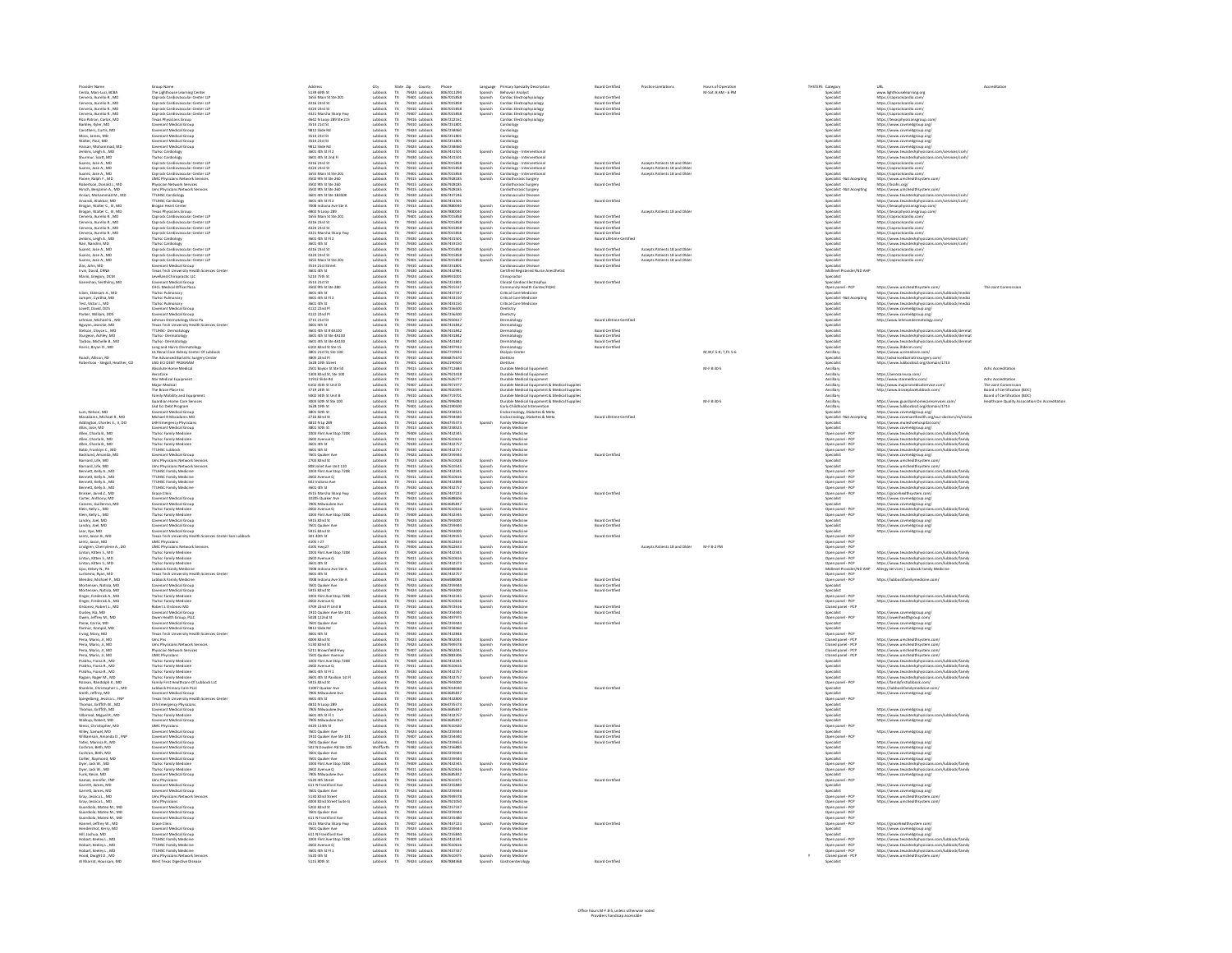| Provider Name<br>Alam, Imtiaz, MD                                                                                                                                                                                                                                                                     | Group Name                                                                                                                                                                                                                                                                                                            | 4309 102nd St                                                                                                                                  | City                                                                                                                                                                        |                                                                                                                                                                                         |                                                                                  |                               | Language Primary Specialty Description                                                                                                                                                                                                                                                             | <b>Board Certified</b>                                                   |                                                                  |                                                                               | THSTEPS Category |                                                                                                                                                                | URL                                                                                                                                                                                                                                  |                         |
|-------------------------------------------------------------------------------------------------------------------------------------------------------------------------------------------------------------------------------------------------------------------------------------------------------|-----------------------------------------------------------------------------------------------------------------------------------------------------------------------------------------------------------------------------------------------------------------------------------------------------------------------|------------------------------------------------------------------------------------------------------------------------------------------------|-----------------------------------------------------------------------------------------------------------------------------------------------------------------------------|-----------------------------------------------------------------------------------------------------------------------------------------------------------------------------------------|----------------------------------------------------------------------------------|-------------------------------|----------------------------------------------------------------------------------------------------------------------------------------------------------------------------------------------------------------------------------------------------------------------------------------------------|--------------------------------------------------------------------------|------------------------------------------------------------------|-------------------------------------------------------------------------------|------------------|----------------------------------------------------------------------------------------------------------------------------------------------------------------|--------------------------------------------------------------------------------------------------------------------------------------------------------------------------------------------------------------------------------------|-------------------------|
| Mccarthy, Justin H., MD                                                                                                                                                                                                                                                                               | Umc Physicians<br>Justin Mccarthy MD PA                                                                                                                                                                                                                                                                               | 2424 50th St Ste 100                                                                                                                           | Lubbock                                                                                                                                                                     | State Zip County<br>TX 79423 Lubbock<br>TX 79412 Lubbock                                                                                                                                | Phone<br>8067610747<br>8067610722                                                | Spanish                       | Gastroenterology<br>Gastroenterology                                                                                                                                                                                                                                                               | <b>Board Certified</b>                                                   |                                                                  |                                                                               |                  | Specialist<br>Specialist                                                                                                                                       | https://www.covenanthealth.org/our-doctors/m/justi                                                                                                                                                                                   |                         |
| McMahan, Macy, NP                                                                                                                                                                                                                                                                                     | Umc Physicians                                                                                                                                                                                                                                                                                                        | 4309 102nd St                                                                                                                                  | Lubbock<br>$\frac{Tx}{Tx}$                                                                                                                                                  | 79423 Lubbock                                                                                                                                                                           | 8067610747                                                                       |                               | Gastroenterolog                                                                                                                                                                                                                                                                                    | Board Certified                                                          |                                                                  |                                                                               |                  | Midlevel Provider/ND AHP                                                                                                                                       |                                                                                                                                                                                                                                      |                         |
| Costilla, Vanessa C., MD<br>Cook, Ronald L., DO                                                                                                                                                                                                                                                       | <b>Umc Physicians</b><br>Ttuhsc Family Medicin                                                                                                                                                                                                                                                                        | 4309 102nd St<br>1003 Flint Ave Stop 7208                                                                                                      | Lubbock<br>Lubbock                                                                                                                                                          | 79423 Lubbock                                                                                                                                                                           | 8067610747<br>8067432345                                                         | Spanish<br>Spanish            | Gastroenterning<br>Geriatric Medicine                                                                                                                                                                                                                                                              |                                                                          |                                                                  |                                                                               |                  | Specialist<br>Open panel - PCF                                                                                                                                 | https://www.umchealthsystem.com/                                                                                                                                                                                                     |                         |
| Cook, Ronald L., DO                                                                                                                                                                                                                                                                                   | Ttuhsc Family Medicine                                                                                                                                                                                                                                                                                                | 2602 Avenue Q                                                                                                                                  | Lubbock                                                                                                                                                                     | 79409 Lubbock<br>79411 Lubbock                                                                                                                                                          | 8067610616                                                                       | Spanish                       | Geriatric Medicine                                                                                                                                                                                                                                                                                 |                                                                          |                                                                  |                                                                               |                  | Open panel - PCP                                                                                                                                               | https://www.texastechphysicians.com/lubbock/family<br>https://www.texastechphysicians.com/lubbock/family                                                                                                                             |                         |
| Cook, Romald L., DO<br>Culberson, John J., MD<br>Culberson, John J., MD<br>Culberson, John J., MD                                                                                                                                                                                                     | Tunsc ramly Medicine<br>TuHSC Family Medicine<br>TTUHSC Family Medicine<br>TTUHSC DME                                                                                                                                                                                                                                 | <b>D</b> drb. 1088                                                                                                                             | <b>Library</b>                                                                                                                                                              | 79411 Lubbock<br>79409 Lubbock<br>79409 Lubbock<br>79411 Lubbock<br>79430 Lubbock<br>79430 Lubbock<br>79430 Lubbock<br>79410 Lubbock                                                    | 8057433150                                                                       | Spanish                       | Geriatric Medicine<br>Geriatric Medicine<br>Geriatric Medicine<br>Geriatric Medicine<br>Monden Aide                                                                                                                                                                                                |                                                                          |                                                                  |                                                                               |                  | Open panel - PCP<br>Open panel - PCP<br>Open panel - PCP<br>Open panel - PCP<br>Open panel - PCP<br>Ancillary<br>Specialist<br>Specialist<br>Specialist        | https://www.texastechphysicians.com/lubbock/famil                                                                                                                                                                                    |                         |
|                                                                                                                                                                                                                                                                                                       |                                                                                                                                                                                                                                                                                                                       | sous 4th st<br>1003 Flint Ave Stop 7208<br>2602 Avenue Q<br>3601 4th St                                                                        | www.r<br>ubbock<br>ubbock<br>ubbock                                                                                                                                         |                                                                                                                                                                                         | 805743734                                                                        |                               |                                                                                                                                                                                                                                                                                                    |                                                                          |                                                                  |                                                                               |                  |                                                                                                                                                                |                                                                                                                                                                                                                                      |                         |
|                                                                                                                                                                                                                                                                                                       |                                                                                                                                                                                                                                                                                                                       |                                                                                                                                                |                                                                                                                                                                             |                                                                                                                                                                                         | 8057610616                                                                       |                               |                                                                                                                                                                                                                                                                                                    |                                                                          |                                                                  |                                                                               |                  |                                                                                                                                                                |                                                                                                                                                                                                                                      |                         |
|                                                                                                                                                                                                                                                                                                       |                                                                                                                                                                                                                                                                                                                       |                                                                                                                                                |                                                                                                                                                                             |                                                                                                                                                                                         |                                                                                  |                               | Hearing Aids                                                                                                                                                                                                                                                                                       |                                                                          |                                                                  | M-F 8:30-5                                                                    |                  |                                                                                                                                                                | https://lhac.com/                                                                                                                                                                                                                    |                         |
| Labib, Safaa, MD<br>Quick, Donald, MD                                                                                                                                                                                                                                                                 | Commission Hearing Aid Center, Inc.<br>Texas Tech University Health Sciences Center<br>Covenant Medical Group<br>Sciences Center                                                                                                                                                                                      | 3801 401 36<br>5303 50th St<br>3601 4th St<br>4101 22nd Place                                                                                  | Lubbock<br>Lubbock<br>Lubbock                                                                                                                                               |                                                                                                                                                                                         | 8067437337<br>8067437337<br>8067432155<br>8067432155<br>8067258000               |                               | Hematology<br>Hematology                                                                                                                                                                                                                                                                           | <b>Board Certified<br/>Board Certified</b>                               |                                                                  |                                                                               |                  |                                                                                                                                                                |                                                                                                                                                                                                                                      |                         |
|                                                                                                                                                                                                                                                                                                       |                                                                                                                                                                                                                                                                                                                       |                                                                                                                                                |                                                                                                                                                                             |                                                                                                                                                                                         |                                                                                  |                               |                                                                                                                                                                                                                                                                                                    |                                                                          |                                                                  |                                                                               |                  |                                                                                                                                                                | https://www.covmedgroup.org/                                                                                                                                                                                                         |                         |
| Yalamanchili, Kiran, MD                                                                                                                                                                                                                                                                               | Covenant Medical Group<br>Ttuhsc Oncology                                                                                                                                                                                                                                                                             | 4101 22nd Place<br>602 Indiana Ave                                                                                                             | Lubbock<br>Tx                                                                                                                                                               | 79410 Lubbock                                                                                                                                                                           | 8067258000<br>8067432898                                                         |                               | Hematology<br>Hematology & Oncology                                                                                                                                                                                                                                                                | <b>Board Certified</b><br><b>Board Certified</b>                         |                                                                  |                                                                               |                  | Specialist<br>Specialist<br>Specialist<br>Ancillary                                                                                                            | https://www.covmedgroup.org/<br>https://www.texastechphysicians.com/lubbock/medici<br>https://www.texastechphysicians.com/lubbock/medici                                                                                             |                         |
| Jones, Catherine A., MD<br>Tijani, Lukman, MD                                                                                                                                                                                                                                                         | Ttuhsc Oncology                                                                                                                                                                                                                                                                                                       | 602 Indiana Ave                                                                                                                                | Lubbock<br>Lubbock<br>$\frac{\mathsf{TX}}{\mathsf{TX}}$                                                                                                                     | 79415 Lubbock<br>79415 Lubbock                                                                                                                                                          | 8067758600                                                                       |                               | Hematology & Oncology                                                                                                                                                                                                                                                                              |                                                                          |                                                                  |                                                                               |                  |                                                                                                                                                                |                                                                                                                                                                                                                                      |                         |
|                                                                                                                                                                                                                                                                                                       | BrightStar Care                                                                                                                                                                                                                                                                                                       | 6701 Aberdeen Ave Ste 6                                                                                                                        | Lubbock<br>Tx                                                                                                                                                               | 79424 Lubbock                                                                                                                                                                           | 8067459996                                                                       |                               | Home Health                                                                                                                                                                                                                                                                                        |                                                                          |                                                                  |                                                                               |                  |                                                                                                                                                                | https://www.brightstarcare.com/                                                                                                                                                                                                      |                         |
|                                                                                                                                                                                                                                                                                                       | Calvert Home Health LTD<br>Care Options for Kids<br>Essential Home Health                                                                                                                                                                                                                                             | 4709 66th St<br>6502 Slide Rd. Ste 204                                                                                                         | Lubbock<br>Lubbock<br>Lubbock<br>$\begin{array}{c} Tx\\ Tx\\ Tx \end{array}$                                                                                                | 79424 Lubbock<br>79424 Lubbock<br>79424 Lubbock<br>79425 Lubbock<br>79410 Lubbock<br>79410 Lubbock<br>79410 Lubbock<br>79410 Lubbock<br>79410 Lubbock<br>79410 Lubbock                  | 8066757321<br>8066860429                                                         |                               | Home Health<br>fome Health                                                                                                                                                                                                                                                                         |                                                                          |                                                                  |                                                                               |                  | ensmey<br>Ancillary<br>Ancillary<br>Specialist<br>Specialist<br>Specialist<br>Hospital/Facility<br>Hospital/Facility<br>Hospital/Facility<br>Hospital/Facility | ww.calvertho<br>mehealth.com                                                                                                                                                                                                         |                         |
|                                                                                                                                                                                                                                                                                                       |                                                                                                                                                                                                                                                                                                                       | 2501 Baylor St Ste 100                                                                                                                         |                                                                                                                                                                             |                                                                                                                                                                                         | 8067474229                                                                       |                               | Home Health                                                                                                                                                                                                                                                                                        |                                                                          |                                                                  |                                                                               |                  |                                                                                                                                                                | http://www.cofk.com/<br>https://esshomehealth.com/                                                                                                                                                                                   | Chap Accreditation      |
| Brown, Jeremy, MD<br>Dawson, Brittany, MD<br>Hnatek, Joyce, MD                                                                                                                                                                                                                                        | Essential Home Health<br>Covenant Medical Group<br>Covenant Medical Group<br>University Medical Centr<br>University Medical Centr                                                                                                                                                                                     | 2301 Baytor 3t 3th 200<br>3702 21st St<br>3514 21st St, 6th Floor<br>502 Indiana Ave<br>502 Indiana Ave                                        | Lubbock<br>Lubbock<br>Lubbock<br>Lubbock                                                                                                                                    |                                                                                                                                                                                         | 8067952751<br>8067952751<br>8067252768<br>8067758200                             |                               | Hospice & Palliative Medicine<br>Hospice & Palliative Medicine<br>Hospice & Palliative Medicine<br>Hospice                                                                                                                                                                                         |                                                                          |                                                                  |                                                                               |                  |                                                                                                                                                                | https://www.covmedgroup.org<br>https://www.covmedgroup.org<br>https://www.covmedgroup.org                                                                                                                                            |                         |
|                                                                                                                                                                                                                                                                                                       |                                                                                                                                                                                                                                                                                                                       |                                                                                                                                                |                                                                                                                                                                             |                                                                                                                                                                                         |                                                                                  |                               |                                                                                                                                                                                                                                                                                                    |                                                                          |                                                                  |                                                                               |                  |                                                                                                                                                                |                                                                                                                                                                                                                                      |                         |
|                                                                                                                                                                                                                                                                                                       |                                                                                                                                                                                                                                                                                                                       |                                                                                                                                                |                                                                                                                                                                             |                                                                                                                                                                                         |                                                                                  |                               |                                                                                                                                                                                                                                                                                                    | <b>Board Certifier</b>                                                   |                                                                  |                                                                               |                  |                                                                                                                                                                | https://www.umchealthsystem.com/                                                                                                                                                                                                     | v Hospital Accreditatio |
|                                                                                                                                                                                                                                                                                                       | Covenant Medical Center                                                                                                                                                                                                                                                                                               | 3615 19th St                                                                                                                                   |                                                                                                                                                                             |                                                                                                                                                                                         | 8067251011                                                                       |                               | Hospital                                                                                                                                                                                                                                                                                           |                                                                          |                                                                  |                                                                               |                  | Hospital/Facility                                                                                                                                              |                                                                                                                                                                                                                                      | The Joint Commission    |
|                                                                                                                                                                                                                                                                                                       |                                                                                                                                                                                                                                                                                                                       | 3525 19th St                                                                                                                                   | Lubback<br>Lubback<br>Lubback                                                                                                                                               |                                                                                                                                                                                         | 8067924444                                                                       |                               | Imaging Cente                                                                                                                                                                                                                                                                                      |                                                                          |                                                                  |                                                                               |                  |                                                                                                                                                                | https://www.covenanthealth.org/<br>https://www.covenanthealth.org/our-s                                                                                                                                                              | societal Accred         |
| Nichols, Jacob W., MC                                                                                                                                                                                                                                                                                 | Covenant Diagnostic Imaging<br>TTUHSC Lubbock                                                                                                                                                                                                                                                                         | 602 Indiana Ave                                                                                                                                | $\frac{\text{TX}}{\text{TX}}$                                                                                                                                               |                                                                                                                                                                                         | 8067433150                                                                       |                               | Infectious Diseas                                                                                                                                                                                                                                                                                  |                                                                          |                                                                  |                                                                               |                  | Ancillary<br>Specialist                                                                                                                                        |                                                                                                                                                                                                                                      |                         |
| Shrestha, Prakash, MD<br>Shrestha, Prakash, MD                                                                                                                                                                                                                                                        | Covenant Medical Group<br>Covenant Medical Group                                                                                                                                                                                                                                                                      | 3601 21st St<br>4102 24th St Ste 403                                                                                                           | Lubbock<br>$\frac{TX}{DX}$<br>Lubbock                                                                                                                                       | 79410 Lubbock<br>79410 Lubbock                                                                                                                                                          | 8067257150<br>8067257150                                                         |                               | Infectious Disease<br>Infectious Disease                                                                                                                                                                                                                                                           |                                                                          |                                                                  |                                                                               |                  | Specialist<br>Specialist                                                                                                                                       | https://www.covmedaroup.org/<br>https://www.covmedaroup.org/                                                                                                                                                                         |                         |
| Crist, Christopher J., MD                                                                                                                                                                                                                                                                             | <b>TTUHSC Internal Medicine</b>                                                                                                                                                                                                                                                                                       | 3601 4th St                                                                                                                                    | Lubbock<br>$\frac{\text{TX}}{\text{TX}}$                                                                                                                                    | 79430 Lubbock                                                                                                                                                                           | 8067433150                                                                       |                               | Infectious Disease                                                                                                                                                                                                                                                                                 |                                                                          |                                                                  |                                                                               |                  | <b>Specialist</b>                                                                                                                                              | https://www.texastechohysicians.com/lubbock/medic                                                                                                                                                                                    |                         |
| Anderson, Jamie, MD                                                                                                                                                                                                                                                                                   | Covenant Medical Group                                                                                                                                                                                                                                                                                                | 9812 Slide Rd                                                                                                                                  | Lubbock                                                                                                                                                                     | 79424 Lubbock                                                                                                                                                                           | 8067258460                                                                       |                               | Internal Medicine                                                                                                                                                                                                                                                                                  |                                                                          |                                                                  |                                                                               |                  | <b>Specialist</b>                                                                                                                                              | https://www.covmedaroup.org/                                                                                                                                                                                                         |                         |
| Anderson, Jamie, MD<br>Appel, Jimmie, MD<br>Appel, Jimmie, MD<br>Bakdash, Mohammed M.,<br>Biskoe, Robert J., MD<br>Censera, Aurelio R., MD<br>Cervera, Aurelio R., MD<br>Cervera, Aurelio R., MD<br>Cervera, Aurelio R., MD                                                                           | <b>Covenant Medical Grou</b><br>ovenant Medical Grou                                                                                                                                                                                                                                                                  | .<br>10205 Quaker Ave<br>7905 Milwaukee Ave                                                                                                    | Lubbock<br>Lubbock<br>Lubbock<br>Lubbock<br>Lubbock<br>Lubbock<br>Lubbock                                                                                                   | 79424 tubbock<br>79424 tubbock<br>79424 tubbock<br>79407 tubbock<br>79430 tubbock<br>79401 tubbock<br>79401 tubbock<br>79400 tubbock                                                    | 8053688606<br>8063685837                                                         |                               | Internal Medicine<br>emal Medicin                                                                                                                                                                                                                                                                  | <b>Board Certified</b>                                                   |                                                                  |                                                                               |                  | specialist<br>Specialist<br>Specialist<br>Specialist<br>Specialist<br>-                                                                                        |                                                                                                                                                                                                                                      |                         |
|                                                                                                                                                                                                                                                                                                       |                                                                                                                                                                                                                                                                                                                       | 1805 mirawwww<br>IS15 Marsha Sharp Fwy                                                                                                         |                                                                                                                                                                             |                                                                                                                                                                                         | 8067447223                                                                       |                               |                                                                                                                                                                                                                                                                                                    | <b>Board Certified<br/>Board Lifetime Certified</b>                      |                                                                  |                                                                               |                  |                                                                                                                                                                |                                                                                                                                                                                                                                      |                         |
|                                                                                                                                                                                                                                                                                                       |                                                                                                                                                                                                                                                                                                                       |                                                                                                                                                |                                                                                                                                                                             |                                                                                                                                                                                         | 8067433150                                                                       |                               |                                                                                                                                                                                                                                                                                                    |                                                                          |                                                                  |                                                                               |                  |                                                                                                                                                                |                                                                                                                                                                                                                                      |                         |
|                                                                                                                                                                                                                                                                                                       |                                                                                                                                                                                                                                                                                                                       |                                                                                                                                                |                                                                                                                                                                             |                                                                                                                                                                                         |                                                                                  |                               |                                                                                                                                                                                                                                                                                                    |                                                                          | <b>Accepts Patients 18 and Olde</b>                              |                                                                               |                  | Open panel - PCP                                                                                                                                               |                                                                                                                                                                                                                                      |                         |
|                                                                                                                                                                                                                                                                                                       | Covenant Medical toroup<br>Grace Clinic<br>Texas Tech University Health Sciences Center<br>TTUHSC Internal Medicine<br>Caprock Cardiovaccular Center LLP<br>Caprock Cardiovaccular Center LLP<br>Caprock Cardiovacquilar Center LLP                                                                                   | 3601 4th St<br>3601 4th St<br>1655 Main St Ste 201<br>4316 23rd St                                                                             |                                                                                                                                                                             |                                                                                                                                                                                         | 8067433150<br>8067433150<br>8067015858<br>8067015858                             | Spanish<br>Spanish<br>Spanish | Internal Medicine<br>Internal Medicine<br>Internal Medicine<br>Internal Medicine<br>Internal Medicine<br>Internal Medicine                                                                                                                                                                         | <b>Board Certified<br/>Board Certified</b>                               |                                                                  |                                                                               |                  | Specialist<br>Specialist                                                                                                                                       | https://gracehoalthsystem.com/<br>https://www.tenastechphysicians.com/lubbock/medici<br>https://www.tenastechphysicians.com/lubbock/medici<br>https://caprockcardio.com/<br>https://caprockcardio.com/<br>https://caprockcardio.com/ |                         |
| Cervera, Aurelio R., MD                                                                                                                                                                                                                                                                               | Caprock Cardiovascular Center LLP                                                                                                                                                                                                                                                                                     | 4324 23rd St                                                                                                                                   | Lubbock<br>$T X$                                                                                                                                                            | 79410 Lubbock                                                                                                                                                                           | 8067015858                                                                       | Spanish                       | Internal Medicine                                                                                                                                                                                                                                                                                  | <b>Board Certified</b>                                                   |                                                                  |                                                                               |                  |                                                                                                                                                                | https://caprockcardio.com/                                                                                                                                                                                                           |                         |
| Cervera, Aurelio R., MD                                                                                                                                                                                                                                                                               | Caprock Cardiovascular Center LLP                                                                                                                                                                                                                                                                                     | 4321 Marsha Sharp Fwy                                                                                                                          | Lubbock<br>Lubbock<br>$\frac{\mathsf{TX}}{\mathsf{TX}}$                                                                                                                     | 79407 Lubbock<br>79430 Lubbock                                                                                                                                                          | 8067015858                                                                       | Spanish                       | Internal Medicine                                                                                                                                                                                                                                                                                  | <b>Board Certified</b>                                                   |                                                                  |                                                                               |                  | Specialist<br>Specialist<br>Specialist                                                                                                                         | https://caprockcardio.com/                                                                                                                                                                                                           |                         |
| Lalmuanpuii, Judy, MD<br>Layher, Joshua, DO                                                                                                                                                                                                                                                           | <b>TTUHSC Internal Medicine</b>                                                                                                                                                                                                                                                                                       | 3601 4th St                                                                                                                                    |                                                                                                                                                                             |                                                                                                                                                                                         | 8067431501                                                                       |                               | Internal Medicine                                                                                                                                                                                                                                                                                  | <b>Board Certified</b>                                                   |                                                                  |                                                                               |                  |                                                                                                                                                                | https://www.texastechphysicians.com/lubbock/medic                                                                                                                                                                                    |                         |
|                                                                                                                                                                                                                                                                                                       | <b>UMC Physicians</b><br><b>TTUHSC Internal Medicine</b>                                                                                                                                                                                                                                                              | 808 Joliet Avenue #220<br>3601 4th St                                                                                                          | Lubbock<br>$T X$                                                                                                                                                            | 79415 Lubbock                                                                                                                                                                           | 8067610566<br>8067432373                                                         | Spanish                       | Internal Medicine<br>Internal Medicine                                                                                                                                                                                                                                                             | Board Lifetime Certified                                                 |                                                                  |                                                                               |                  | Open panel - PCP                                                                                                                                               | https://www.texastechohysicians.com/lubbock/medic                                                                                                                                                                                    |                         |
| Little, Donald D., MD<br>Macadams, Michael R., MD                                                                                                                                                                                                                                                     | Michael R Macadams MD                                                                                                                                                                                                                                                                                                 | 2716 82nd St                                                                                                                                   | Lubbock<br>Lubbock<br>Lubbock<br>$\begin{array}{c} \mathsf{TX} \\ \mathsf{TX} \\ \mathsf{TX} \end{array}$                                                                   | 79430 Lubbock<br>79423 Lubbock<br>79424 Lubbock                                                                                                                                         | 806793444                                                                        |                               | Internal Medicine                                                                                                                                                                                                                                                                                  | <b>Board Certified</b>                                                   |                                                                  |                                                                               |                  | Open panel - PCP<br>Specialist - Not Acce                                                                                                                      | ntsps://www.ususawenpriyassum.com/iuoooce/mwatch<br>https://www.covenanthealth.org/our-doctors/m/micha<br>https://www.covmedgroup.org/<br>https://www.umchealthsystem.com/<br>https://www.umchealthsystem.com/                       |                         |
| Manson, Paul, MD                                                                                                                                                                                                                                                                                      | Covenant Medical Group                                                                                                                                                                                                                                                                                                | 7905 Mihraukee Ave                                                                                                                             |                                                                                                                                                                             |                                                                                                                                                                                         | 8063685837                                                                       |                               | Internal Medicine                                                                                                                                                                                                                                                                                  |                                                                          |                                                                  |                                                                               |                  | Specialist                                                                                                                                                     |                                                                                                                                                                                                                                      |                         |
| Migherson, Michael G., MD<br>Migherson, Michael G., MD<br>Mittal, Plyush, MD<br>Narayaman, Roshni, MD<br>Narayaman, Roshni, MD                                                                                                                                                                        | Covernant Medical Group<br>Umc Physicians Network Service<br>Umc Physicians Network Service<br>Covenant Medical Group<br>UMC Physicians                                                                                                                                                                               | 7905 http://www.see Ave<br>808 Joliet Ave Ste 220<br>808 Joliet Ave Ste 220<br>4004 82nd Street Ste G<br>4004 82nd - Rd                        | Lubbock<br>Lubbock<br>Lubbock<br>Lubbock                                                                                                                                    | 79424 Lubbock<br>79415 Lubbock<br>79413 Lubbock<br>79423 Lubbock<br>79424 Lubbock<br>79424 Lubbock<br>79430 Lubbock<br>79430 Lubbock                                                    | 8067440566<br>8067440566<br>8067610566<br>8067257700                             |                               | Internal Medicine<br>Internal Medicine<br>Internal Medicine<br>Internal Medicine<br>Internal Medicine                                                                                                                                                                                              | Board Certified<br>Board Certified<br>Board Certified<br>Board Certified |                                                                  |                                                                               |                  | Specialist<br>Closed panel - PCP<br>Closed panel - PCP<br>Specialist<br>Open panel - PCP<br>Contribute                                                         |                                                                                                                                                                                                                                      |                         |
|                                                                                                                                                                                                                                                                                                       |                                                                                                                                                                                                                                                                                                                       |                                                                                                                                                |                                                                                                                                                                             |                                                                                                                                                                                         |                                                                                  |                               |                                                                                                                                                                                                                                                                                                    |                                                                          |                                                                  |                                                                               |                  |                                                                                                                                                                |                                                                                                                                                                                                                                      |                         |
|                                                                                                                                                                                                                                                                                                       |                                                                                                                                                                                                                                                                                                                       |                                                                                                                                                |                                                                                                                                                                             |                                                                                                                                                                                         |                                                                                  |                               |                                                                                                                                                                                                                                                                                                    |                                                                          |                                                                  |                                                                               |                  |                                                                                                                                                                | https://www.umchealthsystem.com/                                                                                                                                                                                                     |                         |
| Nath, Tapan, MD                                                                                                                                                                                                                                                                                       | Covenant Medical Grou                                                                                                                                                                                                                                                                                                 | 9812 Slide Rd                                                                                                                                  |                                                                                                                                                                             |                                                                                                                                                                                         | 8067258460                                                                       |                               | Internal Medicine<br>Internal Medicine                                                                                                                                                                                                                                                             |                                                                          |                                                                  |                                                                               |                  |                                                                                                                                                                |                                                                                                                                                                                                                                      |                         |
| Patel, Nilesh, MD                                                                                                                                                                                                                                                                                     | Covenant Medical Group<br>TTUHSC Internal Medicine                                                                                                                                                                                                                                                                    | 9812 Slide Rd                                                                                                                                  | Lubback<br>Lubback<br>Lubback                                                                                                                                               |                                                                                                                                                                                         | 806725990                                                                        |                               |                                                                                                                                                                                                                                                                                                    |                                                                          |                                                                  |                                                                               |                  | Specialist<br>Specialist                                                                                                                                       | https://www.covmedgroup.org/<br>https://www.covmedgroup.org/<br>https://www.texastechphysicians.com/lubbock                                                                                                                          |                         |
| Payne, John A., DO<br>Rahman, Mohammed F., MD                                                                                                                                                                                                                                                         | Umc Medical Professional Services                                                                                                                                                                                                                                                                                     | 3601 4th St FI 2<br>602 Indiana Ave                                                                                                            | Lubbock<br>$\mathsf{TX}$                                                                                                                                                    | 79415 Lubbock                                                                                                                                                                           | 8067433150<br>8067758200                                                         |                               | Internal Medicine<br>Internal Medicine                                                                                                                                                                                                                                                             |                                                                          |                                                                  |                                                                               |                  | Open panel - PCP<br>Specialist - Not Accepting                                                                                                                 | https://www.umchealthsystem.com/                                                                                                                                                                                                     |                         |
| Rodriguez, Enrique, MD                                                                                                                                                                                                                                                                                | Enrique Rodrieuez MD PA                                                                                                                                                                                                                                                                                               | 1902 50th St                                                                                                                                   | Lubbock                                                                                                                                                                     | 79412 Lubbock                                                                                                                                                                           | 8063686757                                                                       | Spanish                       | Internal Medicine                                                                                                                                                                                                                                                                                  |                                                                          |                                                                  |                                                                               |                  | Open panel - PCP                                                                                                                                               |                                                                                                                                                                                                                                      |                         |
| Snoderass, Brad, MD                                                                                                                                                                                                                                                                                   | Covenant Medical Group                                                                                                                                                                                                                                                                                                | 3801 50th St                                                                                                                                   | Lubbock                                                                                                                                                                     | 79413 Lubbock                                                                                                                                                                           | 8067258525                                                                       |                               | Internal Medicine                                                                                                                                                                                                                                                                                  | Board Certified                                                          |                                                                  |                                                                               |                  | Granialist                                                                                                                                                     | https://www.covmedaroup.org/                                                                                                                                                                                                         |                         |
| Soriano, Mark H., MD                                                                                                                                                                                                                                                                                  | <b>Umc Physicians Network Services</b><br>Covenant Medical Group                                                                                                                                                                                                                                                      | 4004 82nd St Ste G                                                                                                                             | $\overline{R}$<br>Lubbock<br>Lubbock                                                                                                                                        | 79423 Lubbock                                                                                                                                                                           | 8067227400<br>8067257019                                                         |                               | Internal Medicine<br>Internal Medicine                                                                                                                                                                                                                                                             | <b>Board Certifier</b>                                                   |                                                                  |                                                                               |                  | Closed ganel - PCP<br>Midlaugi Provider/ND AHR                                                                                                                 | https://www.umchealthsystem.com/                                                                                                                                                                                                     |                         |
|                                                                                                                                                                                                                                                                                                       |                                                                                                                                                                                                                                                                                                                       | 4102 24th St Ste 409<br>4102 24th St Ste 205                                                                                                   |                                                                                                                                                                             |                                                                                                                                                                                         | 8057257019                                                                       |                               | nternal Medicine                                                                                                                                                                                                                                                                                   | <b>Inant Certifier</b>                                                   |                                                                  |                                                                               |                  |                                                                                                                                                                | https://www.covmedgroup.org/                                                                                                                                                                                                         |                         |
|                                                                                                                                                                                                                                                                                                       |                                                                                                                                                                                                                                                                                                                       |                                                                                                                                                | Lubbock<br>Lubbock<br>Lubbock                                                                                                                                               |                                                                                                                                                                                         | 8057433150                                                                       |                               | nternal Medicine<br>nternal Medicine                                                                                                                                                                                                                                                               | Board Certified                                                          |                                                                  |                                                                               |                  |                                                                                                                                                                |                                                                                                                                                                                                                                      |                         |
|                                                                                                                                                                                                                                                                                                       |                                                                                                                                                                                                                                                                                                                       |                                                                                                                                                |                                                                                                                                                                             |                                                                                                                                                                                         | 8057758606                                                                       |                               |                                                                                                                                                                                                                                                                                                    |                                                                          |                                                                  |                                                                               |                  |                                                                                                                                                                | https://www.texastechohysicians.com/lubbock/                                                                                                                                                                                         |                         |
|                                                                                                                                                                                                                                                                                                       |                                                                                                                                                                                                                                                                                                                       |                                                                                                                                                |                                                                                                                                                                             |                                                                                                                                                                                         |                                                                                  |                               |                                                                                                                                                                                                                                                                                                    |                                                                          |                                                                  |                                                                               |                  |                                                                                                                                                                |                                                                                                                                                                                                                                      |                         |
| Soriano, Mark H., MD<br>Soriey, Sydney L., FNP<br>Tarafdar, Kaiser, MD<br>Tarafdar, Kaiser, MD<br>Tarbox, James, MD<br>Wischmeyer, Jason B., MD<br>Yarbrough, Shannon D., MD<br>Yarbrough, Shannon D., MD<br>Yarbrough, Shannon D., MD<br>Ferencon, Anael                                             | Covenant Medical Group<br>Covenant Medical Group<br>TTUHSC Internal Medicine<br>Ttuhsc Oncology<br>Thus Cocology<br>Umc Physicians Network Services<br>Umc Physicians Network Services<br>Crownant Medical Group<br>Crownant Medical Group                                                                            | 4102 24th St Ste 205<br>3601 4th St F1 2<br>602 Indiana Ave<br>4004 82nd St<br>808 Ioliet Ave Unit 120<br>3502 9th St Ste 110                  | Lubbock<br>Lubbock<br>Lubbock                                                                                                                                               | 79423 Lubbock<br>79410 Lubbock<br>79410 Lubbock<br>79430 Lubbock<br>79423 Lubbock<br>79415 Lubbock<br>79415 Lubbock<br>79415 Lubbock                                                    | 8067431501<br>8067431501<br>8067628461                                           | Spanish<br>Spanish            | interna medicine<br>Internal Medicine<br>Internal Medicine<br>Internal Medicine                                                                                                                                                                                                                    | Board Certified<br>Board Certified<br>Board Certified                    | <b>Accepts Patients 18 and Olde</b>                              |                                                                               |                  | specialist<br>Specialist<br>Closed panel - PCP<br>Closed panel - PCP                                                                                           | https://www.umchealthsystem.com/<br>https://www.umchealthsystem.com/                                                                                                                                                                 |                         |
| Ferguson, Angela, DO                                                                                                                                                                                                                                                                                  | Covenant Medical Group                                                                                                                                                                                                                                                                                                | 9812 Slide Rd                                                                                                                                  | Lubbock<br>Tx                                                                                                                                                               | 79424 Lubbock                                                                                                                                                                           | 8067258460                                                                       |                               | Internal Medicine                                                                                                                                                                                                                                                                                  | <b>Board Certified</b>                                                   |                                                                  |                                                                               |                  | Specialist                                                                                                                                                     | https://www.covmedgroup.org/                                                                                                                                                                                                         |                         |
| Henderson, Richard, MD<br>Hinshaw, Luke R., MD                                                                                                                                                                                                                                                        | Covenant Medical Group                                                                                                                                                                                                                                                                                                | 9812 Slide Rd<br>4004 82nd St                                                                                                                  | Lubbock<br>Lubbock<br>$\frac{\mathsf{TX}}{\mathsf{TX}}$                                                                                                                     | 79424 Lubbock<br>79423 Lubbock<br>79407 Lubbock                                                                                                                                         | 8067258460<br>8067852049                                                         | Spanish                       | Internal Medicine<br>Internal Medicine                                                                                                                                                                                                                                                             |                                                                          |                                                                  |                                                                               |                  | Specialist<br>Open panel - PCP                                                                                                                                 | https://www.covmedgroup.org/<br>https://www.prmctx.com/pampa-medical-group/                                                                                                                                                          |                         |
| Hinshaw, Luke R., MD                                                                                                                                                                                                                                                                                  | Umc Pris<br>Physician Network Services                                                                                                                                                                                                                                                                                | 5211 Brownfield Hwy                                                                                                                            | Lubbock<br>$T X$                                                                                                                                                            |                                                                                                                                                                                         | 8067852045                                                                       | Spanish                       | Internal Medicine                                                                                                                                                                                                                                                                                  |                                                                          |                                                                  |                                                                               |                  | Open panel - PCP                                                                                                                                               | https://www.prmctx.com/pampa-medical-group                                                                                                                                                                                           |                         |
| Hinshaw, Luke R., MD                                                                                                                                                                                                                                                                                  | <b>Texas Physicians Group</b><br>TTUHSC Lubbock                                                                                                                                                                                                                                                                       | 4642 N Logg 289 Ste 211                                                                                                                        | Lubbock<br>Lubbock<br>Lubbock                                                                                                                                               | TX 79416 Lubbock<br>TX 79430 Lubbock<br>TX 79410 Lubbock                                                                                                                                | 8067129007                                                                       |                               | Internal Medicine                                                                                                                                                                                                                                                                                  |                                                                          |                                                                  |                                                                               |                  | specialist<br>Specialist<br>Specialist                                                                                                                         |                                                                                                                                                                                                                                      |                         |
| <b>Hughes, Megan, MD</b><br>Levine, Marc, MD                                                                                                                                                                                                                                                          |                                                                                                                                                                                                                                                                                                                       | 3601 4th St<br>3710 21st St                                                                                                                    |                                                                                                                                                                             |                                                                                                                                                                                         | 8067433150                                                                       |                               | Internal Medicine                                                                                                                                                                                                                                                                                  |                                                                          |                                                                  |                                                                               |                  |                                                                                                                                                                | https://www.covmedaroup.org/                                                                                                                                                                                                         |                         |
|                                                                                                                                                                                                                                                                                                       |                                                                                                                                                                                                                                                                                                                       |                                                                                                                                                |                                                                                                                                                                             |                                                                                                                                                                                         |                                                                                  |                               |                                                                                                                                                                                                                                                                                                    |                                                                          |                                                                  |                                                                               |                  |                                                                                                                                                                |                                                                                                                                                                                                                                      |                         |
|                                                                                                                                                                                                                                                                                                       | Covenant Medical Group                                                                                                                                                                                                                                                                                                |                                                                                                                                                |                                                                                                                                                                             |                                                                                                                                                                                         | 8067251801                                                                       |                               | Interventional Cardiolog                                                                                                                                                                                                                                                                           |                                                                          |                                                                  |                                                                               |                  |                                                                                                                                                                |                                                                                                                                                                                                                                      |                         |
|                                                                                                                                                                                                                                                                                                       |                                                                                                                                                                                                                                                                                                                       |                                                                                                                                                |                                                                                                                                                                             |                                                                                                                                                                                         |                                                                                  |                               |                                                                                                                                                                                                                                                                                                    |                                                                          |                                                                  |                                                                               |                  |                                                                                                                                                                |                                                                                                                                                                                                                                      |                         |
|                                                                                                                                                                                                                                                                                                       |                                                                                                                                                                                                                                                                                                                       |                                                                                                                                                |                                                                                                                                                                             |                                                                                                                                                                                         |                                                                                  |                               |                                                                                                                                                                                                                                                                                                    |                                                                          |                                                                  |                                                                               |                  |                                                                                                                                                                |                                                                                                                                                                                                                                      |                         |
| Levine, marc, MD<br>Levine, Marc, MD<br>Perez, Colbert R., MD<br>Perez, Colbert R., MD<br>Perez, Colbert R., MD                                                                                                                                                                                       |                                                                                                                                                                                                                                                                                                                       |                                                                                                                                                |                                                                                                                                                                             |                                                                                                                                                                                         | 8067251801<br>8067251801<br>8067015858<br>8067015858                             |                               | Interventional Cardiology<br>Interventional Cardiology<br>Interventional Cardiology<br>Interventional Cardiology<br>Interventional Cardiology                                                                                                                                                      | <b>Board Certifier</b><br>Board Certifier<br>Board Certifier             |                                                                  |                                                                               |                  | pecialist<br>pecialist<br>pecialist<br>pecialist                                                                                                               | https://www.covminaly.oup.org/<br>https://www.covmedgroup.org/<br>https://caprodicardio.com/<br>https://caprodicardio.com/<br>https://caprodicardio.com/                                                                             |                         |
|                                                                                                                                                                                                                                                                                                       | Covenant Medical Group<br>Covenant Medical Group<br>Caprock Cardiovascular Center LLP<br>Caprock Cardiovascular Center LLP<br>Caprock Cardiovascular Center LLP                                                                                                                                                       | 3710 2116 36<br>4316 23rd St<br>4324 23rd St<br>4321 Marsha Sharp Fwy<br>4321 Marsha Sharp Fwy<br>2002 W Loop 289 Ste 116                      |                                                                                                                                                                             |                                                                                                                                                                                         | 8552080019Ext.Opt2                                                               |                               | Laboratory                                                                                                                                                                                                                                                                                         |                                                                          |                                                                  |                                                                               |                  |                                                                                                                                                                |                                                                                                                                                                                                                                      | Cap Accreditatio        |
|                                                                                                                                                                                                                                                                                                       | Southwest Regional PCR LLC<br>Texas Tech University Health Sciences Center Lubb<br>Lubbock Radiology LP                                                                                                                                                                                                               | 3601 4th St<br>3707 21st St                                                                                                                    |                                                                                                                                                                             |                                                                                                                                                                                         | 8067432898<br>8067922354                                                         |                               | Laboratory<br>Laboratory - Physiological                                                                                                                                                                                                                                                           |                                                                          |                                                                  |                                                                               |                  |                                                                                                                                                                | https://www.texastechphysi<br>https://www.lubbockdiagrad.com/                                                                                                                                                                        |                         |
|                                                                                                                                                                                                                                                                                                       | Covenant Specialty Hospital                                                                                                                                                                                                                                                                                           | 3815 20th St                                                                                                                                   | Lubbock<br>Lubbock<br>Lubbock<br>Lubbock<br>Lubbock<br>Lubbock<br>Lubbock<br>$\frac{\mathsf{D}\mathsf{X}}{\mathsf{D}\mathsf{X}}$<br>Lubbock                                 | 79410 tubbock<br>79410 tubbock<br>79410 tubbock<br>79407 tubbock<br>79407 tubbock<br>79407 tubbock<br>79410 tubbock<br>79410 tubbock<br>79410 Lubbock                                   | 8067259200                                                                       |                               | Long Term Acute Care Hospital                                                                                                                                                                                                                                                                      |                                                                          |                                                                  |                                                                               |                  | Ancillary<br>Ancillary<br>Ancillary<br>Hospital/Facility                                                                                                       | https://www.covenanthealth.org/contact-us/facilit                                                                                                                                                                                    |                         |
| Atkinson, Bill, MD                                                                                                                                                                                                                                                                                    | Covenant Medical Group                                                                                                                                                                                                                                                                                                | 4102 24th St Ste 101                                                                                                                           | $\frac{\text{TX}}{\text{TX}}$<br>Lubbock                                                                                                                                    | 79410 Lubbock                                                                                                                                                                           | 8067255540                                                                       |                               | Maternal & Fetal Medicine                                                                                                                                                                                                                                                                          |                                                                          |                                                                  |                                                                               |                  | Specialist                                                                                                                                                     | https://www.covmedgroup.org                                                                                                                                                                                                          |                         |
| Worley, Kevin, MD<br>Yeomans, Edward R., MD                                                                                                                                                                                                                                                           | Covenant Medical Group<br><b>TTUHSC ObGyn</b>                                                                                                                                                                                                                                                                         | 4102 24th St Ste 101<br>3502 9th St Ste G70                                                                                                    | Lubbock<br>$\frac{TX}{DX}$<br>Lubbock                                                                                                                                       | 79410 Lubbock<br>79415 Lubbock                                                                                                                                                          | 8067255540<br>8067610770                                                         | Spanish                       | Maternal & Fetal Medicine<br>Maternal & Fetal Medicine                                                                                                                                                                                                                                             |                                                                          |                                                                  |                                                                               |                  | Specialist<br>Specialist                                                                                                                                       | https://www.covmedaroup.org/<br>https://www.texastechohysicians.com/lubbock/obeyn.                                                                                                                                                   |                         |
|                                                                                                                                                                                                                                                                                                       |                                                                                                                                                                                                                                                                                                                       |                                                                                                                                                |                                                                                                                                                                             |                                                                                                                                                                                         | 8057431810                                                                       | Spanish                       |                                                                                                                                                                                                                                                                                                    |                                                                          |                                                                  |                                                                               |                  |                                                                                                                                                                |                                                                                                                                                                                                                                      |                         |
|                                                                                                                                                                                                                                                                                                       | <b>TTUHSC ObGyn</b><br>David W Allison LPC                                                                                                                                                                                                                                                                            | 808 Joliet Ave Unit 130<br>8212 Ithaca Ave Ste E6                                                                                              |                                                                                                                                                                             |                                                                                                                                                                                         | 8057907237                                                                       |                               |                                                                                                                                                                                                                                                                                                    |                                                                          |                                                                  |                                                                               |                  |                                                                                                                                                                | .<br>https://www.texastechphysicians.com/lubbock/obgyn/<br>https://www.adviise.com/provider/1013924398/                                                                                                                              |                         |
|                                                                                                                                                                                                                                                                                                       | in Ma LPC                                                                                                                                                                                                                                                                                                             | 2521 86th St Ste B                                                                                                                             |                                                                                                                                                                             |                                                                                                                                                                                         | 8067784141                                                                       |                               |                                                                                                                                                                                                                                                                                                    |                                                                          |                                                                  |                                                                               |                  |                                                                                                                                                                |                                                                                                                                                                                                                                      |                         |
|                                                                                                                                                                                                                                                                                                       | uwwa w mnuon ww<br>Sheila Suzanne Anderson<br>Russ W Arendell Med LPC                                                                                                                                                                                                                                                 |                                                                                                                                                | Lubbock<br>Lubbock<br>Lubbock<br>Lubbock<br>$\begin{array}{l} \mathbf{1} \mathbf{x} \\ \mathbf{1} \mathbf{x} \\ \mathbf{1} \mathbf{x} \\ \mathbf{1} \mathbf{x} \end{array}$ |                                                                                                                                                                                         |                                                                                  |                               |                                                                                                                                                                                                                                                                                                    |                                                                          |                                                                  |                                                                               |                  |                                                                                                                                                                |                                                                                                                                                                                                                                      |                         |
|                                                                                                                                                                                                                                                                                                       |                                                                                                                                                                                                                                                                                                                       |                                                                                                                                                |                                                                                                                                                                             |                                                                                                                                                                                         |                                                                                  |                               |                                                                                                                                                                                                                                                                                                    |                                                                          |                                                                  | No Children under the age of 7 10AM-7PM, Mon-Wed; 10AM-8PM Thurs; 10AM-5PM Fr |                  |                                                                                                                                                                |                                                                                                                                                                                                                                      |                         |
|                                                                                                                                                                                                                                                                                                       |                                                                                                                                                                                                                                                                                                                       | 2521 86th St Ste B<br>1715 29th St<br>5120 29th Dr Ste D<br>4630 50th St Ste 412 Tuscan Tower<br>2126 St0h St Ste A                            |                                                                                                                                                                             |                                                                                                                                                                                         | 8067784148<br>8067876764<br>8067860250<br>8069330412<br>8064124720               |                               |                                                                                                                                                                                                                                                                                                    |                                                                          |                                                                  |                                                                               |                  | Specialist<br>Specialist<br>Specialist<br>Specialist<br>Specialist<br>Specialist<br>Specialist<br>Specialist                                                   |                                                                                                                                                                                                                                      |                         |
| Yeomans, Edward R., MD<br>Yeomans, Edward R., MD<br>Allison, David W., LPC<br>Anderson, Shelia S., LPC<br>Anderson, Shelia S., LPC<br>Raker, Kevin L., LPC<br>Bowen-Burns, Cynthia, LPC<br>Rowen-Burns, Cynthia, LPC<br>Rowles: William D., LPC<br>Boyles, William D., LPC<br>Brower, Melissa L., LPC | <b>Russ W Arendell Med LPC</b><br>Kevin L Baker LPC<br>Anne Renee Borges<br>Choices Counseling Center<br>Texas Boys Ranch, Inc                                                                                                                                                                                        | 4810 N County Road 2800<br>3305 81st St Ste C                                                                                                  | Lubbock<br>Lubbock<br>Lubbock<br>Lubbock<br>$T X$                                                                                                                           |                                                                                                                                                                                         | 8066876301<br>8069287348                                                         |                               | Materinal & Fetal Medicine<br>Material & Fetal Medicine<br>Material & Fetal Medicine<br>Metrial Health Counseler (UPC, LCDC, LMFT, LCSW)<br>Metrial Health Counseler (UPC, LCDC, LMFT, LCSW)<br>Metrial Health Counseler (UPC, LCDC, LMFT, LC                                                      |                                                                          |                                                                  |                                                                               |                  |                                                                                                                                                                | https://risecounselinglubbock.com                                                                                                                                                                                                    |                         |
| Brower, Melissa L., LPC                                                                                                                                                                                                                                                                               |                                                                                                                                                                                                                                                                                                                       | 8008 Slide Rd Ste 31                                                                                                                           | Lubbock<br>Lubbock<br>$\frac{\mathsf{TX}}{\mathsf{TX}}$                                                                                                                     |                                                                                                                                                                                         | 8063000898                                                                       |                               | Mental Health Counselor (LPC, LCDC, LMFT, LCSW)<br>Mental Health Counselor (LPC, LCDC, LMFT, LCSW)                                                                                                                                                                                                 |                                                                          |                                                                  |                                                                               |                  |                                                                                                                                                                | https://risecounselinglubbock.com                                                                                                                                                                                                    |                         |
| Brown, Kaylene, LPC                                                                                                                                                                                                                                                                                   | Melissa Lynn Brower LPC<br>Rise Counseling<br>Kaylene Brown PhD LPC                                                                                                                                                                                                                                                   | 5121 69th St Ste B107                                                                                                                          | Lubbock<br>Tx                                                                                                                                                               | 79415 Lubbock<br>79425 Lubbock<br>79423 Lubbock<br>79423 Lubbock<br>79423 Lubbock<br>79414 Lubbock<br>79424 Lubbock<br>79423 Lubbock<br>79424 Lubbock<br>79424 Lubbock<br>79424 Lubbock | 8062392638                                                                       |                               | Mental Health Counselor (LPC, LCDC, LMFT, LCSW)                                                                                                                                                                                                                                                    |                                                                          |                                                                  |                                                                               |                  | Specialist<br>Specialist<br>Specialist<br>Specialist                                                                                                           |                                                                                                                                                                                                                                      |                         |
| Cash, Linda C., LPC                                                                                                                                                                                                                                                                                   | Linda C Cash LPC                                                                                                                                                                                                                                                                                                      | 6308 tola Ave Unit 107<br>5212 75th St                                                                                                         | Lubbock                                                                                                                                                                     |                                                                                                                                                                                         | 8067872948<br>8066325248                                                         |                               | Mental Health Counselor (LPC, LCDC, LMFT, LCSW)                                                                                                                                                                                                                                                    |                                                                          |                                                                  |                                                                               |                  |                                                                                                                                                                | https://www.lindacashcounseling.com/contact                                                                                                                                                                                          |                         |
| Cate, Gwendolyn, LPC<br>Jackson, Natalia O., LCSW                                                                                                                                                                                                                                                     | .<br>Gwendolyn Cate LPC<br>Natalia Ocokoljich Jackson LCSW                                                                                                                                                                                                                                                            | 3311 81st St Ste M                                                                                                                             | Lubbock<br>Lubbock                                                                                                                                                          | TX 79424 Lubbock<br>TX 79424 Lubbock<br>TX 79423 Lubbock                                                                                                                                | 8064411939                                                                       |                               | .<br>Mental Health Counselor (U/C, LCDC, LMFT, LCSW)<br>Mental Health Counselor (U/C, LCDC, LMFT, LCSW)                                                                                                                                                                                            |                                                                          |                                                                  |                                                                               |                  | specialist<br>Specialist<br>Specialist                                                                                                                         |                                                                                                                                                                                                                                      |                         |
| tine M FDD                                                                                                                                                                                                                                                                                            |                                                                                                                                                                                                                                                                                                                       |                                                                                                                                                |                                                                                                                                                                             |                                                                                                                                                                                         |                                                                                  |                               |                                                                                                                                                                                                                                                                                                    |                                                                          |                                                                  |                                                                               |                  |                                                                                                                                                                |                                                                                                                                                                                                                                      |                         |
|                                                                                                                                                                                                                                                                                                       |                                                                                                                                                                                                                                                                                                                       |                                                                                                                                                |                                                                                                                                                                             |                                                                                                                                                                                         |                                                                                  |                               |                                                                                                                                                                                                                                                                                                    |                                                                          |                                                                  |                                                                               |                  |                                                                                                                                                                |                                                                                                                                                                                                                                      |                         |
|                                                                                                                                                                                                                                                                                                       |                                                                                                                                                                                                                                                                                                                       |                                                                                                                                                | $\begin{array}{c}\n\overrightarrow{1}\times \\ \overrightarrow{1}\times \\ \overrightarrow{1}\times\n\end{array}$                                                           |                                                                                                                                                                                         |                                                                                  |                               |                                                                                                                                                                                                                                                                                                    |                                                                          | No Children Under the Age of 2 M-F: 11AM - 7PM                   |                                                                               |                  |                                                                                                                                                                |                                                                                                                                                                                                                                      |                         |
|                                                                                                                                                                                                                                                                                                       |                                                                                                                                                                                                                                                                                                                       | 3311 811 91 30<br>4412 74th St Ste B103<br>8200 Nashville Ave Ste 208<br>13033 Quaker Ave Ste A<br>8212 Ithaca Ave Ste W6<br>1715 26th St      |                                                                                                                                                                             |                                                                                                                                                                                         | 8067712712<br>8064387737<br>8064414229<br>8067878669<br>0067878669<br>8067808300 |                               |                                                                                                                                                                                                                                                                                                    |                                                                          |                                                                  |                                                                               |                  | specialist<br>Specialist<br>Specialist<br>Specialist<br>Specialist<br>.<br>Specialis                                                                           |                                                                                                                                                                                                                                      |                         |
|                                                                                                                                                                                                                                                                                                       |                                                                                                                                                                                                                                                                                                                       | 1628 19th St                                                                                                                                   |                                                                                                                                                                             |                                                                                                                                                                                         |                                                                                  |                               |                                                                                                                                                                                                                                                                                                    |                                                                          | cepts Children 3 and Young<br>No Children Under the Age of 5     |                                                                               |                  |                                                                                                                                                                | https://www.lubbockisd.org/domain/1713                                                                                                                                                                                               |                         |
| Jackson, Natalia O., Lt.SW<br>Kroye Haggard, Christine M<br>Lee, Shelley, LPC<br>Leonard, Kim, LPC<br>Lunera, Delores D., LPC<br>Mallory, Mark L., LPC<br>Mallory, Mark L., LPC<br>Maru Marsho, L. LPC<br>Maru Marsho, L. LPC<br>May, Martha J., LPC                                                  | Natalia Ocoloijch Jackson LCSW<br>Christine Martin Kroyer Haggard Med<br>Shalley Lee Ma LPC<br>Kim Leonard LPC<br>MS Delores Diane Luera LPC<br>MS Delores Diane Luera LPC<br>Maragard Care Center Inc.<br>Liad Eci Debt Program<br>Margard Tartinear<br>West Texas Developmental Pediatric And Behavioral Health Net | 5701 Avenue P<br>3301 101st St                                                                                                                 | Lubbock<br>Lubbock<br>Lubbock<br>Lubbock<br>Lubbock<br>Lubbock<br>Lubbock<br>Lubbock<br>Tx                                                                                  | 79423 Lubbock<br>79424 Lubbock<br>79423 Lubbock<br>79423 Lubbock<br>79411 Lubbock<br>79411 Lubbock<br>79412 Lubbock<br>79412 Lubbock<br>79423 Lubbock                                   | 8062190500<br>8065779987<br>8062819966                                           | Spanish                       | Mental Health Counseler (UP, LCDC, LMFT, LCSV)<br>Mental Health Counseler (UP, LCDC, LMFT, LCSW)<br>Mental Health Counseler (UP, LCDC, LMFT, LCSW)<br>Mental Health Counseler (UP, LCDC, LMFT, LCSW)<br>Mental Health Counseler (UP, L<br>Mental Health Counselor (LPC, LCDC, LMFT, LCSW)          |                                                                          |                                                                  |                                                                               |                  | Specialist<br>Specialist -Not Ar<br>Specialist                                                                                                                 |                                                                                                                                                                                                                                      |                         |
| May, Martha, LPC                                                                                                                                                                                                                                                                                      | Martha May, LPC                                                                                                                                                                                                                                                                                                       | 5121 69th St Bldg B Ste 716                                                                                                                    | Lubbock<br>$T X$                                                                                                                                                            |                                                                                                                                                                                         | 8065071844                                                                       |                               | Mental Health Counselor (LPC, LCDC, LMFT, LCSW)                                                                                                                                                                                                                                                    |                                                                          |                                                                  |                                                                               |                  | Specialist                                                                                                                                                     |                                                                                                                                                                                                                                      |                         |
| McElwain, Haley, LPI<br>McEwin, Stacy L., LPC                                                                                                                                                                                                                                                         | <b>LISD ECI Debt Program</b><br>Stacy L McEwin LPC                                                                                                                                                                                                                                                                    | 1628 19th St<br>8008 Slide Rd #25                                                                                                              | Lubbock<br>Lubbock<br>$\n  Tx\n$                                                                                                                                            |                                                                                                                                                                                         | 8062190500<br>8067894101                                                         |                               | Mental Health Counselor (LPC, LCDC, LMFT, LCSW)<br>Mental Health Counselor (LPC, LCDC, LMFT, LCSW)                                                                                                                                                                                                 |                                                                          |                                                                  |                                                                               |                  | Specialist<br>Specialist                                                                                                                                       |                                                                                                                                                                                                                                      |                         |
| Miler William P. LIV                                                                                                                                                                                                                                                                                  | William Peter Miller                                                                                                                                                                                                                                                                                                  |                                                                                                                                                | Lubbock                                                                                                                                                                     | 79424 Lubbock<br>79401 Lubbock<br>79424 Lubbock                                                                                                                                         | 8065499619                                                                       |                               |                                                                                                                                                                                                                                                                                                    |                                                                          |                                                                  |                                                                               |                  |                                                                                                                                                                |                                                                                                                                                                                                                                      |                         |
|                                                                                                                                                                                                                                                                                                       |                                                                                                                                                                                                                                                                                                                       | 3306 54th St<br>2505 79th St Ste A                                                                                                             | <b>Lidered</b>                                                                                                                                                              |                                                                                                                                                                                         | 806445399                                                                        |                               | .<br>Mental Health Counselor (LPC, LCDC, LMFT, LCSW)<br>Mental Health Counselor (LPC, LCDC, LMFT, LCSW)                                                                                                                                                                                            |                                                                          |                                                                  |                                                                               |                  |                                                                                                                                                                |                                                                                                                                                                                                                                      |                         |
| Morgan, Bobbye K., EDD<br>Hutton, Doreen J., EDD                                                                                                                                                                                                                                                      |                                                                                                                                                                                                                                                                                                                       | 3311 81st St Ste K                                                                                                                             |                                                                                                                                                                             |                                                                                                                                                                                         | 8062393376<br>8054418919                                                         |                               |                                                                                                                                                                                                                                                                                                    |                                                                          |                                                                  |                                                                               |                  |                                                                                                                                                                | https://www.lubborkchild.counseling.com                                                                                                                                                                                              |                         |
|                                                                                                                                                                                                                                                                                                       |                                                                                                                                                                                                                                                                                                                       |                                                                                                                                                | $\begin{array}{l} \mathsf{TX} \\ \mathsf{TX} \\ \mathsf{TX} \\ \mathsf{TX} \end{array}$<br>Lubbock<br>Lubbock                                                               |                                                                                                                                                                                         |                                                                                  |                               |                                                                                                                                                                                                                                                                                                    |                                                                          |                                                                  |                                                                               |                  |                                                                                                                                                                |                                                                                                                                                                                                                                      |                         |
|                                                                                                                                                                                                                                                                                                       |                                                                                                                                                                                                                                                                                                                       |                                                                                                                                                |                                                                                                                                                                             |                                                                                                                                                                                         |                                                                                  |                               |                                                                                                                                                                                                                                                                                                    |                                                                          |                                                                  |                                                                               |                  |                                                                                                                                                                |                                                                                                                                                                                                                                      |                         |
|                                                                                                                                                                                                                                                                                                       |                                                                                                                                                                                                                                                                                                                       | 3311 816! 5! 50e K<br>4708 103rd 5!<br>7204 Joliet Ave Ste 5<br>1628 19th 5!<br>125 E Dickens 5!                                               |                                                                                                                                                                             |                                                                                                                                                                                         | 8064418919<br>8064418919<br>8062190500<br>8067773269                             |                               |                                                                                                                                                                                                                                                                                                    |                                                                          | epts Patients 18 and Old                                         |                                                                               |                  | Apecuras<br>Specialist<br>Specialist<br>Specialist<br>Specialist<br>Specialist<br>Specialist<br>Specialist                                                     |                                                                                                                                                                                                                                      |                         |
| Hutton, Doreen J., EDD<br>Perez, Abigail C., LPC<br>Perez, Abigail C., LPC<br>Pierce, Chad J., LPC<br>Rudd, Bonnie Anne, LCSW<br>Sawyer, Shari M., LPC                                                                                                                                                | William Peter Miller<br>Bobbye Kristin Morgan LPCNcc Lcdc<br>Doreen Hutton LPC<br>Abigail Chapa Perez LPC<br>Abigail Chapa Perez LPC<br>Abigail Chapa Perez LPC<br>LLSD ECI Debt Program<br>Bomile fludd LCSW<br>Famile fludd LCSW                                                                                    | 5701 Avenue P                                                                                                                                  | Lubbock<br>Lubbock<br>Lubbock<br>Lubbock<br>Lubbock                                                                                                                         | 79424 Lubbock<br>79423 Lubbock<br>79423 Lubbock<br>79424 Lubbock<br>79424 Lubbock<br>79401 Lubbock<br>79364 Lubbock<br>79411 Lubbock<br>79412 Lubbock                                   | 8067473488                                                                       |                               |                                                                                                                                                                                                                                                                                                    |                                                                          |                                                                  |                                                                               |                  |                                                                                                                                                                |                                                                                                                                                                                                                                      |                         |
| Smith, Rachel A., LPC<br>Smith, Rachel A., LPC                                                                                                                                                                                                                                                        | Family Counseling Services<br>LISD ECI Debt Program<br>Rachel A Smith LPC                                                                                                                                                                                                                                             | 1628 19th St<br>3011 58th St                                                                                                                   | Lubbock<br>Lubbock                                                                                                                                                          |                                                                                                                                                                                         | 8062190500<br>8066873866                                                         |                               |                                                                                                                                                                                                                                                                                                    |                                                                          | No Children Under the Age of 5<br>Accepts Children 3 and Younger |                                                                               |                  |                                                                                                                                                                | https://www.lubbockisd.org/domain/1713                                                                                                                                                                                               |                         |
| Springer, Juli A., LCSW                                                                                                                                                                                                                                                                               | Lisd Eci Debt Program                                                                                                                                                                                                                                                                                                 | 1628 19th St                                                                                                                                   | $\mathsf{Tx}$<br>Lubbock                                                                                                                                                    | 79401 Lubbock<br>79413 Lubbock<br>79401 Lubbock                                                                                                                                         | 8062190500                                                                       | Spanish                       |                                                                                                                                                                                                                                                                                                    |                                                                          | <b>Accepts Children 3 and Younge</b>                             |                                                                               |                  | Specialist<br>Specialist<br>Specialist<br>Specialist                                                                                                           | https://www.lubbockisd.org/domain/1713                                                                                                                                                                                               |                         |
| Stein, Carmen, LPC                                                                                                                                                                                                                                                                                    | Texas Tech University Health Sciences Center Lubbock                                                                                                                                                                                                                                                                  | 3601 4th St Ste 3A101                                                                                                                          | Lubbock                                                                                                                                                                     |                                                                                                                                                                                         | 8067432018                                                                       |                               | Mental Health Counsalor (UP <sub>C</sub> , LCDC, LMF, LCSM)<br>Mental Health Counsalor (UPC, LCDC, LMFT, LCSM)<br>Mental Health Counsalor (UPC, LCDC, LMFT, LCSM)<br>Mental Health Counsalor (UPC, LCDC, LMFT, LCSM)<br>Mental Health Counsalor<br>Mental Health Counselor (LPC, LCDC, LMFT, LCSW) |                                                                          |                                                                  |                                                                               |                  |                                                                                                                                                                |                                                                                                                                                                                                                                      |                         |
| Torres, Sarah H., MS<br>Townsend, Ashley B., LPC                                                                                                                                                                                                                                                      | Sarah H Torres Inc.<br>Journeys Counseling Center                                                                                                                                                                                                                                                                     | 5717 66th St Ste 127<br>6500 Quaker Ave Ste D                                                                                                  | Lubback<br>Lubback                                                                                                                                                          | TX 79430 Lubbock<br>TX 79424 Lubbock<br>TX 79413 Lubbock                                                                                                                                | 8066981114<br>8066875413                                                         | Spanish                       | Mental Health Counselor (LPC, LCDC, LMFT, LCSW)<br>Mental Health Counselor (LPC, LCDC, LMFT, LCSW)                                                                                                                                                                                                 |                                                                          |                                                                  |                                                                               |                  | specialist<br>Specialist<br>Specialist                                                                                                                         | WWW.JOURNEYSCC.ORG                                                                                                                                                                                                                   |                         |
|                                                                                                                                                                                                                                                                                                       |                                                                                                                                                                                                                                                                                                                       | 3601 4th St Ste 3A10:                                                                                                                          |                                                                                                                                                                             |                                                                                                                                                                                         | 8067432018                                                                       |                               |                                                                                                                                                                                                                                                                                                    |                                                                          |                                                                  |                                                                               |                  |                                                                                                                                                                |                                                                                                                                                                                                                                      |                         |
|                                                                                                                                                                                                                                                                                                       |                                                                                                                                                                                                                                                                                                                       |                                                                                                                                                |                                                                                                                                                                             |                                                                                                                                                                                         |                                                                                  |                               |                                                                                                                                                                                                                                                                                                    |                                                                          |                                                                  |                                                                               |                  |                                                                                                                                                                |                                                                                                                                                                                                                                      |                         |
|                                                                                                                                                                                                                                                                                                       |                                                                                                                                                                                                                                                                                                                       |                                                                                                                                                |                                                                                                                                                                             |                                                                                                                                                                                         |                                                                                  |                               |                                                                                                                                                                                                                                                                                                    |                                                                          | No Children Under the Age of 6                                   |                                                                               |                  |                                                                                                                                                                |                                                                                                                                                                                                                                      |                         |
|                                                                                                                                                                                                                                                                                                       | sourneys counseaury Cemer<br>Texas Tech University Health Sciences Center<br>Sylvia Trevino Counseling Services<br>Family Counseling Services<br>Elizabeth A van Rensburg<br>Elizabeth A van Rensburg                                                                                                                 | sous 4th st ste ski<br>7204 Joliet Ste S<br>5701 Avenue P<br>2714 82nd St Ste A                                                                | $\begin{array}{c} \mathbf{R} \\ \mathbf{R} \\ \mathbf{R} \\ \mathbf{R} \end{array}$                                                                                         |                                                                                                                                                                                         | 8067432016<br>8067246426<br>8067473488<br>8062811000                             |                               |                                                                                                                                                                                                                                                                                                    |                                                                          |                                                                  |                                                                               |                  |                                                                                                                                                                |                                                                                                                                                                                                                                      |                         |
|                                                                                                                                                                                                                                                                                                       | Choices Counseling Center<br>Ben W Walker Ms LPC                                                                                                                                                                                                                                                                      | 2126 50th St Ste A                                                                                                                             |                                                                                                                                                                             |                                                                                                                                                                                         |                                                                                  |                               |                                                                                                                                                                                                                                                                                                    |                                                                          | No Children Under the Age of 6                                   |                                                                               |                  |                                                                                                                                                                | www.adhdlubbock.com                                                                                                                                                                                                                  |                         |
|                                                                                                                                                                                                                                                                                                       | G Gary Walker PhD PC                                                                                                                                                                                                                                                                                                  | 5120 29th Dr Ste C<br>5120 29th Dr Ste C                                                                                                       | Lubbock<br>Lubbock<br>Lubbock<br>Lubbock<br>Lubbock<br>Lubbock<br>Lubbock                                                                                                   | 7943 Lubbock<br>79430 Lubbock<br>79414 Lubbock<br>79412 Lubbock<br>79423 Lubbock<br>79407 Lubbock<br>79407 Lubbock<br>79407 Lubbock                                                     | 8064124720<br>8067739480<br>8067988855                                           |                               |                                                                                                                                                                                                                                                                                                    |                                                                          |                                                                  |                                                                               |                  | specialist<br>Specialist<br>Specialist<br>Specialist<br>Specialist<br>Specialist<br>Specialist                                                                 |                                                                                                                                                                                                                                      |                         |
| Townsend, Ashley B., LPC<br>Townsend, Christopher, LP<br>Trevino, Sylvia, LPC<br>Trevino, Sylvia, LPC<br>Van Rennburg, Elizabeth A.<br>Waldell, Holly, LPC<br>Walker, Ben W., LPC<br>Walker, Ben W., LPC<br>Walker, Ben W., LPC<br>Walker, George Gary, P<br>Wells, Leigh, LPC                        | Leigh Wells Ma LPC NCC                                                                                                                                                                                                                                                                                                | 5121 69th St B-703                                                                                                                             | Lubbock<br>TX                                                                                                                                                               | 79424 Lubbock                                                                                                                                                                           | 8067866052                                                                       |                               | Mental Health Counseler (UP, LCDC, LMFT, LCSV)<br>Mental Health Counseler (UP, LCDC, LMFT, LCSW)<br>Mental Health Counseler (UP, LCDC, LMFT, LCSW)<br>Mental Health Counseler (UP, LCDC, LMFT, LCSW)<br>Mental Health Counseler (UP, L<br>Mental Health Counselor (LPC, LCDC, LMFT, LCSW)          |                                                                          |                                                                  |                                                                               |                  | Specialist                                                                                                                                                     |                                                                                                                                                                                                                                      |                         |
| Wibanks, Brenda J., LPC<br>Wilder, Rachel R., LPC                                                                                                                                                                                                                                                     | Dr Wilbanks And Associates<br>Rachel Wilder LPC                                                                                                                                                                                                                                                                       | 19 Briercroft Office Park Ste 10<br>4601 50th St, Ste 201                                                                                      | Lubbock<br>$\frac{\text{TX}}{\text{TX}}$<br>Lubbock                                                                                                                         | 79412 Lubbock<br>79414 Lubbock                                                                                                                                                          | 8067679007<br>8067895146                                                         |                               | Mental Health Counselor (LPC, LCDC, LMFT, LCSW)<br>Mental Health Counselor (LPC, LCDC, LMFT, LCSW)                                                                                                                                                                                                 |                                                                          | No Children Under the Age of 3                                   |                                                                               |                  | Specialist<br>Specialist                                                                                                                                       | https://www.drwilbanksandassociates.com/                                                                                                                                                                                             |                         |
| Clemmons, Patricia, LPC                                                                                                                                                                                                                                                                               | Patricia Clemmons LPC                                                                                                                                                                                                                                                                                                 | 4601 50th St Ste 208                                                                                                                           | Lubbock<br>TX                                                                                                                                                               | 79414 Lubbock                                                                                                                                                                           | 8067908534                                                                       |                               | Mental Health Counselor (LPC, LCDC, LMFT, LCSW)                                                                                                                                                                                                                                                    |                                                                          |                                                                  |                                                                               |                  | Specialist                                                                                                                                                     |                                                                                                                                                                                                                                      |                         |
| $-100$                                                                                                                                                                                                                                                                                                | Texas Terh University Health Sciences Center Sox                                                                                                                                                                                                                                                                      | 301 40th St                                                                                                                                    | <b>Lithere's</b>                                                                                                                                                            |                                                                                                                                                                                         | 8067499959                                                                       | Snanish                       |                                                                                                                                                                                                                                                                                                    |                                                                          |                                                                  |                                                                               |                  |                                                                                                                                                                |                                                                                                                                                                                                                                      |                         |
| Coates, Sally, LCSW<br>Dawson, Deanna, L                                                                                                                                                                                                                                                              | <b>Deanna Dawsne</b>                                                                                                                                                                                                                                                                                                  | 1319 Yorkshire Ave<br>517 N 8th St Ste D                                                                                                       | <b>Molfforth</b><br><b>Wolfforth</b>                                                                                                                                        |                                                                                                                                                                                         | 8053188441<br>8057905405                                                         |                               | Mental Health Counselor (LPC, LCDC, LMFT, LCSW)<br>Mental Health Counselor (LPC, LCDC, LMFT, LCSW)                                                                                                                                                                                                 |                                                                          |                                                                  | Mon-Fri Ram-Snm                                                               |                  |                                                                                                                                                                |                                                                                                                                                                                                                                      |                         |
|                                                                                                                                                                                                                                                                                                       |                                                                                                                                                                                                                                                                                                                       |                                                                                                                                                | $\begin{array}{l} \mathsf{TX} \\ \mathsf{TX} \\ \mathsf{TX} \\ \mathsf{TX} \end{array}$<br><b>Luisinork</b>                                                                 |                                                                                                                                                                                         | 8062190506                                                                       | Spanish                       |                                                                                                                                                                                                                                                                                                    |                                                                          | <b>Accepts Children 3 and Younge</b>                             |                                                                               |                  |                                                                                                                                                                | https://www.lubbockisd.org/domain/1713                                                                                                                                                                                               |                         |
|                                                                                                                                                                                                                                                                                                       |                                                                                                                                                                                                                                                                                                                       |                                                                                                                                                |                                                                                                                                                                             |                                                                                                                                                                                         |                                                                                  |                               |                                                                                                                                                                                                                                                                                                    |                                                                          |                                                                  |                                                                               |                  |                                                                                                                                                                |                                                                                                                                                                                                                                      |                         |
|                                                                                                                                                                                                                                                                                                       |                                                                                                                                                                                                                                                                                                                       |                                                                                                                                                |                                                                                                                                                                             |                                                                                                                                                                                         |                                                                                  |                               |                                                                                                                                                                                                                                                                                                    |                                                                          |                                                                  |                                                                               |                  |                                                                                                                                                                |                                                                                                                                                                                                                                      |                         |
| Dawson, Deanna, LPC<br>Divine, Dana L., LPC<br>Dixon, Emily, LPC<br>Fajardo-Vela, Yolanda,<br>Fortney, Robert B., LPC<br>Gatlin, Richard E., LPC<br>Gholson, Kortney L., LPC                                                                                                                          | Deanna Dawson<br>Dana Lyn Divine<br>Lisd Eci Debt Program<br>Journeys Counseling Center<br>Robert Brown Fortney Ncc LPC<br>Richard Eugene Gatlin LPC<br>Kortney Gholson Counseling                                                                                                                                    | 617 N 8th 5t 5te D<br>1628 19th St<br>6500 Quaker Ave 5te D<br>3302 34th St<br>2402 52nd St Ste 5<br>2402 52nd St Ster<br>8008 Slide Rd Ste #2 |                                                                                                                                                                             |                                                                                                                                                                                         | 8066875413<br>8066875413<br>8062522854<br>8066055231                             |                               |                                                                                                                                                                                                                                                                                                    |                                                                          |                                                                  | Mon-Thurs 9AM-4:30PM                                                          |                  |                                                                                                                                                                |                                                                                                                                                                                                                                      |                         |
|                                                                                                                                                                                                                                                                                                       |                                                                                                                                                                                                                                                                                                                       |                                                                                                                                                |                                                                                                                                                                             |                                                                                                                                                                                         | 8062190500                                                                       | Spanish                       |                                                                                                                                                                                                                                                                                                    |                                                                          | Accepts Children 3 and Younger                                   |                                                                               |                  |                                                                                                                                                                | https://www.lubbockisd.org/domain/1713                                                                                                                                                                                               |                         |
| Gilbert, Tammy A., LPC<br>Gutierrez, Steven, LPC<br>Gutierrez, Steven, LPC                                                                                                                                                                                                                            | Lisd Eci Debt Program<br>Combest Central Community Health Center<br>Texas Tech University Health Sciences Center SON                                                                                                                                                                                                  | 1628 19th St<br>2424 50th St RM 300<br>301 40th Street                                                                                         | Lubbock<br>Lubbock<br>Lubbock<br>Lubbock<br>Lubbock<br>Lubbock<br>Lubbock<br>$\begin{array}{c} \mathsf{TX} \\ \mathsf{TX} \\ \mathsf{TX} \\ \mathsf{TX} \end{array}$        | 79414 Lubbock<br>79382 Lubbock<br>79382 Lubbock<br>79382 Lubbock<br>79411 Lubbock<br>79411 Lubbock<br>79412 Lubbock<br>79412 Lubbock<br>79412 Lubbock<br>79412 Lubbock<br>79412 Lubbock | 8067432424<br>8067439355                                                         | Spanish<br>Spanish            | Mental Health Counsider (UC <sub>,</sub> LCDC, LCDT, LCDV)<br>Mental Health Counsider (UC, LCDC, LCDT, LCDV)<br>Mental Health Counsider (UC, LCDC, LCDT, LCDV)<br>Mental Health Counsider (UC, LCDC, LCDT, LCDV)<br>Mental Health Counsider (UC                                                    | <b>Board Certified</b><br>Board Certified                                |                                                                  |                                                                               |                  | Specialist<br>Specialist<br>Specialist<br>Specialist<br>Specialist<br>Specialist<br>Specialist<br>Specialist<br>Specialist<br>Specialist                       |                                                                                                                                                                                                                                      |                         |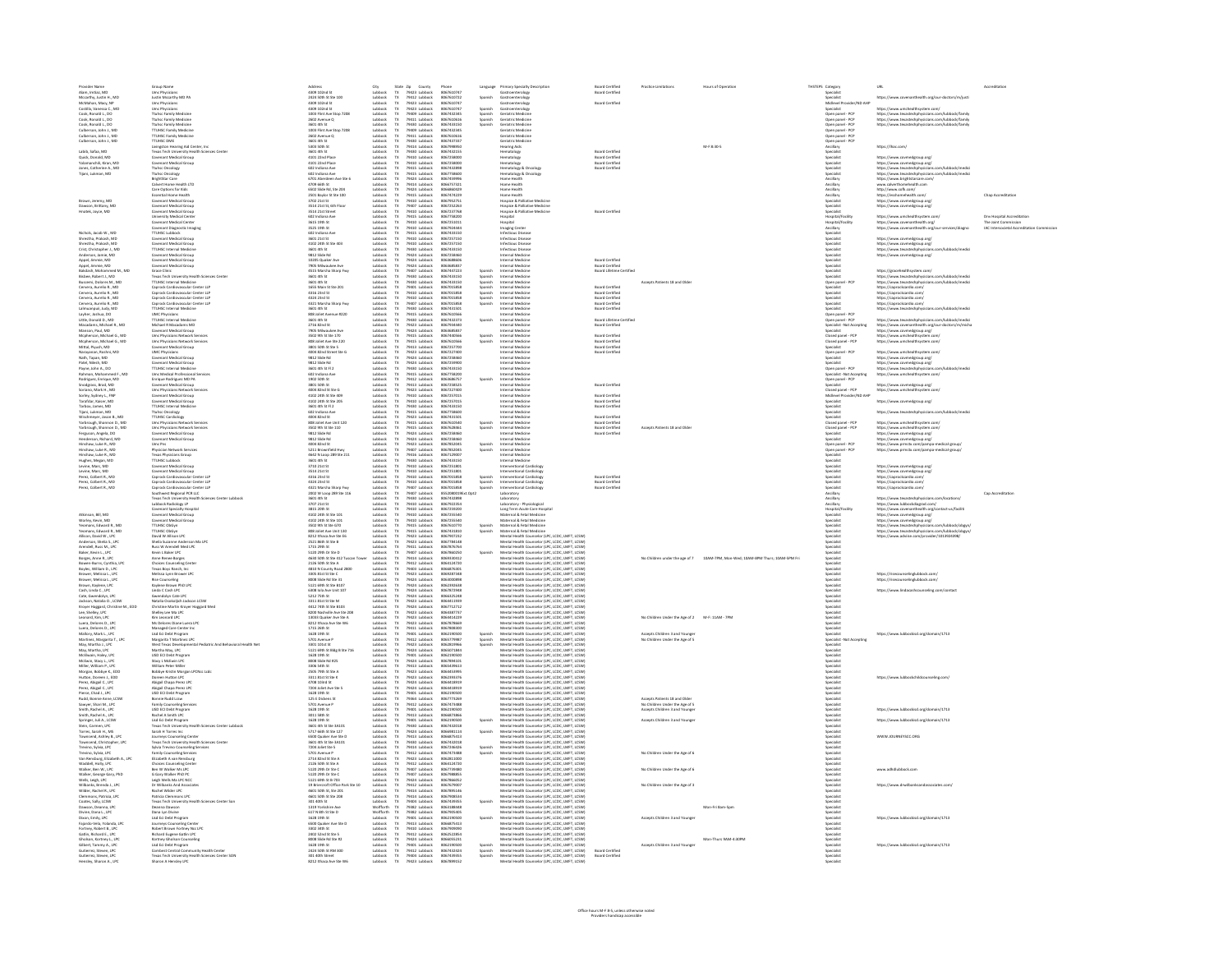| Provider Name                                                                                                                                                                                                                                                | Group Name                                                                                                                                                                                                                                             | Address<br>3720 20th St                                                                                                                                                                         | City                                                                                                                             |                                                                                         | State Zip County<br>TX 79410 Lubbock<br>TX 79410 Lubbock                                                                                                              | Phone<br>8067926736                                                                                                        |                                                                        | Language Primary Specialty Description                                                                                                                                                                                                                    | Board Certified                                                                                                                                                                           | <b>Practice Limitations</b>                                      | Hours of Operatio<br>M F 7am-10om | THSTEPS Category<br>Ancillan                                                                                                                                           | <b>LIRI</b>                                                                                                                                                                                                                                                                                                                                         | Acceptitation       |
|--------------------------------------------------------------------------------------------------------------------------------------------------------------------------------------------------------------------------------------------------------------|--------------------------------------------------------------------------------------------------------------------------------------------------------------------------------------------------------------------------------------------------------|-------------------------------------------------------------------------------------------------------------------------------------------------------------------------------------------------|----------------------------------------------------------------------------------------------------------------------------------|-----------------------------------------------------------------------------------------|-----------------------------------------------------------------------------------------------------------------------------------------------------------------------|----------------------------------------------------------------------------------------------------------------------------|------------------------------------------------------------------------|-----------------------------------------------------------------------------------------------------------------------------------------------------------------------------------------------------------------------------------------------------------|-------------------------------------------------------------------------------------------------------------------------------------------------------------------------------------------|------------------------------------------------------------------|-----------------------------------|------------------------------------------------------------------------------------------------------------------------------------------------------------------------|-----------------------------------------------------------------------------------------------------------------------------------------------------------------------------------------------------------------------------------------------------------------------------------------------------------------------------------------------------|---------------------|
|                                                                                                                                                                                                                                                              | Lubbock Open Air MRI Inc<br>Texas MRI of Lubbock                                                                                                                                                                                                       | 3501 22nd St                                                                                                                                                                                    | Lubbock<br>Lubbock                                                                                                               |                                                                                         |                                                                                                                                                                       | 8067856740                                                                                                                 |                                                                        | MRI Center<br>MRI Center                                                                                                                                                                                                                                  |                                                                                                                                                                                           |                                                                  |                                   | Ancillan                                                                                                                                                               |                                                                                                                                                                                                                                                                                                                                                     |                     |
|                                                                                                                                                                                                                                                              | Teass MM of Lubbook<br>Chatman Community Health Center<br>Chatman Community Health Center<br>US Renal Care N Lubbook Dialyis<br>Us Renal Care N Lubbook Dialyis<br>TTUHSC Nephrology<br>TTUHSC Nephrology<br>Covenant Medical Group<br>Covenant Medica | 2301 Cedar Ave<br>406 Martin Luther<br>1826 Parkway Dr<br>3601 4th St<br>King Rhyl                                                                                                              | Lubbock<br>Lubbock<br>Lubbock<br>Lubbock<br>Lubbock<br>Lubbock<br>Lubbock<br>Lubbock                                             |                                                                                         | 79410 tubbock<br>79404 tubbock<br>79403 tubbock<br>79403 tubbock<br>79430 tubbock<br>79430 tubbock<br>79410 tubbock<br>79410 tubbock<br>79410 tubbock                 | 8067856740<br>8057490024<br>8057490024<br>8057433150<br>8057433150<br>8057433150<br>8057433150<br>805754134<br>8067254134  |                                                                        | Multi-Specialty Clinic<br>Multi-Specialty Clinic<br>Multi-Specialty Clinic                                                                                                                                                                                |                                                                                                                                                                                           |                                                                  |                                   | Anallary<br>Anallary<br>Anallary<br>Anallary<br>Specialist<br>Specialist<br>Specialist<br>Specialist                                                                   | https://www.chclubbock.org/<br>https://www.chclubbock.org/<br>https://www.usrenalcare.com                                                                                                                                                                                                                                                           | The Joint Commissio |
|                                                                                                                                                                                                                                                              |                                                                                                                                                                                                                                                        |                                                                                                                                                                                                 |                                                                                                                                  |                                                                                         |                                                                                                                                                                       |                                                                                                                            |                                                                        | rology                                                                                                                                                                                                                                                    |                                                                                                                                                                                           |                                                                  |                                   |                                                                                                                                                                        |                                                                                                                                                                                                                                                                                                                                                     |                     |
|                                                                                                                                                                                                                                                              |                                                                                                                                                                                                                                                        | 3601 4th St<br>3601 4th St<br>3601 4th St Fl 2                                                                                                                                                  |                                                                                                                                  |                                                                                         |                                                                                                                                                                       |                                                                                                                            | Spanish                                                                | Nephrology                                                                                                                                                                                                                                                | <b>Board Certified<br/>Board Certified</b>                                                                                                                                                | Accepts Patients 18 and Olde                                     |                                   |                                                                                                                                                                        |                                                                                                                                                                                                                                                                                                                                                     |                     |
| Kennedy, William, MD<br>Pena, Camilo, MD<br>Prabhakar, Sharma S., MD<br>Starnes, Joel, MD<br>Warmoth, Larry A., MD                                                                                                                                           |                                                                                                                                                                                                                                                        | 3506 21st St Ste 60                                                                                                                                                                             |                                                                                                                                  |                                                                                         |                                                                                                                                                                       |                                                                                                                            |                                                                        | lephrology<br>phrology                                                                                                                                                                                                                                    |                                                                                                                                                                                           |                                                                  |                                   |                                                                                                                                                                        | https://www.texastechphysicians.com/lubbock/medici<br>https://www.texastechphysicians.com/lubbock/medici<br>https://www.covmedgroup.org/<br>https://www.covenanthealth.org/our-doctors/w/larry                                                                                                                                                      |                     |
| Belirgen, Muhittinmm, MD                                                                                                                                                                                                                                     | <b>TTUHSC Pediatrics</b>                                                                                                                                                                                                                               | 3801 21st St<br>3601 4th St                                                                                                                                                                     |                                                                                                                                  | $T\!X$                                                                                  | 79430 Lubbock                                                                                                                                                         | 806687033<br>8067437337                                                                                                    |                                                                        | Nephrology<br>Neurological Surgery                                                                                                                                                                                                                        | <b>Board Certified</b>                                                                                                                                                                    | Accepts Patients 18 and Olde                                     |                                   | Specialist                                                                                                                                                             | https://www.texastechphysicians.com/lubbock/pediat                                                                                                                                                                                                                                                                                                  |                     |
| Lapointe, Genevieve M., MC<br>Lapointe, Genevieve M., MD                                                                                                                                                                                                     | <b>Ttuhsc Surgery</b><br>Umc Physicians Network Services                                                                                                                                                                                               | 3601 4th St<br>3502 9th St Ste 430                                                                                                                                                              | Lubbock<br>Lubbock<br>Lubbock                                                                                                    | $\mathsf{TX}$                                                                           | 79430 Lubbock<br>79415 Lubbock                                                                                                                                        | 8067433150<br>8067610535                                                                                                   |                                                                        | Neurological Surgery<br>Neurological Surgery                                                                                                                                                                                                              |                                                                                                                                                                                           |                                                                  |                                   | Specialist - Not Accepting<br><b>Specialist - Not Accepting</b>                                                                                                        | https://www.texastechphysicians.com/lubbock/surge<br>https://www.texastechphysicians.com/lubbock/surge                                                                                                                                                                                                                                              |                     |
| Felton, Jason A. MD                                                                                                                                                                                                                                          | <b>Umc Physicians Network Services</b><br>Ttuhsc Neurology                                                                                                                                                                                             | 3502 9th St Ste 430<br>3615 19th St Ste 501                                                                                                                                                     | Lubbock<br>Lubbock<br>Lubbock<br>Lubbock                                                                                         | $\frac{TX}{TX}$                                                                         | 79415 Lubbock<br>79410 Lubbock                                                                                                                                        | 8067610535<br>806743239                                                                                                    | Spanish                                                                | Neurological Surgery                                                                                                                                                                                                                                      |                                                                                                                                                                                           | Accepts Patients 18 and Older                                    |                                   | <b>Specialist - Not Accepting</b><br>.<br>Specialist                                                                                                                   | https://www.umchealthsystem.com/<br>https://www.texastechphysicians.com/lubbock/neuro                                                                                                                                                                                                                                                               |                     |
| Kim, Jongyeol, MD<br>Kim, Jongyeol, MD<br>Oommen, Kalarickal, MD                                                                                                                                                                                             | <b>Ttuhsc Neurolog</b>                                                                                                                                                                                                                                 | 3601 4th St # 3A105                                                                                                                                                                             |                                                                                                                                  | $\frac{TX}{TX}$                                                                         | 79430 Lubbock<br>79410 Lubbock                                                                                                                                        | 806743239                                                                                                                  |                                                                        |                                                                                                                                                                                                                                                           |                                                                                                                                                                                           |                                                                  |                                   | .<br>Specialist<br>Specialist                                                                                                                                          |                                                                                                                                                                                                                                                                                                                                                     |                     |
| Oommen, Kalaridkal, MD<br>Dihenia, Bhupesh H., MD<br>Hendley, Katie, MD<br>Johnson, Taylor T., CRNA<br>Crockett, Shakisha, FNP<br>Cuneo, Sarah, FNP<br>Benn, David, MD<br>Bennut Kendra F. MD<br>Bennut Kendra F. MD                                         | Covenant Medical Group                                                                                                                                                                                                                                 | 3506 21st St Ste 400<br>3505 21st St Ste 400<br>3815 23rd St<br>3506 21st St Ste 400<br>3601 4th St Ste 18350K<br>416 Frankford Ave<br>7501 Quaker Ave<br>2102 Oxford Ave Ste A<br>3614 23rd St |                                                                                                                                  |                                                                                         | 79410 tubbock<br>79410 tubbock<br>79410 tubbock<br>79430 tubbock<br>79144 tubbock<br>79410 tubbock<br>79410 tubbock<br>79410 tubbock                                  | 8067254115                                                                                                                 |                                                                        | Neurology<br>Neurology<br>Neurology<br>Neurology<br>Nurse Practitioner<br>Nurse Practitioner<br>Nurse Practitioner<br>Nurse Practitioner                                                                                                                  | <b>Board Certified</b>                                                                                                                                                                    | Accepts Patients 18 and Olde                                     |                                   |                                                                                                                                                                        | https://www.starastechphysicians.com/lubbock/neurol<br>https://www.starastechphysicians.com/lubbock/neurol<br>https://www.starastechphysicians.com/lubbock/neurol<br>https://graeohaalthsystem.com/providers/dihenia/<br>https://www.comn                                                                                                           |                     |
|                                                                                                                                                                                                                                                              | Covenant Webbar Group<br>Bhupesh H Dihenia MD PA<br>Covenant Medical Group<br>Ttuhsc CRNA                                                                                                                                                              |                                                                                                                                                                                                 | tubbock<br>tubbock<br>tubbock<br>tubbock<br>tubbock<br>tubbock<br>tubbock<br>tubbock<br>tubbock                                  |                                                                                         |                                                                                                                                                                       | 8067223500<br>8067223500<br>8067432981                                                                                     |                                                                        |                                                                                                                                                                                                                                                           |                                                                                                                                                                                           |                                                                  |                                   | specialist<br>Specialist<br>Specialist<br>Midlevel Pro                                                                                                                 |                                                                                                                                                                                                                                                                                                                                                     |                     |
|                                                                                                                                                                                                                                                              | <b>UMC Physicians</b>                                                                                                                                                                                                                                  |                                                                                                                                                                                                 |                                                                                                                                  |                                                                                         |                                                                                                                                                                       | 806761053                                                                                                                  |                                                                        |                                                                                                                                                                                                                                                           |                                                                                                                                                                                           |                                                                  |                                   | Companies - PCP<br>Midlevel Provider/ND AHP<br>Specialist<br>Specialist<br>Specialist<br>Midlen                                                                        |                                                                                                                                                                                                                                                                                                                                                     |                     |
|                                                                                                                                                                                                                                                              | <b>UMC Physicians</b><br>Covenant Medical Group<br>Women's Health Associates                                                                                                                                                                           |                                                                                                                                                                                                 |                                                                                                                                  |                                                                                         |                                                                                                                                                                       | 806788330<br>8067256963<br>8067850014                                                                                      |                                                                        | Nurse Practitioner<br>Obstetrics & Gynecology (OB/GYN)<br>Obstetrics & Gynecology (OB/GYN)                                                                                                                                                                | <b>Board Certified</b>                                                                                                                                                                    |                                                                  |                                   |                                                                                                                                                                        | https://www.covmedgroup.org/                                                                                                                                                                                                                                                                                                                        |                     |
| Bookout, Kendra F., MD<br>Burke, Joanna, MD                                                                                                                                                                                                                  | Covenant Medical Group                                                                                                                                                                                                                                 | 4102 24th St Ste 415                                                                                                                                                                            |                                                                                                                                  | $T\!X$                                                                                  | 79410 Lubbock                                                                                                                                                         | 8067256280                                                                                                                 |                                                                        |                                                                                                                                                                                                                                                           | <b>Board Certified</b><br><b>Board Certified</b>                                                                                                                                          |                                                                  |                                   |                                                                                                                                                                        | https://www.covmedgroup.org/                                                                                                                                                                                                                                                                                                                        |                     |
| Burkholder, Duncan M., MD<br>Burley, Ronnelle S., MD                                                                                                                                                                                                         | Grace Clinic<br>Since Circu.<br>Ronnelle S Burley MD PA                                                                                                                                                                                                | 4515 Marsha Sharp Fwy<br>3706 22nd Pl                                                                                                                                                           |                                                                                                                                  | $\frac{TX}{TX}$                                                                         | 79407 Lubbock<br>79410 Lubbock                                                                                                                                        | 8067447223<br>8067221253                                                                                                   | Spanish                                                                | Obstetrics & Gynecology (OB/GYN)<br>Obstetrics & Gynecology (OB/GYN)<br>Obstetrics & Gynecology (OB/GYN)                                                                                                                                                  | <b>Board Certified</b>                                                                                                                                                                    | Board Lifetime Certified Accepts Female Patients Only            |                                   | Specialist<br>Specialist<br>Open panel - PCP                                                                                                                           | https://gracehealthsystem.com/                                                                                                                                                                                                                                                                                                                      |                     |
|                                                                                                                                                                                                                                                              | <b>Covenant Medical Group</b><br>Covenant Medical Group                                                                                                                                                                                                | 4102 34th @ Re S02<br><b>3825 22nd Pl</b>                                                                                                                                                       |                                                                                                                                  | $\frac{TX}{TX}$                                                                         |                                                                                                                                                                       | 8067256745<br>8067012909                                                                                                   |                                                                        | Obstatrics & Gynecology (08/GYN)<br>Obstatrics & Gynecology (08/GYN)<br>Obstatrics & Gynecology (08/GYN)<br>Obstatrics & Gynecology (08/GYN)<br>Obstatrics & Gynecology (08/GYN)<br>Obstatrics & Gynecology (08/GYN)<br>Obstatrics & Gynecology           | <b>Board Certified</b>                                                                                                                                                                    |                                                                  |                                   | Open panel - PCP<br>Specialist<br>Specialist<br>Specialist<br>Open panel - PCP<br>Specialist<br>Specialist<br>Open panel - PCP<br>Open panel - PCP<br>Open panel - PCP |                                                                                                                                                                                                                                                                                                                                                     |                     |
| Kilieen, Joseph, MD<br>Lampkin, Douglas, MD<br>Loveless, Alita K., MD                                                                                                                                                                                        | Covenant Medical Group                                                                                                                                                                                                                                 | 4102 24th St Ste 406<br>4515 Marsha Sharp Fwy                                                                                                                                                   | Lubbock<br>Lubbock<br>Lubbock<br>Lubbock<br>Lubbock<br>Lubbock<br>Lubbock<br>Lubbock<br>Lubbock                                  | $\frac{TX}{TX}$                                                                         | 79410 Lubbock<br>79410 Lubbock<br>79410 Lubbock<br>79407 Lubbock                                                                                                      | 8067257170                                                                                                                 |                                                                        |                                                                                                                                                                                                                                                           | <b>Board Certified</b>                                                                                                                                                                    |                                                                  |                                   |                                                                                                                                                                        | https://www.covmedgroup.org/<br>https://www.covmedgroup.org/<br>https://www.covmedgroup.org/<br>https://gracehealthsystem.com/                                                                                                                                                                                                                      |                     |
| www.s.come.c.i<br>Nall Brant R MD                                                                                                                                                                                                                            | Customant on<br>Grace Clinic                                                                                                                                                                                                                           |                                                                                                                                                                                                 |                                                                                                                                  |                                                                                         |                                                                                                                                                                       | 8067447729                                                                                                                 | Snanish                                                                |                                                                                                                                                                                                                                                           |                                                                                                                                                                                           | Roard Lifetime Certified Arrents Female Patients Only            |                                   |                                                                                                                                                                        |                                                                                                                                                                                                                                                                                                                                                     |                     |
| Nat, Brent B., MD<br>Schaub, Lauren, MD<br>Suit, Carol, MD<br>Suit, Carol, MD<br>Thompson, Charles D., MD<br>Thompson, Charles D., MD                                                                                                                        | Grace Clinic<br>Covenant Medical Group<br>Covenant Medical Group<br>Covenant Medical Group<br>TrunsC ObGyn<br>TTUHSC ObGyn<br>TTUHSC ObGyn                                                                                                             | 4515 Marsha Sharp Fw<br>4102 24TH St STE. 415<br>2102 Oxford Ave Ste B<br>2107 Oxford Ave Ste 30<br>3601 4th St                                                                                 |                                                                                                                                  |                                                                                         | 19407 Lubbock<br>19410 Lubbock<br>19410 Lubbock<br>19430 Lubbock<br>19440 Lubbock                                                                                     | 806744722<br>8067256281<br>806725690!<br>806725690!<br>8067437241                                                          |                                                                        |                                                                                                                                                                                                                                                           | Board Certified<br>Board Certified<br>Board Certified<br>Board Certified                                                                                                                  |                                                                  |                                   |                                                                                                                                                                        | https://www.covmedgroup.org/<br>https://www.covmedgroup.org/<br>https://www.texastechphysicians.c                                                                                                                                                                                                                                                   |                     |
|                                                                                                                                                                                                                                                              |                                                                                                                                                                                                                                                        |                                                                                                                                                                                                 |                                                                                                                                  |                                                                                         |                                                                                                                                                                       |                                                                                                                            |                                                                        |                                                                                                                                                                                                                                                           |                                                                                                                                                                                           |                                                                  |                                   |                                                                                                                                                                        |                                                                                                                                                                                                                                                                                                                                                     |                     |
| Yeomans, Edward R., MD<br>Yeomans, Edward R., MD                                                                                                                                                                                                             | <b>TTUHSC ObGyn</b>                                                                                                                                                                                                                                    | 3502 9th St Ste G70<br>808 Joliet Ave Unit 13                                                                                                                                                   |                                                                                                                                  |                                                                                         | 79415 Lubbock<br>79415 Lubbock<br>79410 Lubbock                                                                                                                       | 8067610770<br>8067431810                                                                                                   | Spanish<br>Spanish                                                     | Obstetrics & Gynecology (OB/GYN)<br>Obstetrics & Gynecology (OB/GYN)                                                                                                                                                                                      |                                                                                                                                                                                           |                                                                  |                                   | Open panel - PCP<br>Open panel - PCP<br>Specialist                                                                                                                     | https://www.texastechphysicians.com/lubbock/obgyn/<br>https://www.texastechphysicians.com/lubbock/obgyn/                                                                                                                                                                                                                                            |                     |
| Zavala, Noelle, MD<br>Felton, Carol K., MD                                                                                                                                                                                                                   | Covenant Medical Group<br><b>TTUHSC Obayn</b>                                                                                                                                                                                                          | 4102 24th St Ste 412<br>3601 4th St                                                                                                                                                             | Lubbock                                                                                                                          | Tx                                                                                      | 79430 Lubbock                                                                                                                                                         | 8067257530<br>8067432340                                                                                                   | Spanish                                                                | Obstetrics & Gynecology (OB/GYN)<br>Obstetrics & Gynecology (OB/GYN)                                                                                                                                                                                      | <b>Board Certified</b><br>Board Lifetime Certified                                                                                                                                        |                                                                  |                                   | Open panel - PCP                                                                                                                                                       | https://www.covmedgroup.org/<br>https://www.texastechohysicians.com/lubbock/obeyn.                                                                                                                                                                                                                                                                  |                     |
| Gentry, Cathy L., MD<br>Henderson, Bennett, MD                                                                                                                                                                                                               | Covenant Medical Group<br>Covenant Medical Group                                                                                                                                                                                                       | 4102 24th St Ste 505<br>4102 24th St Ste 406                                                                                                                                                    | Lubbock<br>Lubbock<br>Lubbock                                                                                                    | $\overline{R}$                                                                          | 79410 Lubbock<br>79410 Lubbock                                                                                                                                        | 8067257275<br>8067255790                                                                                                   |                                                                        | Obstetrics & Gynecology (OB/GYN)<br>Obstetrics & Gynecology (OB/GYN)                                                                                                                                                                                      | <b>Board Certified</b>                                                                                                                                                                    |                                                                  |                                   | <b>Specialist</b><br><b>Specialist</b>                                                                                                                                 | https://www.covmederoup.org/                                                                                                                                                                                                                                                                                                                        |                     |
| Hook, Shelly Y., MD                                                                                                                                                                                                                                          | <b>Grace Clinic</b><br><b>Isd Fri Dahr Program</b>                                                                                                                                                                                                     | 4515 Marsha Sharo Fwy<br>1628 19th St                                                                                                                                                           |                                                                                                                                  | $\frac{1}{1}$                                                                           | 79407 Lubbock                                                                                                                                                         | 8067447223<br>8062190506                                                                                                   | Spanish                                                                | Obstetrics & Gynecology (OB/GYN)                                                                                                                                                                                                                          | <b>Board Certified</b>                                                                                                                                                                    | Accepts Female Patients Only                                     |                                   | Open panel - PCP                                                                                                                                                       |                                                                                                                                                                                                                                                                                                                                                     |                     |
| noor, snery 1., mo<br>Barrett, Lisa G., OT<br>Cedillo, Olando, OT<br>Lenox, Chelsea D., OT<br>Nixtelsiona - Loish A                                                                                                                                          | Lisd Eci Debt Program<br>LISD ECI Debt Program<br>Lisd Eci Debt Program<br>Lisd Eci Debt Program<br>Physical Therapy, Inc<br>Physical Therapy, Today<br>Physical Therapy, Today                                                                        | 1628 19th 9                                                                                                                                                                                     | lubbock<br>lubbock<br>lubbock<br>lubbock<br>lubbock<br>lubbock<br>lubbock<br>lubbock<br>lubbock<br>lubbock<br>lubbock<br>lubbock |                                                                                         | 79407 tubbock<br>79401 tubbock<br>79401 tubbock<br>79401 tubbock<br>79423 tubbock<br>79423 tubbock<br>79423 tubbock<br>79423 tubbock                                  | 8062190506                                                                                                                 | Spanish                                                                | Obstetrics & Gynecology<br>Occupational Therapy<br>Occupational Therapy<br>Occupational Therapy<br>Occupational Therapy<br>Occupational Therapy<br>Occupational Therapy<br>Occupational Therapy                                                           |                                                                                                                                                                                           | Accepts Children 3 and Younge                                    |                                   | <b><i>GENERAL PARK</i></b>                                                                                                                                             | https://www.lubbockisd.org/domain/1713                                                                                                                                                                                                                                                                                                              |                     |
|                                                                                                                                                                                                                                                              |                                                                                                                                                                                                                                                        | 1628 19th St<br>1628 19th St<br>1628 19th St<br>2431 S Lp 289<br>4601 66th St Ste D<br>2431 S Lp 289<br>2431 S Lp 289                                                                           |                                                                                                                                  |                                                                                         |                                                                                                                                                                       | 8062190500<br>8062190500<br>8062090500<br>8067933900<br>8063853746<br>8063853746                                           | Spanish<br>Spanish                                                     |                                                                                                                                                                                                                                                           | <b>Roard Certified</b><br><b>Board Certified</b>                                                                                                                                          | Accepts Children 3 and Younge<br>Accepts Children 3 and Younge   |                                   | Midlevel Provider/ND AHP<br>Specialist<br>Specialist<br>Specialist<br>Midlevel Provider/ND AHP<br>Specialist<br>Specialist                                             | https://www.lubbockisd.org/domain/1713                                                                                                                                                                                                                                                                                                              |                     |
| Hutchison, Leigh A., OT<br>Clark, Alicia, OT<br>Hardin, Leslie A., OT                                                                                                                                                                                        |                                                                                                                                                                                                                                                        |                                                                                                                                                                                                 |                                                                                                                                  |                                                                                         |                                                                                                                                                                       |                                                                                                                            |                                                                        |                                                                                                                                                                                                                                                           |                                                                                                                                                                                           |                                                                  |                                   |                                                                                                                                                                        | ntsps://www.lubbocksia.org/domain/1713<br>https://www.lubbocksid.org/domain/1713<br>https://www.physicaltherapytoday.com/<br>https://pediatrictherapyinc.com/<br>https://www.physicaltherapytoday.com/                                                                                                                                              |                     |
|                                                                                                                                                                                                                                                              |                                                                                                                                                                                                                                                        |                                                                                                                                                                                                 |                                                                                                                                  |                                                                                         |                                                                                                                                                                       |                                                                                                                            |                                                                        |                                                                                                                                                                                                                                                           |                                                                                                                                                                                           |                                                                  |                                   |                                                                                                                                                                        |                                                                                                                                                                                                                                                                                                                                                     |                     |
| Heyda, Brandon D., OT<br>Shalaby, Ibrahim, MD                                                                                                                                                                                                                | Physical Therapy Today<br>Covenant Medical Group                                                                                                                                                                                                       | 2431 S Lp 289<br>4101 22nd Place                                                                                                                                                                |                                                                                                                                  | $\frac{TX}{TX}$                                                                         | 79423 Lubbock<br>79410 Lubbock                                                                                                                                        | 8063853746<br>8067258000                                                                                                   |                                                                        | Occupational Therapy<br>Oncology                                                                                                                                                                                                                          | <b>Board Certified</b>                                                                                                                                                                    |                                                                  |                                   | Specialist<br>Specialist<br>Specialist                                                                                                                                 | https://www.physicaltherapytoday.com                                                                                                                                                                                                                                                                                                                |                     |
| Tafur, Isaac, MD<br>Close, David, MD                                                                                                                                                                                                                         | Covenant Medical Group<br>Covenant Medical Group                                                                                                                                                                                                       | 4101 22nd Place<br>4101 22nd Place                                                                                                                                                              |                                                                                                                                  | $\mathsf{TX}$                                                                           | 79410 Lubbock<br>79410 Lubbock                                                                                                                                        | 8067258000<br>8067258000                                                                                                   |                                                                        | Oncology                                                                                                                                                                                                                                                  |                                                                                                                                                                                           |                                                                  |                                   |                                                                                                                                                                        | https://www.covmedgroup.org/<br>https://www.covmedgroup.org/                                                                                                                                                                                                                                                                                        |                     |
| Boothe, William D., MD                                                                                                                                                                                                                                       | West Texas Eve PA                                                                                                                                                                                                                                      | 12210 Quaker Ave                                                                                                                                                                                |                                                                                                                                  | $\frac{\text{TX}}{\text{TX}}$                                                           | 79423 Lubbock                                                                                                                                                         | 8067925900                                                                                                                 |                                                                        | Oncology<br>Ophthalmology                                                                                                                                                                                                                                 | Board Lifetime Certified                                                                                                                                                                  |                                                                  |                                   | Specialist<br>Specialist<br>Specialist<br>Specialist                                                                                                                   | https://www.covmedgroup.org/<br>http://www.westtexaseye.com/                                                                                                                                                                                                                                                                                        |                     |
| Boothe, William D., MD<br>Boothe, William D., MD                                                                                                                                                                                                             | West Texas Eve PA<br>West Texas Eye PA                                                                                                                                                                                                                 | 3611 50th St<br>5109 80th St                                                                                                                                                                    |                                                                                                                                  | $\frac{\text{TX}}{\text{TX}}$                                                           | 79413 Lubbock<br>79424 Lubbock                                                                                                                                        | 8067925900<br>8067925900                                                                                                   |                                                                        | Ophthalmology<br>Ophthalmology                                                                                                                                                                                                                            | Board Lifetime Certified<br>Board Lifetime Certified                                                                                                                                      |                                                                  |                                   |                                                                                                                                                                        | http://www.westtexaseye.com/<br>http://www.westtexaseye.com/                                                                                                                                                                                                                                                                                        |                     |
| Boothe, William D., MD<br>Boothe, William D., MD<br>Bradley, Jay C., MD<br>Bradley, Jay C., MD<br>Bradley, Jay C., MD<br>Bradley, Jay C., MD<br>Shater, Timothy T., MD<br>Shater, Timothy T., MD<br>Shater, Timothy T., MD                                   | West Texas Eye PA<br>William D Boothe MD<br>West Texas Eye PA<br>West Texas Eye PA<br>West Texas Eye PA<br>West Texas Eye PA<br>West Texas Eye PA<br>West Texas Eye PA<br>West Texas Eye PA                                                            | 3209 8001 36<br>4020 21st St Ste 3<br>12210 Quaker Ave<br>3611 50th St<br>5109 80th St                                                                                                          |                                                                                                                                  |                                                                                         | 79424 Lubbock<br>79423 Lubbock<br>79423 Lubbock<br>79424 Lubbock<br>79424 Lubbock<br>79424 Lubbock<br>79424 Lubbock<br>79424 Lubbock                                  | 8067975900<br>8057975697<br>8057925900<br>8057925900<br>8057925900<br>8057925900<br>8057925900<br>8057925900<br>8057925900 |                                                                        | Ophthaimology<br>Ophthaimology<br>Ophthaimology<br>Ophthaimology<br>Ophthaimology<br>Ophthaimology<br>Ophthaimology                                                                                                                                       | Board Lifetime Certified<br>Board Lifetime Certified<br>Board Certified<br>Board Certified<br>Board Certified<br>Board Certified<br>Board Certified<br>Board Certified<br>Board Certified |                                                                  |                                   | specialist<br>Specialist<br>Specialist<br>Specialist<br>Specialist<br>Specialist<br>Specialist                                                                         |                                                                                                                                                                                                                                                                                                                                                     |                     |
|                                                                                                                                                                                                                                                              |                                                                                                                                                                                                                                                        |                                                                                                                                                                                                 |                                                                                                                                  |                                                                                         |                                                                                                                                                                       |                                                                                                                            |                                                                        |                                                                                                                                                                                                                                                           |                                                                                                                                                                                           |                                                                  |                                   |                                                                                                                                                                        | http://www.westtexaseye.com/<br>http://www.westtexaseye.com/<br>http://www.westtexaseye.com/                                                                                                                                                                                                                                                        |                     |
|                                                                                                                                                                                                                                                              |                                                                                                                                                                                                                                                        |                                                                                                                                                                                                 |                                                                                                                                  |                                                                                         |                                                                                                                                                                       |                                                                                                                            |                                                                        |                                                                                                                                                                                                                                                           |                                                                                                                                                                                           |                                                                  |                                   |                                                                                                                                                                        |                                                                                                                                                                                                                                                                                                                                                     |                     |
|                                                                                                                                                                                                                                                              |                                                                                                                                                                                                                                                        | 12210 Quacker Ave<br>12210 Quacker Ave<br>3611 50th St                                                                                                                                          |                                                                                                                                  |                                                                                         |                                                                                                                                                                       |                                                                                                                            | Spanish<br>Spanish<br>Spanish                                          |                                                                                                                                                                                                                                                           |                                                                                                                                                                                           |                                                                  |                                   |                                                                                                                                                                        |                                                                                                                                                                                                                                                                                                                                                     |                     |
| McCartney, David L., MD<br>McCartney, David L., MD                                                                                                                                                                                                           | <b>Ttuhsc Opthalmology</b><br>Ttuhsc Opthalmology                                                                                                                                                                                                      | 4004 82nd St Ste 200<br>3601 4th St # 2A100                                                                                                                                                     | lubbock<br>Lubbock<br>Lubbock<br>Lubbock<br>Lubbock<br>Lubbock<br>Lubbock<br>Lubbock<br>Lubbock                                  | $\mathsf{TX}$                                                                           | 79423 Lubbock<br>79430 Lubbock                                                                                                                                        | 8067437676<br>8067432020                                                                                                   |                                                                        | Ophthalmology<br>Ophthalmology                                                                                                                                                                                                                            | Board Lifetime Certifies<br>Board Lifetime Certified                                                                                                                                      |                                                                  |                                   | Specialist<br>Specialist                                                                                                                                               | https://www.texastechphysicians.com/lubbock/ophtha<br>https://www.texastechphysicians.com/lubbock/ophtha                                                                                                                                                                                                                                            |                     |
| Mitchell, Kelly T., MD                                                                                                                                                                                                                                       | Ttuhsc Opthalmology                                                                                                                                                                                                                                    | 3601 4th St # 2A100                                                                                                                                                                             |                                                                                                                                  |                                                                                         | 79430 Lubbock                                                                                                                                                         | 8067432020                                                                                                                 |                                                                        | Ophthalmology                                                                                                                                                                                                                                             | <b>Board Certified</b>                                                                                                                                                                    |                                                                  |                                   | Specialist                                                                                                                                                             | https://www.texastechphysicians.com/lubbock/ophtha                                                                                                                                                                                                                                                                                                  |                     |
| Reppa, Catherine, MD<br>Shami, Michel J., MD                                                                                                                                                                                                                 | <b>Ttuhsc Opthalmology</b><br>Texas Retina Assor                                                                                                                                                                                                       | 3601 4th St Ste 2A100<br>4517 98th St                                                                                                                                                           |                                                                                                                                  | $\mathsf{TX}$<br>$\frac{TX}{TX}$                                                        | 79430 Lubbock<br>79424 Lubbock                                                                                                                                        | 8067432020<br>8067920066                                                                                                   | Spanish                                                                | Ophthalmology<br>Ophthalmolog                                                                                                                                                                                                                             |                                                                                                                                                                                           |                                                                  |                                   | Specialist<br>.<br>Specialist                                                                                                                                          | https://www.texastechphysicians.com/lubbock/ophtha<br>www.texasretina.com                                                                                                                                                                                                                                                                           |                     |
| Sherman, Mark P., MD<br>Sherman, Mark P., MD                                                                                                                                                                                                                 | West Texas Eve PA<br>West Texas Eye PA                                                                                                                                                                                                                 | 12210 Quaker Ave<br>3611 50th St                                                                                                                                                                | Lubbock<br>Lubbock<br>Lubbock                                                                                                    | $\overline{\mathbf{x}}$                                                                 | 79423 Lubbock<br>79413 Lubbock                                                                                                                                        | 8067925900<br>8067925900                                                                                                   | Spanish<br>Spanish                                                     | Ophthalmolo<br>Ophthalmolog                                                                                                                                                                                                                               |                                                                                                                                                                                           |                                                                  |                                   | eecialist<br>eecialist                                                                                                                                                 | http://www.westtexaseye.com<br>http://www.westtexaseye.com/                                                                                                                                                                                                                                                                                         |                     |
| Sherman, Mark P., MD<br>Sherman, Mark P., MD<br>Shihab, Zuhair M., MD<br>Shihab, Zuhair M., MD<br>Shihab, Zuhair M., MD                                                                                                                                      | West Texas Eye PA<br>West Texas Eye PA<br>West Texas Eye PA<br>West Texas Eye PA<br>West Texas Eye PA<br>West Texas Eye PA<br>West Texas Eye PA<br>West Texas Eye PA<br>West Texas Eye PA                                                              | 3611 50th St<br>5109 80th St<br>12210 Quaker Ave<br>3611 50th St<br>5109 80th St<br>12210 Quaker Ave<br>3611 50th St<br>3611 50th St                                                            | tubbock<br>Lubbock<br>Lubbock<br>Lubbock<br>Lubbock<br>Lubbock<br>Lubbock<br>Lubbock<br>Lubbock                                  |                                                                                         | 79413 Lubbock<br>79424 Lubbock<br>79423 Lubbock<br>79413 Lubbock<br>79424 Lubbock<br>79424 Lubbock<br>79424 Lubbock<br>79424 Lubbock                                  | 8067925900<br>8067925900<br>8067925900<br>8067925900<br>8067925900<br>8067925900                                           | Spanish<br>Spanish<br>Spanish<br>Spanish<br>Arabic<br>Arabic<br>Arabic | Ophthaimology<br>Ophthaimology<br>Ophthaimology<br>Ophthaimology<br>Ophthaimology<br>Ophthaimology<br>Ophthaimology                                                                                                                                       |                                                                                                                                                                                           |                                                                  |                                   | pecialist<br>pecialist<br>pecialist<br>pecialist                                                                                                                       | http://www.westter.ziegv.com/<br>http://www.westter.ziegv.com/<br>http://www.westter.ziegv.com/<br>http://www.westter.ziegv.com/<br>http://www.westter.ziegv.com/<br>http://www.westter.ziegv.com/<br>http://www.westter.ziegv.com/<br>http://www.w                                                                                                 |                     |
|                                                                                                                                                                                                                                                              |                                                                                                                                                                                                                                                        |                                                                                                                                                                                                 |                                                                                                                                  |                                                                                         |                                                                                                                                                                       |                                                                                                                            |                                                                        |                                                                                                                                                                                                                                                           |                                                                                                                                                                                           |                                                                  |                                   |                                                                                                                                                                        |                                                                                                                                                                                                                                                                                                                                                     |                     |
|                                                                                                                                                                                                                                                              |                                                                                                                                                                                                                                                        |                                                                                                                                                                                                 |                                                                                                                                  |                                                                                         |                                                                                                                                                                       |                                                                                                                            |                                                                        |                                                                                                                                                                                                                                                           |                                                                                                                                                                                           | Accepts Patients 11 and Older                                    |                                   |                                                                                                                                                                        |                                                                                                                                                                                                                                                                                                                                                     |                     |
| Shouldeh, Omar M., MD<br>Shouldeh, Omar M., MD<br>Shouldeh, Omar M., MD                                                                                                                                                                                      |                                                                                                                                                                                                                                                        | 5109 80th St                                                                                                                                                                                    |                                                                                                                                  |                                                                                         |                                                                                                                                                                       | 8067925900<br>8067925900                                                                                                   |                                                                        |                                                                                                                                                                                                                                                           |                                                                                                                                                                                           | Accepts Patients 11 and Olde<br>Accepts Patients 11 and Olde     |                                   | .<br>Specialist<br>Specialist                                                                                                                                          |                                                                                                                                                                                                                                                                                                                                                     |                     |
| Freedman, Kenn A., MD                                                                                                                                                                                                                                        | <b>Ttuhsc Opthalmology</b><br>Ttuhsc Opthalmology                                                                                                                                                                                                      | 4004 82nd St Ste 200                                                                                                                                                                            |                                                                                                                                  | $T\!X$                                                                                  | 79423 Lubbock                                                                                                                                                         | 8067437676                                                                                                                 |                                                                        | Ophthalmology                                                                                                                                                                                                                                             |                                                                                                                                                                                           |                                                                  |                                   |                                                                                                                                                                        | https://www.texastechphysicians.com/lubbock/ophtha                                                                                                                                                                                                                                                                                                  |                     |
| Freedman, Kenn A., MD<br>Mahek, Matthew R., OD                                                                                                                                                                                                               | <b>Ttuhsc Opthalmology</b>                                                                                                                                                                                                                             | 3601 4th St # 2A100<br>4004 82nd St Ste 200                                                                                                                                                     |                                                                                                                                  | $\frac{TX}{TX}$                                                                         | 79430 Lubbock<br>79423 Lubbock                                                                                                                                        | 8067432020<br>8067437676                                                                                                   |                                                                        | Ophthalmolog<br>Optometry                                                                                                                                                                                                                                 |                                                                                                                                                                                           |                                                                  |                                   | Specialist<br>Specialist<br>Specialist<br>Specialist                                                                                                                   | https://www.texastechphysicians.com/lubbock/ophtha<br>https://www.texastechphysicians.com/lubbock/ophtha<br>https://www.texastechphysicians.com/lubbock/ophtha                                                                                                                                                                                      |                     |
| Mahek, Matthew R., OD                                                                                                                                                                                                                                        | <b>Ttuhsc Opthalmology</b><br><b>Ttuhsc Opthalmology</b><br>Ttuhsc Opthalmology                                                                                                                                                                        | 3601 4th St # 2A100<br>3601 4th St # 2A100                                                                                                                                                      |                                                                                                                                  | $\frac{\text{TX}}{\text{TX}}$                                                           | 79430 Lubbock                                                                                                                                                         | 8067432020<br>8067432020                                                                                                   |                                                                        | Optometry                                                                                                                                                                                                                                                 |                                                                                                                                                                                           |                                                                  |                                   |                                                                                                                                                                        |                                                                                                                                                                                                                                                                                                                                                     |                     |
| Mahek, Matthew R., OD<br>Mathews, Taryn A., OD<br>Matthews, Taryn A., OD<br>Moore, Michael V., OD<br>Peterson, Darrin O., OD<br>Peterson, Darrin O., OD<br>Gibson, Bryan P., OD<br>Gibson, Bryan P., OD<br>Gibson, Pasid R., OD                              | Drs Moore And Gibse                                                                                                                                                                                                                                    | 4004 82nd St Ste 200                                                                                                                                                                            | Lubbock<br>Lubbock<br>Lubbock<br>Lubbock<br>Lubbock<br>Lubbock<br>Lubbock<br>Lubbock<br>Lubbock                                  |                                                                                         | 79430 Lubbock<br>79423 Lubbock<br>79412 Lubbock<br>79416 Lubbock                                                                                                      | 8057437676<br>8067471631                                                                                                   |                                                                        | Optometry<br>Optometry<br>Optometry<br>Optometry                                                                                                                                                                                                          |                                                                                                                                                                                           |                                                                  |                                   | specialist<br>Specialist<br>Specialist<br>Specialist<br>Specialist<br>Specialist<br>Specialist<br>Specialist                                                           | $\begin{array}{l} \texttt{Intp4:} / \texttt{www. boxastkehp} \texttt{hypiscins.com/lubbock/ophth} \\ \texttt{http://www. boxastkehp} \texttt{hypiscins.com/lubbock/ophth} \\ \texttt{http://www. boxastkehp} \texttt{hypiscins.com/lubbock/ophth} \\ \texttt{http://www.uyesoflubbock.com/} \\ \texttt{http://www.lybsckyeclinic.com/} \end{array}$ |                     |
|                                                                                                                                                                                                                                                              | Lubbock Ophthalmology Associate PA                                                                                                                                                                                                                     | 2132 50th St<br>405 Slide Rd Ste 104                                                                                                                                                            |                                                                                                                                  | $\frac{TX}{TX}$                                                                         |                                                                                                                                                                       | 8067992020                                                                                                                 |                                                                        |                                                                                                                                                                                                                                                           |                                                                                                                                                                                           | No Children Under the Age of 5<br>No Children Under the Age of 6 |                                   |                                                                                                                                                                        | ttp://www.lubbockeyedinic.com                                                                                                                                                                                                                                                                                                                       |                     |
|                                                                                                                                                                                                                                                              | Lubbock Ophthalmology Associate PA<br>Lubbock Ophthalmology Associate PA<br>TTUHSC Lubbock<br>Drs Moore And Gibson                                                                                                                                     | 405 3888 ND 3<br>3702 34th St<br>4004 82nd St<br>2132 50th St                                                                                                                                   |                                                                                                                                  |                                                                                         | 79416 Lubbock<br>79407 Lubbock<br>79423 Lubbock<br>79412 Lubbock                                                                                                      | 8067993944<br>8067993944<br>8067471635                                                                                     |                                                                        | Optometry<br>Optometry<br>Optometry                                                                                                                                                                                                                       |                                                                                                                                                                                           |                                                                  |                                   |                                                                                                                                                                        |                                                                                                                                                                                                                                                                                                                                                     |                     |
| Gibson, David R., OD                                                                                                                                                                                                                                         |                                                                                                                                                                                                                                                        | 2132 50th St                                                                                                                                                                                    |                                                                                                                                  |                                                                                         |                                                                                                                                                                       | 8067471635                                                                                                                 |                                                                        | Optometry                                                                                                                                                                                                                                                 | <b>Board Certified</b>                                                                                                                                                                    | No Children Under the Age of 3                                   |                                   |                                                                                                                                                                        | https://www.eyesoflubbock.com/                                                                                                                                                                                                                                                                                                                      |                     |
| Gibson, David R., OD<br>Ginter, Jewell E., OD                                                                                                                                                                                                                | David Roger Gibson OD<br>Drs Moore And Gibson                                                                                                                                                                                                          | 2132 50th St<br>6010 82nd St Ste 200                                                                                                                                                            |                                                                                                                                  |                                                                                         | $\begin{array}{c} \textbf{79412} \text{ Lubback} \\ \textbf{79412 tubback} \\ \textbf{79424 tubback} \\ \textbf{79424 tubback} \\ \textbf{79413 tubback} \end{array}$ | 8067471635                                                                                                                 |                                                                        | Optometry                                                                                                                                                                                                                                                 | <b>Board Certified</b><br>Board Certified                                                                                                                                                 |                                                                  |                                   | Specialist<br>Specialist<br>Specialist<br>Specialist                                                                                                                   | https://www.eyedoctorlubbock.com/                                                                                                                                                                                                                                                                                                                   |                     |
| Mathews, Steven M., OD                                                                                                                                                                                                                                       | Ginter Eyecare Center Inc<br>West Texas Eye PA                                                                                                                                                                                                         | 3611 50th St                                                                                                                                                                                    | Lubbock                                                                                                                          | $\frac{TX}{TX}$                                                                         |                                                                                                                                                                       | 8067988820<br>8067925900                                                                                                   | Spanish<br>Spanish                                                     | Optometry<br>Optometry - Therapeutic                                                                                                                                                                                                                      |                                                                                                                                                                                           |                                                                  |                                   |                                                                                                                                                                        | http://www.westtexaseye.com/                                                                                                                                                                                                                                                                                                                        |                     |
| Mitchell, Jennifer J., MD<br>Mitchell, Jennifer J., MD                                                                                                                                                                                                       | Ttuhsc Family Medicine<br>Ttuhsc Family Medicine                                                                                                                                                                                                       | 1003 Flint Ave Stop 7208<br>3601 4th St Fl 1                                                                                                                                                    | Lubback<br>Lubback                                                                                                               | Tx<br>$\frac{TX}{TX}$                                                                   | 79409 Lubbock<br>79430 Lubbock                                                                                                                                        | 8067432345<br>8067432757                                                                                                   | Spanish<br>Spanish                                                     | Orthopaedic Sports Medicine<br>Orthopaedic Sports Medicine                                                                                                                                                                                                |                                                                                                                                                                                           |                                                                  |                                   | Specialist<br><b>Gecialist</b>                                                                                                                                         | https://www.texastechphysicians.com/lubbock/famil<br>https://www.texastechphysicians.com/lubbock/family                                                                                                                                                                                                                                             |                     |
| Zumwalt, Mimi A., MD                                                                                                                                                                                                                                         | Ttuhsc Orthopedics<br>Ttuber Orthreading                                                                                                                                                                                                               | 3601 4th St<br>40152244.01                                                                                                                                                                      |                                                                                                                                  | $\overline{\mathbf{R}}$                                                                 | 79430 Lubbock                                                                                                                                                         | 8067434263<br>8057434265                                                                                                   |                                                                        | Orthopaedic Sports Medicine<br>Orthopaedic Surgery                                                                                                                                                                                                        |                                                                                                                                                                                           |                                                                  |                                   | <b>Specialist</b>                                                                                                                                                      | https://www.texastechohysicians.com/lubbock/orthog<br>http://www.strasticchphysicians.com/lubbook/orthophotoly<br>https://www.strasticchphysicians.com/lubbook/pediat<br>https://www.strasticchphysicians.com/lubbook/pediat<br>https://www.strasticchphysicians.com/lubbook/orthophotoly<br>ht                                                     |                     |
| Zumwalt, Mimi A., MD<br>Beaver, Cody R., MD<br>Beaver, Cody R., MD<br>Brindley, George W., MD<br>Caroom, Cyrus T., MD<br>Jenkins, Mark D., MD<br>Mackay, Brendan J., MD<br>Stioli, Mark, MD<br>Stiolinen Harnandez, Alei                                     | Ttubsc Octhonadic                                                                                                                                                                                                                                      | <b>GOT 4th St</b><br><b>SAD1 4th St</b>                                                                                                                                                         | lubbock<br>Lubbock<br>Lubbock<br>Lubbock<br>Lubbock<br>Lubbock<br>Lubbock<br>Lubbock<br>Lubbock                                  |                                                                                         | 79430 Lubbock<br>79430 Lubbock<br>79430 Lubbock<br>79430 Lubbock<br>79430 Lubbock<br>79431 Lubbock<br>79415 Lubbock<br>79411 Lubbock                                  | 8067434263                                                                                                                 | Spanish                                                                | Orthopaedic Surgery<br>Orthopaedic Surgery<br>Orthopaedic Surgery<br>Orthopaedic Surgery<br>Orthopaedic Surgery<br>Orthopaedic Surgery<br>Orthopaedic Surgery                                                                                             |                                                                                                                                                                                           |                                                                  |                                   | Specialist<br>Specialist<br>Specialist<br>Specialist<br>Specialist<br>Specialist<br>Specialist<br>Specialist                                                           |                                                                                                                                                                                                                                                                                                                                                     |                     |
|                                                                                                                                                                                                                                                              |                                                                                                                                                                                                                                                        | 3601 4th St                                                                                                                                                                                     |                                                                                                                                  |                                                                                         |                                                                                                                                                                       | 8067434263                                                                                                                 |                                                                        |                                                                                                                                                                                                                                                           |                                                                                                                                                                                           |                                                                  |                                   |                                                                                                                                                                        |                                                                                                                                                                                                                                                                                                                                                     |                     |
|                                                                                                                                                                                                                                                              | Ttuhsc Orthopadics<br>TTUHSC Orthopadics<br>Ttuhsc Orthopadics<br>Ttuhsc Orthopadics<br>Ttuhsc Orthopadics<br>Center For Orthopadic Surgery LLP                                                                                                        | 3601 4th St Fl 4<br>3601 4th St Fl 4<br>808 Joliet Ave Unit 210<br>301 Utica Ave                                                                                                                |                                                                                                                                  |                                                                                         |                                                                                                                                                                       | 8067434263<br>8067434263<br>8067434600<br>8067974985                                                                       |                                                                        |                                                                                                                                                                                                                                                           | <b>Board Certifier</b>                                                                                                                                                                    |                                                                  |                                   |                                                                                                                                                                        |                                                                                                                                                                                                                                                                                                                                                     |                     |
|                                                                                                                                                                                                                                                              | Grace Clinic                                                                                                                                                                                                                                           | 2412 50th St                                                                                                                                                                                    |                                                                                                                                  |                                                                                         | 79412 Lubbock                                                                                                                                                         | 8067447223                                                                                                                 | Spanish                                                                | Orthopaedic Surgery                                                                                                                                                                                                                                       |                                                                                                                                                                                           |                                                                  |                                   |                                                                                                                                                                        |                                                                                                                                                                                                                                                                                                                                                     |                     |
| Verdugo Hernandez, Alejandro A., MD<br>Wiles, Jessica, FNP<br>Ferguson, Matthew P., MD                                                                                                                                                                       | Grace Came<br>Covenant Medical Group<br>Ttuhsc Orthopedics<br>Ttuhsc Orthopedics                                                                                                                                                                       | 3506 21st St Ste 507<br>3601 4th St                                                                                                                                                             |                                                                                                                                  |                                                                                         | 79410 Lubbock<br>79430 Lubbock                                                                                                                                        | 8067254805<br>8067434263                                                                                                   |                                                                        | Orthopaedic Surgery<br>Orthopaedic Surgery                                                                                                                                                                                                                | <b>Board Certified</b><br><b>Board Certified</b>                                                                                                                                          |                                                                  |                                   | Specialist<br>Midlevel Provider/ND AHP                                                                                                                                 |                                                                                                                                                                                                                                                                                                                                                     |                     |
| Grimes, Jerry S., Jr, MD<br>Joshi, Atul, MD                                                                                                                                                                                                                  |                                                                                                                                                                                                                                                        | 3601 4th St Fl 4<br>3506 21st St Ste 203                                                                                                                                                        |                                                                                                                                  | $\mathsf{TX}$                                                                           | 79430 Lubbock                                                                                                                                                         | 8067434263<br>8067254818                                                                                                   | Spanish                                                                | Orthopaedic Surgery<br>Orthopaedics                                                                                                                                                                                                                       | Board Certified                                                                                                                                                                           |                                                                  |                                   | Specialist<br>Specialist                                                                                                                                               | https://www.texastechphysicians.com/lubbock/orthop<br>https://www.texastechphysicians.com/lubbock/orthop<br>https://www.covmedaroup.org/                                                                                                                                                                                                            |                     |
| Ramsey, Jason A., MD<br>Cowden III, Courtney, MD                                                                                                                                                                                                             | Covenant Medical Group<br>SportsZone Orthopedics                                                                                                                                                                                                       | 8214 Milwaukee Ave Ste 200                                                                                                                                                                      |                                                                                                                                  | $\frac{\text{TX}}{\text{TX}}$                                                           | 79410 Lubbock<br>79424 Lubbock                                                                                                                                        | 8064755544                                                                                                                 |                                                                        | Orthopaedics                                                                                                                                                                                                                                              | <b>Board Certified</b>                                                                                                                                                                    |                                                                  |                                   |                                                                                                                                                                        |                                                                                                                                                                                                                                                                                                                                                     |                     |
| Cowden III, Courtney, MD                                                                                                                                                                                                                                     | Covenant Medical Group<br>Covenant Medical Group                                                                                                                                                                                                       | 7509 Marsha Sharo Fw<br>9812 Slide Rd                                                                                                                                                           | Lubbock<br>Lubbock<br>Lubbock<br>Lubbock                                                                                         | $\frac{\text{TX}}{\text{TX}}$                                                           | 79407 Lubbock<br>79424 Lubbock                                                                                                                                        | 8067254000<br>8067258460                                                                                                   |                                                                        | Orthopaedics<br>Orthopaedics                                                                                                                                                                                                                              | <b>Board Certified</b><br><b>Board Certified</b>                                                                                                                                          |                                                                  |                                   | Specialist<br>Specialist<br>Specialist<br>Specialist                                                                                                                   | https://www.covmederoup.org/                                                                                                                                                                                                                                                                                                                        |                     |
|                                                                                                                                                                                                                                                              |                                                                                                                                                                                                                                                        |                                                                                                                                                                                                 |                                                                                                                                  |                                                                                         |                                                                                                                                                                       |                                                                                                                            |                                                                        |                                                                                                                                                                                                                                                           |                                                                                                                                                                                           |                                                                  |                                   |                                                                                                                                                                        |                                                                                                                                                                                                                                                                                                                                                     |                     |
| Cowden III, Courtney, M.<br>Gaines, Robert, MD<br>Nipuyen, Tam Q., MD<br>Idicula, Winslo K., MD<br>Potocki, Stanley F., MD<br>Ordero, Joehassin, MD<br>Demke, Joshua, MD<br>Fell, William R., MD<br>Fell, William R., MD                                     | Covenint Medical Group<br>Covenint Medical Group<br>Ttulsic Speech And Hearing<br>Thulsic Surgery<br>Thomas F Neal Stan E Potocki MD Professional Association<br>Texas Tech University Health Sciences Center<br>Texas Tech University Health Sc       | 9812 Slide Rd<br>3506 21st St Ste 507<br>3601 4th 5: Fl 4<br>3601 4th 5: Fl<br>3802 22nd 5:<br>3601 4th 5:<br>3601 4th 5: Fl 4<br>3802 22nd 5: Ste 100                                          | Lubbock<br>Lubbock<br>Lubbock<br>Lubbock<br>Lubbock<br>Lubbock<br>Lubbock                                                        |                                                                                         | 79424 tubbock<br>79430 tubbock<br>79430 tubbock<br>79430 tubbock<br>79430 tubbock<br>79430 tubbock<br>79440 tubbock<br>79440 tubbock                                  | 8067258460<br>8067254805<br>8067432373<br>8067432373<br>8067433277<br>8067433277<br>8067432373<br>8067432373               |                                                                        | Orthopaedics<br>Orthopaedics<br>Otolaryngology<br>Otolaryngology                                                                                                                                                                                          |                                                                                                                                                                                           |                                                                  |                                   | Specialist<br>Specialist<br>Specialist -Not Accepting<br>Specialist<br>Specialist<br>Specialist<br>Specialist<br>Specialist<br>Specialist<br>Specialist<br>Specialist  | https://www.covenedgroup.org/<br>https://www.covenedgroup.org/<br>https://www.covenedgroup.org/<br>https://www.coven-degroup.org/<br>https://www.hinkic.edu/health-prefessions/speech-https://www.hinkic.edu/health-prefessions/speech-ht                                                                                                           |                     |
|                                                                                                                                                                                                                                                              |                                                                                                                                                                                                                                                        |                                                                                                                                                                                                 |                                                                                                                                  |                                                                                         |                                                                                                                                                                       |                                                                                                                            |                                                                        | Otolaryngology<br>Otolaryngology                                                                                                                                                                                                                          |                                                                                                                                                                                           |                                                                  |                                   |                                                                                                                                                                        |                                                                                                                                                                                                                                                                                                                                                     |                     |
|                                                                                                                                                                                                                                                              | .<br>Turisc Surgery<br>Inomas F Neal Stan E Potocki MD Professional Association                                                                                                                                                                        |                                                                                                                                                                                                 |                                                                                                                                  |                                                                                         |                                                                                                                                                                       |                                                                                                                            |                                                                        | Otolaryngology<br>Otolaryngology                                                                                                                                                                                                                          | Board Lifetime Certifier                                                                                                                                                                  |                                                                  |                                   |                                                                                                                                                                        |                                                                                                                                                                                                                                                                                                                                                     |                     |
| Moneil, Buck W., MD<br>Sahinler, Bolkar E., MD                                                                                                                                                                                                               | Buck Wayne Mcneil MD<br>Lubbock Spine Institute                                                                                                                                                                                                        | 3302 53rd St<br>3419 22nd St                                                                                                                                                                    | Lubbock<br>Lubbock<br>Lubbock                                                                                                    | $\mathsf{TX}$                                                                           | 79413 Lubbock                                                                                                                                                         | 8067979731<br>8067963000                                                                                                   | Spanish                                                                | Pain Medicine<br>Pain Medicine                                                                                                                                                                                                                            | <b>Board Certified</b>                                                                                                                                                                    |                                                                  |                                   | Specialist -Not Accepting<br>Specialist                                                                                                                                | https://www.covenanthealth.org/our-doctors/m/buck                                                                                                                                                                                                                                                                                                   |                     |
| Salas, Fatima L., MD                                                                                                                                                                                                                                         | <b>Grace Clinic</b>                                                                                                                                                                                                                                    | 4515 Marsha Sharp Fwy                                                                                                                                                                           |                                                                                                                                  | $\frac{TX}{TX}$                                                                         | 79410 Lubbock<br>79407 Lubbock                                                                                                                                        | 8067447223                                                                                                                 |                                                                        | Pain Medicine                                                                                                                                                                                                                                             | <b>Board Certified</b>                                                                                                                                                                    |                                                                  |                                   | Specialist - Not Accepting                                                                                                                                             | https://gracehealthsystem.com/                                                                                                                                                                                                                                                                                                                      |                     |
| Walker, Trevor V., MD<br>Walker, Trevor V., MD                                                                                                                                                                                                               | Texas Tech University Health Sciences Center<br>Texas Tech University Health Sciences Center                                                                                                                                                           | 602 Indiana Ave<br>3601 4th St                                                                                                                                                                  | Lubbock<br>Lubbock<br>Lubbock<br>Lubbock                                                                                         | $\frac{TX}{TX}$                                                                         | 79415 Lubbock<br>79430 Lubbock                                                                                                                                        | 8067432981<br>806743298                                                                                                    |                                                                        | Pain Medicine<br>Pain Medicine                                                                                                                                                                                                                            |                                                                                                                                                                                           |                                                                  |                                   | Specialist<br>.<br>Specialist                                                                                                                                          |                                                                                                                                                                                                                                                                                                                                                     |                     |
| Hagstrom, David K., MD<br>Arif, Dauod, MD                                                                                                                                                                                                                    | Grace Clinic<br>Texas Tech University Health Sciences Center                                                                                                                                                                                           | 3505 22nd Pl<br>3601 4th St                                                                                                                                                                     |                                                                                                                                  | $\overline{\mathbf{x}}$                                                                 | 79410 Lubbock<br>79430 Lubbock                                                                                                                                        | 8067855700<br>8067432155                                                                                                   | Spanish                                                                | Pain Medicine                                                                                                                                                                                                                                             |                                                                                                                                                                                           | Accepts Patients 18 and Olde                                     |                                   | .<br>Specialist<br><b>Specialist</b>                                                                                                                                   |                                                                                                                                                                                                                                                                                                                                                     |                     |
|                                                                                                                                                                                                                                                              |                                                                                                                                                                                                                                                        |                                                                                                                                                                                                 |                                                                                                                                  |                                                                                         |                                                                                                                                                                       | 866987778                                                                                                                  |                                                                        |                                                                                                                                                                                                                                                           | <b>Board Certified<br/>Board Certified</b>                                                                                                                                                |                                                                  |                                   |                                                                                                                                                                        |                                                                                                                                                                                                                                                                                                                                                     |                     |
| Arif, Dauod, MD<br>Stuart, Rodney W., MD<br>Warraich, Irlan, MD<br>Warraich, Irlan, MD<br>Robinson, Andrew, MD<br>Sopontammarak, Somkiat, MD<br>Anand, Rangasamy, MD<br>Arve, Irene N, MD<br>Royeurson Nhodichoro<br>Arve, Irene N, MD<br>Rooburson Nhodicho | leads feel throughout<br>Search Content (Search Content Content Content Content Content Content<br>Texas Tech University Health Sciences Center Lubbock<br>Um Chysicians Method Korona<br>Covenant Medical Group<br>Search Septicians Referen          | 3601 4th 5t<br>410 N Utica Ave<br>3601 4th 5t, 1A115<br>602 Indiana Ave<br>4102 22nd Place                                                                                                      | tubbock<br>tubbock<br>tubbock<br>tubbock<br>tubbock<br>tubbock<br>tubbock<br>tubbock<br>tubbock                                  |                                                                                         | 79430 Lubbock<br>79416 Lubbock<br>79430 Lubbock<br>79415 Lubbock<br>79413 Lubbock<br>79415 Lubbock<br>79415 Lubbock<br>79415 Lubbock                                  | 0003077284<br>8067432155<br>8067758828<br>8067250237                                                                       | Thai                                                                   | Pain Medicine<br>Pathology - Clinical<br>Pathology - Hematology<br>Pathology - Hematology<br>Pediatric Cardiology<br>Pediatric Cardiology<br>Pediatric Critical Care Med<br>Pediatric Critical Care Med<br>Pediatric Critical Care Med<br>Pediatric Criti |                                                                                                                                                                                           |                                                                  |                                   | specialist<br>Specialist<br>Specialist - Not Accepting                                                                                                                 | https://www.averodx.com/<br>https://www.texastechphysicians.<br>https://www.umchealthsystem.co<br>https://www.covmedgroup.org/                                                                                                                                                                                                                      |                     |
|                                                                                                                                                                                                                                                              |                                                                                                                                                                                                                                                        |                                                                                                                                                                                                 |                                                                                                                                  |                                                                                         |                                                                                                                                                                       | 806799332                                                                                                                  |                                                                        |                                                                                                                                                                                                                                                           | loard Certifier<br><b>Board Certified</b>                                                                                                                                                 |                                                                  |                                   | Specialist<br>Specialist<br>Specialist<br>Specialist                                                                                                                   |                                                                                                                                                                                                                                                                                                                                                     |                     |
|                                                                                                                                                                                                                                                              |                                                                                                                                                                                                                                                        | 6401 Indiana Ave Ste C<br>4102 22nd Place<br>603 Indiana<br>602 Indiana Ave                                                                                                                     |                                                                                                                                  |                                                                                         |                                                                                                                                                                       | 806725023<br>806775820                                                                                                     |                                                                        |                                                                                                                                                                                                                                                           |                                                                                                                                                                                           |                                                                  |                                   |                                                                                                                                                                        | https://www.covmedgroup.org/<br>https://www.umchealthsystem.com/                                                                                                                                                                                                                                                                                    |                     |
| Raghuram, Nandkishore, MD                                                                                                                                                                                                                                    | Covenant Medical Group                                                                                                                                                                                                                                 | 4102 22nd Place                                                                                                                                                                                 |                                                                                                                                  | $T\!X$                                                                                  | 79410 Lubbock                                                                                                                                                         | 8067250237                                                                                                                 |                                                                        | Pediatric Critical Care Med                                                                                                                                                                                                                               |                                                                                                                                                                                           |                                                                  |                                   |                                                                                                                                                                        | https://www.covmedgroup.org/                                                                                                                                                                                                                                                                                                                        |                     |
| Ramsey, Mary K., DO<br>Relvas, Monica, MD                                                                                                                                                                                                                    | Covenant Medical Group<br>Covenant Medical Group                                                                                                                                                                                                       | 4102 22nd Place<br>4102 22nd Place                                                                                                                                                              |                                                                                                                                  | $\frac{TX}{TX}$                                                                         | 79410 Lubbock<br>79410 Lubbock                                                                                                                                        | 8067250237<br>8067250237                                                                                                   |                                                                        | Pediatric Critical Care Med<br>Pediatric Critical Care Med                                                                                                                                                                                                | <b>Board Certified</b>                                                                                                                                                                    |                                                                  |                                   | Specialist<br>Specialist<br>Specialist<br>Specialist                                                                                                                   | https://www.covmedgroup.org/<br>https://www.covmedgroup.org/                                                                                                                                                                                                                                                                                        |                     |
| Beck, Nancy L., MD                                                                                                                                                                                                                                           | <b>TTUHSC Pediatrics</b>                                                                                                                                                                                                                               | 3601 4th St Stop 9903<br>3601 4th St Pavilion 3rd Floor                                                                                                                                         | Lubbock                                                                                                                          |                                                                                         | 79430 Lubbock                                                                                                                                                         | 8067437337<br>8067437337                                                                                                   | Spanish                                                                | Pediatric Endocrinology                                                                                                                                                                                                                                   |                                                                                                                                                                                           |                                                                  |                                   |                                                                                                                                                                        | https://www.texastechphysicians.com/lubbock/pediat                                                                                                                                                                                                                                                                                                  |                     |
| Varma, Surendra K., MD<br>Simek, Robert Z., MD<br>Feict Mark MD                                                                                                                                                                                              | TTUHSC Pediatrics<br>Tuhisc Pediatrics<br>Umc Physicians Network Services<br>Covenant Medical Group<br>Covenant Medical Group<br>Covenant Medical Group<br>TTUHSC Pediatrics<br>Photo Selibud Budistric Tune<br>Photo Silibud Budistric Cron           | 3502 9th St Ste 360<br>4102 24th 9 9e 401                                                                                                                                                       | weigek<br>Lubback<br>Lubback<br>Lubback<br>Lubback<br>Lubback<br>Lubback                                                         | $\frac{\text{TX}}{\text{TX}}$                                                           | 79430 Lubbock<br>79415 Lubbock<br>79410 Lubbock                                                                                                                       | 8067610743<br>8067255838                                                                                                   |                                                                        | <b>Pediatric Endocrinology</b><br>Pediatric Gastroenterol<br>Pediatric Gastroenterol                                                                                                                                                                      |                                                                                                                                                                                           |                                                                  |                                   | Specialist<br>Specialist<br>Specialist - Not Accepting<br>Specialist<br>Specialist<br>Specialist<br>Ancillow<br>Ancillow                                               | https://www.umchealthsystem.com/<br>https://www.covmedgroup.org/                                                                                                                                                                                                                                                                                    |                     |
| rent, mark, mu<br>Foreman, Michael S., MD<br>Higgirs, James, MD<br>Al Rahawan, Mohamad, MD                                                                                                                                                                   |                                                                                                                                                                                                                                                        | 4102 24th 5t 5te 401<br>4102 24th 5te 401<br>4102 24th 5t 5te 401<br>602 Indiana Ave<br>11903 Frankford Ave 5te 300<br>11903 Frankford Ave 5te 300                                              |                                                                                                                                  |                                                                                         | 79410 Lubbock<br>79410 Lubbock<br>79410 Lubbock<br>79424 Lubbock<br>79424 Lubbock                                                                                     | 8067255830<br>8067255830<br>8067255830<br>8067438600<br>8067058607                                                         |                                                                        | Pediatric Gastroenterology<br>Pediatric Gastroenterology<br>Pediatric Gastroenterology<br>Pediatric Hematology-Oncology<br>Pediatric Home Health                                                                                                          |                                                                                                                                                                                           |                                                                  |                                   |                                                                                                                                                                        |                                                                                                                                                                                                                                                                                                                                                     |                     |
|                                                                                                                                                                                                                                                              |                                                                                                                                                                                                                                                        |                                                                                                                                                                                                 |                                                                                                                                  | $\begin{array}{l} \mathsf{TX} \\ \mathsf{TX} \\ \mathsf{TX} \\ \mathsf{TX} \end{array}$ |                                                                                                                                                                       |                                                                                                                            | Arabic                                                                 |                                                                                                                                                                                                                                                           |                                                                                                                                                                                           |                                                                  |                                   |                                                                                                                                                                        | https://www.covmedgroup.org/<br>https://www.texastechphysicians.com/lubbock/pediat<br>https://www.palshomehealth.com/                                                                                                                                                                                                                               |                     |
|                                                                                                                                                                                                                                                              | Thrive Skilled Rediatri                                                                                                                                                                                                                                | 1303 82nd St Ste 800                                                                                                                                                                            | Lukharik.                                                                                                                        | TX.                                                                                     | 29423 Jubbork                                                                                                                                                         | 8066873124                                                                                                                 |                                                                        | Pediatric Home Health                                                                                                                                                                                                                                     |                                                                                                                                                                                           |                                                                  |                                   | Ancillary                                                                                                                                                              |                                                                                                                                                                                                                                                                                                                                                     |                     |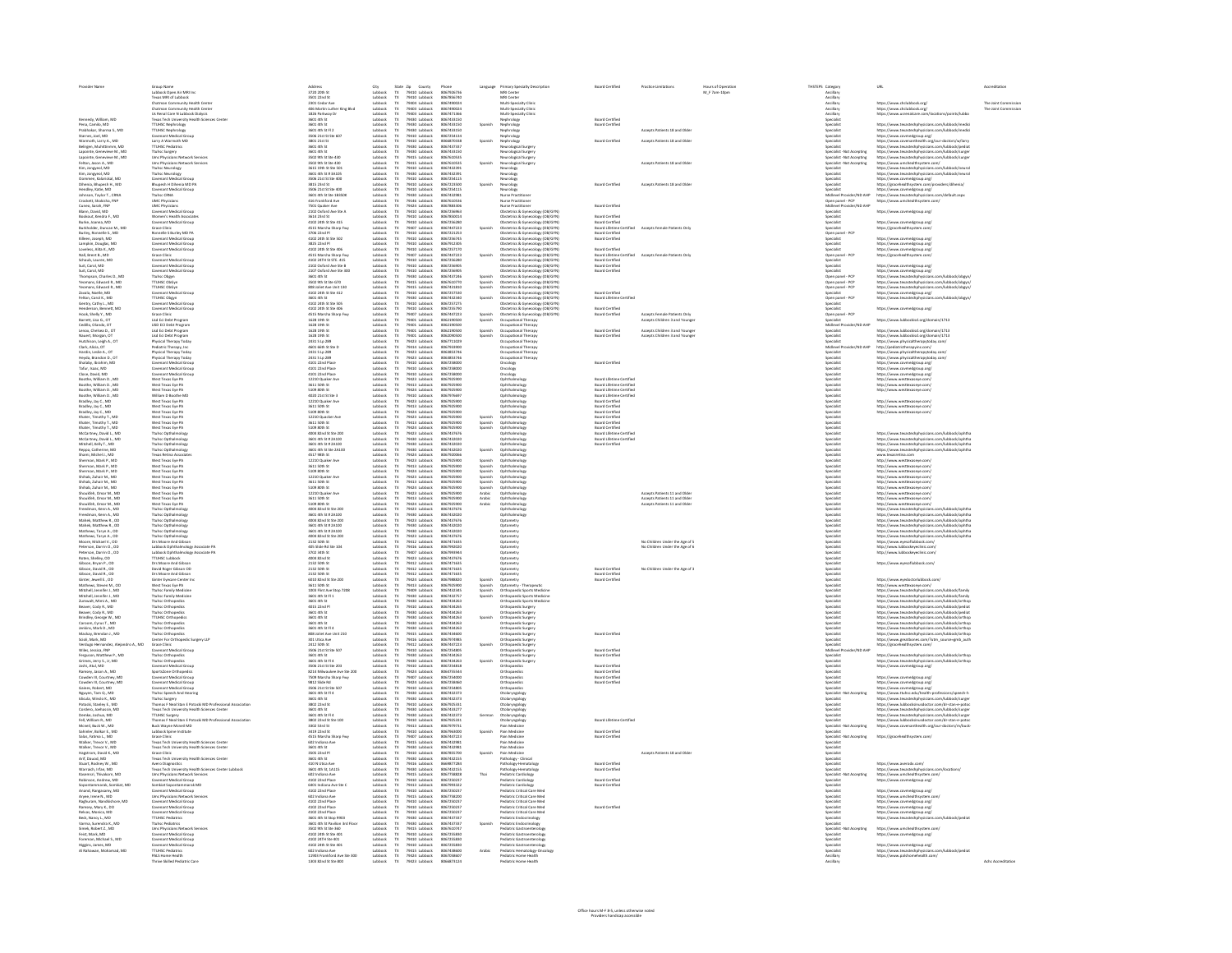|                                                                                                                                                                                                                       |                                                                                                                                                                                                                                                                           |                                                                                                                                                                                                                                    |                                                                                                                                 |                                                                                                                                                       |                                                                                                | Language           |                                                                                                                                                                                  |                                                  |                                                                                                       |                                                                          | THSTEPS Category<br>Hospital/Facilit                                                                                                                                                   | טאנ<br>https://www.covenantchildrens.org/                                                                                                                                                                                                       |                                                                                                        |
|-----------------------------------------------------------------------------------------------------------------------------------------------------------------------------------------------------------------------|---------------------------------------------------------------------------------------------------------------------------------------------------------------------------------------------------------------------------------------------------------------------------|------------------------------------------------------------------------------------------------------------------------------------------------------------------------------------------------------------------------------------|---------------------------------------------------------------------------------------------------------------------------------|-------------------------------------------------------------------------------------------------------------------------------------------------------|------------------------------------------------------------------------------------------------|--------------------|----------------------------------------------------------------------------------------------------------------------------------------------------------------------------------|--------------------------------------------------|-------------------------------------------------------------------------------------------------------|--------------------------------------------------------------------------|----------------------------------------------------------------------------------------------------------------------------------------------------------------------------------------|-------------------------------------------------------------------------------------------------------------------------------------------------------------------------------------------------------------------------------------------------|--------------------------------------------------------------------------------------------------------|
| Lampe, Richard M., MI                                                                                                                                                                                                 | Group Name<br>Covenant Children's Hospital<br>Ttuhsc Pediatrics                                                                                                                                                                                                           | Address<br>4015 22nd Pl<br>3601 4th St Pavilion 3rd Fl                                                                                                                                                                             |                                                                                                                                 | Zip County<br>79410 Lubbock<br>79430 Lubbock                                                                                                          | Phone<br>8067255773<br>8067437337                                                              | Spanish            | <b>Primary Specialty Description<br/>Pediatric Hospital<br/>Pediatric Infectious Diseases</b>                                                                                    |                                                  | <b>Accepts Patients 18 and Younger</b>                                                                |                                                                          |                                                                                                                                                                                        |                                                                                                                                                                                                                                                 | Accress.<br>The Joint Corr                                                                             |
| Belirgen, Muhittinmm, MD                                                                                                                                                                                              | <b>TTUHSC Pediatrics</b>                                                                                                                                                                                                                                                  | 3601 4th St                                                                                                                                                                                                                        | Lubbock                                                                                                                         |                                                                                                                                                       | 8067437337                                                                                     |                    | Pediatric Neurology                                                                                                                                                              |                                                  |                                                                                                       |                                                                          | Specialist                                                                                                                                                                             | https://www.texastechphysicians.com/lubbock/pedia                                                                                                                                                                                               |                                                                                                        |
| Brown, Paul, MD                                                                                                                                                                                                       | Covenant Medical Group                                                                                                                                                                                                                                                    | 3506 21st St Ste 400                                                                                                                                                                                                               | Lubbock                                                                                                                         | 79430 Lubbock<br>79410 Lubbock                                                                                                                        | 8067254115                                                                                     |                    | Pediatric Neurology                                                                                                                                                              |                                                  |                                                                                                       |                                                                          | Specialist                                                                                                                                                                             | https://www.covmedgroup.org/<br>https://www.lubbockisd.org/domain/1713                                                                                                                                                                          |                                                                                                        |
| Swiacki, Colleen, OT                                                                                                                                                                                                  | Lisd Eci Debt Program                                                                                                                                                                                                                                                     | 1628 19th St                                                                                                                                                                                                                       | Lubbock                                                                                                                         | 79401 Lubbock<br>79430 Lubbock                                                                                                                        | 8067661172                                                                                     | Spanish            | Pediatric Occupational Therapis                                                                                                                                                  |                                                  |                                                                                                       |                                                                          | Specialist                                                                                                                                                                             |                                                                                                                                                                                                                                                 |                                                                                                        |
| Abikoye, Temiloluwa, MD<br>Diab, Michel G., MD                                                                                                                                                                        | Texas Tech University Health Sciences Center Lubbock<br><b>TTUHSC Orthopaedics</b>                                                                                                                                                                                        | 3601 4th St<br>5015 22nd Pl                                                                                                                                                                                                        | Lubbock<br>Lubbock                                                                                                              |                                                                                                                                                       | 8067432020<br>8067434265                                                                       | Arabic             | Pediatric Ophthalmology<br>Pediatric Orthopaedics                                                                                                                                |                                                  |                                                                                                       |                                                                          | Specialist<br>Specialist                                                                                                                                                               | https://www.ttuhsc.edu/medicine/orthe                                                                                                                                                                                                           |                                                                                                        |
| Diab, Michel G., MD                                                                                                                                                                                                   | <b>TTUHSC Orthopedics</b>                                                                                                                                                                                                                                                 | 3601 4th St Fl 4                                                                                                                                                                                                                   | Lubbock                                                                                                                         | 79410 Lubbock<br>79430 Lubbock                                                                                                                        | 8067434263                                                                                     | Arabic             | Pediatric Orthopaedic                                                                                                                                                            |                                                  |                                                                                                       |                                                                          | <b>Specialist</b>                                                                                                                                                                      | https://www.ttuhsc.edu/medicine/orthopaedic/defau                                                                                                                                                                                               |                                                                                                        |
| Henning, Amy, DO<br>Proctor, Monja, MD                                                                                                                                                                                | Covenant Medical Group                                                                                                                                                                                                                                                    | 4102 24th St Ste 506                                                                                                                                                                                                               | Lubbock                                                                                                                         | 79410 Lubbock<br>79410 Lubbock                                                                                                                        | 8067257980                                                                                     |                    | Pediatric Orthopaedic                                                                                                                                                            |                                                  |                                                                                                       |                                                                          | <b>Specialist</b>                                                                                                                                                                      | https://www.covmedgroup.org/                                                                                                                                                                                                                    |                                                                                                        |
|                                                                                                                                                                                                                       | Covenant Medical Group                                                                                                                                                                                                                                                    | 4102 22nd Place                                                                                                                                                                                                                    | Lubbock                                                                                                                         |                                                                                                                                                       | 8067250237                                                                                     |                    | Pediatric Surgery                                                                                                                                                                |                                                  |                                                                                                       |                                                                          | eecialist                                                                                                                                                                              | https://www.covmedgroup.org/                                                                                                                                                                                                                    |                                                                                                        |
|                                                                                                                                                                                                                       |                                                                                                                                                                                                                                                                           |                                                                                                                                                                                                                                    |                                                                                                                                 |                                                                                                                                                       |                                                                                                |                    |                                                                                                                                                                                  |                                                  |                                                                                                       |                                                                          |                                                                                                                                                                                        |                                                                                                                                                                                                                                                 |                                                                                                        |
| Proctor, Monja, MD<br>Hays, Amber, FNP<br>Hollands, Celeste M., MD<br>Alkul, Mohamad, MD<br>Alkul, Mohamad, MD                                                                                                        | Covenant Medical Group<br>Covenant Medical Group<br>Truhsc Surgery<br>Covenant Medical Group<br>Covenant Medical Group<br>Allergy And Asthma Clinic Of W Texas<br>Allergy And Asthma Clinic Of W Texas                                                                    | 4102 22nd Place<br>3601 4th St FI 4 MS 9905<br>5202 82nd St                                                                                                                                                                        |                                                                                                                                 | 79410 Lubbock<br>79410 Lubbock<br>79430 Lubbock<br>79424 Lubbock<br>79407 Lubbock<br>79430 Lubbock<br>79430 Lubbock<br>79430 Lubbock                  | 8067250237<br>8067432373<br>8067432373<br>8067257337<br>8067254630                             |                    | Pediatric Surgery<br>Pediatric Surgery<br>Pediatrics                                                                                                                             | <b>Board Certific</b>                            |                                                                                                       |                                                                          |                                                                                                                                                                                        | https://www.covmedgroup.org/                                                                                                                                                                                                                    |                                                                                                        |
|                                                                                                                                                                                                                       |                                                                                                                                                                                                                                                                           | 3802 21st St Ste B                                                                                                                                                                                                                 | Lubback<br>Lubback                                                                                                              |                                                                                                                                                       |                                                                                                |                    | Pediatrics                                                                                                                                                                       | <b>Board Certified</b>                           |                                                                                                       |                                                                          | Specialist                                                                                                                                                                             | https://www.covmedgroup.org/<br>https://www.aacwt.nef/<br>https://www.aacwt.nef/<br>https://www.texastechphysicians.com/lubbock/pediat<br>https://www.texastechphysicians.com/lubbock/pediat                                                    |                                                                                                        |
| Beck, Suzanne A., MD<br>Bowman, Audra G., MD<br>Camp, Tammy M., MD                                                                                                                                                    | <b>TTUHSC Pediatrics</b>                                                                                                                                                                                                                                                  | 3502 22nd St<br>3601 4th St FI 3                                                                                                                                                                                                   | Lubbock                                                                                                                         |                                                                                                                                                       | 8067994192<br>806743733                                                                        |                    | Pediatrics<br>Pediatrics                                                                                                                                                         |                                                  |                                                                                                       |                                                                          | Specialist<br>Specialist - Not Accepting                                                                                                                                               |                                                                                                                                                                                                                                                 |                                                                                                        |
|                                                                                                                                                                                                                       | <b>TTUHSC Pediatrics</b>                                                                                                                                                                                                                                                  | 3601 4th St                                                                                                                                                                                                                        | Lubbock                                                                                                                         |                                                                                                                                                       | 8067437335                                                                                     |                    | Pediatrics                                                                                                                                                                       |                                                  |                                                                                                       |                                                                          | Open panel - PCP                                                                                                                                                                       |                                                                                                                                                                                                                                                 |                                                                                                        |
| Johnson, Lara W., MD                                                                                                                                                                                                  | <b>Ttuhsc Pediatrics</b>                                                                                                                                                                                                                                                  | 3601 4th St                                                                                                                                                                                                                        | Lubbock                                                                                                                         | 79430 Lubbock                                                                                                                                         | 8067437335                                                                                     |                    | Pediatrics                                                                                                                                                                       |                                                  |                                                                                                       |                                                                          | Closed ganel - PCP                                                                                                                                                                     | https://www.texastechohysicians.com/lubbock/pediat                                                                                                                                                                                              |                                                                                                        |
| Landry, Cheryl C., MD<br>Mdaurin, Latisha R., MD                                                                                                                                                                      | West Texas Pediatrics LLP<br><b>Ttuhsc Pediatrics</b>                                                                                                                                                                                                                     | 5215 96th St<br>3601 4th St                                                                                                                                                                                                        | Lubbock<br>Lubbock                                                                                                              | 79424 Lubbock<br>79430 Lubbock                                                                                                                        | 8067806868<br>8067437335                                                                       |                    | Pediatrics<br>Pediatrics                                                                                                                                                         |                                                  |                                                                                                       |                                                                          | Open panel - PCF<br>Open panel - PCP                                                                                                                                                   | http://westtexaspediatrics.com/<br>https://www.texastechohysicians.com/lubbock/pediat                                                                                                                                                           |                                                                                                        |
| Mulaurin, Lausna R., MD<br>Mdaurin, Latisha R., MD<br>Munez, Bethany A., MD<br>Pandya, Yogesh, MD<br>Pandya, Yogesh, MD                                                                                               | Turksc Pediatrics<br>Turksc Pediatrics<br>Turksc Pediatrics<br>Cruesca Turksc Pediatrics<br>Cruescant Medical Group<br>TTUHSC Pediatrics<br>TTUHSC Pediatrics<br>TTUHSC Pediatrics<br>TTUHSC Pediatrics                                                                   |                                                                                                                                                                                                                                    |                                                                                                                                 | 79430 Lubbock<br>79435 Lubbock<br>79415 Lubbock<br>79430 Lubbock<br>79430 Lubbock<br>79430 Lubbock<br>79430 Lubbock<br>79433 Lubbock                  | 8067432981                                                                                     |                    | <b>Pediatrics</b><br>Pediatrics<br>Pediatrics<br>Pediatrics<br>Pediatrics<br>Pediatrics<br>Pediatrics                                                                            |                                                  |                                                                                                       |                                                                          | Open panel - PCP<br>Open panel - PCP<br>Open panel - PCP<br>Specialist<br>Specialist<br>Specialist<br>Specialist<br>Specialist<br>Specialist<br>Specialist<br>Specialist<br>Specialist | https://www.texastechphysicians.com/lubbook/pediat<br>https://www.texastechphysicians.com/lubbook/pediat<br>https://www.texastechphysicians.com/lubbook/pediat<br>https://www.texastechphysicians.com/lubbook/pediat<br>https://www.coven       |                                                                                                        |
|                                                                                                                                                                                                                       |                                                                                                                                                                                                                                                                           | 4004 82nd St<br>3502 9th St Ste 130<br>3601 4th St Ste 18350K<br>5202 82nd St                                                                                                                                                      | Lubbock<br>Lubbock<br>Lubbock<br>Lubbock                                                                                        |                                                                                                                                                       |                                                                                                |                    |                                                                                                                                                                                  |                                                  |                                                                                                       |                                                                          |                                                                                                                                                                                        |                                                                                                                                                                                                                                                 |                                                                                                        |
|                                                                                                                                                                                                                       |                                                                                                                                                                                                                                                                           |                                                                                                                                                                                                                                    |                                                                                                                                 |                                                                                                                                                       |                                                                                                |                    |                                                                                                                                                                                  |                                                  |                                                                                                       |                                                                          |                                                                                                                                                                                        |                                                                                                                                                                                                                                                 |                                                                                                        |
|                                                                                                                                                                                                                       |                                                                                                                                                                                                                                                                           | 4102 24th St Ste 301                                                                                                                                                                                                               |                                                                                                                                 |                                                                                                                                                       |                                                                                                |                    |                                                                                                                                                                                  | <b>Board Certified</b><br>Board Certifier        |                                                                                                       |                                                                          |                                                                                                                                                                                        |                                                                                                                                                                                                                                                 |                                                                                                        |
| Pandya, Yogesh, MD<br>Pankratz, Michal M., MD<br>Pankratz, Michal M., MD                                                                                                                                              |                                                                                                                                                                                                                                                                           |                                                                                                                                                                                                                                    | Lubbock<br>Lubbock<br>Lubbock                                                                                                   |                                                                                                                                                       | 8067432981<br>8067431188<br>8067437246<br>8067257337<br>8067437335<br>8067437830<br>8067437830 |                    |                                                                                                                                                                                  |                                                  |                                                                                                       |                                                                          |                                                                                                                                                                                        |                                                                                                                                                                                                                                                 |                                                                                                        |
|                                                                                                                                                                                                                       |                                                                                                                                                                                                                                                                           | 3601 4th St<br>4004 82nd St Ste C                                                                                                                                                                                                  |                                                                                                                                 |                                                                                                                                                       |                                                                                                |                    |                                                                                                                                                                                  |                                                  |                                                                                                       |                                                                          |                                                                                                                                                                                        |                                                                                                                                                                                                                                                 |                                                                                                        |
| Patterson, Patti 1., MD                                                                                                                                                                                               | <b>Ttuhsc Pediatrics</b>                                                                                                                                                                                                                                                  | 3502 9th St Ste 130                                                                                                                                                                                                                | Lubbock                                                                                                                         | 79415 Lubbock<br>79423 Lubbock                                                                                                                        | 8067431188                                                                                     |                    | Pediatrics                                                                                                                                                                       | <b>Board Lifetime Certified</b>                  |                                                                                                       |                                                                          | Closed panel - PCP                                                                                                                                                                     | https://www.texastechphysicians.com/lubbock/pediat                                                                                                                                                                                              |                                                                                                        |
| Patterson, Patti 1., MD<br>Patterson, Patti 1., MD                                                                                                                                                                    | <b>Ttuhsc Pediatrics</b><br><b>Ttuhsc Pediatrics</b>                                                                                                                                                                                                                      | 4004 82nd St<br>3601 4th St Pavilion 3rd Floor                                                                                                                                                                                     | Lubbock<br>Lubbock                                                                                                              |                                                                                                                                                       | 8067432981<br>8067437337                                                                       |                    | Pediatrics<br>Pediatrics                                                                                                                                                         | Board Lifetime Certified                         | Board Lifetime Certified Accepts Patients 16 and Younger                                              |                                                                          | Closed panel - PCP<br>Closed panel - PCP                                                                                                                                               | https://www.texastechphysicians.com/lubbock/pediat<br>https://www.texastechphysicians.com/lubbock/pediat                                                                                                                                        |                                                                                                        |
| Pomeroy, Brian J., MD                                                                                                                                                                                                 | <b>Ttuhsc Pediatrics</b>                                                                                                                                                                                                                                                  | 3601 4th St # 2A100                                                                                                                                                                                                                | $\frac{\text{TX}}{\text{TX}}$<br>Lubbock                                                                                        | 79430 Lubbock<br>79430 Lubbock                                                                                                                        | 8067432020                                                                                     | Spanish            | Pediatrics                                                                                                                                                                       |                                                  |                                                                                                       |                                                                          | Specialist                                                                                                                                                                             | https://www.texastechphysicians.com/lubbock/pedia                                                                                                                                                                                               |                                                                                                        |
| Pomeroy, Lisa M., MD<br>Porter, Tala, MD                                                                                                                                                                              | <b>TTUHSC Family Medicin</b><br><b>Invenzer Medical Group</b>                                                                                                                                                                                                             | 6630 Quaker Ave Ste C<br>5202.8264.58                                                                                                                                                                                              | Lubbock<br>Indiana                                                                                                              | 79430 Lubbock<br>79433 Lubbock<br>79424 Lubbock<br>79424 Lubbock<br>79423 Lubbock<br>79435 Lubbock<br>79435 Lubbock<br>79435 Lubbock                  | 8067437660<br>8067257337                                                                       |                    | Pediatric<br>Pediatric                                                                                                                                                           | <b>Board Certified</b><br><b>Roard Certified</b> |                                                                                                       |                                                                          | Open panel - PCP<br>Open panel - PCP<br>Specialist<br>Specialist                                                                                                                       | https://www.texastechphysicians.com/lubbock/family                                                                                                                                                                                              |                                                                                                        |
|                                                                                                                                                                                                                       | Covenant Medical Gr                                                                                                                                                                                                                                                       |                                                                                                                                                                                                                                    |                                                                                                                                 |                                                                                                                                                       |                                                                                                |                    | <b>Partiatric</b>                                                                                                                                                                | <b>Board Certifier</b>                           |                                                                                                       |                                                                          |                                                                                                                                                                                        |                                                                                                                                                                                                                                                 |                                                                                                        |
| Porter, Tala, MD<br>Roy, Itikana, MD<br>Roy, Itikana, MD<br>Scott, Robert W., MD<br>Scott, Robert W., MD<br>Scott, Robert W., MD                                                                                      | <b>Covenant Medical Gr</b>                                                                                                                                                                                                                                                | 5202 82nd 5t<br>5202 82nd 5t<br>9812 5lide Rd<br>4004 82nd 5t 5te C<br>6630 Quaker Ave 5te C<br>3502 9th 5t 5te 130                                                                                                                | Lubbock<br>Lubbock                                                                                                              |                                                                                                                                                       | 8067257337                                                                                     |                    | Perfiatric                                                                                                                                                                       | <b>Board Certifies</b>                           |                                                                                                       |                                                                          |                                                                                                                                                                                        | https://www.covmodgroup.org/<br>https://www.covmodgroup.org/<br>https://www.savastechphysicians.com/lubbock/pediat<br>https://www.savastechphysicians.com/lubbock/pediat<br>https://www.savastechphysicians.com/lubbock/pediat                  |                                                                                                        |
|                                                                                                                                                                                                                       | Covenant Medica<br>Ttuhsc Pediatrics<br>Ttuhsc Pediatrics<br>Ttuhsc Pediatrics                                                                                                                                                                                            |                                                                                                                                                                                                                                    | Lubbock<br>Lubbock<br>Lubbock                                                                                                   |                                                                                                                                                       | 8067437800<br>8067437800<br>8067437660<br>8067431188                                           |                    | Pediatrics<br>Pediatrics<br>Pediatrics                                                                                                                                           |                                                  |                                                                                                       |                                                                          | specialist<br>Specialist<br>Specialist                                                                                                                                                 |                                                                                                                                                                                                                                                 |                                                                                                        |
|                                                                                                                                                                                                                       |                                                                                                                                                                                                                                                                           |                                                                                                                                                                                                                                    |                                                                                                                                 |                                                                                                                                                       |                                                                                                |                    |                                                                                                                                                                                  |                                                  |                                                                                                       |                                                                          |                                                                                                                                                                                        |                                                                                                                                                                                                                                                 |                                                                                                        |
| Skaria, Rony, MD                                                                                                                                                                                                      | Covenant Medical Group                                                                                                                                                                                                                                                    | 5202 82nd St                                                                                                                                                                                                                       |                                                                                                                                 |                                                                                                                                                       | 8067257337                                                                                     |                    | Pediatrics                                                                                                                                                                       | <b>Board Certified</b>                           |                                                                                                       |                                                                          | Open panel - PCP                                                                                                                                                                       |                                                                                                                                                                                                                                                 |                                                                                                        |
|                                                                                                                                                                                                                       | Covenant Medical Group                                                                                                                                                                                                                                                    | 1910 Quaker Ave Ste 101                                                                                                                                                                                                            | Lubback<br>Lubback                                                                                                              | 79424 Lubbock<br>79407 Lubbock<br>79430 Lubbock<br>79424 Lubbock                                                                                      | 8067254440                                                                                     |                    | Pediatrics                                                                                                                                                                       | <b>Board Certified</b>                           |                                                                                                       |                                                                          |                                                                                                                                                                                        | https://www.covmedgroup.org/<br>https://www.covmedgroup.org/                                                                                                                                                                                    |                                                                                                        |
| Skaria, Rony, MD<br>Sledge, Elizabeth M., MD                                                                                                                                                                          | <b>Ttuhsc Pediatrics</b>                                                                                                                                                                                                                                                  | 3601 4th St Ste 1B350K                                                                                                                                                                                                             | Lubbock                                                                                                                         |                                                                                                                                                       | 8067437246                                                                                     |                    | Pediatrics                                                                                                                                                                       |                                                  |                                                                                                       |                                                                          | Open panel - PCP<br>Open panel - PCP                                                                                                                                                   |                                                                                                                                                                                                                                                 |                                                                                                        |
| Soriano, Karen, MD<br>Vuelvas, Juan, MD                                                                                                                                                                               | Covenant Medical Group<br>Umc Pris                                                                                                                                                                                                                                        | 9812 Slide Rd<br>4004 82nd St                                                                                                                                                                                                      | Lubbock<br>TX<br>Lubbock                                                                                                        |                                                                                                                                                       | 8067258460<br>8067852045                                                                       | Spanish            | Pediatrics<br>Pediatrics                                                                                                                                                         | <b>Board Certified</b>                           |                                                                                                       |                                                                          | Open panel - PCP                                                                                                                                                                       | https://www.covmedgroup.org/                                                                                                                                                                                                                    |                                                                                                        |
| Vuelvas, Juan, MD                                                                                                                                                                                                     | <b>Umc Physicians Network Services</b>                                                                                                                                                                                                                                    |                                                                                                                                                                                                                                    | $\begin{array}{c} \mathsf{TX} \\ \mathsf{TX} \\ \mathsf{TX} \end{array}$                                                        | 79423 Lubbock<br>79412 Lubbock<br>79407 Lubbock                                                                                                       | 8067623597                                                                                     |                    | Pediatric                                                                                                                                                                        |                                                  |                                                                                                       |                                                                          | Open panel - PCP<br>Open panel - PCP<br>Open panel - PCP<br>Open panel - PCP<br>Open panel - PCP<br>Specialist<br>Closed panel - PCP<br>Cordigion                                      |                                                                                                                                                                                                                                                 |                                                                                                        |
| Vuelvas, Juan, MD                                                                                                                                                                                                     | Physician Network Services                                                                                                                                                                                                                                                | 5022 Avenue Q<br>5211 Brownfield Hwy                                                                                                                                                                                               | Lubbock<br>Lubbock                                                                                                              |                                                                                                                                                       | 8067852045                                                                                     | Spanish<br>Spanish | Pediatrics                                                                                                                                                                       |                                                  |                                                                                                       |                                                                          |                                                                                                                                                                                        |                                                                                                                                                                                                                                                 |                                                                                                        |
| vuenes, Juan, MD<br>Walker, Danielle, MD<br>Walker, Danielle, MD<br>Wolbert, Michael P., MD<br>Wolcott, Benjamin M., M                                                                                                | Physician Network Services<br>Umc Physicians Network Services<br>Turks: Padiatrics<br>West Texas Allergy, PA<br>West Texas Allergy,<br>Umc Physicians Network Services<br>Covenant Medical Group<br>Covenant Medical Group<br>Texas Texas Univ                            | 5211 Brownhead Hwy<br>502 E Highway 62 Ste 82<br>3601 4th St<br>5424 19th Street Ste 300<br>7501 Quaker Ave<br>3502 9th st Ste 130                                                                                                 | Wolfforth<br>Lubbock<br>Lubbock<br>Lubbock                                                                                      | 79407 Lubbock<br>79382 Lubbock<br>79407 Lubbock<br>79407 Lubbock<br>79424 Lubbock<br>79424 Lubbock<br>79430 Lubbock<br>79430 Lubbock                  | 8068660158<br>8068660158<br>8067432244<br>4326825384<br>8067883306                             |                    | Pediatrics<br>Pediatrics<br>Pediatrics<br>Pediatrics                                                                                                                             |                                                  |                                                                                                       |                                                                          |                                                                                                                                                                                        |                                                                                                                                                                                                                                                 |                                                                                                        |
|                                                                                                                                                                                                                       |                                                                                                                                                                                                                                                                           |                                                                                                                                                                                                                                    |                                                                                                                                 |                                                                                                                                                       |                                                                                                |                    |                                                                                                                                                                                  |                                                  |                                                                                                       |                                                                          |                                                                                                                                                                                        | https://www.texastechphysicians.com/lubbock/pediat<br>http://www.westtexasallergy.com/home.html<br>https://www.umchealthsystem.com/                                                                                                             |                                                                                                        |
|                                                                                                                                                                                                                       |                                                                                                                                                                                                                                                                           |                                                                                                                                                                                                                                    |                                                                                                                                 |                                                                                                                                                       |                                                                                                |                    |                                                                                                                                                                                  |                                                  |                                                                                                       |                                                                          |                                                                                                                                                                                        |                                                                                                                                                                                                                                                 |                                                                                                        |
|                                                                                                                                                                                                                       |                                                                                                                                                                                                                                                                           |                                                                                                                                                                                                                                    | Lubbock                                                                                                                         |                                                                                                                                                       | 8067431188                                                                                     |                    | Pediatrics                                                                                                                                                                       |                                                  |                                                                                                       |                                                                          | Specialist                                                                                                                                                                             | https://www.texastechphysicians.com/lubbock/pedia                                                                                                                                                                                               |                                                                                                        |
| Wright, Amber L., MD<br>Wright, Amber L., MD<br>Clinton, Stacy, MD                                                                                                                                                    |                                                                                                                                                                                                                                                                           | 5202 82nd St                                                                                                                                                                                                                       | Lubbock                                                                                                                         |                                                                                                                                                       | 806725733                                                                                      |                    | Pediatrics                                                                                                                                                                       | <b>Board Certified</b>                           |                                                                                                       |                                                                          | Specialist                                                                                                                                                                             |                                                                                                                                                                                                                                                 |                                                                                                        |
| Colon Ledee, Athos, MD                                                                                                                                                                                                | Athos Gabriel Colon MD                                                                                                                                                                                                                                                    | 3601 4th St<br>3702 20th St Ste B                                                                                                                                                                                                  | Lubbock<br>Lubbock                                                                                                              |                                                                                                                                                       | 8067437335<br>8067915930                                                                       | Spanish            | Pediatrics<br>Pediatrics                                                                                                                                                         |                                                  |                                                                                                       |                                                                          | Open panel - PCP<br>Specialist                                                                                                                                                         | https://www.texastechphysicians.com/lubbock/pedia<br>https://athoscolonmd.wordpress.com/                                                                                                                                                        |                                                                                                        |
| Colon Ledge, Athos, MD                                                                                                                                                                                                | Athos Gabriel Colon MD                                                                                                                                                                                                                                                    | 3602 23rd St                                                                                                                                                                                                                       | $\frac{Tx}{Tx}$<br>Lubbock                                                                                                      | 79410 Lubbock<br>79410 Lubbock                                                                                                                        | 8063688723                                                                                     | Spanish            | Pediatric                                                                                                                                                                        |                                                  |                                                                                                       |                                                                          | Specialist                                                                                                                                                                             | https://athoscolonmd.wordpress.com/                                                                                                                                                                                                             |                                                                                                        |
| Cook, Caleb, MD                                                                                                                                                                                                       | <b>Ttuhsc Pediatrics</b>                                                                                                                                                                                                                                                  | 3601 4th St                                                                                                                                                                                                                        | Lubbock                                                                                                                         | 79430 Lubbock<br>79415 Lubbock                                                                                                                        | 8067432244                                                                                     |                    | Pediatric                                                                                                                                                                        |                                                  |                                                                                                       |                                                                          | Specialist                                                                                                                                                                             | https://www.texastechohysicians.com/lubbock/pedia                                                                                                                                                                                               |                                                                                                        |
| Couch, Robert, MD                                                                                                                                                                                                     | <b>Umc Physicians Network Services</b>                                                                                                                                                                                                                                    | 3502 9th St Ste 360                                                                                                                                                                                                                | Lubbock                                                                                                                         |                                                                                                                                                       | 8067610747<br>8067852045                                                                       |                    | Pediatrics                                                                                                                                                                       |                                                  |                                                                                                       |                                                                          | Closed panel - PCP                                                                                                                                                                     | https://www.umchealthsystem.com/                                                                                                                                                                                                                |                                                                                                        |
| Couch, Robert, MD<br>Couch, Robert, MD<br>Couch, Robert, MD<br>Dalton, Jeremy, MD<br>Dalton, Jeremy, MD                                                                                                               |                                                                                                                                                                                                                                                                           |                                                                                                                                                                                                                                    |                                                                                                                                 |                                                                                                                                                       |                                                                                                |                    | Pediatric                                                                                                                                                                        |                                                  |                                                                                                       |                                                                          | Closed panel - PCP<br>Closed panel - PCP<br>Closed panel - PCP<br>Specialist                                                                                                           |                                                                                                                                                                                                                                                 |                                                                                                        |
|                                                                                                                                                                                                                       |                                                                                                                                                                                                                                                                           |                                                                                                                                                                                                                                    |                                                                                                                                 |                                                                                                                                                       | 8067852045<br>8067852045<br>8067883306<br>8067257337<br>8067257750                             |                    |                                                                                                                                                                                  |                                                  |                                                                                                       |                                                                          |                                                                                                                                                                                        |                                                                                                                                                                                                                                                 |                                                                                                        |
|                                                                                                                                                                                                                       |                                                                                                                                                                                                                                                                           |                                                                                                                                                                                                                                    |                                                                                                                                 |                                                                                                                                                       |                                                                                                |                    |                                                                                                                                                                                  | Board Certifies                                  |                                                                                                       |                                                                          |                                                                                                                                                                                        |                                                                                                                                                                                                                                                 |                                                                                                        |
|                                                                                                                                                                                                                       |                                                                                                                                                                                                                                                                           |                                                                                                                                                                                                                                    |                                                                                                                                 |                                                                                                                                                       |                                                                                                |                    | Pediatrics                                                                                                                                                                       | <b>Board Certifies</b>                           |                                                                                                       |                                                                          |                                                                                                                                                                                        |                                                                                                                                                                                                                                                 |                                                                                                        |
| Dalton, Jeremy, MD<br>DeSoto, Autum, MD<br>DeSoto, Autum, MD                                                                                                                                                          | Um: Physicians Network Services<br>Um: Physician Network Services<br>Um: Physicians Network Services<br>Covenant Medical Group<br>Covenant Medical Group<br>Covenant Medical Group<br>Covenant Medical Group<br>Covenant Medical Group<br>TTI HAC Redi                    | 3502 9th St Ste 360<br>4004 82nd St<br>5211 Brownfield Hwy<br>7501 Quaker Ave<br>5202 82nd St<br>4404 19th St Ste C<br>5202 82nd St<br>4404 19th St Ste C<br>4404 19th St Ste C                                                    | Lubbock<br>Lubbock<br>Lubbock<br>Lubbock<br>Lubbock<br>Lubbock<br>Lubbock                                                       | 79415 Lubbock<br>79423 Lubbock<br>79407 Lubbock<br>79424 Lubbock<br>79424 Lubbock<br>79407 Lubbock<br>79407 Lubbock<br>79407 Lubbock                  | 8067257337<br>8067257750                                                                       |                    | <b>Pediatrics</b><br><b>Pediatrics</b>                                                                                                                                           |                                                  |                                                                                                       |                                                                          | Specialist<br>Specialist<br>Specialist                                                                                                                                                 | https://www.umchealthsystem.com/<br>https://www.umchealthsystem.com/<br>https://www.umchealthsystem.com/<br>https://www.umchealthsystem.com/<br>https://www.umchealthsystem.com/<br>https://www.covmedgroup.org/<br>https://www.covmedgroup.org |                                                                                                        |
| Eboh, Ngozi I., MD                                                                                                                                                                                                    | <b>TTUHSC Pediatrics</b>                                                                                                                                                                                                                                                  |                                                                                                                                                                                                                                    | Lubbock                                                                                                                         | 79415 Lubbock                                                                                                                                         | 8067432898                                                                                     | Spanish            | Pediatrics                                                                                                                                                                       |                                                  |                                                                                                       |                                                                          | Open panel - PCP                                                                                                                                                                       | https://www.texastechphysicians.com/lubbock/pedia                                                                                                                                                                                               |                                                                                                        |
| Erwin, Carrie L., FNP                                                                                                                                                                                                 | Lubbock Children's Health Clinic                                                                                                                                                                                                                                          | 602 Indiana Ave<br>302 N University                                                                                                                                                                                                | $\begin{array}{l} \mathsf{TX} \\ \mathsf{TX} \\ \mathsf{TX} \\ \mathsf{DX} \end{array}$<br>Lubbock                              | 79415 Lubbock<br>79403 Lubbock                                                                                                                        | 8067493803                                                                                     |                    | Pediatrics                                                                                                                                                                       |                                                  |                                                                                                       |                                                                          | Open panel - PCP<br>Open panel - PCP<br>Specialist                                                                                                                                     |                                                                                                                                                                                                                                                 |                                                                                                        |
| Erwin, Carrie L., FNP<br>Gomez DeJesus, Rosa, MD                                                                                                                                                                      | Lubbock Children's Health Clinic<br><b>TTUHSC Pediatrics</b>                                                                                                                                                                                                              | 1307 Martin Luther King Blvd<br>4015 22nd PI                                                                                                                                                                                       | Lubbock<br>Lubbock                                                                                                              | 79410 Lubbock                                                                                                                                         | 8067493800<br>8067256000                                                                       |                    | Pediatrics<br>Pediatrics                                                                                                                                                         |                                                  |                                                                                                       |                                                                          |                                                                                                                                                                                        | https://www.texastechphysicians.com/lubbock/pediat                                                                                                                                                                                              |                                                                                                        |
|                                                                                                                                                                                                                       | TTUHSC Pediatrics<br>TTUHSC Pediatrics<br>TTUHSC Pediatrics<br>Covenant Medical Group<br>West Texas Pediatrics<br>West Texas Pediatrics<br>LIMC Physicians<br>Covenant Medical Group<br>Tuamoiumn Crosulities Pi                                                          |                                                                                                                                                                                                                                    |                                                                                                                                 | 79410 tubbock<br>79415 tubbock<br>79410 tubbock<br>79424 tubbock<br>79424 tubbock<br>79424 tubbock<br>79410 tubbock<br>79410 tubbock                  | 8067758200                                                                                     |                    | Perfiatrice                                                                                                                                                                      |                                                  |                                                                                                       |                                                                          |                                                                                                                                                                                        |                                                                                                                                                                                                                                                 |                                                                                                        |
| Gomez DeJesus, Rosa, MD<br>Gomez DeJesus, Rosa, MD                                                                                                                                                                    |                                                                                                                                                                                                                                                                           | 602 Indiana Ave<br>4102 24th St.                                                                                                                                                                                                   | Lubbock<br>Lubbock<br>Lubbock<br>$\begin{array}{c} \mathsf{TX} \\ \mathsf{TX} \\ \mathsf{TX} \end{array}$                       |                                                                                                                                                       | 8057437334                                                                                     |                    | Pediatrics                                                                                                                                                                       |                                                  |                                                                                                       |                                                                          | .<br>Specialist<br>Specialist                                                                                                                                                          | https://www.texastechphysicians.com/lubbock/pediat<br>https://www.texastechphysicians.com/lubbock/pediat<br>https://www.covmedgroup.org/                                                                                                        |                                                                                                        |
| Gomez Delesus, Rosa, MD<br>Gray, David A., DO<br>Gray, David A., DO<br>Guetersloh, Amanda M., MD<br>Howard, Kyle, MD<br>Chekuru, Syamala, MD<br>Chekuru, Syamala, MD                                                  |                                                                                                                                                                                                                                                                           | \$202,8264.58                                                                                                                                                                                                                      |                                                                                                                                 |                                                                                                                                                       | 8067257337                                                                                     |                    | Perfiatrice                                                                                                                                                                      |                                                  |                                                                                                       |                                                                          | .<br>Aerialis                                                                                                                                                                          |                                                                                                                                                                                                                                                 |                                                                                                        |
|                                                                                                                                                                                                                       |                                                                                                                                                                                                                                                                           | 5202 82nd 51<br>4404 19th St Ste C<br>5215 96th St<br>7501 Quaker Ave<br>3506 21st St Ste 606                                                                                                                                      | Lubbock<br>Lubbock<br>Lubbock<br>Lubbock                                                                                        |                                                                                                                                                       | 8067257337<br>8067257750<br>8067805868<br>8067883306<br>8067254730                             |                    | Pediatrics<br>Pediatrics<br>Pediatrics<br>Physical Medicine & Rehab<br>Physical Medicine & Rehab                                                                                 |                                                  |                                                                                                       |                                                                          | Specialist<br>Specialist<br>Open panel - PCP<br>Closed panel - PCP<br>Specialist                                                                                                       | ttps://www.covmedgroup.org/                                                                                                                                                                                                                     |                                                                                                        |
|                                                                                                                                                                                                                       |                                                                                                                                                                                                                                                                           |                                                                                                                                                                                                                                    |                                                                                                                                 |                                                                                                                                                       |                                                                                                |                    |                                                                                                                                                                                  |                                                  |                                                                                                       |                                                                          |                                                                                                                                                                                        |                                                                                                                                                                                                                                                 |                                                                                                        |
|                                                                                                                                                                                                                       |                                                                                                                                                                                                                                                                           |                                                                                                                                                                                                                                    |                                                                                                                                 |                                                                                                                                                       |                                                                                                |                    |                                                                                                                                                                                  |                                                  |                                                                                                       |                                                                          |                                                                                                                                                                                        | https://www.covmedgroup.org/                                                                                                                                                                                                                    |                                                                                                        |
| Ezemba, Anthony O., MD                                                                                                                                                                                                | <b>Tuamokumo Consulting PLLC</b><br>Physical Therapy Associates LP                                                                                                                                                                                                        | 4003 113th St                                                                                                                                                                                                                      | Lubbock                                                                                                                         | 79423 Lubbock<br>79413 Lubbock<br>79401 Lubbock                                                                                                       | 8063700151                                                                                     |                    | Physical Medicine & Rehab                                                                                                                                                        | <b>Board Certified</b>                           |                                                                                                       |                                                                          | Specialist                                                                                                                                                                             |                                                                                                                                                                                                                                                 |                                                                                                        |
| Aneshansley, Autumn N., P1<br>Baum, Laura B., PT                                                                                                                                                                      | LISD ECI Debt Program                                                                                                                                                                                                                                                     | 3838 50th St<br>1628 19th Street                                                                                                                                                                                                   | Lubback<br>Lubback                                                                                                              |                                                                                                                                                       | 8067925522<br>8062910500                                                                       |                    | Physical Therapy<br>Physical Therapy                                                                                                                                             |                                                  |                                                                                                       | Accepts Children 3 and Younger Only does home visists and daycare visits | Specialist<br>Specialist                                                                                                                                                               | https://www.lubbockisd.org/domain/1713                                                                                                                                                                                                          |                                                                                                        |
| Campbell, Kelly M., PT                                                                                                                                                                                                | Lisd Eci Debt Program                                                                                                                                                                                                                                                     | 1628 19th St                                                                                                                                                                                                                       | Lubbock                                                                                                                         |                                                                                                                                                       | 8062190500                                                                                     |                    | Physical Therap                                                                                                                                                                  |                                                  | Accepts Children 3 and Young                                                                          |                                                                          | Specialist                                                                                                                                                                             | https://www.lubbockisd.org/domain/1713                                                                                                                                                                                                          |                                                                                                        |
| Lincecum, Lindsey, P                                                                                                                                                                                                  | Lisd Eci Debt Program                                                                                                                                                                                                                                                     | 1628 19th St                                                                                                                                                                                                                       | $\frac{Tx}{Tx}$<br>Lubbock                                                                                                      | 79401 Lubbock<br>79401 Lubbock                                                                                                                        | 8062190500                                                                                     | Spanish            | Physical Therap                                                                                                                                                                  |                                                  | Accepts Children 3 and Younge                                                                         |                                                                          | <b>Specialist</b>                                                                                                                                                                      | https://www.lubbockisd.org/domain/1713                                                                                                                                                                                                          |                                                                                                        |
| Moculloch, Taylor, PT<br>Mikel, Eryn, PT                                                                                                                                                                              | Grace Clinic<br>Lisd Eci Debt Program                                                                                                                                                                                                                                     | 3838 50th St<br>1628 19th St                                                                                                                                                                                                       | Lubbock<br>Lubbock                                                                                                              | 79413 Lubbock<br>79401 Lubbock                                                                                                                        | 8067925522<br>8062190500                                                                       | Spanish            | Physical Therapy<br>Physical Therapy                                                                                                                                             |                                                  | Accepts Children 3 and Younger                                                                        |                                                                          | <b>Specialist</b><br>eecialist                                                                                                                                                         | https://www.lubbockisd.org/domain/1713                                                                                                                                                                                                          |                                                                                                        |
|                                                                                                                                                                                                                       |                                                                                                                                                                                                                                                                           |                                                                                                                                                                                                                                    |                                                                                                                                 |                                                                                                                                                       |                                                                                                |                    |                                                                                                                                                                                  |                                                  |                                                                                                       |                                                                          | V/ND AHR                                                                                                                                                                               |                                                                                                                                                                                                                                                 |                                                                                                        |
|                                                                                                                                                                                                                       |                                                                                                                                                                                                                                                                           |                                                                                                                                                                                                                                    |                                                                                                                                 |                                                                                                                                                       |                                                                                                |                    |                                                                                                                                                                                  |                                                  | Accepts Critician 3 and Younger<br>Accepts Patients 20 and Younger<br>Accepts Patients 20 and Younger |                                                                          |                                                                                                                                                                                        |                                                                                                                                                                                                                                                 |                                                                                                        |
| Mikto, Karina, PT<br>Nieto, Karina, PT<br>Price-Rodriguez, Amanda C., PT<br>Price-Rodriguez, Amanda C., PT<br>Price-Rodriguez, Amanda C., PT                                                                          | Lisd Eci Debt Program<br>Pediatric Therapy Inc<br>Pediatric Therapy Inc<br>Physical Therapy Today<br>Physical Therapy Today<br>Lisd Eci Debt Program<br>Hiysical Therapy Today<br>Physical Therapy Today                                                                  | 1628 1911 56<br>1302 Teasley Lane<br>4601 66th St Ste D<br>2431 S Lp 289<br>4138 19th St                                                                                                                                           | Lubbock<br>Lubbock<br>Lubbock<br>Lubbock                                                                                        | 79401 Lubbock<br>79414 Lubbock<br>79414 Lubbock<br>79423 Lubbock<br>79401 Lubbock<br>79401 Lubbock<br>79423 Lubbock<br>79423 Lubbock                  | 8668321708<br>8067933900<br>8063853746<br>8063853746<br>8063853746                             |                    | Physical Therapy<br>Physical Therapy<br>Physical Therapy<br>Physical Therapy<br>Physical Therapy<br>Physical Therapy<br>Physical Therapy<br>Physical Therapy                     |                                                  |                                                                                                       |                                                                          |                                                                                                                                                                                        | https://www.physicaltherapytoday.com/<br>https://www.physicaltherapytoday.com/<br>https://www.lubbockied.org/domain/1713<br>https://www.lubbockied.org/domain/1713<br>https://www.physicaltherapytoday.com/                                     |                                                                                                        |
|                                                                                                                                                                                                                       |                                                                                                                                                                                                                                                                           |                                                                                                                                                                                                                                    |                                                                                                                                 |                                                                                                                                                       |                                                                                                |                    |                                                                                                                                                                                  |                                                  |                                                                                                       |                                                                          |                                                                                                                                                                                        |                                                                                                                                                                                                                                                 |                                                                                                        |
| Ratheal, Stephanie, PT<br>Rowland, Kristi, PT<br>Satterwhite, Ashli, PT                                                                                                                                               |                                                                                                                                                                                                                                                                           | 1628 19th St<br>1628 19th St                                                                                                                                                                                                       | Lubbock<br>Lubbock<br>Lubbock                                                                                                   |                                                                                                                                                       | 8062190500<br>8062190500                                                                       | Spanish<br>Spanish |                                                                                                                                                                                  |                                                  | Accepts Children 3 and Younge<br>Accepts Children 3 and Younge                                        |                                                                          | Specialist<br>Specialist<br>Specialist                                                                                                                                                 |                                                                                                                                                                                                                                                 |                                                                                                        |
|                                                                                                                                                                                                                       |                                                                                                                                                                                                                                                                           | 2431 S Lp 285                                                                                                                                                                                                                      |                                                                                                                                 |                                                                                                                                                       | 8063853746                                                                                     |                    |                                                                                                                                                                                  |                                                  |                                                                                                       |                                                                          |                                                                                                                                                                                        |                                                                                                                                                                                                                                                 |                                                                                                        |
| Satterwhite, Ashli, PT                                                                                                                                                                                                | Physical Therapy Today                                                                                                                                                                                                                                                    | 6202 82nd St                                                                                                                                                                                                                       | Lubbock<br>$\begin{array}{l} \mathsf{TX} \\ \mathsf{TX} \\ \mathsf{TX} \\ \mathsf{TX} \end{array}$                              | 79424 Lubbock                                                                                                                                         | 8063853746                                                                                     |                    | Physical Therapy                                                                                                                                                                 |                                                  |                                                                                                       |                                                                          | Specialist                                                                                                                                                                             | https://www.physicaltherapytoday.com/                                                                                                                                                                                                           |                                                                                                        |
| Schwalk, Ryan, PT<br>Schwalk, Ryan, PT                                                                                                                                                                                | Physical Therapy Today<br>Physical Therapy Today                                                                                                                                                                                                                          | 2431 S Lo 289<br>4138 19th St                                                                                                                                                                                                      | Lubbock<br>Lubbock                                                                                                              | 79423 Lubbock<br>79407 Lubbock                                                                                                                        | 8063853746<br>8067802329                                                                       |                    | Physical Therapy<br>Physical Therapy                                                                                                                                             |                                                  |                                                                                                       | $M - E - 7 - 7$                                                          | Specialist<br>Specialist                                                                                                                                                               | https://www.physicaltherapytoday.com/<br>https://www.physicaltherapytoday.com/                                                                                                                                                                  |                                                                                                        |
| Smallwood, Justin R., PT                                                                                                                                                                                              | Physical Therapy Today                                                                                                                                                                                                                                                    | 2431 S Lo 289                                                                                                                                                                                                                      | Lubbock                                                                                                                         | 79423 Lubbock                                                                                                                                         | 8063853746                                                                                     |                    | Physical Therapy                                                                                                                                                                 |                                                  |                                                                                                       |                                                                          | Specialist                                                                                                                                                                             | https://www.physicaltherapytoday.com/                                                                                                                                                                                                           |                                                                                                        |
|                                                                                                                                                                                                                       |                                                                                                                                                                                                                                                                           |                                                                                                                                                                                                                                    |                                                                                                                                 |                                                                                                                                                       | 8063853746<br>8067718008                                                                       |                    |                                                                                                                                                                                  |                                                  |                                                                                                       |                                                                          |                                                                                                                                                                                        |                                                                                                                                                                                                                                                 |                                                                                                        |
| Smallwood, Justin R., PT<br>Smallwood, Justin R., PT<br>Young, Derek A., PT<br>Young, Derek A., PT<br>Frick, Kimberly, PT<br>Frick, Kimberly, PT                                                                      | Physical Therapy Today<br>Physical Therapy Today<br>Physical Therapy Today<br>Physical Therapy Today<br>Physical Therapy Today<br>Physical Therapy Today<br>Pediatric Therapy Inc<br>Lisd Eci Debt Program<br>Lisd Eci Debt Program                                       | 431 5 Lp 289<br>4138 19th St<br>2431 5 Lp 289<br>6202 82nd St<br>2431 5 Lp 289                                                                                                                                                     | Lubbock<br>Lubbock<br>Lubbock                                                                                                   | 79423 Lubbock<br>79407 Lubbock<br>79423 Lubbock<br>79424 Lubbock<br>79424 Lubbock<br>79414 Lubbock<br>79401 Lubbock<br>79401 Lubbock                  | 8067718013                                                                                     |                    | Physical Therapy<br>Physical Therapy<br>Physical Therapy<br>Physical Therapy<br>Physical Therapy<br>Physical Therapy<br>Physical Therapy<br>Physical Therapy<br>Physical Therapy |                                                  |                                                                                                       |                                                                          | specialist<br>Specialist<br>Specialist<br>Specialist<br>Specialist                                                                                                                     | https://www.physialtherapytodsr.com/<br>https://www.physialtherapytodsr.com/<br>https://www.physialtherapytodsr.com/<br>https://www.physialtherapytodsr.com/<br>https://www.physialtherapytodsr.com/<br>https://www.physialtherapytodsr.com/    |                                                                                                        |
|                                                                                                                                                                                                                       |                                                                                                                                                                                                                                                                           |                                                                                                                                                                                                                                    |                                                                                                                                 |                                                                                                                                                       |                                                                                                |                    |                                                                                                                                                                                  |                                                  |                                                                                                       |                                                                          |                                                                                                                                                                                        |                                                                                                                                                                                                                                                 |                                                                                                        |
|                                                                                                                                                                                                                       |                                                                                                                                                                                                                                                                           |                                                                                                                                                                                                                                    | Lubbock<br>Lubbock<br>Lubbock<br>Lubbock                                                                                        |                                                                                                                                                       | 8067718013<br>8067711029<br>8063853746<br>8067933900<br>8062190500                             |                    |                                                                                                                                                                                  |                                                  |                                                                                                       |                                                                          |                                                                                                                                                                                        |                                                                                                                                                                                                                                                 |                                                                                                        |
| Hansen, Shauntae, P.<br>Hogg, Carol S., PT                                                                                                                                                                            |                                                                                                                                                                                                                                                                           | 6202 82nd St<br>4601 66th St Ste D<br>1628 19th St                                                                                                                                                                                 |                                                                                                                                 |                                                                                                                                                       |                                                                                                |                    |                                                                                                                                                                                  |                                                  |                                                                                                       |                                                                          | Specialist<br>Midlevel Pro                                                                                                                                                             |                                                                                                                                                                                                                                                 |                                                                                                        |
| Nguyen, Adam T., DPM                                                                                                                                                                                                  | Family Foot And Ankle Care PLLC                                                                                                                                                                                                                                           | 3702 22nd Pl                                                                                                                                                                                                                       | Lubbock                                                                                                                         | 79410 Lubbock                                                                                                                                         | 8067474467                                                                                     | Spanish            | Podiatry                                                                                                                                                                         | <b>Board Certified</b>                           | Accepts Children 3 and Younger                                                                        |                                                                          | Specialist<br>Specialist                                                                                                                                                               | http://lubbockpodiatrist.com/                                                                                                                                                                                                                   |                                                                                                        |
|                                                                                                                                                                                                                       | Advanced Limb And Brace                                                                                                                                                                                                                                                   | 2648 34th St                                                                                                                                                                                                                       | Lubbock                                                                                                                         |                                                                                                                                                       | 8067838388                                                                                     |                    | Prosthetics & Orthotic                                                                                                                                                           |                                                  |                                                                                                       |                                                                          | Ancillary                                                                                                                                                                              |                                                                                                                                                                                                                                                 |                                                                                                        |
|                                                                                                                                                                                                                       | Lubbock Artificial Limb And Brace                                                                                                                                                                                                                                         | 4421 19th St                                                                                                                                                                                                                       | Lubbock                                                                                                                         | 79410 Lubbock<br>79407 Lubbock                                                                                                                        | 8067991518                                                                                     |                    | Prosthetics & Orthotics                                                                                                                                                          |                                                  |                                                                                                       | M-Th 8-5:30; F 8-12                                                      | Ancillary                                                                                                                                                                              | https://www.lubbockartificiallimbandbrace.com/                                                                                                                                                                                                  | American Board Certification Prosthetics Pedorthi<br>American Board Certification Prosthetics Pedorthi |
| Aligeti, Manish, MD<br>Amor Wall MD                                                                                                                                                                                   | Combest Central Community Health Center<br>lexas Tech University Health Sciences Center                                                                                                                                                                                   | 2424 50th St Rm 300<br>12 disc road                                                                                                                                                                                                | Lubbock                                                                                                                         |                                                                                                                                                       | 8067432424<br>8057432800                                                                       |                    | Psychiatry                                                                                                                                                                       | <b>Board Certified</b>                           |                                                                                                       |                                                                          | Specialis                                                                                                                                                                              |                                                                                                                                                                                                                                                 |                                                                                                        |
|                                                                                                                                                                                                                       |                                                                                                                                                                                                                                                                           | 3615 19th 9 9to 501                                                                                                                                                                                                                | Lubbock<br>Lubbock<br>Lubbock                                                                                                   |                                                                                                                                                       | 8057432391                                                                                     |                    | Povhisto                                                                                                                                                                         |                                                  |                                                                                                       |                                                                          |                                                                                                                                                                                        | https://www.teyacterholzycicians.com/lub/hork/nex                                                                                                                                                                                               |                                                                                                        |
| Amor, Wall, MD<br>Avila, Mirla L., MD<br>Avila, Mirla L., MD<br>Avila, Mirla L., MD<br>Brahim, Yasin, MD<br>Sullivan, Zachary, DO<br>Wilms, Henrik, MD<br>Wilms, Henrik, MD<br>Wilms, Henrik, MD<br>Wilms, Henrik, MD | <b>Texas recomment</b><br>Ttuhsc Neurology<br>Ttuhsc Neurology                                                                                                                                                                                                            | 3615 19th St Ste 501<br>3601 4th St # 3A105<br>4401 6th St Ste A<br>301 40th St<br>3601 4th St<br>3615 19th St Ste 501<br>3615 19th St Ste 501                                                                                     |                                                                                                                                 | 79412 Lubbock<br>79430 Lubbock<br>79410 Lubbock<br>79430 Lubbock                                                                                      | 8067432643                                                                                     |                    | Psychiatry                                                                                                                                                                       |                                                  |                                                                                                       |                                                                          | pecam<br>pecialist<br>pecialist<br>pecialist<br>pecialist<br>pecialist                                                                                                                 | https://www.texastechphysicians.com/lubbock/neuro                                                                                                                                                                                               |                                                                                                        |
|                                                                                                                                                                                                                       | Thulsc Neurology<br>Adhot Australian<br>Lainy Combust Community Health and Welhness Center<br>Texas Texh Lubiersity Health Sciences Center<br>Thulsc Neurology<br>Thulsc Neurology<br>Combest Central Community Health Sciences<br>Combest Central                        |                                                                                                                                                                                                                                    | Lubbock<br>Lubbock<br>Lubbock<br>Lubbock                                                                                        | 79430 Lubbock<br>79416 Lubbock<br>79430 Lubbock<br>79410 Lubbock<br>79410 Lubbock                                                                     | 8067432643<br>8066877394<br>8067439355<br>8067432800<br>8067432391                             |                    | Psychiatry<br>Psychiatry<br>Psychiatry<br>Psychiatry                                                                                                                             |                                                  |                                                                                                       |                                                                          |                                                                                                                                                                                        |                                                                                                                                                                                                                                                 |                                                                                                        |
|                                                                                                                                                                                                                       |                                                                                                                                                                                                                                                                           |                                                                                                                                                                                                                                    |                                                                                                                                 |                                                                                                                                                       |                                                                                                |                    |                                                                                                                                                                                  | Board Certifier                                  |                                                                                                       |                                                                          |                                                                                                                                                                                        |                                                                                                                                                                                                                                                 |                                                                                                        |
|                                                                                                                                                                                                                       |                                                                                                                                                                                                                                                                           |                                                                                                                                                                                                                                    |                                                                                                                                 |                                                                                                                                                       |                                                                                                |                    |                                                                                                                                                                                  |                                                  |                                                                                                       |                                                                          |                                                                                                                                                                                        | https://www.texastechphysicians.com/lubbock/neuro                                                                                                                                                                                               |                                                                                                        |
|                                                                                                                                                                                                                       |                                                                                                                                                                                                                                                                           | 3601 4th St # 3A105                                                                                                                                                                                                                | Lubbock                                                                                                                         | 79430 Lubbock                                                                                                                                         | 8067432391                                                                                     |                    | Psychiatry                                                                                                                                                                       |                                                  |                                                                                                       |                                                                          | Specialist                                                                                                                                                                             | https://www.texastechphysicians.com/lubbock/neuro                                                                                                                                                                                               |                                                                                                        |
| Detoledo, John C., MD                                                                                                                                                                                                 |                                                                                                                                                                                                                                                                           | 3601 4th St                                                                                                                                                                                                                        | Lubback<br>Lubback<br>$\frac{\text{TX}}{\text{TX}}$                                                                             | 79430 Lubbock<br>79412 Lubbock                                                                                                                        | 8067432391                                                                                     | Portugese          | Psychiatry                                                                                                                                                                       | <b>Board Lifetime Certified</b>                  |                                                                                                       |                                                                          | Specialist<br>Specialist                                                                                                                                                               | https://www.texastechphysicians.com/lubbock/neuro                                                                                                                                                                                               |                                                                                                        |
| Aligeti, Manish, MD<br>Kalegali, Bhugala R., MD                                                                                                                                                                       |                                                                                                                                                                                                                                                                           | 2424 50th St Rm 300<br>3301 101st St                                                                                                                                                                                               | Lubbock                                                                                                                         |                                                                                                                                                       | 8067432424<br>8062819966                                                                       | Spanish            | Psychiatry - Child & Adolescent<br>Psychiatry - Child & Adolescent                                                                                                               | <b>Board Certified</b>                           |                                                                                                       |                                                                          |                                                                                                                                                                                        |                                                                                                                                                                                                                                                 |                                                                                                        |
|                                                                                                                                                                                                                       |                                                                                                                                                                                                                                                                           | 4401 6th St Ste A                                                                                                                                                                                                                  | Lubbock                                                                                                                         |                                                                                                                                                       | 8067937491                                                                                     | French             | Psychiatry - Child & Adolescen                                                                                                                                                   | Board Lifetime Certified                         |                                                                                                       |                                                                          | .<br>Specialist<br>Specialist                                                                                                                                                          |                                                                                                                                                                                                                                                 |                                                                                                        |
|                                                                                                                                                                                                                       |                                                                                                                                                                                                                                                                           |                                                                                                                                                                                                                                    |                                                                                                                                 |                                                                                                                                                       | 8067943393                                                                                     |                    | Psychology                                                                                                                                                                       |                                                  |                                                                                                       |                                                                          | Specialist<br>Specialist                                                                                                                                                               |                                                                                                                                                                                                                                                 |                                                                                                        |
|                                                                                                                                                                                                                       | Brighte Curtis MD<br>Driskill and Bates Psychology PA                                                                                                                                                                                                                     | 5212 75th St                                                                                                                                                                                                                       | Lubbock                                                                                                                         |                                                                                                                                                       |                                                                                                |                    |                                                                                                                                                                                  |                                                  |                                                                                                       |                                                                          |                                                                                                                                                                                        |                                                                                                                                                                                                                                                 |                                                                                                        |
| Kalèpalli, Bhupala R.,<br>Curits, Brighte, MD<br>Bates, Julie D., PHD<br>Bilings, Maralyn, PHD<br>Milan, Maritza, PHD<br>Schwartz, Esther, PHD<br>Schwartz, Esther, PHD<br>Schwartz, Esther, PHD                      |                                                                                                                                                                                                                                                                           | 5717 66th St Ste 120                                                                                                                                                                                                               | $\begin{array}{l} \mathsf{TX} \\ \mathsf{TX} \\ \mathsf{TX} \\ \mathsf{TX} \end{array}$<br>Lubbock                              | 79423 Lubbock<br>79416 Lubbock<br>79424 Lubbock<br>79424 Lubbock                                                                                      | 8067993011                                                                                     |                    | Psychology                                                                                                                                                                       |                                                  |                                                                                                       |                                                                          |                                                                                                                                                                                        |                                                                                                                                                                                                                                                 |                                                                                                        |
|                                                                                                                                                                                                                       |                                                                                                                                                                                                                                                                           |                                                                                                                                                                                                                                    |                                                                                                                                 |                                                                                                                                                       |                                                                                                |                    |                                                                                                                                                                                  |                                                  |                                                                                                       |                                                                          |                                                                                                                                                                                        |                                                                                                                                                                                                                                                 |                                                                                                        |
|                                                                                                                                                                                                                       |                                                                                                                                                                                                                                                                           |                                                                                                                                                                                                                                    |                                                                                                                                 |                                                                                                                                                       |                                                                                                | Spanish<br>Spanish |                                                                                                                                                                                  |                                                  |                                                                                                       |                                                                          |                                                                                                                                                                                        |                                                                                                                                                                                                                                                 |                                                                                                        |
|                                                                                                                                                                                                                       |                                                                                                                                                                                                                                                                           | 301 40th St<br>1950 Aspen Ave<br>1950 Aspen Ave<br>3601 4th St<br>3601 4th St                                                                                                                                                      |                                                                                                                                 |                                                                                                                                                       | 8067439355<br>8067401400<br>8067432757<br>806743315                                            |                    | Psychology                                                                                                                                                                       |                                                  |                                                                                                       |                                                                          | Specialist<br>Specialist<br>Specialist<br>Specialist<br>Specialist                                                                                                                     | https://www.ttuhsc.edu/nursing/combest/<br>https://www.ttuhsc.edu/nursing/combest/<br>https://www.texastechphysicians.com/lubl<br>https://www.texastechphysicians.com/lubbock/family                                                            |                                                                                                        |
| Trotter, David M., PHD<br>Driskill, Patricia, PHD                                                                                                                                                                     |                                                                                                                                                                                                                                                                           | 5212 75th St                                                                                                                                                                                                                       | Lubback<br>Lubback                                                                                                              |                                                                                                                                                       | 8067943393                                                                                     |                    | Psychology                                                                                                                                                                       |                                                  |                                                                                                       |                                                                          | Specialis                                                                                                                                                                              |                                                                                                                                                                                                                                                 |                                                                                                        |
|                                                                                                                                                                                                                       | Driskill and Batas Psychology PA<br>Maralyn Billings<br>Combast Central Community Health Center<br>Combast Central Community Health Center<br>Truisc Family Medicine<br>TTUHSC Family Medicine<br>Dr Andrew Friedman@hD<br>Dr Andrew Friedman@hD<br>Dr Andrew FriedmanPhD | 4401 6th St Ste A                                                                                                                                                                                                                  | Lubbock                                                                                                                         |                                                                                                                                                       | 8067937491                                                                                     |                    | Psychology                                                                                                                                                                       |                                                  |                                                                                                       |                                                                          | Specialis                                                                                                                                                                              |                                                                                                                                                                                                                                                 |                                                                                                        |
| Friedman, Andrew, PHD<br>Berdine, Gibert G., MD<br>Islam, Ebtesam A., MD                                                                                                                                              | <b>TTUHSC Pulmonary</b><br><b>Ttuhsc Pulmonary</b>                                                                                                                                                                                                                        | 3601 4th St Fl 2<br>3601 4th St                                                                                                                                                                                                    | Lubbock<br>Lubbock                                                                                                              | 79424 Lubbock<br>79404 Lubbock<br>79404 Lubbock<br>79430 Lubbock<br>79430 Lubbock<br>79436 Lubbock<br>79436 Lubbock<br>79430 Lubbock<br>79430 Lubbock | 8067433150<br>8067437337                                                                       |                    | Pulmonolog                                                                                                                                                                       | Board Lifetime Certified                         |                                                                                                       |                                                                          | Specialist<br>Specialist                                                                                                                                                               | https://www.texastechphysicians.com/lubl<br>https://www.texastechohysicians.com/lubbock/medici                                                                                                                                                  |                                                                                                        |
| Johnson, Mark, MD                                                                                                                                                                                                     | Covenant Medical Group                                                                                                                                                                                                                                                    | 3621 22nd St Ste 400                                                                                                                                                                                                               | Lubbock                                                                                                                         |                                                                                                                                                       | 8067918484                                                                                     |                    |                                                                                                                                                                                  | <b>Board Certified</b>                           |                                                                                                       |                                                                          | Specialist                                                                                                                                                                             | https://www.covmedaroup.org/                                                                                                                                                                                                                    |                                                                                                        |
| Jumper, Cynthia, MD                                                                                                                                                                                                   | Ttuhsc Pulmonary                                                                                                                                                                                                                                                          | 3601 4th St Fl 2                                                                                                                                                                                                                   | $\begin{array}{c} TX \\ TX \\ TX \end{array}$<br>Lubbock                                                                        | 79410 Lubbock<br>79430 Lubbock                                                                                                                        | 8067433150                                                                                     |                    | Pulmonology                                                                                                                                                                      | <b>Board Certified</b>                           |                                                                                                       |                                                                          | Specialist - Not Accepting                                                                                                                                                             | https://www.texastechohysicians.com/lubbock/medici                                                                                                                                                                                              |                                                                                                        |
|                                                                                                                                                                                                                       |                                                                                                                                                                                                                                                                           |                                                                                                                                                                                                                                    |                                                                                                                                 |                                                                                                                                                       | 8067918484<br>8066876648                                                                       |                    |                                                                                                                                                                                  | <b>Board Certified</b>                           |                                                                                                       |                                                                          | Specialist                                                                                                                                                                             |                                                                                                                                                                                                                                                 |                                                                                                        |
|                                                                                                                                                                                                                       | Covenant Medical Group<br>Covenant Medical Group                                                                                                                                                                                                                          |                                                                                                                                                                                                                                    |                                                                                                                                 |                                                                                                                                                       |                                                                                                |                    |                                                                                                                                                                                  |                                                  |                                                                                                       |                                                                          |                                                                                                                                                                                        |                                                                                                                                                                                                                                                 |                                                                                                        |
|                                                                                                                                                                                                                       |                                                                                                                                                                                                                                                                           |                                                                                                                                                                                                                                    | Lubbock<br>Lubbock<br>Lubbock<br>Lubbock                                                                                        |                                                                                                                                                       | 8067918484                                                                                     |                    |                                                                                                                                                                                  | <b>Board Certifier</b>                           |                                                                                                       |                                                                          |                                                                                                                                                                                        | https://www.assasteinpriyacemis.https://www.covmedgroup.org/<br>https://www.covmedgroup.org/<br>https://www.covmedgroup.org/                                                                                                                    |                                                                                                        |
| Jumper, Cynthia, MD<br>Kadiyala, Srinivas, MD<br>Shakespeare, Andrew, MD<br>Shakespeare, Andrew, MD<br>Test, Victor J., MD<br>Test, Victor J., MD                                                                     |                                                                                                                                                                                                                                                                           |                                                                                                                                                                                                                                    |                                                                                                                                 |                                                                                                                                                       | 8067433150                                                                                     |                    |                                                                                                                                                                                  |                                                  |                                                                                                       |                                                                          |                                                                                                                                                                                        |                                                                                                                                                                                                                                                 |                                                                                                        |
|                                                                                                                                                                                                                       |                                                                                                                                                                                                                                                                           |                                                                                                                                                                                                                                    |                                                                                                                                 |                                                                                                                                                       |                                                                                                |                    |                                                                                                                                                                                  |                                                  |                                                                                                       |                                                                          |                                                                                                                                                                                        |                                                                                                                                                                                                                                                 |                                                                                                        |
| Turnbow, Shannon, MD<br>Williams, Brian, MD                                                                                                                                                                           |                                                                                                                                                                                                                                                                           |                                                                                                                                                                                                                                    |                                                                                                                                 |                                                                                                                                                       |                                                                                                | Spanish            | Pulmonology<br>Pulmonology                                                                                                                                                       | <b>Board Certified</b>                           |                                                                                                       |                                                                          |                                                                                                                                                                                        |                                                                                                                                                                                                                                                 |                                                                                                        |
| <b>Yepes Hurtado, Andres F., MD</b><br>Axelrud, Gabriel, MD                                                                                                                                                           | Covenant Medical Group<br>Covenant Medical Group<br>Covenant Medical Group<br>Ttuhsc Pulmonary<br>Covenant Medical Group<br>Covenant Medical Group<br>Tuhsc Pulmonary<br>Covenant Medical Group<br>Covenant Medical Group                                                 | 3601 4th St F12<br>5621 22nd St Ste 400<br>6640 Iola Ave<br>3621 22nd St Ste 400<br>3621 22nd St Ste 400<br>3601 4th St<br>29621 22nd St Ste 400<br>3621 22nd St Ste 400<br>3621 22nd St Ste 400<br>3601 4th St<br>4101 22nd Place | Lubbock<br>Lubbock<br>Lubbock<br>Lubbock<br>Lubbock                                                                             | 79430 Lubbock<br>79410 Lubbock<br>79410 Lubbock<br>79410 Lubbock<br>79430 Lubbock<br>79430 Lubbock<br>79430 Lubbock<br>79430 Lubbock<br>79410 Lubbock | 8067918484<br>8067918484<br>8067433150<br>8067258000                                           |                    | <b>Radiation Oncology</b>                                                                                                                                                        |                                                  |                                                                                                       |                                                                          | :<br>Specialist<br>Specialist<br>Specialist<br>Specialist                                                                                                                              | https://www.texastechphysicians.com/lubbock/m<br>https://www.covmedgroup.org/<br>https://www.covmedgroup.org/<br>https://www.texastechphysicians.com/lubbock/m                                                                                  |                                                                                                        |
| McCormack, George, MD                                                                                                                                                                                                 | Covenant Medical Group                                                                                                                                                                                                                                                    | 424 N Utica Ave                                                                                                                                                                                                                    | Lubbock                                                                                                                         | 79416 Lubbock                                                                                                                                         | 8067768200                                                                                     |                    | <b>Radiation Oncology</b>                                                                                                                                                        |                                                  |                                                                                                       |                                                                          | Specialist                                                                                                                                                                             | https://www.covmedgroup.org/                                                                                                                                                                                                                    |                                                                                                        |
| Shi, Zhang, MD                                                                                                                                                                                                        | <b>UMC Physicians</b>                                                                                                                                                                                                                                                     | 602 Indiana Ave<br>4101 22nd Pl                                                                                                                                                                                                    | Lubbock                                                                                                                         | 79415 Lubbock                                                                                                                                         | 8067758600<br>8067258000                                                                       |                    | <b>Radiation Oncology</b>                                                                                                                                                        | <b>Board Certified</b>                           |                                                                                                       |                                                                          | Specialist                                                                                                                                                                             |                                                                                                                                                                                                                                                 |                                                                                                        |
| Sun, Sam, MD<br>Torres, Carlos P., MD                                                                                                                                                                                 | Covenant Medical Group<br>Covenant Medical Group                                                                                                                                                                                                                          | <b>19 PACC 1014</b>                                                                                                                                                                                                                | Lubbock<br>Lubbock                                                                                                              |                                                                                                                                                       | 8067258000                                                                                     |                    |                                                                                                                                                                                  | <b>Board Lifetime Certified</b>                  |                                                                                                       |                                                                          |                                                                                                                                                                                        |                                                                                                                                                                                                                                                 |                                                                                                        |
| Huang, Jaou Chen, MD                                                                                                                                                                                                  | Covenant Medical Group<br>Covenant Rehabilitation Hospital Of Lubbock LLC<br>TTUHSC Obgyn                                                                                                                                                                                 | 4302 Princeton St<br>3502 9th St Ste G10                                                                                                                                                                                           | $\begin{array}{l} \mathsf{TX} \\ \mathsf{TX} \\ \mathsf{TX} \\ \mathsf{TX} \end{array}$<br>Lubbock<br>Lubbock<br>$\overline{R}$ | 79415 Lubbock<br>79410 Lubbock<br>79415 Lubbock<br>79415 Lubbock<br>79430 Lubbock                                                                     | 8057492222<br>8067471780                                                                       |                    | Radiation Oncology<br>Radiation Oncology<br>Rehabilitation Facility<br>Reproductive Endocrinology/Inf                                                                            |                                                  |                                                                                                       |                                                                          | Specialist<br>Specialist<br>Ancillary<br>Specialist                                                                                                                                    | https://www.covmedgroup.org/<br>https://www.covenanthealth.org/our-services/rehab-<br>https://www.texastechphysicians.com/lubbock/obgvv/                                                                                                        |                                                                                                        |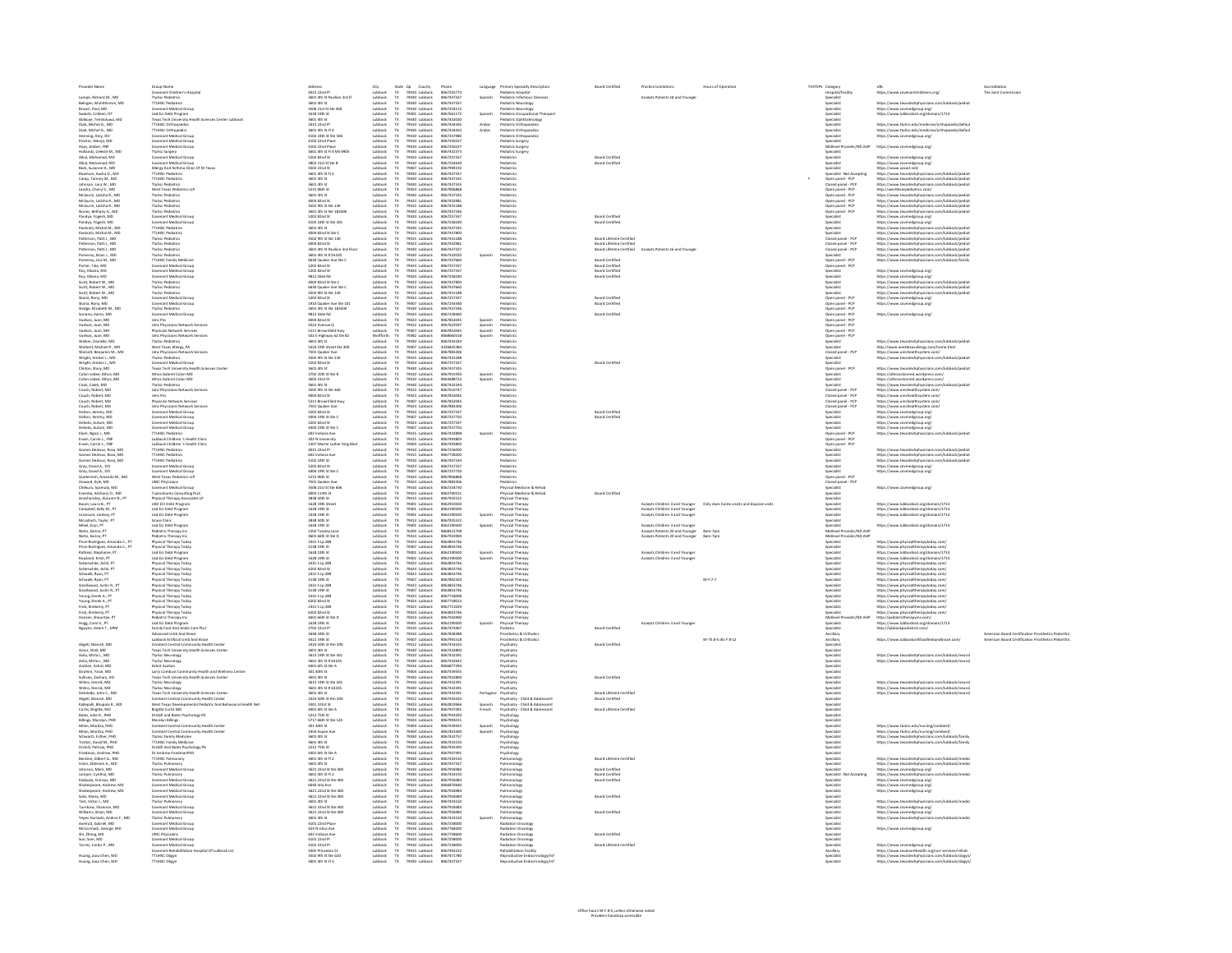| Provider Name                                                                                                                                                                                                                                                                       | Group Name                                                                                                                                                                                                                                                                               | Address                                                                                                                                                                                                                              | City<br>Lubbock                                                                       |                                                                                                                                                              | Phone                                                                            |                                                                |                                                                                                                                                                                                                                                                  | <b>Board Certified</b>                                | <b>Practice Limitations</b>                                                                        | Hours of Oneratin                                | THSTEPS Category<br>Specialist -Not Accepting                                                                                                                                                                                          | URL                                                                                                                                                                                                      |                                                 |
|-------------------------------------------------------------------------------------------------------------------------------------------------------------------------------------------------------------------------------------------------------------------------------------|------------------------------------------------------------------------------------------------------------------------------------------------------------------------------------------------------------------------------------------------------------------------------------------|--------------------------------------------------------------------------------------------------------------------------------------------------------------------------------------------------------------------------------------|---------------------------------------------------------------------------------------|--------------------------------------------------------------------------------------------------------------------------------------------------------------|----------------------------------------------------------------------------------|----------------------------------------------------------------|------------------------------------------------------------------------------------------------------------------------------------------------------------------------------------------------------------------------------------------------------------------|-------------------------------------------------------|----------------------------------------------------------------------------------------------------|--------------------------------------------------|----------------------------------------------------------------------------------------------------------------------------------------------------------------------------------------------------------------------------------------|----------------------------------------------------------------------------------------------------------------------------------------------------------------------------------------------------------|-------------------------------------------------|
| Bushan, Naga S., MD<br>Calmes, James M., MD                                                                                                                                                                                                                                         | Arthritis And Osteogorosis Associates LLF                                                                                                                                                                                                                                                | 5220 80th St Ste B                                                                                                                                                                                                                   |                                                                                       | State Zip County<br>TX 79424 Lubbock<br>TX 79424 Lubbock                                                                                                     | 8067712400                                                                       |                                                                | Language Primary Specialty Description<br>Spanish Rheumatology                                                                                                                                                                                                   | <b>Board Certified</b>                                |                                                                                                    |                                                  |                                                                                                                                                                                                                                        | https://www.arthritislubbock.com                                                                                                                                                                         |                                                 |
| Pixley, John S., MD                                                                                                                                                                                                                                                                 | Arthritis And Osteogorosis Associates LLF                                                                                                                                                                                                                                                | 5220 80th St Ste B<br>3601 4th St                                                                                                                                                                                                    | Lubbock<br>Lubbard                                                                    |                                                                                                                                                              | 8067712400<br>8067433150                                                         |                                                                | Rheumatology                                                                                                                                                                                                                                                     | Board Lifetime Certified                              |                                                                                                    |                                                  | Specialist<br><b>Specialis</b>                                                                                                                                                                                                         | https://www.arthritislubbock.com/                                                                                                                                                                        |                                                 |
|                                                                                                                                                                                                                                                                                     | <b>TTUHSC Internal Medicine</b><br>Grace Clinic                                                                                                                                                                                                                                          | .<br>4515 Marcha Sharn Fu                                                                                                                                                                                                            |                                                                                       |                                                                                                                                                              | 805744722                                                                        | Spanish                                                        | Rheumatolog<br>Rheumatolog<br>Rheumatolog                                                                                                                                                                                                                        |                                                       |                                                                                                    |                                                  |                                                                                                                                                                                                                                        | https://www.arcontosuusu.com/<br>https://www.texastechphysicians.com<br>https://gracehealthsystem.com/<br>https://www.arthritislubbock.com/                                                              |                                                 |
| Pixley, John S., MD<br>Vasandani, litendra I., MD<br>Del Giudice, Jose A., MD<br>Rose, Christopher, MD<br>Ancel Cargie, Erin L., SLP<br>Ancel Cargie, Erin L., SLP<br>Ancel Cargie, Erin L., SLP                                                                                    | Grace Clinic<br>Arkenisk And Osteoporosis Associates LLP<br>Christopher R Rose MD PA<br>Christopher R Rose MD PA<br>Lisd Eci Debt Program<br>Lisd Eci Debt Program<br>Lisd Eci Debt Program<br>Lisd Eci Debt Program<br>Lisd Eci Debt Program                                            | 5220 80th St Ste R                                                                                                                                                                                                                   |                                                                                       | 79424 Lubbock<br>79430 Lubbock<br>79424 Lubbock<br>79424 Lubbock<br>79424 Lubbock<br>79401 Lubbock<br>79401 Lubbock<br>79401 Lubbock                         | 805771240                                                                        |                                                                |                                                                                                                                                                                                                                                                  | Board Certified                                       |                                                                                                    |                                                  |                                                                                                                                                                                                                                        |                                                                                                                                                                                                          |                                                 |
|                                                                                                                                                                                                                                                                                     |                                                                                                                                                                                                                                                                                          | 5220 80th St Ste B<br>4601 5 Loop 289 Ste 12<br>3709 22nd Pl Ste A<br>1628 19th St<br>1628 19th St<br>1628 19th St                                                                                                                   |                                                                                       |                                                                                                                                                              | 8057717879                                                                       |                                                                | …≠winatdl0@y<br>leep Medicine                                                                                                                                                                                                                                    |                                                       |                                                                                                    |                                                  |                                                                                                                                                                                                                                        |                                                                                                                                                                                                          |                                                 |
|                                                                                                                                                                                                                                                                                     |                                                                                                                                                                                                                                                                                          |                                                                                                                                                                                                                                      | Lubbock<br>Lubbock<br>Lubbock<br>Lubbock                                              |                                                                                                                                                              |                                                                                  |                                                                | Sieop Medicine<br>Sieop Medicine<br>Speech Pathology<br>Speech Pathology<br>Speech Pathology                                                                                                                                                                     | <b>Board Certified</b>                                |                                                                                                    |                                                  | specialist<br>Specialist<br>Specialist<br>Specialist                                                                                                                                                                                   |                                                                                                                                                                                                          |                                                 |
|                                                                                                                                                                                                                                                                                     |                                                                                                                                                                                                                                                                                          |                                                                                                                                                                                                                                      |                                                                                       |                                                                                                                                                              | 8062190500<br>8062190500<br>8062190500                                           | Spanish<br>Spanish<br>Spanish                                  |                                                                                                                                                                                                                                                                  |                                                       | Accepts Children 3 and Younger<br>Accepts Children 3 and Younger<br>Accepts Children 3 and Younger |                                                  |                                                                                                                                                                                                                                        | https://www.lubbockisd.org/domain/1713<br>https://www.lubbockisd.org/domain/1713<br>https://www.lubbockisd.org/domain/1713                                                                               |                                                 |
| Bremer, Lee, SLP<br>Messer, Colita, SLP                                                                                                                                                                                                                                             |                                                                                                                                                                                                                                                                                          |                                                                                                                                                                                                                                      |                                                                                       |                                                                                                                                                              |                                                                                  |                                                                |                                                                                                                                                                                                                                                                  |                                                       |                                                                                                    |                                                  |                                                                                                                                                                                                                                        |                                                                                                                                                                                                          |                                                 |
| Muru, Andrea, SLP<br>Parker, Kristine K., SLP                                                                                                                                                                                                                                       | Lisd Eci Debt Program<br>Lisd Eci Debt Program                                                                                                                                                                                                                                           | 1628 19th St<br>1628 19th St                                                                                                                                                                                                         | Lubbock<br>Lubbock                                                                    | 79401 Lubbock                                                                                                                                                | 8062190500<br>8062190500                                                         |                                                                | Speech Patholog                                                                                                                                                                                                                                                  |                                                       | Accepts Children 3 and Younge<br>Accepts Children 3 and Younge                                     |                                                  | Specialist<br>Specialist                                                                                                                                                                                                               | https://www.lubbockisd.org/domain/1713                                                                                                                                                                   |                                                 |
| Silverthorn, Whitney F., SLP                                                                                                                                                                                                                                                        | <b>Pediatric Therapy Inc</b>                                                                                                                                                                                                                                                             | 4601 66th St Ste D                                                                                                                                                                                                                   | Lubbock                                                                               | 79401 Lubbock<br>79414 Lubbock                                                                                                                               | 8067933900                                                                       |                                                                | Speech Pathology<br>Speech Pathology                                                                                                                                                                                                                             | <b>Board Certified</b>                                |                                                                                                    |                                                  | Midlevel Provider/ND AHP                                                                                                                                                                                                               | http://pediatrictherapyinc.com/                                                                                                                                                                          |                                                 |
| Sneed, Susan, SLP                                                                                                                                                                                                                                                                   | <b>Ttuhsc Speech And Hearing</b>                                                                                                                                                                                                                                                         | 3601 4th St Ste 2A300                                                                                                                                                                                                                | Lubbock                                                                               | 79430 Lubbock                                                                                                                                                | 8067435678                                                                       |                                                                | Speech Patholog                                                                                                                                                                                                                                                  |                                                       |                                                                                                    |                                                  | Specialist                                                                                                                                                                                                                             | https://www.ttuhsc.edu/health-professions/speech-h<br>https://www.lubbockisd.org/domain/1713                                                                                                             |                                                 |
|                                                                                                                                                                                                                                                                                     |                                                                                                                                                                                                                                                                                          | 1628 19th St<br>1628 19th St                                                                                                                                                                                                         | Lubbock                                                                               | 79401 Lubbock                                                                                                                                                | 8062190500<br>8062190500                                                         |                                                                | <b>Speech Patholog</b><br><b>Speech Patholog</b>                                                                                                                                                                                                                 | <b>Board Certified</b>                                | Accepts Children 3 and Younge                                                                      |                                                  | Specialist<br>.<br>Specialist                                                                                                                                                                                                          |                                                                                                                                                                                                          |                                                 |
| Wallace, Megan N., SLP<br>Washington, Cecily, SLP<br>Crabtree, Lesli A., SLP                                                                                                                                                                                                        | Lisa Eci Debt Program<br>Lisa Eci Debt Program<br>Lisa Eci Debt Program                                                                                                                                                                                                                  | 1628 19th St                                                                                                                                                                                                                         | Lubbock<br>Lubbock                                                                    | 79401 Lubbock<br>79401 Lubbock                                                                                                                               | 8062190500                                                                       |                                                                | <b>Speech Patholog</b>                                                                                                                                                                                                                                           |                                                       | Accepts Children 3 and Younge                                                                      |                                                  | .<br>Specialist                                                                                                                                                                                                                        | https://www.lubbockisd.org/domain/1713                                                                                                                                                                   |                                                 |
|                                                                                                                                                                                                                                                                                     | LISD ECI Debt Program<br>TTUHSC Speech And F<br>Grace Manor                                                                                                                                                                                                                              | 1628 19th St<br>1628 19th St<br>3601 4th St Ste 2A300<br>2402 Canyon Lake Dr<br>3509 22nd St<br>1613 161 Oct College                                                                                                                 | Lubbock<br>Lubbock<br>Lubbock                                                         | 79401 Lubbock<br>79401 Lubbock<br>79430 Lubbock<br>79410 Lubbock<br>79410 Lubbock<br>79430 Lubbock<br>79430 Lubbock<br>79410 Lubbock                         | 8062190500<br>8062190500<br>8068979735                                           |                                                                | speech Pathology<br>Speech Pathology<br>Substance Abuse Facility                                                                                                                                                                                                 | <b>Board Certified</b>                                |                                                                                                    |                                                  |                                                                                                                                                                                                                                        |                                                                                                                                                                                                          |                                                 |
| Fowler, Katherine, SLI<br>Granados, Sarai, SLP                                                                                                                                                                                                                                      |                                                                                                                                                                                                                                                                                          |                                                                                                                                                                                                                                      |                                                                                       |                                                                                                                                                              |                                                                                  |                                                                |                                                                                                                                                                                                                                                                  |                                                       |                                                                                                    |                                                  | -<br>Specialist<br>Specialist<br>Hospital/Facility                                                                                                                                                                                     | https://www.ttuhsc.edu/health-professions/speech-h                                                                                                                                                       |                                                 |
|                                                                                                                                                                                                                                                                                     |                                                                                                                                                                                                                                                                                          |                                                                                                                                                                                                                                      |                                                                                       |                                                                                                                                                              |                                                                                  |                                                                |                                                                                                                                                                                                                                                                  |                                                       |                                                                                                    |                                                  |                                                                                                                                                                                                                                        | http://swatsurgical.com/                                                                                                                                                                                 | The Joint Come                                  |
| Bayouth, Charles V., MC                                                                                                                                                                                                                                                             | Swat Surgical Associates LLP<br>Texas Tech University Health Sciences Center                                                                                                                                                                                                             | 4102 24th St Ste 30                                                                                                                                                                                                                  | Lubback<br>Lubback                                                                    |                                                                                                                                                              | 8067997928<br>8067437874                                                         |                                                                | Surgery<br>Surgery<br>Surgery<br>Surgery                                                                                                                                                                                                                         | <b>Board Certified</b>                                |                                                                                                    |                                                  | Specialist<br>Specialist                                                                                                                                                                                                               |                                                                                                                                                                                                          |                                                 |
| Bayouth, Charles, MD<br>Brooks, Steven E., MD                                                                                                                                                                                                                                       | <b>Ttuhsc Surgery</b>                                                                                                                                                                                                                                                                    | 3601 4th St 4th F                                                                                                                                                                                                                    | Lubbock                                                                               |                                                                                                                                                              | 8067432373                                                                       |                                                                |                                                                                                                                                                                                                                                                  |                                                       |                                                                                                    |                                                  | Specialist                                                                                                                                                                                                                             | https://www.texastechphysicians.com/lubbock/surger                                                                                                                                                       |                                                 |
| Buschman, Job O., MD                                                                                                                                                                                                                                                                | <b>Swat Surgical Associates LLP</b>                                                                                                                                                                                                                                                      | 3509 22nd St                                                                                                                                                                                                                         | Lubbock                                                                               |                                                                                                                                                              | 8067997928                                                                       |                                                                |                                                                                                                                                                                                                                                                  | <b>Board Certified</b>                                |                                                                                                    |                                                  | Specialist                                                                                                                                                                                                                             | http://swatsurgical.com/                                                                                                                                                                                 |                                                 |
| Mangold, David E., MD<br>McMahon, Scott, MD                                                                                                                                                                                                                                         | Swat Sungical Associates LLP<br>Covenant Medical Group                                                                                                                                                                                                                                   | 3611 22nd Pl<br>5202 82nd St                                                                                                                                                                                                         | Lubbock<br>Lubbock                                                                    | 79410 Lubbock<br>79424 Lubbock                                                                                                                               | 8067997928<br>8067257337                                                         |                                                                | Sureen                                                                                                                                                                                                                                                           | <b>Board Certified</b><br><b>Board Certified</b>      |                                                                                                    |                                                  | Specialist<br>Specialist                                                                                                                                                                                                               | http://swatsurgical.com/                                                                                                                                                                                 |                                                 |
| Nickels, Melinda B., MD                                                                                                                                                                                                                                                             | <b>Swat Surgical Associates LLP</b>                                                                                                                                                                                                                                                      | 3509 22nd St                                                                                                                                                                                                                         | Lubbock                                                                               | 79410 Lubbock                                                                                                                                                | 8067997928                                                                       | Spanish                                                        | surgery<br>Surgery<br>Surgery<br>Surgery<br>Surgery<br>Surgery                                                                                                                                                                                                   |                                                       |                                                                                                    |                                                  | Specialist                                                                                                                                                                                                                             | http://swatsurgical.com/                                                                                                                                                                                 |                                                 |
| Norkiewicz, Brian J., MD<br>Onkendi, Edwin O., MD                                                                                                                                                                                                                                   |                                                                                                                                                                                                                                                                                          | 3506 21st St Ste 601                                                                                                                                                                                                                 |                                                                                       |                                                                                                                                                              | 8067432329                                                                       |                                                                |                                                                                                                                                                                                                                                                  | <b>Board Certified</b>                                |                                                                                                    |                                                  | specialist<br>Specialist<br>Specialist<br>Specialist                                                                                                                                                                                   | http://www.drnork.com/                                                                                                                                                                                   |                                                 |
|                                                                                                                                                                                                                                                                                     |                                                                                                                                                                                                                                                                                          | S01 4th S<br>4102 24th St Ste 304                                                                                                                                                                                                    |                                                                                       |                                                                                                                                                              | 806743315                                                                        |                                                                |                                                                                                                                                                                                                                                                  |                                                       |                                                                                                    |                                                  |                                                                                                                                                                                                                                        | tps://www.texastechphyr<br>.<br>Share engan di dokumenta fe                                                                                                                                              |                                                 |
|                                                                                                                                                                                                                                                                                     |                                                                                                                                                                                                                                                                                          | 3611 22nd Pl                                                                                                                                                                                                                         |                                                                                       |                                                                                                                                                              |                                                                                  |                                                                |                                                                                                                                                                                                                                                                  | <b>Board Certified</b>                                |                                                                                                    |                                                  |                                                                                                                                                                                                                                        |                                                                                                                                                                                                          |                                                 |
| Onkendi, Edwin O., MD<br>Purtell, Adam, MD<br>Rives, Sammy D., MD<br>Rosen, Richard A., MD<br>Sallee, Caleb, MD<br>Santos, Ariel P., MD<br>West, Tim L., MD<br>West, Tim L., MD                                                                                                     | Swat Surgical Associates LIP<br>Tuhisc Surgery<br>Tuhisc Surgery<br>Texas Tech University Health Sciences Center<br>Swat Surgical Associates LIP<br>Swat Surgical Associates LIP<br>Swat Surgical Associates LIP<br>Swat Surgical Associates LIP<br>Te                                   | 3611 22nd Pl<br>3611 22nd Pl<br>3509 22nd St<br>3506 21st St<br>4515 Marsha Sharp Fwy                                                                                                                                                | Lubbock<br>Lubbock<br>Lubbock<br>Lubbock<br>Lubbock<br>Lubbock<br>Lubbock<br>Lubbock  | 79410 Lubbock<br>79410 Lubbock<br>79410 Lubbock<br>79410 Lubbock<br>79410 Lubbock<br>79410 Lubbock<br>79410 Lubbock<br>79407 Lubbock<br>79407 Lubbock        | 8067433150<br>8067437874<br>8067997928<br>8067923303                             |                                                                |                                                                                                                                                                                                                                                                  | Board Certified<br>Board Certified<br>Board Certified |                                                                                                    |                                                  |                                                                                                                                                                                                                                        | http://swatsurgical.com/<br>https://swatsurgical.com/<br>https://swatsurgical.com/<br>https://www.texastechphysicians<br>https://gracehealthsystem.com/                                                  |                                                 |
|                                                                                                                                                                                                                                                                                     |                                                                                                                                                                                                                                                                                          |                                                                                                                                                                                                                                      |                                                                                       |                                                                                                                                                              | 8067997928<br>8067432373<br>8067447223                                           | Spanish<br>Spanish<br>Spanish                                  | Surgery<br>Surgery<br>Surgery<br>Surgery<br>Surgery<br>Surgery                                                                                                                                                                                                   |                                                       |                                                                                                    |                                                  | :<br>Specialist<br>Specialist<br>Specialist                                                                                                                                                                                            |                                                                                                                                                                                                          |                                                 |
|                                                                                                                                                                                                                                                                                     |                                                                                                                                                                                                                                                                                          |                                                                                                                                                                                                                                      |                                                                                       |                                                                                                                                                              |                                                                                  |                                                                |                                                                                                                                                                                                                                                                  |                                                       |                                                                                                    |                                                  |                                                                                                                                                                                                                                        |                                                                                                                                                                                                          |                                                 |
| Williams, Vernon M., MD                                                                                                                                                                                                                                                             | Ttuhsc Surgery                                                                                                                                                                                                                                                                           | 3502 9th St Ste 310                                                                                                                                                                                                                  | Lubbock                                                                               | 79415 Lubbock                                                                                                                                                | 8067434256                                                                       |                                                                |                                                                                                                                                                                                                                                                  | <b>Board Certifies</b>                                |                                                                                                    |                                                  | Specialist                                                                                                                                                                                                                             | https://www.texastechphysicians.com/lubbock/surge                                                                                                                                                        |                                                 |
| Williams, Vernon M., MD                                                                                                                                                                                                                                                             | <b>Ttuhsc Surgery</b>                                                                                                                                                                                                                                                                    | 3601 4th St Pavilion 3rd Floor                                                                                                                                                                                                       | Lubbock                                                                               | 79430 Lubbock                                                                                                                                                | 8067437337                                                                       |                                                                |                                                                                                                                                                                                                                                                  |                                                       |                                                                                                    |                                                  | Specialist                                                                                                                                                                                                                             | https://www.texastechphysicians.com/lubbock/surgi                                                                                                                                                        |                                                 |
| Deeb, Sammy A., MD                                                                                                                                                                                                                                                                  | Swat Surgical Associates LLP                                                                                                                                                                                                                                                             | 3509 22nd St                                                                                                                                                                                                                         | Lubbock                                                                               | 79410 Lubbock                                                                                                                                                | 8067997928                                                                       |                                                                |                                                                                                                                                                                                                                                                  | <b>Board Certified</b>                                |                                                                                                    |                                                  | Specialist                                                                                                                                                                                                                             | http://swatsurgical.com/                                                                                                                                                                                 |                                                 |
| Griswold, John A., Jr. MD                                                                                                                                                                                                                                                           | Swat Surgical Associates LIP<br>Truhsc Surgical Associates LIP<br>Truhsc Surgical Associates LIP<br>Truhsc Surgicy<br>Truhsc Surgicy<br>Truhsc Surgicy<br>Chuvicians<br>And Physicians<br>IMC Physicians                                                                                 | 3601 4th St FI 4<br>3611 22nd Pl                                                                                                                                                                                                     | Lubbock<br>Lubbock                                                                    | 79430 Lubbock<br>79410 Lubbock                                                                                                                               | 8067432373<br>8067997928                                                         | Spanish                                                        | Surgery<br>Surgery<br>Surgery<br>Surgery                                                                                                                                                                                                                         | <b>Board Certified</b>                                |                                                                                                    |                                                  | .<br>Specialist<br>Specialist                                                                                                                                                                                                          | https://www.texastechohysicians.com/lubbock/suray                                                                                                                                                        |                                                 |
| Haggard, Derick R., MD<br>Haynes, Allan L., III, MD                                                                                                                                                                                                                                 |                                                                                                                                                                                                                                                                                          | 3506 21st St                                                                                                                                                                                                                         | Lubbock                                                                               | 79410 Lubbock                                                                                                                                                | 8067432373                                                                       |                                                                |                                                                                                                                                                                                                                                                  |                                                       |                                                                                                    |                                                  | Specialist - Not Accepting                                                                                                                                                                                                             | http://swatsurgical.com/<br>https://www.texastechphysicians.com/lubbock/surge                                                                                                                            |                                                 |
| Hollands, Celeste M., MC                                                                                                                                                                                                                                                            |                                                                                                                                                                                                                                                                                          | 3601 4th St FI 4 MS 9905                                                                                                                                                                                                             | Lubbock                                                                               | 79430 Lubbock                                                                                                                                                | 8067432373                                                                       |                                                                |                                                                                                                                                                                                                                                                  |                                                       |                                                                                                    |                                                  | Specialist                                                                                                                                                                                                                             |                                                                                                                                                                                                          |                                                 |
| Howe, Thomas L., MD<br>Richmond, Robyn E., MD<br>Malave, David, MD                                                                                                                                                                                                                  |                                                                                                                                                                                                                                                                                          | 3505 21st St Ste 210<br>3506 21st St Ste 210<br>3601 4th St<br>3514 21st St                                                                                                                                                          | ubbock<br>ubbock<br>ubbock                                                            |                                                                                                                                                              |                                                                                  |                                                                | Surgery<br>Surgical Critical Car<br>Thoracic Surgery                                                                                                                                                                                                             |                                                       |                                                                                                    |                                                  |                                                                                                                                                                                                                                        | https://www.texastechphysicians.com/lubbock/surg<br>https://www.texastechphysicians.com/lubbock/surg                                                                                                     |                                                 |
|                                                                                                                                                                                                                                                                                     |                                                                                                                                                                                                                                                                                          |                                                                                                                                                                                                                                      |                                                                                       |                                                                                                                                                              |                                                                                  |                                                                |                                                                                                                                                                                                                                                                  | <b>Board Certifier</b>                                |                                                                                                    |                                                  |                                                                                                                                                                                                                                        |                                                                                                                                                                                                          |                                                 |
|                                                                                                                                                                                                                                                                                     | <b>UMC Physicians</b>                                                                                                                                                                                                                                                                    | 3502 9th St Ste 26                                                                                                                                                                                                                   |                                                                                       |                                                                                                                                                              | 8067928189                                                                       |                                                                | Thoracic Surgery                                                                                                                                                                                                                                                 | <b>Board Certified</b>                                |                                                                                                    |                                                  | Specialist                                                                                                                                                                                                                             |                                                                                                                                                                                                          |                                                 |
| Springer, William, MD<br>Springer, William, MD                                                                                                                                                                                                                                      | Covenant Medical Group                                                                                                                                                                                                                                                                   | 3506 21st St Ste 602                                                                                                                                                                                                                 | Lubbock<br>Lubbock                                                                    |                                                                                                                                                              | 8067254429                                                                       |                                                                | <b>Thoracic Surger</b>                                                                                                                                                                                                                                           |                                                       |                                                                                                    |                                                  | Specialist                                                                                                                                                                                                                             | https://www.covmedgroup.org/                                                                                                                                                                             |                                                 |
| Cammack, James, MC                                                                                                                                                                                                                                                                  | Texas Tech University Health Sciences Center                                                                                                                                                                                                                                             | 4004 82nd St Ste 100                                                                                                                                                                                                                 | Lubbock                                                                               | 79430 Lubbock<br>79430 Lubbock<br>79430 Lubbock<br>79410 Lubbock<br>79410 Lubbock<br>79423 Lubbock<br>79430 Lubbock                                          | 8067223122                                                                       |                                                                | Urology                                                                                                                                                                                                                                                          |                                                       |                                                                                                    |                                                  | Specialist                                                                                                                                                                                                                             |                                                                                                                                                                                                          |                                                 |
| Cammack, James, MD<br>Kirk, James, MD                                                                                                                                                                                                                                               | Texas Tech University Health Sciences Center<br>Covenant Medical Group                                                                                                                                                                                                                   | 3601 4th St<br>3612 23rd St                                                                                                                                                                                                          | Lubbock<br>Lubbock                                                                    | 79410 Lubbock                                                                                                                                                | 8067431810<br>8067938787                                                         |                                                                | Urology<br>Urolony                                                                                                                                                                                                                                               | <b>Board Certified</b>                                |                                                                                                    |                                                  | Specialist<br>Specialist                                                                                                                                                                                                               | https://www.covmedaroup.org/                                                                                                                                                                             |                                                 |
| Nicholson, Brian, MD                                                                                                                                                                                                                                                                | Covenant Medical Group                                                                                                                                                                                                                                                                   | 3612 23rd S                                                                                                                                                                                                                          | Lubbock                                                                               | 79410 Lubbock                                                                                                                                                | 8067938787                                                                       |                                                                |                                                                                                                                                                                                                                                                  |                                                       |                                                                                                    |                                                  | Specialist                                                                                                                                                                                                                             | https://www.covmederoup.org/                                                                                                                                                                             |                                                 |
| Nicholson, Thomas, MD                                                                                                                                                                                                                                                               | Covenant Medical Group                                                                                                                                                                                                                                                                   | 3612 23rd St                                                                                                                                                                                                                         | Lubbock                                                                               | 79410 Lubbock                                                                                                                                                | 8067938787                                                                       |                                                                | Urology<br>Urology                                                                                                                                                                                                                                               |                                                       |                                                                                                    |                                                  | Specialist                                                                                                                                                                                                                             | https://www.covmederoup.org/                                                                                                                                                                             |                                                 |
|                                                                                                                                                                                                                                                                                     | .<br>Covenant Medical Group                                                                                                                                                                                                                                                              | <b>BE12 2 Roll St</b>                                                                                                                                                                                                                |                                                                                       |                                                                                                                                                              | 8067938787<br>805793878                                                          |                                                                |                                                                                                                                                                                                                                                                  |                                                       |                                                                                                    |                                                  |                                                                                                                                                                                                                                        |                                                                                                                                                                                                          |                                                 |
|                                                                                                                                                                                                                                                                                     |                                                                                                                                                                                                                                                                                          | 3612 2310 5t<br>3612 23rd St<br>4004 82nd St Ste 100                                                                                                                                                                                 |                                                                                       |                                                                                                                                                              | 8067223123                                                                       |                                                                |                                                                                                                                                                                                                                                                  | <b>Board Certifier</b>                                |                                                                                                    |                                                  |                                                                                                                                                                                                                                        |                                                                                                                                                                                                          |                                                 |
|                                                                                                                                                                                                                                                                                     |                                                                                                                                                                                                                                                                                          |                                                                                                                                                                                                                                      |                                                                                       |                                                                                                                                                              | 8067431810                                                                       |                                                                |                                                                                                                                                                                                                                                                  |                                                       |                                                                                                    |                                                  |                                                                                                                                                                                                                                        |                                                                                                                                                                                                          |                                                 |
|                                                                                                                                                                                                                                                                                     |                                                                                                                                                                                                                                                                                          |                                                                                                                                                                                                                                      |                                                                                       |                                                                                                                                                              | 8067431810                                                                       |                                                                |                                                                                                                                                                                                                                                                  | Board Certified<br>Board Certified<br>Board Certified |                                                                                                    |                                                  |                                                                                                                                                                                                                                        | https://www.texastechphysicians.com/lubbock/surge<br>https://www.lubbockurology.com/                                                                                                                     |                                                 |
|                                                                                                                                                                                                                                                                                     |                                                                                                                                                                                                                                                                                          |                                                                                                                                                                                                                                      |                                                                                       |                                                                                                                                                              |                                                                                  |                                                                |                                                                                                                                                                                                                                                                  |                                                       |                                                                                                    |                                                  |                                                                                                                                                                                                                                        |                                                                                                                                                                                                          |                                                 |
| Nicholson, Thomas, MD<br>Owen, Ryan, MD<br>Baynolds, Rex, MD<br>Sharma, Pranav, MD<br>Sharma, Pranav, MD<br>Sharma, Demini K, MD<br>Vallabhan, Girish, MD<br>De Riese, Wenner T., MD<br>Santana, Dieon, MD<br>Santana, Dieon, MD<br>Santana, Dieon, MD<br>Santa                     | Covenant Medical Group<br>Covenant Medical Group<br>Texas Tech University Health Sciences Center<br>Texas Tech University Health Sciences Center<br>Texhs Center<br>University Health Sciences Center Lubbock<br>Texas Tech University Health Sc                                         | 4004 82nd St Ste 100<br>3601 4th St<br>3601 4th St # 38100<br>6102 82nd St Bidg 5<br>3601 4th St<br>3601 4th St Fi                                                                                                                   | Lubbock<br>Lubbock<br>Lubbock<br>Lubbock<br>Lubbock<br>Lubbock<br>Lubbock<br>Lubbock  | 79410 Lubbock<br>79410 Lubbock<br>79423 Lubbock<br>79423 Lubbock<br>79430 Lubbock<br>79430 Lubbock<br>79430 Lubbock<br>79430 Lubbock<br>79430 Lubbock        | 8067710077<br>8067431810<br>8067432373                                           |                                                                | Uralagy<br>Uralagy<br>Uralagy<br>Uralagy<br>Uralagy<br>Uralagy<br>Uralagy<br>Uralagy<br>Uralagy<br>Uralagy<br>Uralagy<br>Uralagy                                                                                                                                 | <b>Board Certified</b>                                |                                                                                                    |                                                  | Specialist<br>Specialist<br>Specialist<br>Specialist<br>Specialist<br>Specialist<br>Specialist<br>Specialist                                                                                                                           | https://www.texastechphysicians.com/lubbock/surge                                                                                                                                                        |                                                 |
| Suarez, Jose A., MD                                                                                                                                                                                                                                                                 | Caprock Cardiovascular Center LLP                                                                                                                                                                                                                                                        | 4316 23rd St                                                                                                                                                                                                                         | Lubbock                                                                               | 79410 Lubbock                                                                                                                                                | 8067015858                                                                       | Spanish                                                        | Vascular Surgery                                                                                                                                                                                                                                                 | <b>Board Certified</b>                                | Accepts Patients 18 and Olde                                                                       |                                                  | Specialist                                                                                                                                                                                                                             | https://caprockcardio.com/                                                                                                                                                                               |                                                 |
| Suarez, Jose A., MD                                                                                                                                                                                                                                                                 | Caprock Cardiovascular Center LLP                                                                                                                                                                                                                                                        | 4324 23rd St                                                                                                                                                                                                                         | Lubbock                                                                               | 79410 Lubbock<br>79401 Lubbock                                                                                                                               | 8067015858                                                                       | Spanish<br>Spanish                                             | Vascular Surgery                                                                                                                                                                                                                                                 | <b>Board Certified</b>                                | Accepts Patients 18 and Olde                                                                       |                                                  | Specialist                                                                                                                                                                                                                             | https://caprockcardio.com/                                                                                                                                                                               |                                                 |
| Suarez, Jose A., MD                                                                                                                                                                                                                                                                 | Caprock Cardiovascular Center LLP<br>LCHD Clinic Group                                                                                                                                                                                                                                   | 1655 Main St Ste 201<br>709 4th St                                                                                                                                                                                                   | Lubbock<br>Dannell                                                                    |                                                                                                                                                              | 8067015858<br>8064283211                                                         |                                                                | Vascular Surgery                                                                                                                                                                                                                                                 | <b>Board Certified</b>                                | Accepts Patients 18 and Olde                                                                       |                                                  | Specialist                                                                                                                                                                                                                             | https://caprockcardio.com/                                                                                                                                                                               |                                                 |
| Leach, Christopher M., MD<br>Leach, Christopher M., MD                                                                                                                                                                                                                              |                                                                                                                                                                                                                                                                                          | 1800 Lockwood St                                                                                                                                                                                                                     |                                                                                       | 79351 Lynn<br>79373 Lynn                                                                                                                                     | 806998460-                                                                       |                                                                | Family Medicine<br>Family Medicine<br>Family Medicine                                                                                                                                                                                                            |                                                       |                                                                                                    |                                                  | Specialist<br>Open panel - PCP<br>Open panel - PCP<br>Open panel - PCP<br>Open panel - PCP<br>Open panel - PCP<br>Open panel - PCP<br>Anellino:                                                                                        |                                                                                                                                                                                                          |                                                 |
| Skrabanek, Ashley S., FNP                                                                                                                                                                                                                                                           | <b>LCHD ER Group</b><br>LCHD Clinic Group                                                                                                                                                                                                                                                | 709 4th St                                                                                                                                                                                                                           | Tahoka<br>Odonnell<br>Tahoka                                                          | 79351 Lynn<br>79373 Lynn                                                                                                                                     | 8064283211                                                                       |                                                                |                                                                                                                                                                                                                                                                  | <b>Board Certified</b>                                |                                                                                                    |                                                  |                                                                                                                                                                                                                                        |                                                                                                                                                                                                          |                                                 |
| Skrabanek, Ashley S., FNP                                                                                                                                                                                                                                                           | LCHD FR Group                                                                                                                                                                                                                                                                            | 2600 Lockwood St Ste C                                                                                                                                                                                                               |                                                                                       |                                                                                                                                                              | 8055514800                                                                       |                                                                | <b>Family Martiring</b>                                                                                                                                                                                                                                          | <b>Board Certifier</b>                                |                                                                                                    |                                                  |                                                                                                                                                                                                                                        |                                                                                                                                                                                                          |                                                 |
| Strabanes, Ashley S., FW<br>Hughes, Charles V., III, MC<br>Hughes, Charles V., III, MC<br>Khandheria, Bharat, MD                                                                                                                                                                    | LCHD ER Group<br>Lchd Er Group<br>Texas Tech Uhsc Internal Medicine<br>Texas Tech Uhsc Internal Medicine                                                                                                                                                                                 | 2000 Lockwood St<br>1705 Lockwood St<br>2600 Lockwood St<br>1400 S Coulter St Fl 2                                                                                                                                                   |                                                                                       | 19373 Lynn<br>19373 Lynn<br>19373 Lynn<br>19106 Potter                                                                                                       | 8065614041<br>8069984531<br>8064149101                                           |                                                                | Family Medicine<br>Family Medicine<br>Family Medicine<br>Adolescent Medicine                                                                                                                                                                                     | Board Certifies<br>Board Certifies<br>Board Certifies |                                                                                                    |                                                  |                                                                                                                                                                                                                                        | https://ichdhealthcare.org/<br>https://ichdhealthcare.org/<br>https://www.texastechphysi                                                                                                                 |                                                 |
|                                                                                                                                                                                                                                                                                     |                                                                                                                                                                                                                                                                                          |                                                                                                                                                                                                                                      |                                                                                       |                                                                                                                                                              |                                                                                  | Spanish<br>Spanish<br>Spanish                                  |                                                                                                                                                                                                                                                                  |                                                       |                                                                                                    |                                                  |                                                                                                                                                                                                                                        |                                                                                                                                                                                                          |                                                 |
|                                                                                                                                                                                                                                                                                     |                                                                                                                                                                                                                                                                                          | 1901 MediPark Dr Bldg C Ste:                                                                                                                                                                                                         |                                                                                       |                                                                                                                                                              | 8063507918                                                                       |                                                                | Ambulatory Surgery Cente                                                                                                                                                                                                                                         |                                                       |                                                                                                    | M-F 8-5                                          | Ancillary                                                                                                                                                                                                                              |                                                                                                                                                                                                          | Aaahc Accreditation                             |
|                                                                                                                                                                                                                                                                                     |                                                                                                                                                                                                                                                                                          |                                                                                                                                                                                                                                      |                                                                                       |                                                                                                                                                              |                                                                                  |                                                                |                                                                                                                                                                                                                                                                  |                                                       |                                                                                                    |                                                  |                                                                                                                                                                                                                                        |                                                                                                                                                                                                          |                                                 |
| Halloush, Ruba A., MD                                                                                                                                                                                                                                                               | Advanced Surgical Center - Amarillo<br>Amarillo Pathology Group Clinical LLP                                                                                                                                                                                                             | 1600 Wallace Blvd                                                                                                                                                                                                                    |                                                                                       | 79106 Potter<br>79105 Potter                                                                                                                                 | 8062125942                                                                       |                                                                | Anatomic Pathology & Clinic                                                                                                                                                                                                                                      |                                                       |                                                                                                    |                                                  | Specialist - Not Accepting                                                                                                                                                                                                             | http://www.apgppl.com                                                                                                                                                                                    |                                                 |
| Halloush, Ruba A., MD                                                                                                                                                                                                                                                               | Amarillo Pathology Associates LTD                                                                                                                                                                                                                                                        | 1501 S Coulter St                                                                                                                                                                                                                    |                                                                                       |                                                                                                                                                              | 8063557286                                                                       |                                                                | Anatomic Pathology & Clinica                                                                                                                                                                                                                                     |                                                       |                                                                                                    |                                                  | Specialist - Not Accepting                                                                                                                                                                                                             | http://www.apgppl.com/                                                                                                                                                                                   |                                                 |
| Osborn, Joel C., MD<br>Osborn, Joel C., MD                                                                                                                                                                                                                                          | Northwest Texas Healthcare System<br>Women And Childrens Healthcare Center                                                                                                                                                                                                               | 1501 S Coulter St<br>814 Martin Rd                                                                                                                                                                                                   | tanoka<br>Tahoka<br>Tahoka<br>Amarilo<br>Amarilo<br>Amarilo<br>Amarilo<br>Amarillo    | 79106 Potter<br>79106 Potter<br>79107 Potter                                                                                                                 | 8063541260<br>8064684390                                                         | Spanish                                                        | Cardiology - Interventional<br>Cardiology - Interventional                                                                                                                                                                                                       |                                                       |                                                                                                    |                                                  | Specialist<br>Specialist                                                                                                                                                                                                               |                                                                                                                                                                                                          |                                                 |
| Haddad, Jon L. MD                                                                                                                                                                                                                                                                   | Amarillo Heart Group                                                                                                                                                                                                                                                                     | 1901 Port Ln                                                                                                                                                                                                                         | Amarillo                                                                              | 79106 Potter                                                                                                                                                 | 806358459                                                                        | Spanish<br>Spanish                                             | Cardiology - Interventional                                                                                                                                                                                                                                      | <b>Board Certified</b>                                |                                                                                                    |                                                  | .<br>Specialist                                                                                                                                                                                                                        | http://amarillohearteroup.com/                                                                                                                                                                           |                                                 |
| Alzeerah, Masoud A., MD                                                                                                                                                                                                                                                             | Northwest Texas Healthcare System                                                                                                                                                                                                                                                        | 1501 S Coulter St                                                                                                                                                                                                                    | Amarillo                                                                              | 79106 Potter                                                                                                                                                 | 8063541260                                                                       | <b>Arabic</b>                                                  | Cardiothorasic Surgery                                                                                                                                                                                                                                           |                                                       |                                                                                                    |                                                  | Specialist                                                                                                                                                                                                                             | https://www.nwths.com.                                                                                                                                                                                   |                                                 |
|                                                                                                                                                                                                                                                                                     |                                                                                                                                                                                                                                                                                          |                                                                                                                                                                                                                                      |                                                                                       |                                                                                                                                                              | 8064684390<br>8064631712                                                         | Arabic                                                         |                                                                                                                                                                                                                                                                  |                                                       |                                                                                                    |                                                  | .<br>pecialist<br>loecialist                                                                                                                                                                                                           | https://www.nwths.com/                                                                                                                                                                                   |                                                 |
|                                                                                                                                                                                                                                                                                     |                                                                                                                                                                                                                                                                                          |                                                                                                                                                                                                                                      |                                                                                       |                                                                                                                                                              |                                                                                  |                                                                |                                                                                                                                                                                                                                                                  |                                                       |                                                                                                    |                                                  |                                                                                                                                                                                                                                        |                                                                                                                                                                                                          |                                                 |
|                                                                                                                                                                                                                                                                                     |                                                                                                                                                                                                                                                                                          |                                                                                                                                                                                                                                      |                                                                                       |                                                                                                                                                              | 806212453!<br>8063584501                                                         |                                                                |                                                                                                                                                                                                                                                                  |                                                       |                                                                                                    |                                                  |                                                                                                                                                                                                                                        |                                                                                                                                                                                                          |                                                 |
|                                                                                                                                                                                                                                                                                     |                                                                                                                                                                                                                                                                                          |                                                                                                                                                                                                                                      |                                                                                       |                                                                                                                                                              |                                                                                  |                                                                |                                                                                                                                                                                                                                                                  | Board Certified<br>Board Certified<br>Board Certified |                                                                                                    |                                                  |                                                                                                                                                                                                                                        |                                                                                                                                                                                                          |                                                 |
|                                                                                                                                                                                                                                                                                     |                                                                                                                                                                                                                                                                                          |                                                                                                                                                                                                                                      |                                                                                       |                                                                                                                                                              |                                                                                  |                                                                |                                                                                                                                                                                                                                                                  |                                                       |                                                                                                    |                                                  |                                                                                                                                                                                                                                        |                                                                                                                                                                                                          |                                                 |
|                                                                                                                                                                                                                                                                                     |                                                                                                                                                                                                                                                                                          |                                                                                                                                                                                                                                      |                                                                                       |                                                                                                                                                              |                                                                                  | Spanish<br>Spanish<br>Spanish<br>Spanish                       |                                                                                                                                                                                                                                                                  |                                                       |                                                                                                    |                                                  |                                                                                                                                                                                                                                        |                                                                                                                                                                                                          |                                                 |
| Alzeerah, Masoud A., MD<br>Alzeerah, Masoud A., MD<br>Alzeerah, Masoud A., MD<br>Roberton, Donald J., MD<br>Cabrera Santamaria, Agustin, MD<br>Cabrera Santamaria, Agustin, MD<br>Nambiar, Rajesh, MD<br>Neelaganu, Surech B., MD<br>Neelaganu, Surech<br>Neelagaru, Suresh B., MD  | Northwest Texas Healthcare System<br>Woman And Childrens Healthcare Center<br>Woman And Childrens Healthcare Center<br>SA Physicians Group Inc<br>And The State System Section<br>Annallib Heart Group<br>Annallib Heart Group<br>Annallib Heart Gr<br>Northwest Texas Healthcare System | 1501 S Coulter St<br>814 Martin Rd<br>1301 S Coulter St Ste 103<br>6611 W Amarillo Blvd<br>1901 Port Ln<br>1901 Port Ln<br>1901 Port Ln<br>1155 S Coulter St Ste 302<br>1501 Port Ln<br>1155 Coulter St Ste 302<br>1501 S Coulter St | Amarilo<br>Amarilo<br>Amarilo<br>Amarilo<br>Amarilo<br>Amarilo<br>Amarilo<br>Amarilo  | 79105 Potter<br>79107 Potter<br>79105 Potter<br>79105 Potter<br>79105 Potter<br>79105 Potter<br>79105 Potter<br>79105 Potter<br>79105 Potter<br>79106 Potter | 8063584596<br>8063584596<br>8064684390<br>8063584596<br>8063527200<br>8063541000 |                                                                | Cardiothorasic Surgery<br>Cardiothorasic Surgery<br>Cardiothorasic Surgery<br>Cardiothorasic Surgery<br>Cardiovascular Disease<br>Cardiovascular Disease<br>Cardiovascular Disease<br>Cardiovascular Disease<br>Cardiovascular Disease<br>Cardiovascular Disease |                                                       |                                                                                                    |                                                  | Specialist<br>Specialist<br>Specialist<br>Specialist<br>Specialist                                                                                                                                                                     | https://bsahs.org/<br>https://www.mwths.com/<br>http://amarilloheartgroup.com/<br>http://amarilloheartgroup.com/<br>http://amarilloheartgroup.com/<br>www.ccallp.com<br>www.ccallp.com<br>www.Ccallp.com |                                                 |
| Neelagaru, Suresh B., MD                                                                                                                                                                                                                                                            | Women And Childrens Healthcare Center                                                                                                                                                                                                                                                    | 814 Martin Rd                                                                                                                                                                                                                        |                                                                                       | 79107 Potter                                                                                                                                                 | 8064684390                                                                       |                                                                | Cardiovascular Disease                                                                                                                                                                                                                                           |                                                       |                                                                                                    |                                                  | Specialist                                                                                                                                                                                                                             | www.Ccallp.com                                                                                                                                                                                           |                                                 |
| Neelagaru, Suresh B., MD                                                                                                                                                                                                                                                            | Suresh B Neelagaru MD PA                                                                                                                                                                                                                                                                 | 6111 W Amarillo Blvd<br>1901 Port In                                                                                                                                                                                                 | Amarilo<br>Amarilo<br>Amarilo                                                         | 79106 Potter                                                                                                                                                 | 8063529090<br>8063584596                                                         |                                                                | Cardiovascular Disease<br>Cardiovascular Disease                                                                                                                                                                                                                 |                                                       | Accepts Patients 16 and Older                                                                      |                                                  | Specialist                                                                                                                                                                                                                             | www.Ccallp.com                                                                                                                                                                                           |                                                 |
| Ray, Arunava D., MD<br>Rivera, Ernesto, MD                                                                                                                                                                                                                                          |                                                                                                                                                                                                                                                                                          | 1901 Port Ln                                                                                                                                                                                                                         |                                                                                       |                                                                                                                                                              | 8063584596                                                                       |                                                                | Cardiovascular Disease                                                                                                                                                                                                                                           |                                                       |                                                                                                    |                                                  |                                                                                                                                                                                                                                        |                                                                                                                                                                                                          |                                                 |
|                                                                                                                                                                                                                                                                                     |                                                                                                                                                                                                                                                                                          | 1901 Port In                                                                                                                                                                                                                         |                                                                                       |                                                                                                                                                              | 8063584596                                                                       |                                                                | Cardinuscrular Disease                                                                                                                                                                                                                                           |                                                       |                                                                                                    |                                                  |                                                                                                                                                                                                                                        |                                                                                                                                                                                                          |                                                 |
| Soya, D Gary, MD<br>Desai, Prakash K., MD                                                                                                                                                                                                                                           | Amarillo Heart Group<br>Amarillo Heart Group<br>Amarillo Heart Group<br>Amarillo Heart Group                                                                                                                                                                                             | 1901 Port In                                                                                                                                                                                                                         | Amarilo<br>Amarilo<br>Amarilo<br>Amarilo                                              | 79105 Potter<br>79105 Potter<br>79105 Potter<br>79105 Potter                                                                                                 | 8063584596                                                                       |                                                                | Cardinuscrular Diseas                                                                                                                                                                                                                                            |                                                       |                                                                                                    |                                                  | specialist<br>Specialist<br>Specialist<br>Specialist                                                                                                                                                                                   | http://amarilloheartgroup.com/<br>http://amarilloheartgroup.com/<br>http://amarilloheartgroup.com/<br>http://amarilloheartgroup.com/                                                                     |                                                 |
|                                                                                                                                                                                                                                                                                     |                                                                                                                                                                                                                                                                                          |                                                                                                                                                                                                                                      |                                                                                       |                                                                                                                                                              |                                                                                  |                                                                |                                                                                                                                                                                                                                                                  |                                                       |                                                                                                    |                                                  |                                                                                                                                                                                                                                        |                                                                                                                                                                                                          |                                                 |
| Desat, Prakash N., M<br>Haddad, Jon L., MD<br>Patel, Manish L., MD                                                                                                                                                                                                                  | Amarillo Heart Group<br>Texas Tech Uhsc Internal Medicine<br>US Renal Care Amarillo Dialysis                                                                                                                                                                                             | 1901 Part Lit<br>1901 Part Ln<br>1400 S Coulter St<br>1915 S Coulter St Ste 200                                                                                                                                                      |                                                                                       | 79105 Potter<br>79105 Potter<br>79105 Potter<br>79106 Potter                                                                                                 | 806358459                                                                        | Spanish<br>Spanish<br>Spanish<br>Spanish<br>Spanish<br>Spanish |                                                                                                                                                                                                                                                                  | <b>Board Certifies</b><br>Board Certifies             |                                                                                                    | M.W.F 5:45-6:30: T.Th.Sat 8:30-12:30: Sun Closed | specialist<br>Specialist<br>Ancillary                                                                                                                                                                                                  | nttp://amariioneartgroup.com/<br>http://amarilloheartgroup.com/<br>https://www.texastechphysicians                                                                                                       |                                                 |
|                                                                                                                                                                                                                                                                                     | Alpha Home Medical DME                                                                                                                                                                                                                                                                   | 6817 Wolffin Ave Ste 3                                                                                                                                                                                                               |                                                                                       |                                                                                                                                                              | 806367504                                                                        |                                                                | Cardiovascular Disease<br>Critical Care Medicine<br>Dialysis Center<br>Durable Medical Equipment                                                                                                                                                                 |                                                       |                                                                                                    | M-Th 8:30-3:30; F 8:30-12                        | Ancillary                                                                                                                                                                                                                              | https://www.alphadme.com/                                                                                                                                                                                | Healthcare Quality Association On Accreditation |
|                                                                                                                                                                                                                                                                                     | Maxor Specialty Pharmacy<br>Caremor Health Services                                                                                                                                                                                                                                      | 216 S Polk St<br>7 CareCir                                                                                                                                                                                                           |                                                                                       | 79106 Potter<br>79101 Potter<br>79124 Potter                                                                                                                 | 8063245580<br>8063539191                                                         |                                                                | Durable Medical Equipment<br>Durable Medical Equipment & Medical Supplies                                                                                                                                                                                        |                                                       |                                                                                                    |                                                  | Ancillary<br>Ancillary                                                                                                                                                                                                                 |                                                                                                                                                                                                          | The Joint Commission                            |
| Werner, Harold V., MD                                                                                                                                                                                                                                                               | <b>TTUHSC Internal Medicine</b>                                                                                                                                                                                                                                                          | 1400 S Coulter St Fl 2                                                                                                                                                                                                               | Amarilo<br>Amarilo<br>Amarilo<br>Amarilo<br>Amarilo<br>Amarilo<br>Amarilo<br>Amarilo  | 79106 Potter                                                                                                                                                 | 8064149100                                                                       | Spanish                                                        | Endocrinology, Diabetes & Meta                                                                                                                                                                                                                                   | <b>Board Lifetime Certified</b>                       |                                                                                                    |                                                  | Specialist                                                                                                                                                                                                                             | https://www.texastechphysicians.com/amarillo/pharn                                                                                                                                                       |                                                 |
| Anderson, Sean D., MD<br>Benham, Kobie, NP                                                                                                                                                                                                                                          | <b>Texas Tech Uhsc Family Medicine</b><br>Amarillo Family Healthcare                                                                                                                                                                                                                     | 1400 S Coulter St<br>1801 Halstead St                                                                                                                                                                                                | Amarillo<br>Amarillo                                                                  | 79106 Potter<br>79106 Potter                                                                                                                                 | 8064149558<br>806418688                                                          | Spanish                                                        | Family Medicine<br>Family Medicine                                                                                                                                                                                                                               | <b>Board Certified</b>                                |                                                                                                    |                                                  | Open panel - PCF<br>Open panel - PCP                                                                                                                                                                                                   |                                                                                                                                                                                                          |                                                 |
| Bidwell, Robert M., MD                                                                                                                                                                                                                                                              | <b>RHN Medical and Dental Group</b>                                                                                                                                                                                                                                                      | 3113 Ross St                                                                                                                                                                                                                         | Amarillo                                                                              | 79103 Potter                                                                                                                                                 | 8063747341                                                                       | Spanish                                                        | Family Medicine                                                                                                                                                                                                                                                  | <b>Board Certified</b>                                |                                                                                                    |                                                  | Specialist                                                                                                                                                                                                                             | https://rhnmd.com/                                                                                                                                                                                       |                                                 |
|                                                                                                                                                                                                                                                                                     |                                                                                                                                                                                                                                                                                          |                                                                                                                                                                                                                                      |                                                                                       |                                                                                                                                                              | 805414955                                                                        |                                                                |                                                                                                                                                                                                                                                                  | <b>Board Certified</b>                                |                                                                                                    |                                                  |                                                                                                                                                                                                                                        |                                                                                                                                                                                                          |                                                 |
|                                                                                                                                                                                                                                                                                     |                                                                                                                                                                                                                                                                                          | S113 Hosa Ja<br>1400 S Coulter St<br>1400 S Coulter St                                                                                                                                                                               |                                                                                       |                                                                                                                                                              |                                                                                  | Spanish                                                        |                                                                                                                                                                                                                                                                  |                                                       |                                                                                                    |                                                  |                                                                                                                                                                                                                                        | المحمد //www.texastechphysicians.com/amarillo/fam<br>https://www.texastechphysicians.com/amarillo/fam<br>https://www.texastechphysicians.com/amarillo/fam                                                |                                                 |
|                                                                                                                                                                                                                                                                                     |                                                                                                                                                                                                                                                                                          |                                                                                                                                                                                                                                      |                                                                                       |                                                                                                                                                              | 806414955<br>8064684356                                                          |                                                                |                                                                                                                                                                                                                                                                  |                                                       |                                                                                                    |                                                  |                                                                                                                                                                                                                                        |                                                                                                                                                                                                          |                                                 |
|                                                                                                                                                                                                                                                                                     |                                                                                                                                                                                                                                                                                          |                                                                                                                                                                                                                                      |                                                                                       |                                                                                                                                                              | 8063517510                                                                       |                                                                |                                                                                                                                                                                                                                                                  | <b>Board Certified</b>                                |                                                                                                    |                                                  |                                                                                                                                                                                                                                        | tcoulter@emeditd.com<br>https://www.nwtpg.com                                                                                                                                                            |                                                 |
|                                                                                                                                                                                                                                                                                     |                                                                                                                                                                                                                                                                                          |                                                                                                                                                                                                                                      |                                                                                       |                                                                                                                                                              |                                                                                  |                                                                |                                                                                                                                                                                                                                                                  |                                                       |                                                                                                    |                                                  |                                                                                                                                                                                                                                        |                                                                                                                                                                                                          |                                                 |
|                                                                                                                                                                                                                                                                                     |                                                                                                                                                                                                                                                                                          |                                                                                                                                                                                                                                      |                                                                                       |                                                                                                                                                              |                                                                                  | Spanish                                                        |                                                                                                                                                                                                                                                                  | <b>Board Certifies</b>                                |                                                                                                    |                                                  |                                                                                                                                                                                                                                        |                                                                                                                                                                                                          |                                                 |
| Bichwell, Robart M., MD<br>Chandrassen, Thanuja, D.O<br>Lopez, Nicole D., MD<br>Musiz, Britany, NP<br>Novian, Karlie K., NP<br>Ravian, Karlie K., NP<br>Bangel, Balana, P.RP<br>Bandui, Ron K., MD<br>Sead, Jalia, P.RP<br>Slannders, Paula S., FNP<br>Slann<br>Slaton, John F., DO | RHN Medical and Dental Group<br>Texas Tech Unics Family Medicine<br>Texas Tech Unics Family Medicine<br>Texas Tech Unics Family Medicine<br>Family Care Clinic of Bushband<br>Children's Headshare Associates, LLP<br>Merthwest Texas<br>West Clini<br>Ttuhsc Family Medicine            | 1400 S Coulter St<br>1600 FM 2381<br>1910 Medi-Park Dr Ste 2001<br>1411 East Amarillo Blvd<br>1616 S Kentucky St Ste B100<br>1901 Medi Park Dr Ste 65<br>1901 Medi Park Dr Ste 65<br>1901 Medi Park Dr Ste 65<br>1400 S Coulter St   | Amarilo<br>Amarilo<br>Amarilo<br>Amarilo<br>Amarilo<br>Amarilo<br>Amarilo<br>Amarilo  | 79105 Potter<br>79105 Potter<br>79105 Potter<br>79105 Potter<br>79105 Potter<br>79105 Potter<br>79105 Potter<br>79105 Potter<br>79105 Potter<br>79106 Potter | 8063508277<br>8064684333<br>8064684333<br>8063564625                             | Spanish                                                        | Family Medicine<br>Family Medicine<br>Family Medicine<br>Family Medicine<br>Family Medicine<br>Family Medicine<br>Family Medicine<br>Family Medicine<br>Family Medicine<br>Family Medicine                                                                       |                                                       |                                                                                                    |                                                  | Specialist<br>Open panel - PCP<br>Open panel - PCP<br>Open panel - PCP<br>Open panel - PCP<br>Open panel - PCP<br>Open panel - PCP<br>Open panel - PCP<br>Open panel - PCP<br>Open panel - PCP<br>Open panel - PCP<br>Open panel - PCP | https://apcamarillo.com/<br>https://apcamarillo.com/<br>https://www.texastechphysicians.com/amarillo/pharr                                                                                               |                                                 |
| Srader, Diane G., FNP                                                                                                                                                                                                                                                               | Northwest Texas Wyatt Clinic PLLC                                                                                                                                                                                                                                                        | 1411 E Amarillo Blvd                                                                                                                                                                                                                 |                                                                                       | 79107 Potter                                                                                                                                                 | 8063517510                                                                       |                                                                | Family Medicine                                                                                                                                                                                                                                                  |                                                       |                                                                                                    |                                                  |                                                                                                                                                                                                                                        |                                                                                                                                                                                                          |                                                 |
| Stewart, Randy L., MD                                                                                                                                                                                                                                                               | FMC Long-Term Care                                                                                                                                                                                                                                                                       | 1616 S Kentucky St Ste B100                                                                                                                                                                                                          | Amarilo<br>Amarilo<br>Amarilo                                                         | 79106 Potter                                                                                                                                                 | 8063508277                                                                       |                                                                | Family Medicine                                                                                                                                                                                                                                                  |                                                       |                                                                                                    |                                                  | Open panel - PCP<br>Open panel - PCP                                                                                                                                                                                                   |                                                                                                                                                                                                          |                                                 |
|                                                                                                                                                                                                                                                                                     | FMC Medical Foundation Inc.<br><b>FMC Medical Foundation Inc.</b>                                                                                                                                                                                                                        | 400 SW 14th Ave Ste 100                                                                                                                                                                                                              |                                                                                       |                                                                                                                                                              | 8063374555<br>8063505790                                                         |                                                                | Family Medicine                                                                                                                                                                                                                                                  |                                                       |                                                                                                    |                                                  |                                                                                                                                                                                                                                        |                                                                                                                                                                                                          |                                                 |
|                                                                                                                                                                                                                                                                                     |                                                                                                                                                                                                                                                                                          | 2329 Ross-Osage Dr<br>1901 Medi-Park Dr Ste 200                                                                                                                                                                                      |                                                                                       |                                                                                                                                                              |                                                                                  |                                                                |                                                                                                                                                                                                                                                                  | <b>Roard Certifier</b>                                |                                                                                                    |                                                  |                                                                                                                                                                                                                                        | https://chaamarillo.com/                                                                                                                                                                                 |                                                 |
| Turnbow, Patricia, NP<br>Turnbow, Patricia, NP<br>Ybarra, Sarah E., NP<br>Ybarra, Sarah E., NP                                                                                                                                                                                      | .<br>Children's Healthcare Associates, LLP<br>Children's Healthcare Associates. LLP                                                                                                                                                                                                      | 1901 Medi-Park Dr Ste 200                                                                                                                                                                                                            |                                                                                       |                                                                                                                                                              | 8064684350<br>8064684350                                                         |                                                                | Family Medicine<br>Family Medicine<br>Family Medicine                                                                                                                                                                                                            | <b>Board Certifier</b>                                |                                                                                                    |                                                  |                                                                                                                                                                                                                                        |                                                                                                                                                                                                          |                                                 |
|                                                                                                                                                                                                                                                                                     |                                                                                                                                                                                                                                                                                          |                                                                                                                                                                                                                                      |                                                                                       |                                                                                                                                                              |                                                                                  |                                                                |                                                                                                                                                                                                                                                                  |                                                       |                                                                                                    |                                                  | Open panel - PCP<br>Open panel - PCP<br>Open panel - PCP<br>Open panel - PCP<br>Midievel Provider/                                                                                                                                     |                                                                                                                                                                                                          |                                                 |
|                                                                                                                                                                                                                                                                                     |                                                                                                                                                                                                                                                                                          |                                                                                                                                                                                                                                      |                                                                                       |                                                                                                                                                              |                                                                                  |                                                                |                                                                                                                                                                                                                                                                  |                                                       | <b>Accepts Patients 18 and Younge</b>                                                              |                                                  |                                                                                                                                                                                                                                        |                                                                                                                                                                                                          |                                                 |
| Tourra, Satan E., NY<br>Crowell, Jennifer A., FNI<br>Dowd, Whitney L., FNI<br>Drew, Mark C., MD<br>Ehle, Eric C., DO                                                                                                                                                                | Children's Healthcare Associates, Ltd<br>Texas Tech Uhsc Pediatrics<br>Northwest Texas Wyatt Clinic PLLC<br>BSA Physicians Group Inc<br>Texas Tech University Health Sciences Center Amarillo                                                                                            | 1901 MNH3-Park Dr St<br>1400 S Coulter St<br>1411 E Amarillo Blvd<br>1000 S Coulter St<br>1400 S Coulter St                                                                                                                          | Amarilo<br>Amarilo<br>Amarilo<br>Amarilo<br>Amarilo<br>Amarilo<br>Amarilo<br>Amarillo | 79101 Potter<br>79103 Potter<br>79105 Potter<br>79105 Potter<br>79107 Potter<br>79107 Potter<br>79105 Potter<br>79105 Potter<br>79106 Potter                 | 8064149801<br>8063517601<br>806212470:<br>8064149720                             |                                                                | ramny Medicine<br>Family Medicine<br>Family Medicine<br>Family Medicine                                                                                                                                                                                          | <b>Board Certified</b>                                |                                                                                                    |                                                  | Midlevel Provider/ND<br>Open panel - PCP<br>Specialist -Not Accept<br>Specialist                                                                                                                                                       | https://www.nwtpg.com/<br>https://bsahs.org/<br>https://www.texastechphysicians.com/amarillo/pharr                                                                                                       |                                                 |
| Goetz, Susan G., MC                                                                                                                                                                                                                                                                 | NWTX Physician Network PLLC                                                                                                                                                                                                                                                              | 2001 S Coulter St Ste 200                                                                                                                                                                                                            |                                                                                       | 79106 Potter                                                                                                                                                 | 806318577                                                                        | Spanish                                                        | Family Medicine<br>Family Medicine                                                                                                                                                                                                                               | <b>Board Certified</b>                                |                                                                                                    |                                                  | Open panel - PCF                                                                                                                                                                                                                       | https://www.nwths.com/northwest-texas-physician-gr                                                                                                                                                       |                                                 |
| Henson, Harry M., MD                                                                                                                                                                                                                                                                | FMC Medical Foundation, Inc.                                                                                                                                                                                                                                                             | 1616 S Kentucky St Bldg B Ste 100                                                                                                                                                                                                    | Amarillo<br>Amarillo                                                                  | 79105 Potter                                                                                                                                                 | 8063508277                                                                       |                                                                | Family Medicine                                                                                                                                                                                                                                                  | <b>Board Certified</b>                                |                                                                                                    |                                                  | Open panel - PCP                                                                                                                                                                                                                       | https://www.fmcclinics.com/                                                                                                                                                                              |                                                 |
| Hines, Thomas R., MD<br>Beggs, Daniel A., MD                                                                                                                                                                                                                                        | Randy Hines MD PA<br>Bsa Amarillo Diagnostic Clinic Inc.                                                                                                                                                                                                                                 | 25 Medical Dr<br>6700 W 9th Ave                                                                                                                                                                                                      | Amarillo<br>Amarillo                                                                  | 79106 Potter<br>79105 Potter                                                                                                                                 | 8066770500<br>8063580200                                                         |                                                                | Family Medicine<br>Gastroenterolog                                                                                                                                                                                                                               |                                                       |                                                                                                    |                                                  | Open panel - PCP<br>Specialist - Not Accepting                                                                                                                                                                                         | https://bsahs.org/                                                                                                                                                                                       |                                                 |
| Lusby, James E., MD                                                                                                                                                                                                                                                                 | Bsa Amarillo Diagnostic Clinic Inc.                                                                                                                                                                                                                                                      | 6700 W 9th Ave                                                                                                                                                                                                                       | Amarillo                                                                              | 79105 Potter                                                                                                                                                 | 8063580200                                                                       | Spanish                                                        | Gastroenterolog                                                                                                                                                                                                                                                  |                                                       |                                                                                                    |                                                  | secialist                                                                                                                                                                                                                              | https://bsahs.org/                                                                                                                                                                                       |                                                 |
| Trehan, Amit K., MD                                                                                                                                                                                                                                                                 | Amarillo Endoscopy Center LP                                                                                                                                                                                                                                                             | 6833 Plum Creek Dr                                                                                                                                                                                                                   | Amarillo                                                                              | 79124 Potter                                                                                                                                                 | 8064671895                                                                       | Spanish                                                        | Gastroenterolog                                                                                                                                                                                                                                                  | <b>Board Certified</b>                                |                                                                                                    |                                                  | secialist                                                                                                                                                                                                                              | https://www.amarilloendoscopycenter.org/                                                                                                                                                                 |                                                 |
|                                                                                                                                                                                                                                                                                     |                                                                                                                                                                                                                                                                                          |                                                                                                                                                                                                                                      |                                                                                       |                                                                                                                                                              | 8063580200<br>8063580200                                                         | Spanish                                                        |                                                                                                                                                                                                                                                                  | <b>Board Certified</b>                                |                                                                                                    |                                                  | <b>Midlevel Pre</b>                                                                                                                                                                                                                    |                                                                                                                                                                                                          |                                                 |
| Dey, Mousumi, PA-C<br>Ellington, Richard T., Jr, MD                                                                                                                                                                                                                                 |                                                                                                                                                                                                                                                                                          |                                                                                                                                                                                                                                      |                                                                                       |                                                                                                                                                              |                                                                                  |                                                                | ilogy                                                                                                                                                                                                                                                            |                                                       |                                                                                                    | M-F 8:30-5                                       | pecialist -Not Accepting                                                                                                                                                                                                               | https://bsahs.org/                                                                                                                                                                                       |                                                 |
| Patel, Milan K., MD                                                                                                                                                                                                                                                                 |                                                                                                                                                                                                                                                                                          |                                                                                                                                                                                                                                      |                                                                                       |                                                                                                                                                              | ausssauzut<br>8067998950<br>8062124673                                           | Spanish                                                        |                                                                                                                                                                                                                                                                  |                                                       |                                                                                                    |                                                  |                                                                                                                                                                                                                                        |                                                                                                                                                                                                          |                                                 |
|                                                                                                                                                                                                                                                                                     |                                                                                                                                                                                                                                                                                          |                                                                                                                                                                                                                                      |                                                                                       |                                                                                                                                                              | 8062124673                                                                       |                                                                |                                                                                                                                                                                                                                                                  |                                                       |                                                                                                    |                                                  |                                                                                                                                                                                                                                        |                                                                                                                                                                                                          |                                                 |
| Patel, Milan K., MD<br>Ravipati, Anita, MD                                                                                                                                                                                                                                          |                                                                                                                                                                                                                                                                                          |                                                                                                                                                                                                                                      |                                                                                       |                                                                                                                                                              | 806212467<br>806353210                                                           | Spanish<br>Spanish                                             |                                                                                                                                                                                                                                                                  |                                                       |                                                                                                    |                                                  | Specialist - Not Accepting<br>Specialist - Not Accepting<br><b>Ancillary</b>                                                                                                                                                           | ntsps://biarix.com/<br>https://biar.com/<br>https://www.harringtoncc.org/top/milan-patel-md<br>https://www.harringtoncc.org/top/milan-patel-md<br>https://www.harringtoncc.org/                          | Achc Accreditation                              |
|                                                                                                                                                                                                                                                                                     |                                                                                                                                                                                                                                                                                          | 6833 Plum Creek Dr<br>6700 W 9th Ave<br>6700 W 9th Ave<br>1600 Coulter, Bidg #A105<br>1500 Wallace Blvd<br>1751 Wallace Blvd<br>1751 Wallace Blvd<br>1901 Medi Park Dr Ste 2048<br>4 Medical Dr Ste A<br>4 Medical Dr Ste A          |                                                                                       |                                                                                                                                                              | 8063587300                                                                       |                                                                |                                                                                                                                                                                                                                                                  |                                                       |                                                                                                    |                                                  | <b>Ancillary</b>                                                                                                                                                                                                                       | https://www.nursecore.com/                                                                                                                                                                               |                                                 |
|                                                                                                                                                                                                                                                                                     | Amarillo Endoscopy Center LP<br>BSA Amarillo Diagnostic Clinic Inc<br>Bsa Amarillo Diagnostic Clinic Inc<br>Livingston Hearing Aid Conter, Inc.<br>Bsa Harrington Physicians Inc<br>Bsa Harrington Physicians Inc<br>Awanna Healthcare<br>Awanna He<br>Delcorp Home Health Services Inc. | 1408 S Jefferson St Ste 114                                                                                                                                                                                                          | Amarilo<br>Amarilo<br>Amarilo<br>Amarilo<br>Amarilo<br>Amarilo<br>Amarilo<br>Amarilo  | 79124 Potter<br>79105 Potter<br>79105 Potter<br>79105 Potter<br>79105 Potter<br>79105 Potter<br>79105 Potter<br>79105 Potter<br>79105 Potter<br>79101 Potter | 8063738100                                                                       |                                                                | Gastroenterology<br>Hearing Aids<br>Hematology & Oncology<br>Hematology & Oncology<br>Hematology & Oncology<br>Home Health<br>Henne Health<br>Henne Health<br>Home Health                                                                                        |                                                       |                                                                                                    |                                                  | Ancillary                                                                                                                                                                                                                              | https://delcorphomehealth.com/                                                                                                                                                                           |                                                 |
|                                                                                                                                                                                                                                                                                     | <b>High Plains Senior Care Inc.</b>                                                                                                                                                                                                                                                      | 1800 S Washington St Ste 115                                                                                                                                                                                                         |                                                                                       | 79102 Potter                                                                                                                                                 | 8063551899                                                                       |                                                                | Home Health                                                                                                                                                                                                                                                      |                                                       |                                                                                                    |                                                  | Ancillary                                                                                                                                                                                                                              | https://www.highplainsseniorcare.com/                                                                                                                                                                    |                                                 |
|                                                                                                                                                                                                                                                                                     | Advanced Vital Care                                                                                                                                                                                                                                                                      | 1901 Medi-Park Dr Ste 1059                                                                                                                                                                                                           | Amarilo<br>Amarilo<br>Amarilo                                                         | 79106 Potter                                                                                                                                                 | 8062422272<br>8062122000                                                         |                                                                | Home Infusion                                                                                                                                                                                                                                                    |                                                       |                                                                                                    |                                                  | Ancillary                                                                                                                                                                                                                              | https://www.advancedvitalcareamarillo.com/                                                                                                                                                               | Achc Accreditation                              |
|                                                                                                                                                                                                                                                                                     | Baptist St Anthony Health System<br>Northwest Texas Healthcare System                                                                                                                                                                                                                    | 1600 Wallace<br>1501 S Coulter St                                                                                                                                                                                                    |                                                                                       |                                                                                                                                                              | 8063541000                                                                       |                                                                |                                                                                                                                                                                                                                                                  |                                                       |                                                                                                    |                                                  |                                                                                                                                                                                                                                        | https://bsahs.org/<br>https://www.nwths.<br>comi                                                                                                                                                         | The tojet Commissie                             |
| Carlisle, Joseph T., MD                                                                                                                                                                                                                                                             | Northwest 16540 - Homework - 2001<br>Physicians Surgical Hospital<br>Preferred Imaging of Amarillo, LLC                                                                                                                                                                                  | SR19 Plum Crook Dr<br>14 Medical Dr.<br>6700 W 9th Ave                                                                                                                                                                               | Amarilo<br>Amarilo<br>Amarilo<br>Amarilo                                              | 1X 79105 Potter<br>TX 79105 Potter<br>TX 79105 Potter<br>TX 79124 Potter<br>TX 79105 Potter                                                                  | 8063546100<br>8063555136                                                         |                                                                | oome Infusio.<br>Hospital<br>Hospital<br>maging Center<br>maging Center<br>Merticus Co                                                                                                                                                                           |                                                       |                                                                                                    | M-F 6-10: Sat 8-5: Sun 8-5                       | -<br>Hospital/Facility<br>Hospital/Facility<br>Hospital/Facility<br>Ancillary                                                                                                                                                          | https://physurg.com/                                                                                                                                                                                     |                                                 |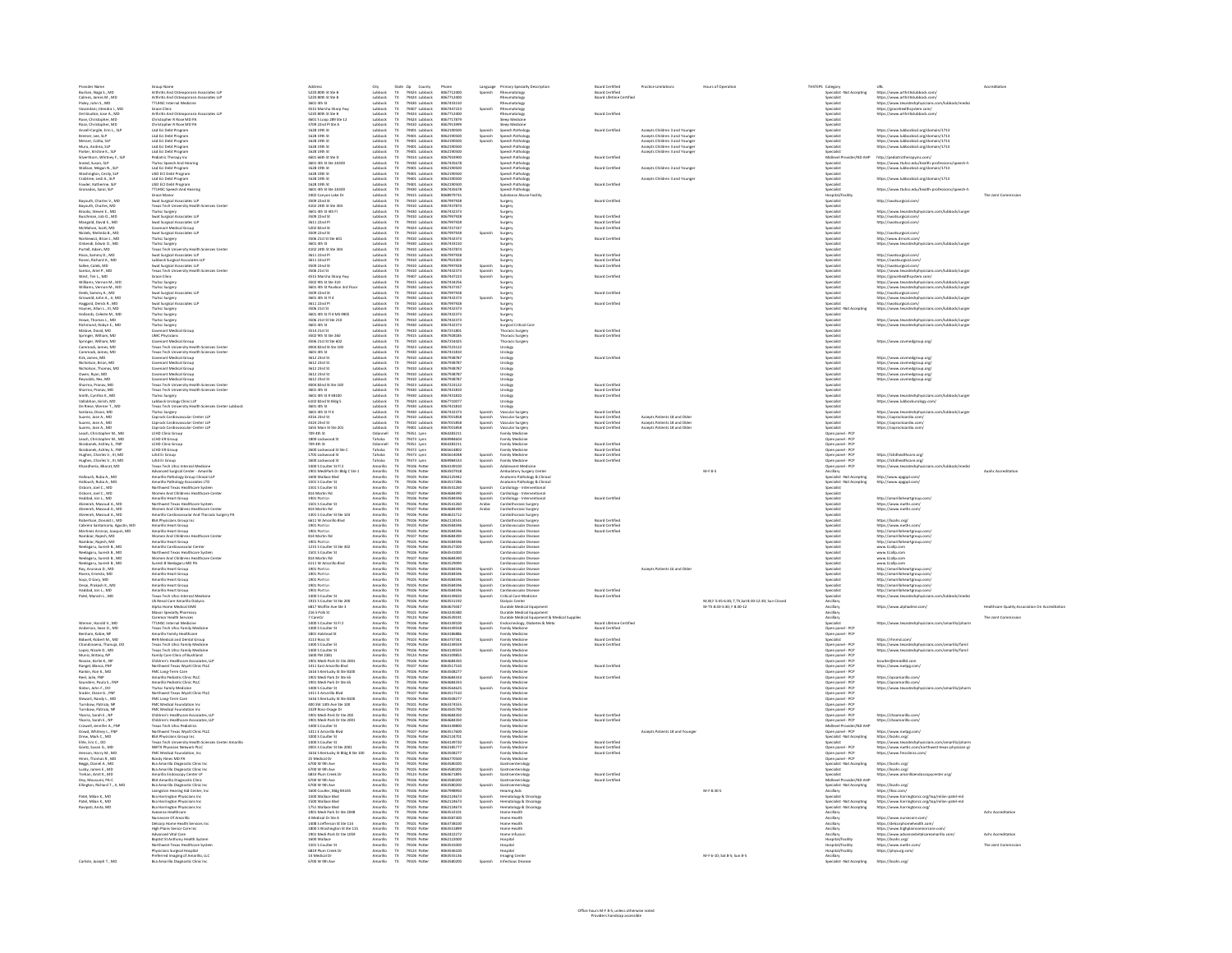| Provider Name                                                                                                                                                                                                                                                | Group Name                                                                                                                                                                                                                                          | Address                                                                                                                                                                                                                                                        |                                                                                      |                                                                          | County                                                                                                                        |                                                                                   |                               | Language Primary Specialty Description                                                                                                                                                                                                                                                   | <b>Board Certified</b>                                                                      | <b>Practice Limitations</b>           | Hours of Operation | THSTEPS Category                                                                                                                           |                                                                                                                                                    | URL                                                                                                                                                                                                                                                                                                                                                                                                                                              |  |
|--------------------------------------------------------------------------------------------------------------------------------------------------------------------------------------------------------------------------------------------------------------|-----------------------------------------------------------------------------------------------------------------------------------------------------------------------------------------------------------------------------------------------------|----------------------------------------------------------------------------------------------------------------------------------------------------------------------------------------------------------------------------------------------------------------|--------------------------------------------------------------------------------------|--------------------------------------------------------------------------|-------------------------------------------------------------------------------------------------------------------------------|-----------------------------------------------------------------------------------|-------------------------------|------------------------------------------------------------------------------------------------------------------------------------------------------------------------------------------------------------------------------------------------------------------------------------------|---------------------------------------------------------------------------------------------|---------------------------------------|--------------------|--------------------------------------------------------------------------------------------------------------------------------------------|----------------------------------------------------------------------------------------------------------------------------------------------------|--------------------------------------------------------------------------------------------------------------------------------------------------------------------------------------------------------------------------------------------------------------------------------------------------------------------------------------------------------------------------------------------------------------------------------------------------|--|
| Carrizo, Ricardo, MD                                                                                                                                                                                                                                         | Northwest Texas Wyatt Clinic PLLC                                                                                                                                                                                                                   | 1411 E Amarillo Blvd                                                                                                                                                                                                                                           | City<br>Amarillo                                                                     | State Zip County<br>TX 79107 Potter                                      |                                                                                                                               | 8063517200                                                                        | Spanish                       | Internal Medicine                                                                                                                                                                                                                                                                        |                                                                                             |                                       |                    | Open panel - PCF                                                                                                                           |                                                                                                                                                    | http://www.amarillomed.com/about-ams/                                                                                                                                                                                                                                                                                                                                                                                                            |  |
| Jaber, Mouin M., MD<br>Khan, Fahad J., MD                                                                                                                                                                                                                    | Northwest Texas Healthcare System                                                                                                                                                                                                                   | 1501 S Coulter St<br>1600 Wallace Blvd                                                                                                                                                                                                                         | Amarillo<br>Amarillo                                                                 | TX 79106 Potter                                                          | 79106 Potte                                                                                                                   | 8063541260<br>8062122129                                                          | Arabic                        | Internal Medicine<br>Internal Medicine                                                                                                                                                                                                                                                   | <b>Board Certified</b><br><b>Board Certified</b>                                            |                                       |                    | Open panel - PCP                                                                                                                           |                                                                                                                                                    | https://www.nwths.com/                                                                                                                                                                                                                                                                                                                                                                                                                           |  |
| thandhoria Rharat MD                                                                                                                                                                                                                                         | <b>BSA Physician Group Inc<br/>Texas Tech Uhsc Internal Medicine</b>                                                                                                                                                                                | Lann S Coulter St FL2                                                                                                                                                                                                                                          | Amarillo                                                                             | $\frac{Tx}{Tx}$<br>29106.8                                               |                                                                                                                               | 805414910                                                                         | Snanish                       | Internal Medicin                                                                                                                                                                                                                                                                         |                                                                                             |                                       |                    |                                                                                                                                            | Open panel - PCP<br>Specialist<br>Open panel - PCP<br>Open panel - PCP<br>Open panel - PCP<br>Specialist<br>Specialist<br>Specialist<br>Specialist | https://www.texasterholosicians.rom/lubbork/medir                                                                                                                                                                                                                                                                                                                                                                                                |  |
| Khandheria, Bharat, MD<br>Khamadar, Mohamedaouf A., MD<br>Khamadar, Mohamedaouf A., MD<br>McMaster, Kely, MD<br>Nambiar, Rajesh, MD<br>Nambiar, Rajesh, MD<br>Pambiar, Rajesh, MD<br>Pambiar, Rajesh, MD<br>Pambiar, Rajesh, MD<br>Pambiar, Rajesh, MD       | en<br>Min And Childrens Healthcare Center                                                                                                                                                                                                           | <b>R14 Martin Rd</b>                                                                                                                                                                                                                                           | Amarilo<br>Amarilo<br>Amarilo<br>Amarilo<br>Amarilo<br>Amarilo                       |                                                                          | 29107 Porte                                                                                                                   | 805458439                                                                         | spanish<br>Spanish<br>Spanish | Internal Medicin                                                                                                                                                                                                                                                                         | <b>Board Certifier</b>                                                                      |                                       |                    |                                                                                                                                            |                                                                                                                                                    | ntsps://www.orxasaecnpri<br>https://www.nwths.com/<br>https://www.nwths.com/                                                                                                                                                                                                                                                                                                                                                                     |  |
|                                                                                                                                                                                                                                                              | Women And Childrens Healthcare<br>Northwest Texas Healthcare System<br>Texas Tech University Health Sciences Center At Amarillo<br>Women And Childrens Healthcare Center<br>Women And Childrens Healthcare<br>Texas Tech Uhsc Internal M            | 814 Martin Rd<br>1501 S Coulter St<br>1400 S Coulter St<br>814 Martin Rd<br>1901 Port Ln<br>1400 S Coulter St                                                                                                                                                  |                                                                                      |                                                                          | 19101 Potter<br>19106 Potter<br>19105 Potter<br>19107 Potter<br>19105 Potter<br>19105 Potter                                  | 806354100                                                                         |                               | Internal Medicin                                                                                                                                                                                                                                                                         | nant Certifier                                                                              |                                       |                    |                                                                                                                                            |                                                                                                                                                    |                                                                                                                                                                                                                                                                                                                                                                                                                                                  |  |
|                                                                                                                                                                                                                                                              |                                                                                                                                                                                                                                                     |                                                                                                                                                                                                                                                                |                                                                                      |                                                                          |                                                                                                                               | 0003342000<br>8064149650<br>8064684390<br>8064149650                              |                               | Internal Medicine<br>Internal Medicine<br>Internal Medicine<br>Internal Medicine<br>Internal Medicine                                                                                                                                                                                    | loard Certified                                                                             |                                       |                    |                                                                                                                                            |                                                                                                                                                    |                                                                                                                                                                                                                                                                                                                                                                                                                                                  |  |
|                                                                                                                                                                                                                                                              |                                                                                                                                                                                                                                                     |                                                                                                                                                                                                                                                                |                                                                                      |                                                                          |                                                                                                                               |                                                                                   | Spanish<br>Spanish<br>Spanish |                                                                                                                                                                                                                                                                                          |                                                                                             |                                       |                    |                                                                                                                                            |                                                                                                                                                    | http://amarilloheartgroup.com/<br>http://amarilloheartgroup.com/<br>https://www.texastechphysicians.com/lubbock/r                                                                                                                                                                                                                                                                                                                                |  |
|                                                                                                                                                                                                                                                              |                                                                                                                                                                                                                                                     |                                                                                                                                                                                                                                                                |                                                                                      |                                                                          |                                                                                                                               |                                                                                   |                               |                                                                                                                                                                                                                                                                                          | <b>Board Certified</b>                                                                      |                                       |                    |                                                                                                                                            |                                                                                                                                                    |                                                                                                                                                                                                                                                                                                                                                                                                                                                  |  |
| Pay, Adrian P., MD<br>Islam, Asm M., MD                                                                                                                                                                                                                      | Bsa Amarillo Diagnostic Clinic Inc<br>TTUHSC Internal Medicine                                                                                                                                                                                      | 6700 W 9th Ave                                                                                                                                                                                                                                                 | Amarillo                                                                             | $\frac{TX}{TX}$                                                          | 79106 Potter                                                                                                                  | 8063580200                                                                        | Spanish                       | Internal Medicine                                                                                                                                                                                                                                                                        | <b>Board Certified</b>                                                                      |                                       |                    |                                                                                                                                            | Open panel - PCP                                                                                                                                   | https://bsahs.org/                                                                                                                                                                                                                                                                                                                                                                                                                               |  |
| Ray, Arunava D., MD                                                                                                                                                                                                                                          | Amarillo Heart Group                                                                                                                                                                                                                                | 1400 S Coulter St Fl 2<br>1901 Port Ln                                                                                                                                                                                                                         | Amarillo<br>Amarillo                                                                 | Tx                                                                       | 79106 Potte<br>79105 Potter                                                                                                   | 8064149100<br>8063584596                                                          | Spanish<br>Spanish            | Internal Medicine<br>Internal Medicine                                                                                                                                                                                                                                                   | <b>Board Certified</b>                                                                      | Accepts Patients 16 and Older         |                    | Specialist                                                                                                                                 | Open panel - PCP                                                                                                                                   | maps://www.texastechphysicians.com/amarillo/pharm<br>http://amarilloheartgroup.com/                                                                                                                                                                                                                                                                                                                                                              |  |
| Sahad, Jesus N., MD                                                                                                                                                                                                                                          | Women And Childrens Healthcare Center                                                                                                                                                                                                               | 814 Martin Rd                                                                                                                                                                                                                                                  | Amarillo                                                                             | $T\!X$                                                                   | 79107 Potter                                                                                                                  | 8064684390                                                                        |                               | Internal Medicine                                                                                                                                                                                                                                                                        | Board Lifetime Certified                                                                    |                                       |                    | Specialist                                                                                                                                 |                                                                                                                                                    | https://www.nwths.com/                                                                                                                                                                                                                                                                                                                                                                                                                           |  |
| Sahad, Jesus N., MD                                                                                                                                                                                                                                          | Northwest Texas Healthcare System                                                                                                                                                                                                                   | 1501 S Coulter St                                                                                                                                                                                                                                              | Amarillo                                                                             | $\mathbf{R}$                                                             | 79106 Potte                                                                                                                   | 8063541260                                                                        | Spanish<br>Spanish            | Internal Medicine                                                                                                                                                                                                                                                                        | Board Lifetime Certified                                                                    |                                       |                    | Specialist                                                                                                                                 |                                                                                                                                                    | https://www.nwths.com/                                                                                                                                                                                                                                                                                                                                                                                                                           |  |
| Scheurich, Daniel, MD<br>Shukla, Amitabh, MD                                                                                                                                                                                                                 | <b>BSA Physician Group Inc.</b><br>BSA Amarillo Diagnostic Clinic                                                                                                                                                                                   | 1600 Wallace Blvd                                                                                                                                                                                                                                              | Amarillo                                                                             | $\frac{\text{TX}}{\text{TX}}$                                            | 79106 Potter<br>79106 Potter                                                                                                  | 8062122129                                                                        |                               | Internal Medicine                                                                                                                                                                                                                                                                        |                                                                                             |                                       |                    | Specialist                                                                                                                                 |                                                                                                                                                    |                                                                                                                                                                                                                                                                                                                                                                                                                                                  |  |
|                                                                                                                                                                                                                                                              |                                                                                                                                                                                                                                                     | 6700 W 9th Ave                                                                                                                                                                                                                                                 | Amarillo                                                                             |                                                                          |                                                                                                                               | 806358020                                                                         |                               | Internal Medicine                                                                                                                                                                                                                                                                        | Board Certified                                                                             |                                       |                    | Specialist                                                                                                                                 |                                                                                                                                                    |                                                                                                                                                                                                                                                                                                                                                                                                                                                  |  |
| Sinkin, Amazon, Inc.<br>Tindo, Adeline J., MD<br>Tindo, Adeline J., MD<br>Tindo, Adeline J., MD                                                                                                                                                              |                                                                                                                                                                                                                                                     | 1501 S Coulter St<br>1501 S Coulter St<br>814 Martin Rd                                                                                                                                                                                                        | Amarilo<br>Amarilo<br>Amarilo                                                        |                                                                          | 79105 Potter<br>79105 Potter<br>79107 Potter                                                                                  |                                                                                   |                               | nemal Medicine<br>Nemal Medicine<br>Nemal Medicine                                                                                                                                                                                                                                       | <b>Board Certified<br/>Board Certified<br/>Board Certified</b>                              |                                       |                    |                                                                                                                                            |                                                                                                                                                    | https://bsahs.org/<br>https://bsahs.org/<br>https://bsahs.org/                                                                                                                                                                                                                                                                                                                                                                                   |  |
|                                                                                                                                                                                                                                                              |                                                                                                                                                                                                                                                     |                                                                                                                                                                                                                                                                |                                                                                      |                                                                          |                                                                                                                               |                                                                                   |                               |                                                                                                                                                                                                                                                                                          |                                                                                             |                                       |                    |                                                                                                                                            |                                                                                                                                                    |                                                                                                                                                                                                                                                                                                                                                                                                                                                  |  |
| Trehan, Salil K., MD                                                                                                                                                                                                                                         | now America Diagnostic Lenic<br>Northwest Texas Healthcare System<br>BSA Physicians Group Inc.<br>Women and Childrens Healthcare Center<br>Salil K Trehan MD PA                                                                                     | 12 Care Cir                                                                                                                                                                                                                                                    |                                                                                      | $T\!X$                                                                   | 79124 Potter                                                                                                                  | 8063541000<br>8063541000<br>8062122129<br>8068537417<br>8063537417                | Spanish                       | Internal Medicine                                                                                                                                                                                                                                                                        | <b>Board Certified</b>                                                                      |                                       |                    | Open panel - PCF                                                                                                                           |                                                                                                                                                    | http://mydoctortrehan.com/Disclosures.html                                                                                                                                                                                                                                                                                                                                                                                                       |  |
| Walker Jr, James W., Jr, MD                                                                                                                                                                                                                                  | Sair K Trehan MD PA<br>Texas Tech Liniversity Health Sciences Center At Amarillo<br>Northwest Texas Wyatt Clinic PLLC                                                                                                                               | 1400 S Coulter St                                                                                                                                                                                                                                              | Amarilo<br>Amarilo                                                                   |                                                                          | 79106 Potte                                                                                                                   | 8063545630                                                                        |                               | nternal Medicine                                                                                                                                                                                                                                                                         | <b>Board Certified</b>                                                                      |                                       |                    |                                                                                                                                            |                                                                                                                                                    | https://www.texastechphysicians.com/amarillo/phar                                                                                                                                                                                                                                                                                                                                                                                                |  |
| Weis, Brian C., MD<br>Werner, Harold V., MD                                                                                                                                                                                                                  | <b>TTUHSC Internal Medicine</b>                                                                                                                                                                                                                     | 1411 E Amarillo Blvd<br>1400 S Coulter St Fl 2                                                                                                                                                                                                                 | Amarillo<br>Amarillo                                                                 | $\frac{Tx}{Tx}$                                                          | 79107 Potter<br>79106 Potte                                                                                                   | 8063517200<br>8064149100                                                          | Spanish                       | Internal Medicine<br>Internal Medicine                                                                                                                                                                                                                                                   | <b>Board Certified</b><br>Board Lifetime Certifies                                          |                                       |                    | Specialist                                                                                                                                 | Open panel - PCF                                                                                                                                   | https://www.texastechphysicians.com/amarillo/phar                                                                                                                                                                                                                                                                                                                                                                                                |  |
| Wilson, Joanna, DO                                                                                                                                                                                                                                           | Northwest Texas Healthcare System                                                                                                                                                                                                                   | 1501 S Coulter St                                                                                                                                                                                                                                              | Amarillo                                                                             | $\mathbf{R}$                                                             | 79106 Potter                                                                                                                  | 8063541260                                                                        |                               | Internal Medicine                                                                                                                                                                                                                                                                        |                                                                                             |                                       |                    |                                                                                                                                            | Open panel - PCF                                                                                                                                   | https://bsahs.org/                                                                                                                                                                                                                                                                                                                                                                                                                               |  |
| Wilson, Joanna, DO                                                                                                                                                                                                                                           | Open Air Mri Of Amarillo LP                                                                                                                                                                                                                         | 7400 Wallace Blvd                                                                                                                                                                                                                                              | Amarillo                                                                             | $\mathbf{R}$                                                             | 79106 Potte                                                                                                                   | 8882040379                                                                        |                               | Internal Medicine                                                                                                                                                                                                                                                                        |                                                                                             |                                       |                    |                                                                                                                                            | Open panel - PCF                                                                                                                                   | https://bsahs.org                                                                                                                                                                                                                                                                                                                                                                                                                                |  |
| Wilson, Joanna, DO                                                                                                                                                                                                                                           | .<br>Women And Childrens Healthcare Center                                                                                                                                                                                                          | 814 Martin Rd                                                                                                                                                                                                                                                  | Amarillo                                                                             | Tx                                                                       | 79107 Potter                                                                                                                  | 8064684390<br>ansassono                                                           |                               | Internal Medicine                                                                                                                                                                                                                                                                        |                                                                                             |                                       |                    |                                                                                                                                            | Open panel - PCF                                                                                                                                   | https://bsahs.org                                                                                                                                                                                                                                                                                                                                                                                                                                |  |
|                                                                                                                                                                                                                                                              |                                                                                                                                                                                                                                                     | 6700 W 9th Ave                                                                                                                                                                                                                                                 |                                                                                      | $\frac{TX}{TX}$                                                          |                                                                                                                               | 8062122129                                                                        |                               |                                                                                                                                                                                                                                                                                          |                                                                                             |                                       |                    |                                                                                                                                            | Open panel - PCP<br>Sensibility                                                                                                                    | https://bsahs.org                                                                                                                                                                                                                                                                                                                                                                                                                                |  |
| Wilson, Joanna, DO<br>Goradia, Ritu H., MD<br>Yhip, James, MD                                                                                                                                                                                                | Womma And Childrens Healthcare Conter<br>Bisa Amarilo Diagnostic Clinic Inc.<br>Bisa Amarilo Diagnostic Clinic Inc.<br>Amarillo Heaving Amarilo Inc.<br>Amarillo Pathology Associates LTD<br>Amarillo Pathology Associates LTD<br>Texas Parhandl    | 6700 W 9th Ave<br>1600 Wallace Blvd<br>1901 Port Ln<br>1501 S Coulter St<br>1600 Wallace Blvd<br>1400 S Coulter St Fi 3<br>1500 S Taylor St<br>1500 S Taylor St<br>1500 S Taylor St<br>1500 S Taylor St                                                        | Amarilo<br>Amarilo<br>Amarilo<br>Amarilo<br>Amarilo<br>Amarilo<br>Amarilo<br>Amarilo |                                                                          | Patter Potter<br>19105 Potter<br>19105 Potter<br>19105 Potter<br>19105 Potter<br>19101 Potter<br>19101 Potter<br>19101 Potter | 806358459                                                                         |                               | International Medicine<br>Internal Medicine<br>Interventional Cardiology                                                                                                                                                                                                                 | <b>Board Certified</b><br>Board Certified                                                   |                                       |                    | Specialist<br>Specialist<br>Ancillary<br>Ancillary<br>Specialist<br>Specialist<br>Specialist                                               |                                                                                                                                                    |                                                                                                                                                                                                                                                                                                                                                                                                                                                  |  |
|                                                                                                                                                                                                                                                              |                                                                                                                                                                                                                                                     |                                                                                                                                                                                                                                                                |                                                                                      |                                                                          |                                                                                                                               | 8063557286                                                                        |                               |                                                                                                                                                                                                                                                                                          |                                                                                             |                                       |                    |                                                                                                                                            |                                                                                                                                                    | http://www.apgppl.com/                                                                                                                                                                                                                                                                                                                                                                                                                           |  |
|                                                                                                                                                                                                                                                              |                                                                                                                                                                                                                                                     |                                                                                                                                                                                                                                                                |                                                                                      |                                                                          |                                                                                                                               |                                                                                   |                               |                                                                                                                                                                                                                                                                                          |                                                                                             |                                       |                    |                                                                                                                                            |                                                                                                                                                    |                                                                                                                                                                                                                                                                                                                                                                                                                                                  |  |
|                                                                                                                                                                                                                                                              |                                                                                                                                                                                                                                                     |                                                                                                                                                                                                                                                                |                                                                                      |                                                                          |                                                                                                                               |                                                                                   |                               |                                                                                                                                                                                                                                                                                          |                                                                                             |                                       |                    |                                                                                                                                            |                                                                                                                                                    |                                                                                                                                                                                                                                                                                                                                                                                                                                                  |  |
| .<br>Alexander, David W., LPC<br>Alexander, David W., LPC                                                                                                                                                                                                    |                                                                                                                                                                                                                                                     |                                                                                                                                                                                                                                                                |                                                                                      |                                                                          |                                                                                                                               | 8063557286<br>8062125942<br>8064149650<br>8063542191<br>8063371000                |                               | Interventional Cardiology<br>Laboratory<br>Laboratory<br>Laboratory<br>Laboratory<br>Mental Health Counselor (LPC, LCDC, LMFT, LCSW)<br>Mental Health Counselor (LPC, LCDC, LMFT, LCSW)<br>Mental Health Counselor (LPC, LCDC, LMFT, LCSW)                                               |                                                                                             |                                       |                    |                                                                                                                                            |                                                                                                                                                    | http://www.apgppl.com/<br>https://www.texastechphysicians.com/am<br>https://www.texastechphysicians.com/am<br>https://www.texaspanhandlecenters.org/<br>https://www.texaspanhandlecenters.org/                                                                                                                                                                                                                                                   |  |
| Barber, Rhonda S., LPC<br>Campbell, Aimee, LPC                                                                                                                                                                                                               | Rhonda S Barber LPC                                                                                                                                                                                                                                 | 5700 Enterprise Cir Ste 112                                                                                                                                                                                                                                    | Amarillo                                                                             | $\frac{TX}{TX}$                                                          | 79106 Potter                                                                                                                  | 8063548300                                                                        |                               | Mental Health Counselor (LPC, LCDC, LMFT, LCSW)                                                                                                                                                                                                                                          |                                                                                             |                                       |                    | Specialist                                                                                                                                 |                                                                                                                                                    |                                                                                                                                                                                                                                                                                                                                                                                                                                                  |  |
|                                                                                                                                                                                                                                                              | Aimee Campbell MA LPC<br>Bekki McQuay MA LPC                                                                                                                                                                                                        | 112 SW 8th Ave Ste 400                                                                                                                                                                                                                                         | Amarillo                                                                             |                                                                          | 79101 Potter                                                                                                                  | 8063825822                                                                        |                               | Mental Health Counselor (LPC, LCDC, LMFT, LCSW)                                                                                                                                                                                                                                          |                                                                                             |                                       |                    | Specialist                                                                                                                                 |                                                                                                                                                    | https://acampbellcounseling.com/                                                                                                                                                                                                                                                                                                                                                                                                                 |  |
| McQuay, Bekki L., LPC<br>Preece, Melissa, LCSW                                                                                                                                                                                                               | Melissa Preece, LCSW                                                                                                                                                                                                                                | 1503 SW 10th Ave<br>4215 SW 21st Ste B                                                                                                                                                                                                                         | Amarillo<br>Amarillo                                                                 | Tx                                                                       | 79101 Potter                                                                                                                  | 8063739966<br>8066769315                                                          |                               | Mental Health Counselor (LPC, LCDC, LMFT, LCSW)                                                                                                                                                                                                                                          |                                                                                             | Accepts Patients 13 and Older         | M-F: 9:00 AM - 6PM | Specialist<br>Specialist                                                                                                                   |                                                                                                                                                    | https://bekkimcquay.com/                                                                                                                                                                                                                                                                                                                                                                                                                         |  |
|                                                                                                                                                                                                                                                              | Tevas Parhandle MHME                                                                                                                                                                                                                                | 1500 S Taylor St                                                                                                                                                                                                                                               | Amarillo                                                                             | $\frac{\text{TX}}{\text{TX}}$                                            | 79106 Potter<br>79101 Potter                                                                                                  | 8063542191                                                                        |                               |                                                                                                                                                                                                                                                                                          |                                                                                             |                                       |                    | .<br>Gwelet is                                                                                                                             |                                                                                                                                                    | https://www.texacnanhandlerenters.nrg                                                                                                                                                                                                                                                                                                                                                                                                            |  |
|                                                                                                                                                                                                                                                              | lames S Rogers Ir LCSW<br>Ignatius Rozario LPC                                                                                                                                                                                                      | 1616 S Kenturky St Ste A125<br>2109 SW 7th Ave                                                                                                                                                                                                                 | Amarillo<br>Amarillo                                                                 | $\frac{TX}{TX}$                                                          |                                                                                                                               | 8054537001<br>8062365094                                                          |                               |                                                                                                                                                                                                                                                                                          |                                                                                             | Arrents Patients 13 and Older         |                    | .<br>Specialist<br>Specialist                                                                                                              |                                                                                                                                                    |                                                                                                                                                                                                                                                                                                                                                                                                                                                  |  |
|                                                                                                                                                                                                                                                              |                                                                                                                                                                                                                                                     |                                                                                                                                                                                                                                                                |                                                                                      |                                                                          |                                                                                                                               |                                                                                   |                               |                                                                                                                                                                                                                                                                                          |                                                                                             |                                       |                    |                                                                                                                                            |                                                                                                                                                    |                                                                                                                                                                                                                                                                                                                                                                                                                                                  |  |
| Preece, Melissa, LCSW<br>Rasmussen, Erin E., LPC<br>Rogers, James S., Jr, MSW<br>Rogers, James S., Jr, MSW<br>Rozario, Ignatius, LPC<br>Shimilimana, Ali D., LPC<br>Waldon, James B., LPC<br>Waldon, James B., LPC                                           | gnatius Rozario LPC<br>Ali Shimilimana<br>Furn Center<br>Made Family Services                                                                                                                                                                       | 2109 SW 7th AW<br>12 Medical Dr<br>1250 Wallace Blvd<br>1901 Medi Park Dr Ste 130                                                                                                                                                                              | Amarilo<br>Amarilo<br>Amarilo<br>Amarilo                                             |                                                                          | 79101 Potter<br>79102 Potter<br>79106 Potter<br>79106 Potter<br>79106 Potter<br>79106 Potter                                  | 8063560404<br>8063560404<br>4054437303                                            |                               |                                                                                                                                                                                                                                                                                          |                                                                                             | Accepts Patients 13 and Olde          |                    | specialist<br>Specialist<br>Specialist<br>Specialist                                                                                       |                                                                                                                                                    | https://www.turncenter.org                                                                                                                                                                                                                                                                                                                                                                                                                       |  |
|                                                                                                                                                                                                                                                              |                                                                                                                                                                                                                                                     |                                                                                                                                                                                                                                                                |                                                                                      |                                                                          |                                                                                                                               |                                                                                   |                               |                                                                                                                                                                                                                                                                                          |                                                                                             |                                       |                    |                                                                                                                                            |                                                                                                                                                    |                                                                                                                                                                                                                                                                                                                                                                                                                                                  |  |
| Walton, James R., LCSW                                                                                                                                                                                                                                       | Family Support Services<br>Ryan Keith Watson LPC                                                                                                                                                                                                    | 1001 S Polk St                                                                                                                                                                                                                                                 | Amarillo                                                                             | TX                                                                       | 79101 Potter                                                                                                                  | 8063422500                                                                        | Spanish                       |                                                                                                                                                                                                                                                                                          |                                                                                             |                                       |                    | Specialist<br>Specialist                                                                                                                   |                                                                                                                                                    | https://fss-ama.org/                                                                                                                                                                                                                                                                                                                                                                                                                             |  |
| Watson, Ryan K., LPC                                                                                                                                                                                                                                         |                                                                                                                                                                                                                                                     | 66011-40 Ste 200                                                                                                                                                                                                                                               | Amarillo                                                                             | $T\!X$                                                                   | 79106 Potte                                                                                                                   | 8064188900                                                                        |                               |                                                                                                                                                                                                                                                                                          |                                                                                             |                                       |                    |                                                                                                                                            |                                                                                                                                                    | https://www.watsonphc.com/                                                                                                                                                                                                                                                                                                                                                                                                                       |  |
| Watts, Janet, LPC<br>Wilson, Mistie R., LPC                                                                                                                                                                                                                  | Janet Watts Counseling PLLC<br>Mistie Raylene Wilson LPC                                                                                                                                                                                            | 7120 IH 40 West Suite 305<br>1901 Medi Park Dr Ste 1038                                                                                                                                                                                                        | Amarillo<br>Amarillo                                                                 | $\frac{\text{TX}}{\text{TX}}$                                            | 79106 Potter<br>79106 Potter                                                                                                  | 8065673573<br>8063525542                                                          |                               | Mental Health Counsider (UP, LCDC, LOFT, LCM)<br>Mental Health Counsider (UP, LCDC, LOFT, LCSM)<br>Mental Health Counsider (UP, LCDC, LOFT, LCSM)<br>Mental Health Counsider (UP, LCDC, LOFT, LCSM)<br>Mental Health Counsider (UP, L<br>Mental Health Counselor (LPC, LCDC, LMFT, LCSW) |                                                                                             | No Children Under the Aee of 4        |                    | Specialist<br>Specialist                                                                                                                   |                                                                                                                                                    |                                                                                                                                                                                                                                                                                                                                                                                                                                                  |  |
| Wood, David W., LPC                                                                                                                                                                                                                                          | The Taf Group LLC                                                                                                                                                                                                                                   | 12 Medical Dr                                                                                                                                                                                                                                                  | Amarillo                                                                             | $\mathbf{R}$                                                             | 79105 Potter                                                                                                                  | 8063560404                                                                        |                               | Mental Health Counselor (UPC, LCDC, LMFT, LCSW)                                                                                                                                                                                                                                          |                                                                                             |                                       |                    | Specialist                                                                                                                                 |                                                                                                                                                    |                                                                                                                                                                                                                                                                                                                                                                                                                                                  |  |
| Wylie, Kristin N., MA                                                                                                                                                                                                                                        | Kristin Nealie Wylie LPC                                                                                                                                                                                                                            | 1901 Medi Park Dr Ste 130                                                                                                                                                                                                                                      | Amarillo                                                                             | $\frac{\text{TX}}{\text{TX}}$                                            | 79106 Potte                                                                                                                   | 8064182283                                                                        |                               | Mental Health Counselor (LPC, LCDC, LMFT, LCSW)                                                                                                                                                                                                                                          |                                                                                             |                                       |                    | <b>Specialist</b>                                                                                                                          |                                                                                                                                                    | https://bartoncbt.com/                                                                                                                                                                                                                                                                                                                                                                                                                           |  |
| Clawson, Chelsie R., LPC                                                                                                                                                                                                                                     | The Taf Group LLC                                                                                                                                                                                                                                   | 12 Medical D                                                                                                                                                                                                                                                   | Amarillo                                                                             |                                                                          | 79106 Potter                                                                                                                  | 8063560404<br>8066839922                                                          |                               | Mental Health Counselor (UPC, LCDC, LMFT, LCSW)                                                                                                                                                                                                                                          |                                                                                             |                                       |                    |                                                                                                                                            | Specialist -Not Accepting                                                                                                                          |                                                                                                                                                                                                                                                                                                                                                                                                                                                  |  |
|                                                                                                                                                                                                                                                              |                                                                                                                                                                                                                                                     |                                                                                                                                                                                                                                                                |                                                                                      |                                                                          |                                                                                                                               |                                                                                   |                               |                                                                                                                                                                                                                                                                                          |                                                                                             |                                       |                    |                                                                                                                                            |                                                                                                                                                    |                                                                                                                                                                                                                                                                                                                                                                                                                                                  |  |
|                                                                                                                                                                                                                                                              |                                                                                                                                                                                                                                                     |                                                                                                                                                                                                                                                                |                                                                                      |                                                                          |                                                                                                                               |                                                                                   |                               |                                                                                                                                                                                                                                                                                          |                                                                                             |                                       |                    |                                                                                                                                            |                                                                                                                                                    |                                                                                                                                                                                                                                                                                                                                                                                                                                                  |  |
|                                                                                                                                                                                                                                                              | The Taf Group LtC<br>Lynn Ann Cobb LPC<br>RHN Medical and Dental Group<br>RHN Medical and Dental Group<br>RHN Medical and Dental Group<br>RHN Medical and Dental Group<br>RHN Medical and Dental Group<br>RHN Medical and Dental Group              |                                                                                                                                                                                                                                                                |                                                                                      |                                                                          | 79105 Potter<br>79103 Potter<br>79103 Potter<br>79103 Potter<br>79107 Potter<br>79107 Potter                                  |                                                                                   |                               |                                                                                                                                                                                                                                                                                          |                                                                                             |                                       |                    |                                                                                                                                            |                                                                                                                                                    |                                                                                                                                                                                                                                                                                                                                                                                                                                                  |  |
| Clawson, Chelsie R., LPC<br>Cobb, Lynn Ann, LPC<br>Collins, Cassondra L, LPC<br>Collins, Cassondra L, LPC<br>Collins, Parry L, LPC<br>Collins, Parry L, LPC<br>Cowentry, Jim R., MSW<br>Davis, Karen, LPC<br>Davis, Karen, LPC                               |                                                                                                                                                                                                                                                     | 12 Medical Dr<br>$3503$ SW 10th<br>$3513$ Ross St<br>$713$ Ross St<br>$313$ Ross St<br>$313$ Ross St<br>$213$ N Taylor St<br>$156$ S Kentucky St Ste A125<br>$5700$ Enterprise Cir, Ste 112<br>$12$ Medical Dr<br>$4215$ SW 73st Aus Ste N<br>$4215$ SW 73st A | Amarilo<br>Amarilo<br>Amarilo<br>Amarilo<br>Amarilo<br>Amarilo<br>Amarilo<br>Amarilo |                                                                          | 79102 Potter                                                                                                                  | 8066839922<br>8063747341<br>8063457917<br>80636457917<br>8064637917<br>8064637917 |                               | Mental Health Counselor (UC <sub>,</sub> LCDC, LMF1, LCSM)<br>Mental Health Counselor (UC, LCDC, LMF1, LCSM)<br>Mental Health Counselor (UC, LCDC, LMF1, LCSM)<br>Mental Health Counselor (UC, LCDC, LMF1, LCSM)<br>Mental Health Counselor (UC                                          |                                                                                             | Accepts Patients 13 and Olde          |                    | specialist<br>Specialist<br>Specialist<br>Specialist<br>Specialist<br>Specialist<br>Specialist<br>Specialist                               |                                                                                                                                                    |                                                                                                                                                                                                                                                                                                                                                                                                                                                  |  |
|                                                                                                                                                                                                                                                              | Jim Coventry LCSW<br>Ms Karen Denise Davis LPC<br>The Taf Group LLC                                                                                                                                                                                 |                                                                                                                                                                                                                                                                |                                                                                      |                                                                          | 79106 Potter                                                                                                                  | 8062061646<br>8063560404                                                          |                               |                                                                                                                                                                                                                                                                                          |                                                                                             |                                       |                    |                                                                                                                                            |                                                                                                                                                    |                                                                                                                                                                                                                                                                                                                                                                                                                                                  |  |
| Day, Lukas, LPC<br>Fox, Susan, LPC                                                                                                                                                                                                                           | Susan Kay Fox Ms LPC                                                                                                                                                                                                                                | 4215 SW 21st Ave Ste D                                                                                                                                                                                                                                         | Amarillo                                                                             | $T X$                                                                    | 79106 Potte<br>79106 Potter                                                                                                   | 8063559925                                                                        |                               | Mental Health Counselor (LPC, LCDC, LMFT, LCSW)                                                                                                                                                                                                                                          |                                                                                             |                                       |                    | Specialist                                                                                                                                 |                                                                                                                                                    |                                                                                                                                                                                                                                                                                                                                                                                                                                                  |  |
|                                                                                                                                                                                                                                                              |                                                                                                                                                                                                                                                     | 1800 S Washington Ste 2001                                                                                                                                                                                                                                     | Amarillo                                                                             | Tx                                                                       | 79102 Potter                                                                                                                  | 8063733003                                                                        |                               |                                                                                                                                                                                                                                                                                          |                                                                                             |                                       |                    | Specialist                                                                                                                                 |                                                                                                                                                    |                                                                                                                                                                                                                                                                                                                                                                                                                                                  |  |
| Hinders, Barbara, LPC<br>Houdyshell, Rita L., LPC                                                                                                                                                                                                            | .<br>Barbara Delois Hinders LPC<br>Ms Rita L Houdyshell MED LPC                                                                                                                                                                                     | 22 Care Cir                                                                                                                                                                                                                                                    | Amarillo                                                                             | $\n  Tx\n$                                                               | 79124 Potter                                                                                                                  | 8063548300                                                                        |                               | Mental Health Counselor (LPC, LCDC, LMFT, LCSW)<br>Mental Health Counselor (LPC, LCDC, LMFT, LCSW)                                                                                                                                                                                       |                                                                                             |                                       |                    | Specialist                                                                                                                                 |                                                                                                                                                    |                                                                                                                                                                                                                                                                                                                                                                                                                                                  |  |
| Hunt, Louva, LPC                                                                                                                                                                                                                                             | France Control Services<br>Family Support Services<br>Amarillo Endoscopy Center LP<br>Texas Tech Uhsc Pediatrics                                                                                                                                    | 1001 S Polk St                                                                                                                                                                                                                                                 | Amarillo<br>Amarillo                                                                 | $\frac{TX}{TX}$                                                          | 79124 Potter<br>79101 Potter<br>79124 Potter<br>79105 Potter<br>79105 Potter<br>79124 Potter<br>79124 Potter<br>79124 Potter  | 8063422500<br>8054579820                                                          | Snanish                       | Mental Health Counseler (PC, LCDC, LMFT, LCSW)<br>Multi-Specialty Clinic<br>Neonatal-Perinatal Medicine<br>Neonatal-Perinatal Medicine<br>Neonatal-Perinatal Medicine                                                                                                                    |                                                                                             |                                       |                    | <b>Snarialice</b>                                                                                                                          |                                                                                                                                                    | $\begin{array}{l} \end{array} \begin{minipage}[c][n] \end{minipage}[t][n] \end{minipage}[t][n] \end{minipage}[t][n] \end{minipage}[t][n] \end{minipage}[t][n] \begin{minipage}[c][n] \end{minipage}[t][n] \end{minipage}[t][n] \end{minipage}[t][n] \end{minipage}[t][n] \end{minipage}[t][n] \end{minipage}[t][n] \end{minipage}[t][n] \end{minipage}[t][n] \end{minipage}[t][n] \end{minipage}[t][n] \end{minipage}[t][n] \end{minipage}[t][n$ |  |
| Arawiran lenda M. MD                                                                                                                                                                                                                                         |                                                                                                                                                                                                                                                     | 1001 S Polk St<br>6833 Plum Creek Dr<br>1400 S Coulter St<br>1400 S Coulter St<br>1400 S Coulter St<br>705 Quail Creek Dr<br>705 Quail Creek Dr                                                                                                                | Amarillo<br>Amarillo                                                                 |                                                                          |                                                                                                                               | 805414980                                                                         | Snanich                       |                                                                                                                                                                                                                                                                                          | <b>Board Certified</b>                                                                      | Accepts Patients 16 and Young         |                    | Ancillary<br>Specialist                                                                                                                    |                                                                                                                                                    |                                                                                                                                                                                                                                                                                                                                                                                                                                                  |  |
| Arawran, Jenda M., MD<br>Parat, Sumesh, MD<br>Nagub, Tarek H., MD<br>Paulus, Wayne C., III, MD<br>Paulus, Wayne S., Jr, MD                                                                                                                                   |                                                                                                                                                                                                                                                     |                                                                                                                                                                                                                                                                |                                                                                      |                                                                          |                                                                                                                               | 805414965                                                                         |                               |                                                                                                                                                                                                                                                                                          | <b>Board Certified</b>                                                                      |                                       |                    |                                                                                                                                            | Specialist - Not Acceptin                                                                                                                          |                                                                                                                                                                                                                                                                                                                                                                                                                                                  |  |
|                                                                                                                                                                                                                                                              |                                                                                                                                                                                                                                                     |                                                                                                                                                                                                                                                                |                                                                                      |                                                                          |                                                                                                                               |                                                                                   | Spanish                       |                                                                                                                                                                                                                                                                                          |                                                                                             |                                       |                    |                                                                                                                                            |                                                                                                                                                    |                                                                                                                                                                                                                                                                                                                                                                                                                                                  |  |
|                                                                                                                                                                                                                                                              | Texas Tech Unic Pediatrics<br>Texas Tech Unic Pediatrics<br>Southwest Neuroscience And Spine<br>Southwest Neuroscience And Spine                                                                                                                    |                                                                                                                                                                                                                                                                | Amarilo<br>Amarilo<br>Amarilo<br>Amarilo                                             |                                                                          |                                                                                                                               | 8064149850<br>8064149100<br>8063536400                                            |                               | -<br>Nephrology<br>Neurological Surgery<br>Neurological Surgery                                                                                                                                                                                                                          | <b>Board Certified<br/>Board Certified</b>                                                  |                                       |                    |                                                                                                                                            | Specialist<br>Specialist - Not Accepting<br>Specialist - Not Accepting                                                                             |                                                                                                                                                                                                                                                                                                                                                                                                                                                  |  |
| Paullus, Wayne S., Jr, MD                                                                                                                                                                                                                                    | Women And Childrens Healthcare Cente                                                                                                                                                                                                                | 814 Martin Rd                                                                                                                                                                                                                                                  | Amarillo                                                                             | TX                                                                       | 79107 Potter                                                                                                                  | 8064684390                                                                        | Spanish                       | Neurological Surgery                                                                                                                                                                                                                                                                     | Board Lifetime Certifie                                                                     |                                       |                    | Specialist                                                                                                                                 |                                                                                                                                                    | https://www.nwths.com/                                                                                                                                                                                                                                                                                                                                                                                                                           |  |
| Paullus, Wayne S., Jr, MD<br>Errington, Bret D., MD                                                                                                                                                                                                          | Northwest Texas Healthcare System<br>Northwest Texas Healthcare System                                                                                                                                                                              | 1501 S Coulter St<br>1501 S Coulter St                                                                                                                                                                                                                         | Amarillo<br>Amarillo                                                                 | $T\!X$<br>TX                                                             | 79106 Potte<br>79106 Potte                                                                                                    | 8063541000<br>8063541000                                                          | Spanish<br>Spanish            | Neurological Surgery<br>Neurological Surgery                                                                                                                                                                                                                                             | Board Lifetime Certifier                                                                    |                                       |                    | Specialist<br>Specialist                                                                                                                   |                                                                                                                                                    | https://www.nwths.com/<br>https://www.nwths.com/                                                                                                                                                                                                                                                                                                                                                                                                 |  |
| Errington, Bret D., MD                                                                                                                                                                                                                                       | Women And Childrens Healthcare Cente                                                                                                                                                                                                                | 814 Martin Rd                                                                                                                                                                                                                                                  | Amarillo                                                                             | Tx                                                                       | 79107 Potter                                                                                                                  | 8064684390                                                                        | Spanish                       | Neurological Surgery                                                                                                                                                                                                                                                                     |                                                                                             |                                       |                    | Specialist                                                                                                                                 |                                                                                                                                                    | https://www.nwths.com/                                                                                                                                                                                                                                                                                                                                                                                                                           |  |
| Errinaton, Bret D., MD                                                                                                                                                                                                                                       | Bret Errineton MD PA                                                                                                                                                                                                                                | 7120 SW 9th Ave                                                                                                                                                                                                                                                | Amarillo                                                                             | Tx                                                                       | 79106 Potter                                                                                                                  | 8064632251                                                                        | Spanish                       |                                                                                                                                                                                                                                                                                          |                                                                                             |                                       |                    | Specialist                                                                                                                                 |                                                                                                                                                    | https://www.nwths.com/                                                                                                                                                                                                                                                                                                                                                                                                                           |  |
| Gentry, Jonathon B., MD                                                                                                                                                                                                                                      | Women And Childrens Healthcare Center                                                                                                                                                                                                               | 814 Martin Rd                                                                                                                                                                                                                                                  | Amarillo                                                                             | $\frac{Tx}{Tx}$                                                          | 79107 Potte                                                                                                                   | 8064684390                                                                        | Spanish                       |                                                                                                                                                                                                                                                                                          | <b>Board Certified</b>                                                                      |                                       |                    | eecialist                                                                                                                                  |                                                                                                                                                    | ttos://www.nwths.com/                                                                                                                                                                                                                                                                                                                                                                                                                            |  |
| Gentry, Jonathon B., MD                                                                                                                                                                                                                                      | Northwest Texas Healthcare System                                                                                                                                                                                                                   | 1501 S Coulter St                                                                                                                                                                                                                                              | Amarillo                                                                             |                                                                          | 79106 Potte                                                                                                                   | 8063541260<br>8063541000                                                          | Spanish                       |                                                                                                                                                                                                                                                                                          | <b>Board Certified</b>                                                                      |                                       |                    | <b>Specialist</b>                                                                                                                          |                                                                                                                                                    | ttos://www.nwths.com/                                                                                                                                                                                                                                                                                                                                                                                                                            |  |
|                                                                                                                                                                                                                                                              |                                                                                                                                                                                                                                                     |                                                                                                                                                                                                                                                                |                                                                                      |                                                                          |                                                                                                                               |                                                                                   |                               |                                                                                                                                                                                                                                                                                          |                                                                                             |                                       |                    |                                                                                                                                            |                                                                                                                                                    |                                                                                                                                                                                                                                                                                                                                                                                                                                                  |  |
| Sentry, Jonathon B.,<br>Appel, Carin C., MD<br>Appel, Carin C., MD<br>Baker, Teresa, MD<br>Baker, Teresa, MD                                                                                                                                                 | Northwest Texas Healthcare System<br>Northwest Texas Healthcare System<br>Women And Childrens Healthcare Center<br>Women And Childrens Healthcare Center<br>TTUHSC OB/GYN<br>Texas Tech Ulisc Obgyn<br>Women Healthcare Associates PLC<br>Women And | 1501 S Coulter St<br>1501 S Coulter St<br>1301 S Coulter St Ste 300<br>1400 S Coulter St<br>1400 S Coulter St                                                                                                                                                  | Amarilo<br>Amarilo<br>Amarilo<br>Amarilo                                             |                                                                          | 79106 Potter<br>79105 Potter<br>79107 Potter<br>79106 Potter<br>79106 Potter                                                  | 8063541000<br>8064684390<br>8064684322<br>8063564625<br>8063556330<br>8063556330  |                               | Neurological Surgery<br>Neurological Surgery<br>Neurological Surgery<br>Neurological Surgery<br>Obstetrics & Gynecology (O8/GYN)<br>Obstetrics & Gynecology (O8/GYN)<br>Obstetrics & Gynecology (O8/GYN)<br>Obstetrics & Gynecology (O8/GYN)                                             | Board Certified<br>Board Certified<br>Board Certified                                       |                                       |                    |                                                                                                                                            | Specialist<br>Open panel - PCP<br>Open panel - PCP<br>Open panel - PCP<br>Open panel - PCP                                                         | https://www.metric.com/<br>https://www.metric.com/<br>https://www.metric.com/<br>https://www.metric.com/<br>https://www.metric.com/<br>https://www.baracelor.physicians.com/amaello/phaem<br>https://www.waracelor.physicians.com/amaello/obgen                                                                                                                                                                                                  |  |
|                                                                                                                                                                                                                                                              |                                                                                                                                                                                                                                                     |                                                                                                                                                                                                                                                                |                                                                                      |                                                                          |                                                                                                                               |                                                                                   | Spanish                       |                                                                                                                                                                                                                                                                                          |                                                                                             |                                       |                    |                                                                                                                                            |                                                                                                                                                    |                                                                                                                                                                                                                                                                                                                                                                                                                                                  |  |
| Barnett, George T., MD<br>Bonds, Kathryn N., MD<br>Chastain, David L., MD                                                                                                                                                                                    |                                                                                                                                                                                                                                                     | 1400 S Coulter St<br>1301 S Coulter Ste 300                                                                                                                                                                                                                    | Amarilo<br>Amarilo<br>Amarilo<br>Amarilo                                             | $\frac{TX}{TX}$                                                          | 79106 Potter<br>79106 Potter                                                                                                  |                                                                                   | Spanish<br>Spanish            |                                                                                                                                                                                                                                                                                          | <b>Board Certified</b>                                                                      |                                       |                    |                                                                                                                                            | Specialist<br>Specialist -Not Accepting                                                                                                            | https://www.whaonline.net/                                                                                                                                                                                                                                                                                                                                                                                                                       |  |
|                                                                                                                                                                                                                                                              |                                                                                                                                                                                                                                                     | 814 Martin Rd                                                                                                                                                                                                                                                  |                                                                                      | $\frac{\text{TX}}{\text{TX}}$                                            | 79107 Potter                                                                                                                  | 8064684390                                                                        |                               |                                                                                                                                                                                                                                                                                          | Board Lifetime Certifie                                                                     |                                       |                    |                                                                                                                                            | Open panel - PCF                                                                                                                                   | https://www.nwths.com/                                                                                                                                                                                                                                                                                                                                                                                                                           |  |
| Chastain, David L., MD<br>Chastain, David L. MD                                                                                                                                                                                                              | Womens Healthcare Associates PLLC                                                                                                                                                                                                                   | 1501 S Coulter St<br>1301 S Coulter St Ste 300                                                                                                                                                                                                                 | Amarillo                                                                             |                                                                          | 79106 Potter<br>79106 Potter                                                                                                  | 8063541000<br>8063556330                                                          |                               | Obstetrics & Gynecology (OB/GYN)                                                                                                                                                                                                                                                         | Board Lifetime Certifie<br>Board Lifetime Certifies                                         |                                       |                    | Specialist                                                                                                                                 | Open panel - PCP                                                                                                                                   | https://www.nwths.com/<br>https://www.nwths.com/                                                                                                                                                                                                                                                                                                                                                                                                 |  |
| Lehning, Brandi D., ANP                                                                                                                                                                                                                                      | Northwest Texas Wyatt Clinic PLLC                                                                                                                                                                                                                   | 1411 E Amarillo Blvd                                                                                                                                                                                                                                           | Amarillo                                                                             | $\begin{array}{c} \mathsf{TX} \\ \mathsf{TX} \\ \mathsf{TX} \end{array}$ | 79107 Potter                                                                                                                  | 8063517600                                                                        | Spanish                       | Obstetrics & Gynecology (OB/GYN)<br>Obstetrics & Gynecology (OB/GYN)<br>Obstetrics & Gynecology (OB/GYN)                                                                                                                                                                                 |                                                                                             |                                       |                    |                                                                                                                                            | Midlevel Provider/ND AH                                                                                                                            | https://www.nwtps.com/                                                                                                                                                                                                                                                                                                                                                                                                                           |  |
| May, Gregory A., MD                                                                                                                                                                                                                                          | Panhandle Obstetrics And Gynecology                                                                                                                                                                                                                 | 7620 Wallace Blvd                                                                                                                                                                                                                                              | Amarillo                                                                             |                                                                          | 79124 Potter                                                                                                                  | 8063595468                                                                        | Spanish                       |                                                                                                                                                                                                                                                                                          | <b>Board Certified</b>                                                                      |                                       |                    |                                                                                                                                            | Open panel - PCF                                                                                                                                   | ttos://www.panhandleobeyn.com                                                                                                                                                                                                                                                                                                                                                                                                                    |  |
|                                                                                                                                                                                                                                                              |                                                                                                                                                                                                                                                     | 1301 S Coulter St Ste 300<br>814 Martin Rd                                                                                                                                                                                                                     |                                                                                      | $\frac{TX}{TX}$                                                          |                                                                                                                               | 8063556330                                                                        |                               |                                                                                                                                                                                                                                                                                          |                                                                                             |                                       |                    |                                                                                                                                            |                                                                                                                                                    |                                                                                                                                                                                                                                                                                                                                                                                                                                                  |  |
|                                                                                                                                                                                                                                                              |                                                                                                                                                                                                                                                     |                                                                                                                                                                                                                                                                |                                                                                      |                                                                          |                                                                                                                               | 805458439<br>8063541000                                                           |                               |                                                                                                                                                                                                                                                                                          |                                                                                             |                                       |                    |                                                                                                                                            |                                                                                                                                                    | https://www.nwths.com/<br>https://www.nwths.com/<br>https://www.nwths.com/                                                                                                                                                                                                                                                                                                                                                                       |  |
|                                                                                                                                                                                                                                                              |                                                                                                                                                                                                                                                     |                                                                                                                                                                                                                                                                |                                                                                      |                                                                          |                                                                                                                               |                                                                                   |                               |                                                                                                                                                                                                                                                                                          |                                                                                             |                                       |                    |                                                                                                                                            |                                                                                                                                                    |                                                                                                                                                                                                                                                                                                                                                                                                                                                  |  |
|                                                                                                                                                                                                                                                              |                                                                                                                                                                                                                                                     |                                                                                                                                                                                                                                                                |                                                                                      |                                                                          | 79124 Potter<br>79105 Potter<br>79107 Potter<br>79106 Potter<br>79124 Potter<br>79124 Potter                                  |                                                                                   |                               |                                                                                                                                                                                                                                                                                          | Board Certified<br>Board Certified<br>Board Certified<br>Board Certified<br>Board Certified |                                       |                    |                                                                                                                                            |                                                                                                                                                    | https://www.panh                                                                                                                                                                                                                                                                                                                                                                                                                                 |  |
| May, Gregory A., MD<br>Murdock, Amanda, MD<br>Murdock, Amanda, MD<br>Murdock, Amanda, MD<br>Tucker, Keelie, MD<br>Wikerson, Jamie L., MD<br>Griffin, Stephen J., MD<br>Griffin, Stephen J., MD<br>Griffin, Stephen J., MD<br>Griffin, Stephen J., MD<br>Grif | Panhandle Obsteinics And Gynecology<br>Womens Healthcare Associates PLC<br>Women And Childrens Healthcare Center<br>Women And Childrens Healthcare Center<br>Northweat Texas Healthcare Osptem<br>Women's Health Clinics<br>And Gynecology<br>Namha | 814 Martin Rd<br>1501 S Coulter St<br>1301 S Coulter St Ste 300<br>7620 Wallace Blvd<br>1 Medical Dr<br>1301 S Coulter St Ste 300                                                                                                                              | Amarilo<br>Amarilo<br>Amarilo<br>Amarilo<br>Amarilo<br>Amarilo<br>Amarilo            |                                                                          | 79106 Potter<br>79106 Potter                                                                                                  | 8063556330<br>8063556330<br>8063595468<br>8063223599                              |                               | Obstatrics & Gynecology (OB/GYN)<br>Obstatrics & Gynecology (OB/GYN)<br>Obstatrics & Gynecology (OB/GYN)<br>Obstatrics & Gynecology (OB/GYN)<br>Obstatrics & Gynecology (OB/GYN)<br>Obstatrics & Gynecology (OB/GYN)<br>Obstatrics & Gynecology                                          |                                                                                             |                                       |                    | Open panel - PCP<br>Open panel - PCP<br>Open panel - PCP<br>Open panel - PCP<br>Open panel - PCP<br>Specialist<br>Specialist<br>Specialist |                                                                                                                                                    | ntsps://www.parmanowoogyn<br>www.havenhealthamarillo.com<br>https://www.whaonline.net/                                                                                                                                                                                                                                                                                                                                                           |  |
| Hopkins, Richard C., MD                                                                                                                                                                                                                                      | Panhandle Obstetrics And Gynecology                                                                                                                                                                                                                 | 7620 Wallace Blvd                                                                                                                                                                                                                                              | Amarillo                                                                             | TX                                                                       | 79124 Potter                                                                                                                  | 8063556330<br>8063595468                                                          | Spanish                       | Obstetrics & Gynecology (OB/GYN)                                                                                                                                                                                                                                                         | <b>Board Certified</b><br><b>Board Certified</b>                                            |                                       |                    |                                                                                                                                            | Open panel - PCP                                                                                                                                   | https://www.panhandleobgyn.com/                                                                                                                                                                                                                                                                                                                                                                                                                  |  |
| Baray, Brenda, OT                                                                                                                                                                                                                                            | Turn Center                                                                                                                                                                                                                                         | 1250 Wallace Blvd                                                                                                                                                                                                                                              | Amarillo                                                                             | $T\!X$                                                                   | 79106 Potte                                                                                                                   | 8063533596                                                                        |                               |                                                                                                                                                                                                                                                                                          |                                                                                             |                                       |                    | Specialist                                                                                                                                 |                                                                                                                                                    | www.turncenter.org                                                                                                                                                                                                                                                                                                                                                                                                                               |  |
| Meyer, Thomas O., OT                                                                                                                                                                                                                                         | Turn Center                                                                                                                                                                                                                                         | 1250 Wallace Blvd                                                                                                                                                                                                                                              | Amarillo                                                                             | TX                                                                       | 79106 Potte                                                                                                                   | 8063533596                                                                        |                               | Occupational Therapy<br>Occupational Therapy                                                                                                                                                                                                                                             |                                                                                             | Accepts Patients 21 and Younge        |                    | Specialist                                                                                                                                 |                                                                                                                                                    | https://www.turncenter.org/                                                                                                                                                                                                                                                                                                                                                                                                                      |  |
| Murray, Kelisha A., OT                                                                                                                                                                                                                                       | <b>Turn Center</b><br>Turn Cente                                                                                                                                                                                                                    | 1250 Wallace Blvd<br>1250 Wallace Blvd                                                                                                                                                                                                                         | Amarillo<br>Amarillo                                                                 | TX<br>$_{\rm TX}$                                                        | 79106 Potter<br>79106 Potte                                                                                                   | 8063533596<br>8063533596                                                          |                               | Occupational Therapy<br>Occupational Therap                                                                                                                                                                                                                                              | <b>Board Certified</b>                                                                      | Accepts Patients 21 and Young         |                    | Specialist                                                                                                                                 | Midlevel Provider/ND AHP                                                                                                                           |                                                                                                                                                                                                                                                                                                                                                                                                                                                  |  |
| Irwin, Kalea B., OT<br>Russell, Michelle, OT                                                                                                                                                                                                                 | Turn Center                                                                                                                                                                                                                                         | 1250 Wallace Rhaft                                                                                                                                                                                                                                             | Amarillo                                                                             | T <sub>X</sub>                                                           | <b>29106 Porte</b>                                                                                                            | 8063533596                                                                        |                               | Orrunational Theras                                                                                                                                                                                                                                                                      |                                                                                             |                                       |                    |                                                                                                                                            | Midlauel Provider/ND AHR                                                                                                                           |                                                                                                                                                                                                                                                                                                                                                                                                                                                  |  |
|                                                                                                                                                                                                                                                              | Turn Center                                                                                                                                                                                                                                         | 1250 Wallace Rhe                                                                                                                                                                                                                                               | Amarillo                                                                             | T <sub>X</sub>                                                           |                                                                                                                               | 8063533596                                                                        |                               | Occupational Therapy<br>Occupational Therapy<br>Occupational Therapy                                                                                                                                                                                                                     |                                                                                             |                                       |                    | Specialist                                                                                                                                 |                                                                                                                                                    | https://www.turncenter.org/                                                                                                                                                                                                                                                                                                                                                                                                                      |  |
|                                                                                                                                                                                                                                                              |                                                                                                                                                                                                                                                     |                                                                                                                                                                                                                                                                |                                                                                      |                                                                          |                                                                                                                               |                                                                                   |                               |                                                                                                                                                                                                                                                                                          |                                                                                             |                                       |                    |                                                                                                                                            |                                                                                                                                                    |                                                                                                                                                                                                                                                                                                                                                                                                                                                  |  |
| Russell, Michelle, OT<br>Hall, Regan B., OT<br>Hensley, Katherine, OT<br>Patel, Milan K., MD<br>Patel, Milan K., MD<br>McCarty, Christopher A., MD<br>McCarty, Christopher A., MD                                                                            | Turn Center<br>Turn Center<br>Baa Harrington Physicians Inc<br>Baa Harrington Physicians Inc<br>Panhandle Eye Group LLP<br>Panhandle Eye Group LLP                                                                                                  | 1250 Wallace Blvd<br>1250 Wallace Blvd<br>1500 Wallace Blvd<br>1500 Wallace Blvd<br>7411 Wallace Blvd<br>7444 Wallace Blvd                                                                                                                                     | Amarilo<br>Amarilo<br>Amarilo<br>Amarilo<br>Amarilo                                  |                                                                          | 79106 Potter<br>79106 Potter<br>79106 Potter<br>79106 Potter<br>79106 Potter<br>79106 Potter                                  | 8063533596<br>8063533596<br>8062124673<br>8063511177<br>8063511177                | Spanish<br>Spanish            | Oncology<br>Oncology<br>Ophthalmology                                                                                                                                                                                                                                                    | Board Certified<br>Board Certified<br>Board Certified<br>-                                  |                                       |                    |                                                                                                                                            | Specialist<br>Midlevel Provider/ND AHP<br>Specialist<br>Specialist -Not Accepting<br>Specialist                                                    | https://www.harringtoncc.org/top/milan-patel-md<br>https://www.harringtoncc.org/top/milan-patel-md<br>http://www.paneye.com/                                                                                                                                                                                                                                                                                                                     |  |
|                                                                                                                                                                                                                                                              |                                                                                                                                                                                                                                                     |                                                                                                                                                                                                                                                                |                                                                                      |                                                                          |                                                                                                                               |                                                                                   |                               |                                                                                                                                                                                                                                                                                          |                                                                                             |                                       |                    |                                                                                                                                            |                                                                                                                                                    |                                                                                                                                                                                                                                                                                                                                                                                                                                                  |  |
| Ysasgaga, Jason E., MD<br><b>Ysasgaga, Jason E., MD</b>                                                                                                                                                                                                      | Women And Childrens Healthcare Cente                                                                                                                                                                                                                | 7411 Wallace Blvd<br>814 Martin Rd                                                                                                                                                                                                                             | Amarilo<br>Amarilo                                                                   | $\frac{TX}{TX}$                                                          | 79106 Potter<br>79107 Potte                                                                                                   | 8063511870<br>8064684390                                                          | Spanish                       | Ophthalmology<br>Ophthalmology                                                                                                                                                                                                                                                           | <b>Board Certified</b><br><b>Board Certified</b>                                            |                                       |                    | Specialist                                                                                                                                 |                                                                                                                                                    | https://www.nwths.com/<br>https://www.nwths.com/                                                                                                                                                                                                                                                                                                                                                                                                 |  |
| Ysasgaga, Jason E., MD                                                                                                                                                                                                                                       | Northwest Texas Healthcare System                                                                                                                                                                                                                   | 1501 S Coulter St                                                                                                                                                                                                                                              | Amarillo                                                                             |                                                                          | 79106 Potter                                                                                                                  | 8063541000                                                                        | Spanish<br>Spanish            | Ophthalmology                                                                                                                                                                                                                                                                            | <b>Board Certified</b>                                                                      |                                       |                    | Specialist<br>Specialist                                                                                                                   |                                                                                                                                                    | https://www.nwths.com/                                                                                                                                                                                                                                                                                                                                                                                                                           |  |
| Smith, Tyler C., OD                                                                                                                                                                                                                                          | Anthony V Bass OD PA                                                                                                                                                                                                                                | 1900 S Coulter St Ste I                                                                                                                                                                                                                                        | Amarillo                                                                             | $\frac{\text{TX}}{\text{TX}}$                                            | 79106 Potter                                                                                                                  | 8063559411                                                                        | Spanish                       | Optometry                                                                                                                                                                                                                                                                                |                                                                                             |                                       |                    | Specialist                                                                                                                                 |                                                                                                                                                    | http://www.coulterdriveoptical.com/                                                                                                                                                                                                                                                                                                                                                                                                              |  |
| Thornhill, Shauna, OD<br>Williams, Joe D., OD                                                                                                                                                                                                                | Amarillo Vision Specialists PA<br>Lone Star Anesthesia Consultants PLLC                                                                                                                                                                             | 3700 E Hwy40<br>1501 S Coulter St                                                                                                                                                                                                                              | Amarillo<br>Amarillo                                                                 | $T\!X$                                                                   | 79103 Potter<br>79106 Potter                                                                                                  | 8063721977<br>8063541000                                                          | Spanish<br>Spanish            | Optometry<br>Optometry                                                                                                                                                                                                                                                                   |                                                                                             |                                       |                    | Specialist<br>Specialist                                                                                                                   |                                                                                                                                                    | www.amarillovision.net                                                                                                                                                                                                                                                                                                                                                                                                                           |  |
| Eason, Lori A., OD                                                                                                                                                                                                                                           | Dr Lori Ann Eason OD                                                                                                                                                                                                                                | 3630 E Interstate 40 Ste 300                                                                                                                                                                                                                                   | Amarillo                                                                             | $\frac{\text{TX}}{\text{TX}}$                                            | 79103 Potter                                                                                                                  | 8063799090                                                                        |                               | Optometry                                                                                                                                                                                                                                                                                |                                                                                             |                                       |                    | Specialist                                                                                                                                 |                                                                                                                                                    | https://xpresseyecare.net/                                                                                                                                                                                                                                                                                                                                                                                                                       |  |
| Eason, Lorra., Lor<br>Bass, Anthony V., OD<br>Parker, Matthew P., OD<br>Cobb, Amy, OD<br>Bradshaw, Tood W., MD<br>Tood W., MD                                                                                                                                | or con Ann Eason OD<br>Medical Center Eye Associates<br>Martin Rd Eye Care Inc<br>Martin Rd Eye Care Inc<br>Amarilo Bone And Joint Clinic LLP<br>Amarilo Bone And Joint Clinic LLP                                                                  |                                                                                                                                                                                                                                                                |                                                                                      |                                                                          |                                                                                                                               | 8063734977<br>8063734977<br>8063734977<br>8064689700<br>8063551700<br>8063551700  |                               | Optemetry - Therapeutic<br>Optemetry - Therapeutic<br>Optemetry - Therapeutic<br>Orthopaedic Surgery                                                                                                                                                                                     |                                                                                             |                                       |                    | Specialist<br>Specialist<br>Specialist<br>Specialist                                                                                       |                                                                                                                                                    | https://www.medcentereye.com/<br>https://www.medcentereye.com/<br>https://www.mertinroadeyecare.c<br>https://www.abjc.net/                                                                                                                                                                                                                                                                                                                       |  |
|                                                                                                                                                                                                                                                              |                                                                                                                                                                                                                                                     |                                                                                                                                                                                                                                                                |                                                                                      |                                                                          |                                                                                                                               |                                                                                   | Spanish                       |                                                                                                                                                                                                                                                                                          |                                                                                             |                                       |                    |                                                                                                                                            |                                                                                                                                                    |                                                                                                                                                                                                                                                                                                                                                                                                                                                  |  |
|                                                                                                                                                                                                                                                              |                                                                                                                                                                                                                                                     |                                                                                                                                                                                                                                                                |                                                                                      |                                                                          |                                                                                                                               |                                                                                   |                               |                                                                                                                                                                                                                                                                                          |                                                                                             |                                       |                    |                                                                                                                                            |                                                                                                                                                    |                                                                                                                                                                                                                                                                                                                                                                                                                                                  |  |
| Kennedy, Chad M., MD                                                                                                                                                                                                                                         | Chad Matthew Kennedy MD<br>Michael O Lagrone MD PA                                                                                                                                                                                                  |                                                                                                                                                                                                                                                                |                                                                                      |                                                                          |                                                                                                                               |                                                                                   |                               | Orthopaedic Surgery<br>Orthopaedic Surgery                                                                                                                                                                                                                                               | Board Certified                                                                             |                                       |                    |                                                                                                                                            |                                                                                                                                                    |                                                                                                                                                                                                                                                                                                                                                                                                                                                  |  |
| Lagrone, Michael O., MI                                                                                                                                                                                                                                      |                                                                                                                                                                                                                                                     | 3630 E Interstate 40 Ste<br>1900 S Coulter St Ste I<br>826 Martin Rd<br>826 Martin Rd<br>1900 S Coulter St Ste B<br>1600 S Coulter St Ste B<br>1600 S Coulter St Ste B<br>1600 S Coulter St Ste B<br>1600 S Coulter St Ste B                                   | Amarilo<br>Amarilo<br>Amarilo<br>Amarilo<br>Amarilo<br>Amarilo<br>Amarilo            |                                                                          | 79105 Potter<br>79105 Potter<br>79107 Potter<br>79105 Potter<br>79105 Potter<br>79105 Potter<br>79105 Potter                  | 8063542529                                                                        | Spanish                       |                                                                                                                                                                                                                                                                                          | <b>Board Certified</b>                                                                      |                                       |                    | Specialist<br>Specialist<br>Specialist                                                                                                     |                                                                                                                                                    | https://www.nwths.com/                                                                                                                                                                                                                                                                                                                                                                                                                           |  |
| Parker, James R., MD<br>Reddix, Robert, MD                                                                                                                                                                                                                   | James R Parker MD<br>NWTX Physician Network PLLC                                                                                                                                                                                                    | 7000 SW 9th Ave<br>1301 S Coulter St Ste 103                                                                                                                                                                                                                   | Amarillo                                                                             | Tx                                                                       | 79106 Potte<br>79106 Potter                                                                                                   | 8063502663<br>8063983627                                                          |                               | Orthopaedic Surgery<br>Orthopaedic Surgery                                                                                                                                                                                                                                               | <b>Board Certified</b>                                                                      |                                       |                    | Specialist                                                                                                                                 |                                                                                                                                                    | https://www.nwths.com/                                                                                                                                                                                                                                                                                                                                                                                                                           |  |
| Risko, Timothy M., MD                                                                                                                                                                                                                                        | Amarillo Bone And Joint Clinic LLP                                                                                                                                                                                                                  | 1100 S Coulter St                                                                                                                                                                                                                                              | Amarillo                                                                             | $T\!X$                                                                   | 79106 Potter                                                                                                                  | 8064689700                                                                        | Spanish                       | Orthopaedic Surgery                                                                                                                                                                                                                                                                      | <b>Board Certified</b>                                                                      |                                       |                    | Specialist                                                                                                                                 |                                                                                                                                                    | https://www.abjc.net/                                                                                                                                                                                                                                                                                                                                                                                                                            |  |
| Sims, John B., MD<br>Garza, Rudy, MD                                                                                                                                                                                                                         | Amarillo Bone And Joint Clinic LLF<br>Advanced Pain Care                                                                                                                                                                                            | 1100 S Coulter St<br>1901 Medi Park Bldg C Ste 2                                                                                                                                                                                                               | Amarillo<br>Amarillo                                                                 | $\mathbf{R}$<br>$\n  Tx\n$                                               | 79106 Potte<br>79106 Potter                                                                                                   | 8064689700<br>8063507918                                                          | Spanish                       | Orthopaedic Surgery<br>Pain Medicine                                                                                                                                                                                                                                                     | <b>Board Certified</b>                                                                      |                                       |                    | Specialist<br>Specialist                                                                                                                   |                                                                                                                                                    | https://www.abic.net/                                                                                                                                                                                                                                                                                                                                                                                                                            |  |
|                                                                                                                                                                                                                                                              | Texas Tech Libse Pediatrics                                                                                                                                                                                                                         | tatitis Coulter St                                                                                                                                                                                                                                             |                                                                                      |                                                                          |                                                                                                                               | 8054149800                                                                        | Spanish                       | Pediatric Cardiology                                                                                                                                                                                                                                                                     |                                                                                             |                                       |                    |                                                                                                                                            |                                                                                                                                                    | https://www.texastechphysicians.com/lubbock/pedia                                                                                                                                                                                                                                                                                                                                                                                                |  |
| .<br>Alapati, Srilatha, MD<br>Zuckerman, Samuel L<br>ell MD                                                                                                                                                                                                  | <b>TURSC Badiatrics</b>                                                                                                                                                                                                                             | 1400 S Coulter St                                                                                                                                                                                                                                              | Amarillo<br>Amarillo                                                                 | $\frac{TX}{TX}$                                                          | 79106 Potter                                                                                                                  | 805414980                                                                         |                               | Pediatric Critical Care Med                                                                                                                                                                                                                                                              |                                                                                             |                                       |                    |                                                                                                                                            |                                                                                                                                                    |                                                                                                                                                                                                                                                                                                                                                                                                                                                  |  |
|                                                                                                                                                                                                                                                              |                                                                                                                                                                                                                                                     | 1400 S Coulter S                                                                                                                                                                                                                                               |                                                                                      |                                                                          |                                                                                                                               | 805414980                                                                         | Spanish                       |                                                                                                                                                                                                                                                                                          |                                                                                             | Accents Patients 21 and Younge        |                    |                                                                                                                                            |                                                                                                                                                    | https://www.texastechohysicians.com/lubbock/pedia                                                                                                                                                                                                                                                                                                                                                                                                |  |
|                                                                                                                                                                                                                                                              |                                                                                                                                                                                                                                                     |                                                                                                                                                                                                                                                                |                                                                                      |                                                                          |                                                                                                                               |                                                                                   | spanish<br>Spanish<br>Spanish |                                                                                                                                                                                                                                                                                          |                                                                                             | <b>Accepts Patients 16 and Younge</b> |                    |                                                                                                                                            |                                                                                                                                                    | ntsps://www.urxassempnysicians.com/lubbock/pedia<br>https://www.texastechphysicians.com/lubbock/pedia<br>https://www.texastechphysicians.com/lubbock/pedia                                                                                                                                                                                                                                                                                       |  |
| Zuckerman, Samuel L., MD<br>Contreras, Maria F., MD<br>Bhaskaran, Smita S., MD<br>Zaid Kaylani, Samer Haydar A., MD<br>Hanrahan, Jeffrey, MD                                                                                                                 | TTUHSC Pediatrics<br>Texas Tech Lihsc Pediatrics<br>Texas Tech Lihsc Pediatrics<br>Texas Tech Lihsc Pediatrics<br>BSA Harrington Physicians Gn<br>Children's Home Healthcare                                                                        | 1400 S Coulter St<br>1400 S Coulter St<br>1400 S Coulter St<br>1751 Wallace Blvd<br>1612 S Van Buren                                                                                                                                                           | Amarilo<br>Amarilo<br>Amarilo<br>Amarilo<br>Amarilo<br>Amarilo                       |                                                                          | 79105 Potter<br>79105 Potter<br>79105 Potter<br>79105 Potter<br>79105 Potter                                                  | 8064149800<br>8064149800<br>8064149800<br>8062124673<br>8063676612                |                               | Pediatric Critical Care Med<br>Pediatric Endocrinology<br>Pediatric Hematology-Oncology<br>Pediatric Hematology-Oncology<br>Pediatric Hematology-Oncology<br>Pediatric Home Health                                                                                                       | <b>Board Certified<br/>Board Certified<br/>Board Certified</b>                              |                                       |                    | specialist<br>Specialist<br>Specialist<br>Specialist<br>Specialist<br>Specialist<br>Ancillary                                              |                                                                                                                                                    |                                                                                                                                                                                                                                                                                                                                                                                                                                                  |  |
|                                                                                                                                                                                                                                                              |                                                                                                                                                                                                                                                     |                                                                                                                                                                                                                                                                |                                                                                      |                                                                          |                                                                                                                               |                                                                                   |                               |                                                                                                                                                                                                                                                                                          |                                                                                             |                                       |                    |                                                                                                                                            |                                                                                                                                                    | https://childrenshha.com/                                                                                                                                                                                                                                                                                                                                                                                                                        |  |
| Medford, Shari O., MD<br>Medford, Shari O., MD                                                                                                                                                                                                               | Amarillo Childrens Clinic<br>Amarillo Childrens Clinic                                                                                                                                                                                              | 17 CareCir<br>17 Care Cir                                                                                                                                                                                                                                      | Amarillo<br>Amarillo                                                                 | $T X$<br>TX                                                              | 79124 Potter<br>79124 Potter                                                                                                  | 8064686277<br>8064686277                                                          | Spanish                       | Pediatric Infectious Diseases<br>Pediatric Infectious Diseases                                                                                                                                                                                                                           | <b>Board Certified</b><br><b>Board Certified</b>                                            |                                       |                    | Specialist                                                                                                                                 |                                                                                                                                                    | https://www.amarillochildrensclinic.com/                                                                                                                                                                                                                                                                                                                                                                                                         |  |
| Vasylyeva, Tetyana, MD                                                                                                                                                                                                                                       |                                                                                                                                                                                                                                                     | 1400 S Coulter St                                                                                                                                                                                                                                              | Amarillo                                                                             | TX                                                                       | 79105 Potter                                                                                                                  | 8064149800                                                                        | Spanish<br>Spanish            | Pediatric Nephrology                                                                                                                                                                                                                                                                     |                                                                                             |                                       |                    | Specialist<br>Specialist                                                                                                                   |                                                                                                                                                    | https://www.amarillochildrensclinic.com/<br>http://www.amarillomed.com/about-ams/                                                                                                                                                                                                                                                                                                                                                                |  |
|                                                                                                                                                                                                                                                              | Texas Tech University Health Sciences Center At Amarillo                                                                                                                                                                                            |                                                                                                                                                                                                                                                                |                                                                                      | TX                                                                       | 79105 Potter                                                                                                                  | 8064149800                                                                        | Spanish                       | Pediatric Neurology                                                                                                                                                                                                                                                                      |                                                                                             | Accepts Patients 21 and Younger       |                    | Specialist                                                                                                                                 |                                                                                                                                                    |                                                                                                                                                                                                                                                                                                                                                                                                                                                  |  |
| Lebron, Diana, MD                                                                                                                                                                                                                                            | <b>Texas Tech Uhsc Pediatrics</b>                                                                                                                                                                                                                   | 1400 S Coulter St                                                                                                                                                                                                                                              | Amarillo                                                                             |                                                                          |                                                                                                                               |                                                                                   |                               |                                                                                                                                                                                                                                                                                          |                                                                                             |                                       |                    |                                                                                                                                            |                                                                                                                                                    | https://www.texastechphysicians.com/lubbock/pediat                                                                                                                                                                                                                                                                                                                                                                                               |  |
| Kanu, Adaobi C., MD                                                                                                                                                                                                                                          | <b>TTUHSC Pediatrics</b>                                                                                                                                                                                                                            | 1400 S Coulter St                                                                                                                                                                                                                                              | Amarillo                                                                             | $\mathbf{R}$                                                             | 79106 Potter                                                                                                                  | 8064149800                                                                        |                               | Pediatric Pulmo                                                                                                                                                                                                                                                                          | Board Certified                                                                             |                                       |                    | Specialist                                                                                                                                 |                                                                                                                                                    |                                                                                                                                                                                                                                                                                                                                                                                                                                                  |  |
| Meller, Janet L., MD                                                                                                                                                                                                                                         | <b>Ttuhsc Pediatrics</b><br>Texas Tech Uhsc Pediatrics                                                                                                                                                                                              | 1400 S Coulter St<br>1400 S Coulter St                                                                                                                                                                                                                         | Amarillo<br>Amarillo                                                                 | $\frac{Tx}{Tx}$                                                          | 79105 Potter<br>79105 Potter                                                                                                  | 8064149800<br>8064149800                                                          | Spanish<br>Spanish            | Pediatric Surgery<br>Pediatric Surgery                                                                                                                                                                                                                                                   | <b>Board Certified</b><br><b>Board Certified</b>                                            |                                       |                    | Specialist<br>Specialist                                                                                                                   |                                                                                                                                                    | https://www.texastechphysicians.com/amarillo/pharm                                                                                                                                                                                                                                                                                                                                                                                               |  |
|                                                                                                                                                                                                                                                              |                                                                                                                                                                                                                                                     |                                                                                                                                                                                                                                                                |                                                                                      |                                                                          |                                                                                                                               |                                                                                   |                               |                                                                                                                                                                                                                                                                                          |                                                                                             |                                       |                    |                                                                                                                                            | Open panel - PCP                                                                                                                                   |                                                                                                                                                                                                                                                                                                                                                                                                                                                  |  |
|                                                                                                                                                                                                                                                              |                                                                                                                                                                                                                                                     |                                                                                                                                                                                                                                                                |                                                                                      |                                                                          |                                                                                                                               |                                                                                   |                               |                                                                                                                                                                                                                                                                                          | Board Certified<br>Board Certified<br>Board Certified                                       |                                       |                    |                                                                                                                                            |                                                                                                                                                    | https://www.texastechphysicians.com/lubbock/pediat<br>https://www.texastechphysicians.com/lubbock/pediat                                                                                                                                                                                                                                                                                                                                         |  |
| Meller, Janet L., MD<br>Mirgiotis, Jason G., MD<br>Anderson, Rachel M., MD<br>Bhaskaran, Smita S., MD<br>Chesley, Brenda L., NP<br>Leathers, Erica D., ANP<br>Jahron Diana MD                                                                                | Texas Tech Uhsc Pediatrics<br>Texas Tech Uhsc Pediatrics<br>FMC Medical Foundation Inc<br>Amarillo Pediatric Clinic PLLC<br>Texas Terb Libsc Pediatrics                                                                                             | 1400 S Coulter St<br>1400 S Coulter St<br>1400 S Coulter St<br>1500 S Coulter Suite 1<br>1901 Medi Park Dr Ste 65<br>1400 S. Coulter St.                                                                                                                       | Amarilo<br>Amarilo<br>Amarilo<br>Amarilo<br>Amarillo TX                              |                                                                          | 79105 Potter<br>79105 Potter<br>79105 Potter<br>79106 Potter<br>79106 Potter<br>29105 Potter                                  | 8064149800<br>8064149800<br>8064149650<br>8063540404<br>8064684333<br>8054149800  |                               | Pediatrics<br>Pediatrics<br>Pediatrics<br>Pediatrics                                                                                                                                                                                                                                     |                                                                                             | Arrents Patients 21 and Your          |                    |                                                                                                                                            | Specialist<br>Open panel - PCP<br>Open panel - PCP                                                                                                 | https://apcamarillo.com/<br>https://www.texacterhologic                                                                                                                                                                                                                                                                                                                                                                                          |  |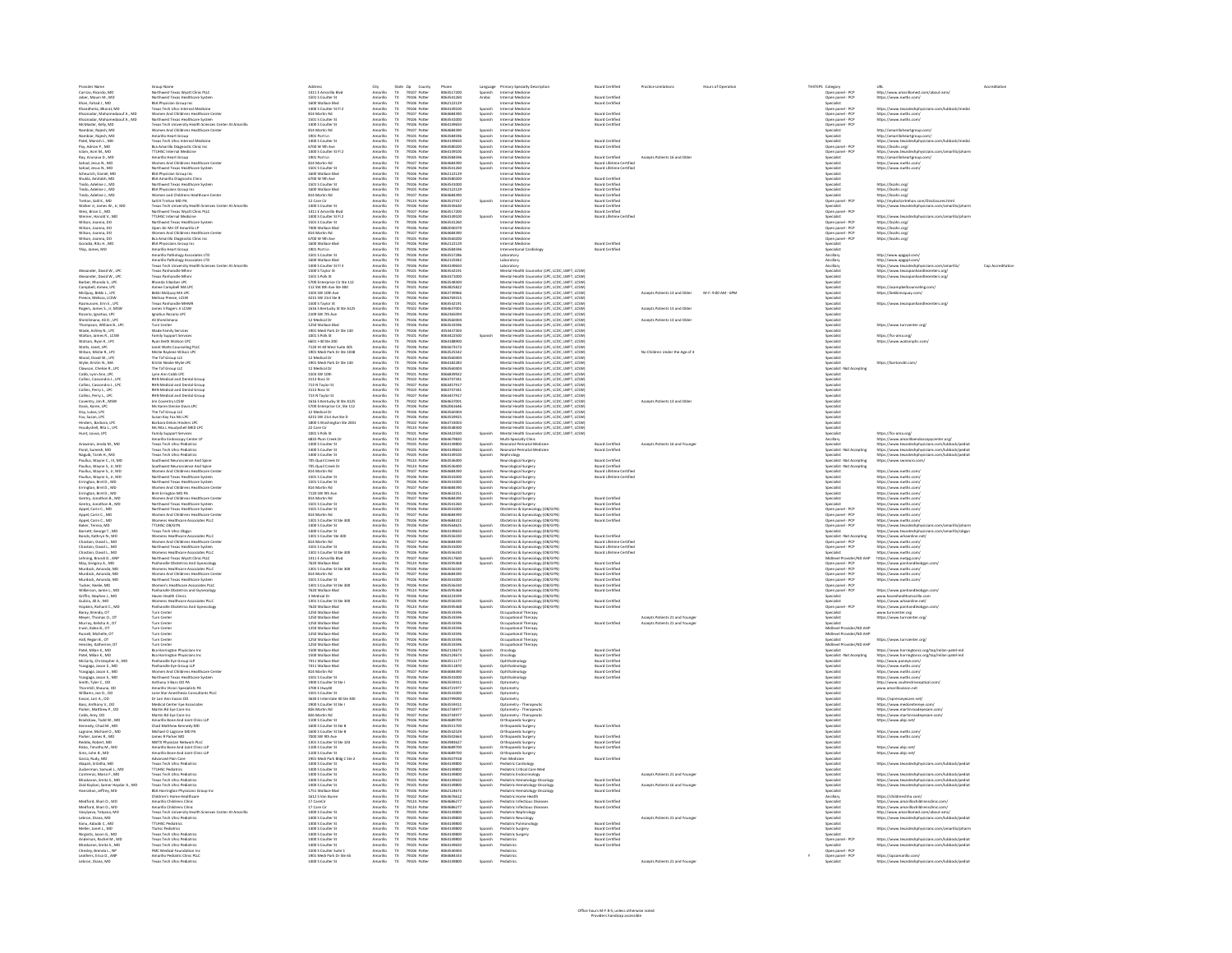| Provider Name<br>McKenzie, Dianne S., MD<br>McLaurin-liang, Skyler V., MD<br>Milner, Jennifer N., MD<br>Parat, Sumesh, MD<br>Roth, Amber L., FNP<br>Stime, Sarota C., MD<br>Stime, Sarota C., MD                                                                                | Group Name<br>Childrens Healthcare Associates LLP<br>Tiexas Tech University Health Science Center Amarillo<br>Northwest Texas Wyatt Clinic PLLC<br>Texas Tech Unice Pediatrics<br>Anorihwest Texas Wyatt Clinic PLLC<br>Antideav' Macolleaus Cli                                            | Address<br>1901 Medi Park Dr Ste 2001<br>1400 S Coulter St<br>1411 E Amarillo Blvd<br>1411 E Amarillo Blvd<br>1411 Ennarillo Blvd<br>1411 Ennarillo Blvd                                        | City<br>Amarillo<br>Amarillo                                                                                                                                                                                                           | State Zip County<br>TX 79105 Potter<br>TX 79105 Potter<br>TX 79107 Potter<br>TX 79107 Potter<br>TX 79107 Potter<br>TX 79124 Potter           | Phone<br>8064684350<br>8064149800<br>8063517510<br>006449000                                                               |                                          | Language Primary Specialty Description<br>Spanish Pediatrics                                                                                                                                                                                                                                 | <b>Board Certified</b>                                                   | Practice Limitations                                              | Hours of Operatio          | THSTEPS Category<br>Open panel - PCP<br>Specialist                                           |                                                                                                                                                                                                                                              |                                                   |
|---------------------------------------------------------------------------------------------------------------------------------------------------------------------------------------------------------------------------------------------------------------------------------|---------------------------------------------------------------------------------------------------------------------------------------------------------------------------------------------------------------------------------------------------------------------------------------------|-------------------------------------------------------------------------------------------------------------------------------------------------------------------------------------------------|----------------------------------------------------------------------------------------------------------------------------------------------------------------------------------------------------------------------------------------|----------------------------------------------------------------------------------------------------------------------------------------------|----------------------------------------------------------------------------------------------------------------------------|------------------------------------------|----------------------------------------------------------------------------------------------------------------------------------------------------------------------------------------------------------------------------------------------------------------------------------------------|--------------------------------------------------------------------------|-------------------------------------------------------------------|----------------------------|----------------------------------------------------------------------------------------------|----------------------------------------------------------------------------------------------------------------------------------------------------------------------------------------------------------------------------------------------|---------------------------------------------------|
|                                                                                                                                                                                                                                                                                 |                                                                                                                                                                                                                                                                                             |                                                                                                                                                                                                 |                                                                                                                                                                                                                                        |                                                                                                                                              |                                                                                                                            |                                          |                                                                                                                                                                                                                                                                                              |                                                                          |                                                                   |                            |                                                                                              | URL<br>https://chaamarillo.com/                                                                                                                                                                                                              |                                                   |
|                                                                                                                                                                                                                                                                                 |                                                                                                                                                                                                                                                                                             |                                                                                                                                                                                                 |                                                                                                                                                                                                                                        |                                                                                                                                              |                                                                                                                            |                                          | Pediatrics                                                                                                                                                                                                                                                                                   | <b>Board Certified</b>                                                   | Accepts Patients 18 and Younger                                   |                            | Open panel - PCP                                                                             | https://www.nwths.com/                                                                                                                                                                                                                       |                                                   |
|                                                                                                                                                                                                                                                                                 |                                                                                                                                                                                                                                                                                             |                                                                                                                                                                                                 | Amarillo<br>Amarillo                                                                                                                                                                                                                   |                                                                                                                                              |                                                                                                                            | Spanish                                  | Pediatrics                                                                                                                                                                                                                                                                                   |                                                                          |                                                                   |                            | Specialist - Not Accepting                                                                   | https://www.texastechphysicians.com/lubbock/pedia                                                                                                                                                                                            |                                                   |
|                                                                                                                                                                                                                                                                                 |                                                                                                                                                                                                                                                                                             |                                                                                                                                                                                                 | Amarillo                                                                                                                                                                                                                               |                                                                                                                                              | 8064149650<br>8063517600                                                                                                   |                                          | Pediatrics                                                                                                                                                                                                                                                                                   |                                                                          |                                                                   |                            | Open panel - PCP<br>Open panel - PCP                                                         |                                                                                                                                                                                                                                              |                                                   |
|                                                                                                                                                                                                                                                                                 | Children's Healthcare Associates LLP                                                                                                                                                                                                                                                        | 17 Care Cir<br>1901 Medi Park Dr Ste 200                                                                                                                                                        | Amarillo                                                                                                                                                                                                                               |                                                                                                                                              | 8064686277                                                                                                                 | Spanish                                  | Pediatrics                                                                                                                                                                                                                                                                                   | <b>Board Certified</b>                                                   |                                                                   |                            |                                                                                              | https://www.amarillochildrensclinic.com/                                                                                                                                                                                                     |                                                   |
| Simon, Sarah C., NP<br>Simon, Sarah C., NP                                                                                                                                                                                                                                      | Children's Healthcare Associates LLP                                                                                                                                                                                                                                                        | 1901 Medi Park Dr Ste 2001                                                                                                                                                                      | Amarillo<br>$\mathsf{Tx}$<br>Amarillo<br>$\mathsf{Tx}$                                                                                                                                                                                 | 79106 Potter<br>79106 Potter                                                                                                                 | 8064684350<br>8064684350                                                                                                   |                                          | Pediatrics<br>Pediatrics                                                                                                                                                                                                                                                                     |                                                                          | Accepts Patients 18 and Younger<br>Accepts Patients 18 and Younge |                            | Open panel - PCP<br>Open panel - PCF                                                         |                                                                                                                                                                                                                                              |                                                   |
| Tardieu, Gabrielle G., MD                                                                                                                                                                                                                                                       | <b>RHN Medical and Dental Group</b>                                                                                                                                                                                                                                                         | 3113 Ross St                                                                                                                                                                                    | Amarillo                                                                                                                                                                                                                               | 79103 Potter                                                                                                                                 | 8063747341                                                                                                                 |                                          | Pediatrics                                                                                                                                                                                                                                                                                   |                                                                          |                                                                   |                            | Open panel - PCP                                                                             |                                                                                                                                                                                                                                              |                                                   |
| Vasylyeva, Tetyana, MD                                                                                                                                                                                                                                                          | Texas Tech University Health Sciences Center At Amarillo                                                                                                                                                                                                                                    | 1400 S Coulter St<br>1411 E Amarillo Blvd                                                                                                                                                       | Amarillo<br>T <sub>X</sub>                                                                                                                                                                                                             | 79105 Potter                                                                                                                                 | 8064149800<br>8063517510                                                                                                   | Spanish                                  | Pediatrics                                                                                                                                                                                                                                                                                   | Board Certified                                                          | Accepts Patients 18 and Younge                                    |                            | Specialist                                                                                   | http://www.amarillomed.com/about-ams/                                                                                                                                                                                                        |                                                   |
| Veggeberg, Lisa E., MD<br>Werner, Carmen M., MD<br>Werner, Carmen M., MD                                                                                                                                                                                                        | Northwest Texas Wyatt Clinic PLLC                                                                                                                                                                                                                                                           | 1501 S. Coulter St.                                                                                                                                                                             | Amarilo<br>Amarilo<br>Amarilo<br>$T\!X$                                                                                                                                                                                                | 79107 Potter<br>79106 Potter<br>79107 Potter                                                                                                 | 8053541000                                                                                                                 |                                          | Pediatrics<br>Perfiatrice                                                                                                                                                                                                                                                                    |                                                                          |                                                                   |                            | Closed panel - PCP<br>Open panel - PCP<br>Open panel - PCP                                   | https://www.nwths.com/<br>https://chaamarilo.com/<br>https://chaamarilo.com/                                                                                                                                                                 |                                                   |
|                                                                                                                                                                                                                                                                                 | <b>Northwest Texas Healthcare System<br/>Women And Childrens Healthcare Center</b>                                                                                                                                                                                                          | <b>R14 Martin Rd</b>                                                                                                                                                                            |                                                                                                                                                                                                                                        |                                                                                                                                              | 8054584390                                                                                                                 | Spanish<br>Spanish<br>Spanish            | Pediatrics                                                                                                                                                                                                                                                                                   |                                                                          |                                                                   |                            |                                                                                              |                                                                                                                                                                                                                                              |                                                   |
| Werner, Carmen M., MD<br>Werner, Carmen M., MD<br>Zudeerman, Samuel L., MD<br>Dieguez-Arsenault, Jessie, MD<br>Hoving, Debbie P., MD                                                                                                                                            | Women And Childrens Healthcare Ce<br>Childrens Healthcare Associates LIP<br>TTHISC Pediatrics<br>RHN Medical and Dental Group<br>Childrens Healthcare Associates LIP<br>Childrens Healthcare Associates LIP                                                                                 | 814 Martin Rd<br>1901 Medi Park Dr, Ste 2001<br>1400 S Coulter St<br>3113 Ross St<br>1901 Medi Park Dr Ste 200<br>1901 Medi Park Dr Ste 200                                                     | :<br>Amarilo<br>Amarilo<br>Amarilo<br>Amarilo                                                                                                                                                                                          | 79107 Potter<br>79106 Potter<br>79106 Potter<br>79103 Potter<br>79106 Potter                                                                 | 8064684390<br>8064684350<br>8064149800<br>8063747341<br>8064684350                                                         |                                          |                                                                                                                                                                                                                                                                                              |                                                                          |                                                                   |                            | Open panel - PCP<br>Open panel - PCP<br>Specialist<br>Open panel - PCP<br>Open panel - PCP   |                                                                                                                                                                                                                                              |                                                   |
|                                                                                                                                                                                                                                                                                 |                                                                                                                                                                                                                                                                                             |                                                                                                                                                                                                 |                                                                                                                                                                                                                                        |                                                                                                                                              |                                                                                                                            |                                          |                                                                                                                                                                                                                                                                                              |                                                                          |                                                                   |                            |                                                                                              |                                                                                                                                                                                                                                              |                                                   |
|                                                                                                                                                                                                                                                                                 |                                                                                                                                                                                                                                                                                             |                                                                                                                                                                                                 |                                                                                                                                                                                                                                        |                                                                                                                                              |                                                                                                                            |                                          |                                                                                                                                                                                                                                                                                              | <b>Board Certified</b>                                                   |                                                                   |                            |                                                                                              | https://chaamarillo.com                                                                                                                                                                                                                      |                                                   |
| Hoving, Debbie P., MD                                                                                                                                                                                                                                                           |                                                                                                                                                                                                                                                                                             | 1901 Medi Park Dr Ste 2001                                                                                                                                                                      | Amarillo                                                                                                                                                                                                                               | 79106 Potter                                                                                                                                 |                                                                                                                            | Spanish                                  | Pediatrics                                                                                                                                                                                                                                                                                   | <b>Board Certified</b>                                                   |                                                                   |                            | Open panel - PCF                                                                             | https://chaamarillo.com/                                                                                                                                                                                                                     |                                                   |
|                                                                                                                                                                                                                                                                                 | Maxor Specialty Pharmacy                                                                                                                                                                                                                                                                    | 216 S Polk St                                                                                                                                                                                   | Amarillo                                                                                                                                                                                                                               | 79101 Potter                                                                                                                                 | 8064684350<br>8063245580                                                                                                   |                                          | Pharmacy, Home Infusion Therapy Pharmacy                                                                                                                                                                                                                                                     |                                                                          |                                                                   |                            | Incillary                                                                                    |                                                                                                                                                                                                                                              |                                                   |
| Bell, Kandi, PT                                                                                                                                                                                                                                                                 | Turn Center<br>Turn Center                                                                                                                                                                                                                                                                  | 1250 Wallace Blvs<br>1250 Wallace Blvd                                                                                                                                                          | Amarillo<br>Amarillo<br>$T\!X$                                                                                                                                                                                                         | 79106 Potter<br>79106 Potter                                                                                                                 | 8063533596<br>8063533596                                                                                                   |                                          | Physical Therapy<br>Physical Therapy                                                                                                                                                                                                                                                         |                                                                          | Accepts Patients 21 and Younger                                   |                            | Specialis<br>Specialist                                                                      | https://www.turncenter.org/                                                                                                                                                                                                                  |                                                   |
| Lawson, Amanda, PT<br>Mayer, Robert, PT                                                                                                                                                                                                                                         | Occupational Health Centers Of The Southwest, PA DBA Concentra Medical Centers                                                                                                                                                                                                              | 1619 S Kentucky Ste F-600                                                                                                                                                                       | Amarillo<br>$\mathbf{R}$                                                                                                                                                                                                               | 79102 Potter                                                                                                                                 | 8889972669                                                                                                                 |                                          | Physical Therapy                                                                                                                                                                                                                                                                             |                                                                          |                                                                   |                            | .<br>Specialist                                                                              | https://www.optimalptso<br>inns comi                                                                                                                                                                                                         |                                                   |
| Mckinney, Treva M., PT                                                                                                                                                                                                                                                          | <b>Furn Center</b>                                                                                                                                                                                                                                                                          | 1250 Wallace Blvd                                                                                                                                                                               | Amarillo<br>$\mathbf{R}$                                                                                                                                                                                                               | 79106 Potter                                                                                                                                 | 8063533596                                                                                                                 | Spanish                                  | Physical Therapy                                                                                                                                                                                                                                                                             | <b>Board Certified</b>                                                   | Accepts Patients 21 and Younger                                   |                            | .<br>Specialist                                                                              | https://www.turncenter.org/                                                                                                                                                                                                                  |                                                   |
| Potter, Joan M., PT                                                                                                                                                                                                                                                             | Texas Tech University Health Sciences Center<br>Turn Center                                                                                                                                                                                                                                 | 1400 S Coulter St<br>1250 Wallace Rhat                                                                                                                                                          | Amarillo<br>$\mathbf{R}$                                                                                                                                                                                                               | 79106 Potter                                                                                                                                 | 8064149680<br>8063533504                                                                                                   |                                          | Physical Therapy                                                                                                                                                                                                                                                                             |                                                                          | Accepts Patients 21 and Younger<br>M-Th 7-5:30; F 7-4             |                            | .<br>Specialist<br>.<br>Gwelet iv                                                            |                                                                                                                                                                                                                                              |                                                   |
| Stamps, Brenda, PT                                                                                                                                                                                                                                                              |                                                                                                                                                                                                                                                                                             | 1901 Medi-Park Dr. #1010                                                                                                                                                                        | Amarito<br>Amarilo<br>Amarilo<br>Amarilo<br>Amarilo<br>Amarilo<br>Amarilo<br>Amarilo<br>$\begin{array}{c}\n\text{TX} \\ \text{TX} \\ \text{TX}\n\end{array}$                                                                           | 79105 Potter<br>79105 Potter<br>79105 Potter<br>79105 Potter<br>79105 Potter<br>79105 Potter<br>79107 Potter                                 | 8063535425                                                                                                                 |                                          | rmysical Thérapy<br>Physical Therapy<br>Physical Therapy<br>Physical Therapy<br>Physical Therapy<br>Physical Therapy<br>Physical Therapy<br>Physical Therapy<br>Physical Therapy<br>Physical Therapy<br>Physical Therapy                                                                     |                                                                          |                                                                   |                            |                                                                                              | https://www.turncenter.org/<br>s://westtexaspt.com                                                                                                                                                                                           |                                                   |
| Cristy, Debra, PT                                                                                                                                                                                                                                                               | rurn Center<br>West Texas Physical Therapy, LP<br>Texas Tech Uhsc Pediatrics                                                                                                                                                                                                                | 1400 S Coulter St                                                                                                                                                                               |                                                                                                                                                                                                                                        |                                                                                                                                              | 8054149806                                                                                                                 |                                          |                                                                                                                                                                                                                                                                                              |                                                                          |                                                                   |                            | k<br>Gecialist                                                                               | s://www.texastechohysicians.com/lubbock/pedia                                                                                                                                                                                                |                                                   |
|                                                                                                                                                                                                                                                                                 |                                                                                                                                                                                                                                                                                             |                                                                                                                                                                                                 |                                                                                                                                                                                                                                        |                                                                                                                                              |                                                                                                                            |                                          |                                                                                                                                                                                                                                                                                              |                                                                          |                                                                   |                            |                                                                                              |                                                                                                                                                                                                                                              |                                                   |
|                                                                                                                                                                                                                                                                                 |                                                                                                                                                                                                                                                                                             |                                                                                                                                                                                                 |                                                                                                                                                                                                                                        |                                                                                                                                              |                                                                                                                            |                                          |                                                                                                                                                                                                                                                                                              |                                                                          |                                                                   |                            |                                                                                              |                                                                                                                                                                                                                                              |                                                   |
| Cristy, Debra, P1<br>Gilbreath, Carly, PT<br>Hooker, Koby B., PT<br>Hooker, Koby B., PT<br>Riggs, Taylor R., PA-C                                                                                                                                                               | Texas Tech Unsc Pediatrics<br>Turn Center<br>Amarillo Spine And Rehabilitation Center<br>Lone Star Therapy PLLC<br>RHN Medical and Dental Group<br>RHN Medical and Dental Group<br>Company                                                                                                  | 1400 S Couller St<br>1250 Wallace Blvd<br>7 Medical Dr<br>7120 SW 9th Ave<br>723 N Taylor St Ste B<br>3113 Brock                                                                                |                                                                                                                                                                                                                                        |                                                                                                                                              | 8064149800<br>8063533596<br>8063583595<br>8063368740<br>8063457917                                                         |                                          |                                                                                                                                                                                                                                                                                              | Board Certified                                                          |                                                                   | 8AM-5:30PM M-TH, 8AM-2PM F | Specialist<br>Specialist<br>Specialist<br>Open panel - PCF<br>Open panel - PCF               |                                                                                                                                                                                                                                              |                                                   |
| Riggs, Taylor R., PA-C                                                                                                                                                                                                                                                          | RHN Medical and Dental Group<br>Mary Ann Piskun MD PLLC<br>Panhandle Plastic Surgery<br>Advanced Limb And Brace                                                                                                                                                                             |                                                                                                                                                                                                 |                                                                                                                                                                                                                                        |                                                                                                                                              | 8063747341                                                                                                                 |                                          | Physician Assistant                                                                                                                                                                                                                                                                          |                                                                          |                                                                   | 8AM-5:30PM M-TH, 8AM-2PM 8 | Open panel - PCF                                                                             |                                                                                                                                                                                                                                              |                                                   |
| Piskun, Mary A., MD                                                                                                                                                                                                                                                             |                                                                                                                                                                                                                                                                                             | 3113 Ross St<br>500 Quail Creek Dr Unit B                                                                                                                                                       | Amarilo<br>Amarilo<br>Amarilo<br>Amarilo<br>$\begin{array}{l} \mathsf{TX} \\ \mathsf{TX} \\ \mathsf{TX} \\ \mathsf{TX} \end{array}$                                                                                                    | 79103 Potter<br>79124 Potter                                                                                                                 | 8063588731                                                                                                                 |                                          | Plastic Surgery                                                                                                                                                                                                                                                                              | <b>Board Certified<br/>Board Certified</b>                               |                                                                   |                            | Specialist                                                                                   |                                                                                                                                                                                                                                              |                                                   |
| Roe, Elise M., MD                                                                                                                                                                                                                                                               |                                                                                                                                                                                                                                                                                             | 1301 S Coulter St<br>1900 S Coulter St Ste E                                                                                                                                                    |                                                                                                                                                                                                                                        | 79106 Potter<br>79106 Potter                                                                                                                 | 8063507929<br>8063511775                                                                                                   | Spanish                                  | Plastic Surgery<br>Prosthetics & Orthotics                                                                                                                                                                                                                                                   | <b>Board Certified</b>                                                   |                                                                   |                            | Specialist<br>Ancillary                                                                      | https://www.panhandleplasticsurgery.com/                                                                                                                                                                                                     | American Board Certification Prosthetics Pedorthi |
|                                                                                                                                                                                                                                                                                 | Mahaffey Orthotics And Prosthetics Inc.                                                                                                                                                                                                                                                     | 5507 SW 9th Ave                                                                                                                                                                                 | Amarillo                                                                                                                                                                                                                               | 79106 Potter                                                                                                                                 | 8063582343                                                                                                                 |                                          | Prosthetics & Orthotics                                                                                                                                                                                                                                                                      |                                                                          |                                                                   | M-F 8-5: F 8-12            |                                                                                              | https://www.mahaffevop.com/                                                                                                                                                                                                                  | American Board Certification Prosthetics Pedorthi |
| Jenkins, Michael D., MD                                                                                                                                                                                                                                                         | Texas Tech Uhsc Surgery                                                                                                                                                                                                                                                                     | 1400 Wallace Blvd Ste 106                                                                                                                                                                       | $\frac{\text{TX}}{\text{TX}}$<br>Amarillo<br>Amarillo                                                                                                                                                                                  | 79106 Potter<br>79106 Potter                                                                                                                 | 8064149970                                                                                                                 |                                          | Psychiatry                                                                                                                                                                                                                                                                                   |                                                                          |                                                                   |                            | Ancillary<br>Specialist                                                                      | https://www.texastechohysicians.com/lubbock/surger                                                                                                                                                                                           |                                                   |
| Kiani, Raja J., MD                                                                                                                                                                                                                                                              | <b>TTUHSC Psychiatry</b><br>Texas Panhandle Mhmr                                                                                                                                                                                                                                            | 1400 Wallace Blvd                                                                                                                                                                               | $\mathbf{R}$                                                                                                                                                                                                                           |                                                                                                                                              | 8064149970<br>8063542191                                                                                                   |                                          | Psychiatry<br>Povhiato                                                                                                                                                                                                                                                                       |                                                                          |                                                                   |                            | Specialist                                                                                   | htte://www.amarillomed.com/ahout.ams                                                                                                                                                                                                         |                                                   |
| Kani, Raja J., MD<br>Mendoza, Ruben V., MD<br>Mendoza, Ruben V., MD<br>Mendoza, Ruben V., MD<br>Milligan, Sean M., MD<br>Milligan, Sean M., MD<br>Milligan, Sean M., MD<br>Milligan, Sean M., MD<br>Milligan, Sean M., MD<br>Milligan, Sean M., MD                              |                                                                                                                                                                                                                                                                                             | 1500 S Taylor St<br>1501 S Coulter St                                                                                                                                                           | Amarilo<br>Amarilo<br>Amarilo<br>Amarilo<br>Amarilo<br>Amarilo<br>Amarilo                                                                                                                                                              | 79105 Potter<br>79101 Potter<br>79105 Potter<br>79105 Potter<br>79105 Potter<br>79105 Potter<br>79105 Potter                                 | 8063541000                                                                                                                 |                                          |                                                                                                                                                                                                                                                                                              |                                                                          |                                                                   |                            | .<br>Specialist<br>Specialist                                                                | http://www.amarillomed.com/about-ams/<br>http://www.amarillomed.com/about-ams/<br>http://www.amarillomed.com/about-ams/<br>http://www.amarillomed.com/about-ams/<br>http://www.amarillomed.com/about-ams/<br>http://www.amarillomed.com/abou |                                                   |
|                                                                                                                                                                                                                                                                                 | <b>Buhan Mendoza MD PA</b>                                                                                                                                                                                                                                                                  | 22 Care Cir                                                                                                                                                                                     |                                                                                                                                                                                                                                        |                                                                                                                                              | 8063548300                                                                                                                 |                                          |                                                                                                                                                                                                                                                                                              |                                                                          |                                                                   |                            |                                                                                              |                                                                                                                                                                                                                                              |                                                   |
|                                                                                                                                                                                                                                                                                 |                                                                                                                                                                                                                                                                                             |                                                                                                                                                                                                 |                                                                                                                                                                                                                                        |                                                                                                                                              | 8063541000                                                                                                                 |                                          |                                                                                                                                                                                                                                                                                              |                                                                          |                                                                   |                            |                                                                                              |                                                                                                                                                                                                                                              |                                                   |
|                                                                                                                                                                                                                                                                                 |                                                                                                                                                                                                                                                                                             | 1501 S Coulter St<br>1501 S Coulter St<br>6700 W 9th Ave                                                                                                                                        |                                                                                                                                                                                                                                        |                                                                                                                                              | 8063541000<br>8063541000<br>8063580200                                                                                     |                                          | Psychiatry<br>Psychiatry<br>Psychiatry                                                                                                                                                                                                                                                       |                                                                          |                                                                   |                            | .<br>pecialist -Not Accepting                                                                |                                                                                                                                                                                                                                              |                                                   |
|                                                                                                                                                                                                                                                                                 | ems<br>Bsa Amarillo Diagnostic Clinic Inc<br>Bsa Amarillo Diagnostic Clinic Inc                                                                                                                                                                                                             |                                                                                                                                                                                                 |                                                                                                                                                                                                                                        |                                                                                                                                              |                                                                                                                            |                                          |                                                                                                                                                                                                                                                                                              |                                                                          |                                                                   |                            | Specialist<br>Specialist -Not Accepting                                                      |                                                                                                                                                                                                                                              |                                                   |
| Natividad, Alejandro V., M                                                                                                                                                                                                                                                      |                                                                                                                                                                                                                                                                                             | 1501 S Coulter St                                                                                                                                                                               | Amarillo                                                                                                                                                                                                                               | 79105 Potter                                                                                                                                 | 8063541000                                                                                                                 |                                          | Psychiatry                                                                                                                                                                                                                                                                                   | <b>Board Certified</b>                                                   |                                                                   |                            | Specialist                                                                                   | http://www.amarillomed.com/about-ams/                                                                                                                                                                                                        |                                                   |
| Natividad, Alejandro V., MD                                                                                                                                                                                                                                                     | Ams<br>Texas Panhandle Mhmi                                                                                                                                                                                                                                                                 | 1501 S Polk St                                                                                                                                                                                  | Amarillo                                                                                                                                                                                                                               | 79101 Potter                                                                                                                                 | 8063371000                                                                                                                 |                                          | Psychiatry                                                                                                                                                                                                                                                                                   | <b>Board Certified</b><br>Board Certified                                |                                                                   |                            | <i><b>Specialist</b></i>                                                                     | http://www.amarillomed.com/about-ams                                                                                                                                                                                                         |                                                   |
| Natividad, Alejandro V., MD<br>Rush, James A., IV, MD                                                                                                                                                                                                                           | Alejandro V Natividad MD<br>Top of Texas Psychiatry                                                                                                                                                                                                                                         | 1731 Hagy Blvd<br>1901 Medi Park Ste 2058                                                                                                                                                       | Amarillo<br>Amarillo<br>$\frac{TX}{TX}$                                                                                                                                                                                                | 79106 Potter<br>79106 Potter                                                                                                                 | 8063522742<br>8063549540                                                                                                   |                                          | Psychiatry<br>Psychiatry                                                                                                                                                                                                                                                                     | <b>Board Certified</b>                                                   | Accepts Patients 16 and Older                                     |                            | Specialist<br>Specialist                                                                     | http://www.amarillomed.com/about-ams/                                                                                                                                                                                                        |                                                   |
| Saulog, Ruby D., MD                                                                                                                                                                                                                                                             | Ruby D Saulog MD PA                                                                                                                                                                                                                                                                         | 1731 Hairy Blvd                                                                                                                                                                                 | Amarillo                                                                                                                                                                                                                               | 79106 Potter                                                                                                                                 | 8063522742                                                                                                                 |                                          | Psychiatry                                                                                                                                                                                                                                                                                   |                                                                          |                                                                   |                            | Specialist                                                                                   | https://www.nwths.com/                                                                                                                                                                                                                       |                                                   |
| Saulog, Ruby D., MD                                                                                                                                                                                                                                                             | Women And Childrens Healthcare Center                                                                                                                                                                                                                                                       | 814 Martin Rd                                                                                                                                                                                   | $\frac{\text{TX}}{\text{TX}}$<br>Amarillo                                                                                                                                                                                              | 79107 Potter                                                                                                                                 | 8064684390                                                                                                                 |                                          | Psychiatry                                                                                                                                                                                                                                                                                   |                                                                          |                                                                   |                            | Specialist                                                                                   | https://www.nwths.com/                                                                                                                                                                                                                       |                                                   |
| Saulog, Ruby D., MD                                                                                                                                                                                                                                                             | Northwest Texas Healthcare System                                                                                                                                                                                                                                                           | 1501 S Coulter St                                                                                                                                                                               | Amarillo<br>$\mathbf{R}$                                                                                                                                                                                                               | 79106 Potter                                                                                                                                 | 8063541260                                                                                                                 |                                          | Psychiatry                                                                                                                                                                                                                                                                                   |                                                                          |                                                                   |                            | .<br>Specialist                                                                              | https://www.nwths.com/                                                                                                                                                                                                                       |                                                   |
|                                                                                                                                                                                                                                                                                 |                                                                                                                                                                                                                                                                                             |                                                                                                                                                                                                 |                                                                                                                                                                                                                                        |                                                                                                                                              | 8063548300<br>8057660316                                                                                                   |                                          |                                                                                                                                                                                                                                                                                              | Board Certified                                                          |                                                                   |                            |                                                                                              | http://www.apapsychtms.com                                                                                                                                                                                                                   |                                                   |
|                                                                                                                                                                                                                                                                                 |                                                                                                                                                                                                                                                                                             |                                                                                                                                                                                                 |                                                                                                                                                                                                                                        |                                                                                                                                              | 8063580200                                                                                                                 |                                          |                                                                                                                                                                                                                                                                                              |                                                                          |                                                                   |                            |                                                                                              | https://bsahs.org/                                                                                                                                                                                                                           |                                                   |
| Saulog, Mutra, Mutrali, MD<br>Valearan, Mutrali, MD<br>Kalegalli, Bhupala R., MD<br>Mooring, Timothy S., MD<br>Muley, Robert, D.<br>Valley, Robert, D.<br>Oligouz, Javier F., MD<br>Chen, Ming, MD<br>Muscin, Aling, MD<br>Mooring, Timothy S., MD<br>Moorin                    | Northwest Texas Healthcare System<br>Muzial Verarmachament MD PA<br>Lubbock Regional Mher Center<br>Lubbock Regional Mher Center<br>Texas Tech Ubisc Internal Medicine<br>Texas Tech Ubisc Internal Medicine<br>BSA Physicians Group Inc<br>Bsa Ama                                         | 1501 S Coutler 3t<br>22 Care Cir<br>1602 10th St<br>6700 W 9th Ave<br>1400 S Coulter St<br>6700 W 9th Ave<br>6700 W 9th Ave<br>6700 W 9th Ave<br>6700 W 9th Ave<br>6700 W 9th Ave               | Amarilo<br>Amarilo<br>Amarilo<br>Amarilo<br>Amarilo<br>Amarilo<br>Amarilo<br>Amarilo<br>Amarilo                                                                                                                                        | 79106 Potter<br>79105 Potter<br>79105 Potter<br>79105 Potter<br>79105 Potter<br>79105 Potter<br>79105 Potter<br>79105 Potter<br>79105 Potter | 8063580200<br>8064149650<br>8063580200<br>8063580200<br>8063580200                                                         | spanish<br>Spanish<br>Spanish            | Patros.<br>Pulmonology                                                                                                                                                                                                                                                                       | <b>Board Certified</b>                                                   |                                                                   |                            | apecumat<br>Specialist<br>Specialist<br>Specialist<br>Specialist<br>Specialist               | https://biahs.org/<br>https://www.texast<br>www.bsahs.org<br>https://biahs.org/<br>https://biahs.org/<br>chohysicians.com/lubbock/media                                                                                                      |                                                   |
|                                                                                                                                                                                                                                                                                 |                                                                                                                                                                                                                                                                                             |                                                                                                                                                                                                 |                                                                                                                                                                                                                                        |                                                                                                                                              |                                                                                                                            |                                          | <b>Pulmonology</b><br>Pulmonology<br>Rheumatology<br>Rheumatology                                                                                                                                                                                                                            | Board Certified                                                          |                                                                   |                            | Specialist<br>Specialist -Not Accepting<br>Specialist -Not Accepting<br>Specialist           |                                                                                                                                                                                                                                              |                                                   |
|                                                                                                                                                                                                                                                                                 |                                                                                                                                                                                                                                                                                             |                                                                                                                                                                                                 |                                                                                                                                                                                                                                        |                                                                                                                                              |                                                                                                                            | Chinese                                  |                                                                                                                                                                                                                                                                                              |                                                                          |                                                                   |                            |                                                                                              |                                                                                                                                                                                                                                              |                                                   |
|                                                                                                                                                                                                                                                                                 |                                                                                                                                                                                                                                                                                             |                                                                                                                                                                                                 |                                                                                                                                                                                                                                        |                                                                                                                                              |                                                                                                                            |                                          |                                                                                                                                                                                                                                                                                              |                                                                          |                                                                   |                            |                                                                                              |                                                                                                                                                                                                                                              |                                                   |
| Mooring, Timothy S., MD                                                                                                                                                                                                                                                         | Bsa Amarillo Diagnostic Clinic Inc<br>Texas Tech Uhsc Internal Medicine                                                                                                                                                                                                                     | 6700 W 9th Ave                                                                                                                                                                                  | $T\!X$                                                                                                                                                                                                                                 | 79105 Potter                                                                                                                                 | 8063580200                                                                                                                 | Spanish                                  | Sleep Medicine                                                                                                                                                                                                                                                                               |                                                                          |                                                                   |                            | Specialist -Not Accepting                                                                    | https://bsahs.org/                                                                                                                                                                                                                           |                                                   |
| Patel, Manish L., MD<br>Saulog, Ruby D., MD                                                                                                                                                                                                                                     | Ruby D Saulog MD PA                                                                                                                                                                                                                                                                         | 1400 S Coulter St<br>1731 Hagy Blvd                                                                                                                                                             | Amarilo<br>Amarilo<br>Amarilo<br>$\frac{TX}{TX}$                                                                                                                                                                                       | 79105 Potter<br>79106 Potter                                                                                                                 | 8064149650<br>8063522742                                                                                                   | Spanish                                  | Sleep Medicine<br>Sleep Medicine                                                                                                                                                                                                                                                             | <b>Board Certified</b><br><b>Board Certified</b>                         |                                                                   |                            | Specialist<br>Specialist                                                                     | https://www.texastechphysicians.com/lubbock/medic<br>https://www.nwths.com/                                                                                                                                                                  |                                                   |
|                                                                                                                                                                                                                                                                                 | Women And Childrens Healthcare Center                                                                                                                                                                                                                                                       | 814 Martin Rd                                                                                                                                                                                   |                                                                                                                                                                                                                                        | 79107 Potter                                                                                                                                 | 8064684390                                                                                                                 |                                          | Sleep Medicine                                                                                                                                                                                                                                                                               | Board Certified                                                          |                                                                   |                            |                                                                                              | https://www.nwths.com/                                                                                                                                                                                                                       |                                                   |
| Saulog, Ruby D., MD<br>Saulog, Ruby D., MD<br>Morales, Ashleigh, SLP<br>Strickland, Holly, SLP                                                                                                                                                                                  | <b>Northwest Texas Healthcare System</b>                                                                                                                                                                                                                                                    | 1501 S Coulter S                                                                                                                                                                                | Amarilo<br>Amarilo<br>Amarilo<br>Amarilo<br>$\frac{\text{TX}}{\text{TX}}$                                                                                                                                                              | 79106 Potter<br>79106 Potter<br>79106 Potter                                                                                                 | 8063541260                                                                                                                 |                                          | Sleep Medicine                                                                                                                                                                                                                                                                               | Board Certified                                                          |                                                                   |                            | Specialist<br>Specialist<br>Specialist<br>Specialist                                         | https://www.nwths.com/                                                                                                                                                                                                                       |                                                   |
|                                                                                                                                                                                                                                                                                 | Turn Center<br>Turn Center                                                                                                                                                                                                                                                                  | 1250 Wallace Blvd<br>1250 Wallace Blvd                                                                                                                                                          | $\frac{TX}{DX}$                                                                                                                                                                                                                        |                                                                                                                                              | 8063533596<br>8063533596                                                                                                   |                                          | Speech Patholog<br>Speech Pathology                                                                                                                                                                                                                                                          |                                                                          |                                                                   |                            |                                                                                              | https://www.turncenter.org/                                                                                                                                                                                                                  |                                                   |
|                                                                                                                                                                                                                                                                                 |                                                                                                                                                                                                                                                                                             | 901 Wallace Blvd                                                                                                                                                                                |                                                                                                                                                                                                                                        |                                                                                                                                              |                                                                                                                            |                                          |                                                                                                                                                                                                                                                                                              |                                                                          |                                                                   |                            |                                                                                              |                                                                                                                                                                                                                                              |                                                   |
|                                                                                                                                                                                                                                                                                 |                                                                                                                                                                                                                                                                                             |                                                                                                                                                                                                 |                                                                                                                                                                                                                                        |                                                                                                                                              |                                                                                                                            |                                          |                                                                                                                                                                                                                                                                                              |                                                                          |                                                                   |                            | Specialist<br>Specialist<br>Specialist<br>Specialist                                         | https://www.texaspanhandiecenters.org/<br>http://www.progressivesteprehabilitation.<br>https://www.turncenter.org/                                                                                                                           |                                                   |
|                                                                                                                                                                                                                                                                                 |                                                                                                                                                                                                                                                                                             |                                                                                                                                                                                                 |                                                                                                                                                                                                                                        |                                                                                                                                              |                                                                                                                            |                                          |                                                                                                                                                                                                                                                                                              | <b>Board Certified</b>                                                   | Accepts Patients 21 and Youngs                                    |                            |                                                                                              |                                                                                                                                                                                                                                              |                                                   |
| Strickland, Holly, SLP<br>Traves, Andrea, SLP<br>Willoughby, Breana, SLP<br>Wight, Stephanie, SLP<br>Young, Chase, SLP<br>Fuller-Jones, Heather,<br>Haynie, Monica, SLP<br>Linke, Rebecca, ST                                                                                   | Turn Center<br>Texas Panhandle Mhmr<br>H2 Health<br>Turn Center<br>Turn Center<br>Amarillo Speech Language and Audiology Services<br>Turn Center<br>Turn Center<br>Turn Center                                                                                                              | 901 Wallace Blvd<br>5507 SW 9th Ave<br>1250 Wallace Blvd<br>1250 Wallace Blvd<br>5501 SW 9th Ave<br>1250 Wallace Blvd<br>1250 Wallace Blvd<br>1250 Wallace Blvd                                 | Amarilo<br>Amarilo<br>Amarilo<br>Amarilo<br>Amarilo<br>Amarilo<br>Amarilo                                                                                                                                                              | 79105 Potter<br>79105 Potter<br>79105 Potter<br>79105 Potter<br>79105 Potter<br>79105 Potter<br>79105 Potter<br>79105 Potter                 | 8063533396<br>8066772163<br>8064687611<br>8063533596<br>8063533596<br>8063533596<br>8063533596<br>8063533596<br>8063533596 |                                          | Speech Pathology<br>Speech Pathology<br>Speech Pathology<br>Speech Pathology<br>Speech Pathology<br>Speech Pathology<br>Speech Therapy<br>Speech Therapy                                                                                                                                     |                                                                          |                                                                   |                            | Specialist                                                                                   |                                                                                                                                                                                                                                              |                                                   |
|                                                                                                                                                                                                                                                                                 |                                                                                                                                                                                                                                                                                             |                                                                                                                                                                                                 |                                                                                                                                                                                                                                        |                                                                                                                                              |                                                                                                                            |                                          |                                                                                                                                                                                                                                                                                              |                                                                          | Accepts Patients 20 and Younger                                   |                            | Specialist                                                                                   | https://www.turncenter.org/                                                                                                                                                                                                                  |                                                   |
|                                                                                                                                                                                                                                                                                 |                                                                                                                                                                                                                                                                                             |                                                                                                                                                                                                 |                                                                                                                                                                                                                                        |                                                                                                                                              |                                                                                                                            |                                          |                                                                                                                                                                                                                                                                                              |                                                                          |                                                                   |                            | Specialist<br>Midlevel Provider/ND AH                                                        |                                                                                                                                                                                                                                              |                                                   |
|                                                                                                                                                                                                                                                                                 | <b>WTCR Amarillo Inc</b>                                                                                                                                                                                                                                                                    | 2300 Line Ave                                                                                                                                                                                   | Amarillo<br>$T\!X$                                                                                                                                                                                                                     | 79106 Potter                                                                                                                                 | 8063730922                                                                                                                 |                                          | Substance Abuse Facility                                                                                                                                                                                                                                                                     |                                                                          |                                                                   |                            | Ancillary                                                                                    | https://www.wtcr.net/                                                                                                                                                                                                                        | The Joint Commission                              |
| Kirkendall, Samuel E., MD<br>McNeir, David G., MD                                                                                                                                                                                                                               | <b>BSA Physicians Group Inc</b><br>Northwest Texas Healthcare System                                                                                                                                                                                                                        | 6 Medical Dr<br>1501 S Coulter St                                                                                                                                                               | Amarillo<br>$T\!X$<br>Amarillo<br>$\mathbf{R}$                                                                                                                                                                                         | 79105 Potter<br>79106 Potter                                                                                                                 | 8062126604<br>8063541260                                                                                                   |                                          | Surgery                                                                                                                                                                                                                                                                                      |                                                                          |                                                                   |                            | Specialist -Not Accepting<br>Specialist                                                      | https://bsahs.org/<br>https://www.nwths.com/                                                                                                                                                                                                 |                                                   |
| McNeir, David G., MD                                                                                                                                                                                                                                                            | Women And Childrens Healthcare Center                                                                                                                                                                                                                                                       | 814 Martin Rd                                                                                                                                                                                   | Amarillo                                                                                                                                                                                                                               | 79107 Potter                                                                                                                                 | 8064684390                                                                                                                 |                                          |                                                                                                                                                                                                                                                                                              |                                                                          |                                                                   |                            | Specialist                                                                                   | https://www.nwths.com/                                                                                                                                                                                                                       |                                                   |
| McNeir, David G., MD                                                                                                                                                                                                                                                            | David G Mcneir MD PA                                                                                                                                                                                                                                                                        | 1301 S Coulter St Ste 413                                                                                                                                                                       | $\frac{\text{TX}}{\text{TX}}$<br>Amarillo                                                                                                                                                                                              | 79106 Potter                                                                                                                                 | 8066777952                                                                                                                 |                                          |                                                                                                                                                                                                                                                                                              |                                                                          |                                                                   |                            | .<br>Specialist                                                                              |                                                                                                                                                                                                                                              |                                                   |
| Obokhare, Izi D., MD                                                                                                                                                                                                                                                            |                                                                                                                                                                                                                                                                                             | 1400 S Coulter St                                                                                                                                                                               | Amarillo<br>Amarillo<br>$\frac{TX}{DX}$                                                                                                                                                                                                | 79105 Potter<br>79105 Potter                                                                                                                 | 8064149558                                                                                                                 |                                          |                                                                                                                                                                                                                                                                                              |                                                                          |                                                                   |                            | .<br>Specialist                                                                              | https://www.texastechohysicians.com/lubbock/sura                                                                                                                                                                                             |                                                   |
|                                                                                                                                                                                                                                                                                 |                                                                                                                                                                                                                                                                                             | 1400 S Coulter St                                                                                                                                                                               |                                                                                                                                                                                                                                        |                                                                                                                                              | 8064149558                                                                                                                 | Spanish                                  |                                                                                                                                                                                                                                                                                              |                                                                          |                                                                   |                            | .<br>Specialist                                                                              | https://www.texastechphysicians.com/lubbock/si                                                                                                                                                                                               |                                                   |
|                                                                                                                                                                                                                                                                                 |                                                                                                                                                                                                                                                                                             |                                                                                                                                                                                                 |                                                                                                                                                                                                                                        |                                                                                                                                              |                                                                                                                            |                                          |                                                                                                                                                                                                                                                                                              |                                                                          |                                                                   |                            |                                                                                              |                                                                                                                                                                                                                                              |                                                   |
|                                                                                                                                                                                                                                                                                 |                                                                                                                                                                                                                                                                                             |                                                                                                                                                                                                 |                                                                                                                                                                                                                                        |                                                                                                                                              |                                                                                                                            |                                          |                                                                                                                                                                                                                                                                                              |                                                                          |                                                                   |                            | specialist<br>Specialist<br>Specialist - Not Accepting<br>Midlevel Provider/ND AHP           | https://goldenplains.org/<br>https://bsahs.org/                                                                                                                                                                                              |                                                   |
| Choidnare, Izi D., MD<br>Chigilgay, Laightn B., MD<br>Soliman, Basem, MD<br>Hansen, Nathan, MD<br>Holloway, Shane E., MD<br>Ware, Alexandria A., FNP<br>Tidwell, Stephen, DO<br>Tidwell, Stephen, DO<br>Newell, Stephen, DO<br>Newell, Stephen, DO<br>Newell                    | David GMconi MMD PA<br>Texas Tech Units Corpery<br>Texas Tech Units Corpery<br>Texas Tech University Health Sciences Center Amarillo<br>Texas Tech Units Corpery<br>SSA Physicians Group Inc<br>SSA Physicians Group Inc<br>SSA Physicians Group I                                          | 1400 S Coulter St<br>1400 S Coulter St<br>1400 S Coulter St<br>6 Medical Dr<br>6511 W Amarillo Blvd<br>1500 Wallace Blvd Ste 100<br>1000 S Coulter St<br>1900 Medi Park Dr<br>1900 Medi Park Dr | Amarilo<br>Amarilo<br>Amarilo<br>Amarilo<br>Amarilo<br>Amarilo<br>Amarilo                                                                                                                                                              | 79105 Potter<br>79105 Potter<br>79105 Potter<br>79105 Potter<br>79106 Potter<br>79106 Potter<br>79106 Potter<br>79106 Potter                 | 8064149558<br>8064149558<br>8062126604<br>8062124535<br>8062124700                                                         |                                          | Surgery<br>Surgery<br>Surgery<br>Surgery<br>Surgery<br>Surgery<br>Surgery<br>Surgery<br>Thoracic Surgery<br>Undersea & Hvoor                                                                                                                                                                 | Board Certified<br>Board Certified<br>Board Certified<br>Board Certified |                                                                   |                            |                                                                                              |                                                                                                                                                                                                                                              |                                                   |
|                                                                                                                                                                                                                                                                                 |                                                                                                                                                                                                                                                                                             |                                                                                                                                                                                                 |                                                                                                                                                                                                                                        |                                                                                                                                              | 8062124700                                                                                                                 |                                          | Undersea & Hyperbaric Medicine<br>Undersea & Hyperbaric Medicine                                                                                                                                                                                                                             |                                                                          |                                                                   |                            | Specialist<br>Specialist<br>Specialist                                                       |                                                                                                                                                                                                                                              |                                                   |
|                                                                                                                                                                                                                                                                                 |                                                                                                                                                                                                                                                                                             |                                                                                                                                                                                                 |                                                                                                                                                                                                                                        |                                                                                                                                              | 8063559441                                                                                                                 |                                          | Urology                                                                                                                                                                                                                                                                                      |                                                                          |                                                                   |                            |                                                                                              | https://www.nwths.com/                                                                                                                                                                                                                       |                                                   |
| Teeple, Charles S., MD                                                                                                                                                                                                                                                          | Amarillo Urology Associates LLP                                                                                                                                                                                                                                                             | 1900 Medi Park Dr                                                                                                                                                                               | Amarilo<br>Amarilo<br>Amarilo<br>$\begin{array}{c} \mathsf{TX} \\ \mathsf{TX} \\ \mathsf{TX} \end{array}$                                                                                                                              | 79106 Potter<br>79106 Potter<br>79107 Potter                                                                                                 | 8063559447                                                                                                                 | Spanish<br>Spanish<br>Spanish<br>Spanish | Urology                                                                                                                                                                                                                                                                                      | <b>Board Certified</b>                                                   |                                                                   |                            | Specialist                                                                                   | https://www.amarillourology.com/                                                                                                                                                                                                             |                                                   |
| Wilhelm, David M., MD<br>Wilhelm, David M., MD                                                                                                                                                                                                                                  | Northwest Texas Healthcare System<br>Women And Childrens Healthcare Center                                                                                                                                                                                                                  | 1501 S Coulter St<br>814 Martin Rd                                                                                                                                                              |                                                                                                                                                                                                                                        |                                                                                                                                              | 8063541000<br>8064684390                                                                                                   |                                          | Urology<br>Urology                                                                                                                                                                                                                                                                           | <b>Board Certified</b><br><b>Board Certified</b>                         |                                                                   |                            | Specialist<br>Specialist                                                                     | https://www.nwths.com/<br>https://www.nwths.com/                                                                                                                                                                                             |                                                   |
| Wilhelm, David M., MD                                                                                                                                                                                                                                                           | Amarillo Urology Associates LLP                                                                                                                                                                                                                                                             | 1900 Medi Park Dr                                                                                                                                                                               | Amarillo<br>$T X$                                                                                                                                                                                                                      | 79106 Potter                                                                                                                                 | 8063559447                                                                                                                 |                                          | Urology                                                                                                                                                                                                                                                                                      | <b>Board Certified</b>                                                   |                                                                   |                            | Specialist                                                                                   | https://www.nwths.com/                                                                                                                                                                                                                       |                                                   |
| Irwin, Chance L., MD                                                                                                                                                                                                                                                            |                                                                                                                                                                                                                                                                                             | 6 Medical Dr                                                                                                                                                                                    |                                                                                                                                                                                                                                        |                                                                                                                                              | 8062126604                                                                                                                 | Spanish                                  |                                                                                                                                                                                                                                                                                              | Board Certified                                                          |                                                                   |                            | <b>Specialist -Not Accepting</b><br>Ancillary                                                | https://bsahs.org/                                                                                                                                                                                                                           |                                                   |
| Wesley timmy T DC                                                                                                                                                                                                                                                               | <b>BSA Physicians Group Inc<br/>Domain Surgical LLC</b><br>Jimmy Todd Wesley DC                                                                                                                                                                                                             | 2300 Wolfin Ave<br>SADR Rell St Ste 150.A                                                                                                                                                       | Amarilo<br>Amarilo<br>Amarilo<br>$\begin{array}{c}\n\text{Tx} \\ \text{Tx} \\ \text{Tx}\n\end{array}$                                                                                                                                  | ----- -----<br>79105 Potter<br>79109 Randall                                                                                                 | 8063505437<br>8064632225                                                                                                   | Snanish                                  |                                                                                                                                                                                                                                                                                              |                                                                          |                                                                   |                            |                                                                                              |                                                                                                                                                                                                                                              | Aaahc Accreditatio                                |
| Ehle, Robert, III, DCN                                                                                                                                                                                                                                                          |                                                                                                                                                                                                                                                                                             |                                                                                                                                                                                                 |                                                                                                                                                                                                                                        |                                                                                                                                              |                                                                                                                            |                                          |                                                                                                                                                                                                                                                                                              |                                                                          |                                                                   |                            |                                                                                              |                                                                                                                                                                                                                                              |                                                   |
|                                                                                                                                                                                                                                                                                 |                                                                                                                                                                                                                                                                                             |                                                                                                                                                                                                 |                                                                                                                                                                                                                                        |                                                                                                                                              |                                                                                                                            |                                          |                                                                                                                                                                                                                                                                                              |                                                                          |                                                                   |                            |                                                                                              |                                                                                                                                                                                                                                              | Achc Accreditat                                   |
| Anyogu, Obioma, FNP<br>Brian, Tommy W., NP<br>Brian, Tommy W., NP<br>Brian, Tommy W., NP<br>Brown, Jannifer M., FNP                                                                                                                                                             | Jimmy Todd Wesley DC<br>Robert Ehle DC PA<br>Amarillo Respiratory Services<br>Madico MD<br>TRO Medical Foundation Inc<br>FMC Medical Foundation Inc<br>FMC Medical Clinic<br>Saith Medical Clinic<br>Saith Medical Clinic<br>Saith Medical Clinic                                           | 5408 Bell St Ste 150-A<br>2213 W Hwy40<br>5901 S Bell St Ste C29<br>7130 Bell St<br>7306 SW 34th Ave Unit 3                                                                                     | Amarilo<br>Amarilo<br>Amarilo<br>Amarilo<br>Amarilo                                                                                                                                                                                    | 79109 Randall<br>79109 Randall<br>79109 Randall<br>79109 Randall<br>79121 Randall<br>79015 Randall<br>79015 Randall<br>79015 Randall         | 8064632225<br>8063555800<br>8064679011<br>8063503010<br>80665503010<br>8066552104                                          |                                          | Urology<br>Vascular Surgery<br>Ambulatory Surgery Center<br>Chiropractor<br>Diropractor<br>Durable Medical Equipment<br>Family Medicine<br>Family Medicine<br>Family Medicine<br>Family Medicine<br>Family Medicine<br>Family Medicine<br>Family Medicine                                    |                                                                          |                                                                   |                            | Specialist<br>Ancillary<br>Midlavel Provider<br>Open panel - PCP<br>Open panel - PCP         | medicomdtx.com<br>https://www.fmcclinics.com/                                                                                                                                                                                                |                                                   |
|                                                                                                                                                                                                                                                                                 |                                                                                                                                                                                                                                                                                             | 911 23rd St                                                                                                                                                                                     |                                                                                                                                                                                                                                        |                                                                                                                                              |                                                                                                                            |                                          |                                                                                                                                                                                                                                                                                              | <b>Board Certified</b>                                                   |                                                                   |                            |                                                                                              |                                                                                                                                                                                                                                              |                                                   |
|                                                                                                                                                                                                                                                                                 |                                                                                                                                                                                                                                                                                             | 2701 S Georgia St                                                                                                                                                                               | Canyon<br>Amarilo<br>Canyon                                                                                                                                                                                                            |                                                                                                                                              | 8063503000                                                                                                                 |                                          |                                                                                                                                                                                                                                                                                              | <b>Board Certified</b><br>Board Certified                                |                                                                   |                            | Open panel - PCP<br>Open panel - PCP<br>Open panel - PCP                                     | https://www.fmcclinics.com/<br>https://www.fmcclinics.com/                                                                                                                                                                                   |                                                   |
|                                                                                                                                                                                                                                                                                 |                                                                                                                                                                                                                                                                                             | 1205 23rd St                                                                                                                                                                                    |                                                                                                                                                                                                                                        |                                                                                                                                              | 8065574674                                                                                                                 |                                          |                                                                                                                                                                                                                                                                                              |                                                                          |                                                                   |                            |                                                                                              |                                                                                                                                                                                                                                              |                                                   |
| Brown, Jennifer M., FNP<br>Merki, Daniel J., MD                                                                                                                                                                                                                                 | <b>Faith Medical Clinic</b><br><b>BSA Physicians Group Inc</b>                                                                                                                                                                                                                              | 1619 4th Ave<br>3501 S Soncy Rd Ste 150                                                                                                                                                         | Canyon<br>Amarillo                                                                                                                                                                                                                     | 79015 Randall<br>79119 Randall                                                                                                               | 8065574674<br>8062126353                                                                                                   | Spanish                                  | Family Medicine<br>Family Medicine                                                                                                                                                                                                                                                           |                                                                          |                                                                   |                            | Open panel - PCP<br>Specialist                                                               | https://bsahs.org/                                                                                                                                                                                                                           |                                                   |
| Rangel, Blanca, FNP                                                                                                                                                                                                                                                             | Northwest Texas Wyatt Clinic PLLC                                                                                                                                                                                                                                                           | 1900 SE 34th Ave Ste 1700                                                                                                                                                                       | Amarillo<br>$\mathbf{R}$                                                                                                                                                                                                               | 79118 Randall                                                                                                                                | 8063517530                                                                                                                 |                                          | Family Medicine                                                                                                                                                                                                                                                                              | Board Certified                                                          |                                                                   |                            | Open panel - PCP                                                                             | https://www.nwtpe.com/                                                                                                                                                                                                                       |                                                   |
| Srader, Diane G., FNF                                                                                                                                                                                                                                                           | Northwest Texas Wyatt Clinic PLLC                                                                                                                                                                                                                                                           | 1900 SE 34th Ave Ste 1700                                                                                                                                                                       | Amarillo<br>$\mathbf{R}$                                                                                                                                                                                                               | 79118 Randall                                                                                                                                | 8063517530                                                                                                                 |                                          | Family Medicine                                                                                                                                                                                                                                                                              |                                                                          |                                                                   |                            | Open panel - PCF                                                                             |                                                                                                                                                                                                                                              |                                                   |
| Srader, Diane G., FNP<br>Turnbow, Patricia, NP<br>Turnbow, Patricia, NP<br>Turnbow, Patricia, NP<br>Diaguez, Meenakshi, MD<br>Dobrowodski, Mandy, FNP<br>Finere, Michael D., MD<br>Finery, Samantha J., FNP<br>Haley, Samantha J., FNP<br>Haley, Samantha                       | FMC Medical Foundation Inc<br><b>FMC Medical Foundation In</b>                                                                                                                                                                                                                              | 2701 S Georgia<br>7306 SW 34th Ave Unit 3                                                                                                                                                       | Amarilo<br>Amarilo<br>Amarilo<br>Canyon<br>Amarilo<br>Amarilo<br>Amarilo<br>Amarilo<br>$\frac{TX}{DX}$                                                                                                                                 | 79118 Nandall<br>79109 Randall<br>79121 Randall<br>79105 Randall<br>79109 Randall<br>79109 Randall<br>79109 Randall<br>79105 Randall         | ansasoano<br>ansasming                                                                                                     |                                          | Fomily Modiring<br>Fomily Modiring                                                                                                                                                                                                                                                           |                                                                          |                                                                   |                            | Open panel - PCP<br>Open panel - PCP<br>Open panel - PCP<br>Specialist -Not Accep            |                                                                                                                                                                                                                                              |                                                   |
|                                                                                                                                                                                                                                                                                 | <b>FMC Medical Foundation Inc.</b>                                                                                                                                                                                                                                                          | 911 23/4 9                                                                                                                                                                                      |                                                                                                                                                                                                                                        |                                                                                                                                              | 8066552104                                                                                                                 |                                          | Family Madirine                                                                                                                                                                                                                                                                              |                                                                          |                                                                   |                            |                                                                                              |                                                                                                                                                                                                                                              |                                                   |
|                                                                                                                                                                                                                                                                                 | BSA Physicians Group Inc                                                                                                                                                                                                                                                                    | 4510 Rell St                                                                                                                                                                                    |                                                                                                                                                                                                                                        |                                                                                                                                              | 8062124839                                                                                                                 |                                          | Family Madirine                                                                                                                                                                                                                                                                              |                                                                          |                                                                   |                            |                                                                                              | https://bsahs.org/                                                                                                                                                                                                                           |                                                   |
|                                                                                                                                                                                                                                                                                 | Box Physicians Group in<br>Medico MD<br>BSA Urgent Care Clinic<br>Medico MD                                                                                                                                                                                                                 | 4510 Bell St<br>7130 Bell St<br>4510 Bell St<br>7130 Bell St                                                                                                                                    |                                                                                                                                                                                                                                        |                                                                                                                                              | 8063734010<br>8063734010<br>8063734010                                                                                     |                                          | Family Medicine<br>Family Medicine<br>Family Medicine<br>Family Medicine                                                                                                                                                                                                                     |                                                                          |                                                                   |                            | орисыны - поз иссырник<br>Midlevel Provider/ND AHF<br>Specialist<br>Midlevel Provider/ND AHF | maps.//www.sorg/<br>https://www.taxaschildrens.org/<br>medicomdtx.com                                                                                                                                                                        |                                                   |
|                                                                                                                                                                                                                                                                                 |                                                                                                                                                                                                                                                                                             |                                                                                                                                                                                                 |                                                                                                                                                                                                                                        |                                                                                                                                              |                                                                                                                            |                                          |                                                                                                                                                                                                                                                                                              |                                                                          |                                                                   |                            |                                                                                              |                                                                                                                                                                                                                                              |                                                   |
|                                                                                                                                                                                                                                                                                 | nwato MD<br>NWTX Physician Network PLLC<br>NWTX Physician Network, PLLC                                                                                                                                                                                                                     | 301 N 23rd St Ste C                                                                                                                                                                             |                                                                                                                                                                                                                                        |                                                                                                                                              | 8064525522                                                                                                                 |                                          | Family Medicine                                                                                                                                                                                                                                                                              |                                                                          |                                                                   |                            | Open panel - PCP                                                                             | https://www.nwtpg.com/                                                                                                                                                                                                                       |                                                   |
|                                                                                                                                                                                                                                                                                 |                                                                                                                                                                                                                                                                                             | 7200 SW 45th Ave Unit 14                                                                                                                                                                        |                                                                                                                                                                                                                                        |                                                                                                                                              | 8066801900                                                                                                                 |                                          | Family Medicine                                                                                                                                                                                                                                                                              |                                                                          |                                                                   |                            | Open panel - PCP<br>Open panel - PCP                                                         | https://www.nwtpg.com/<br>https://bsahs.org/                                                                                                                                                                                                 |                                                   |
| Hammond, Debra L, MC<br>Hoang, Duy, FNP                                                                                                                                                                                                                                         | BSA Physicians Group Inc<br>Medico MD                                                                                                                                                                                                                                                       | 3501 S Soncy Rd Ste 150<br>7130 Bell St                                                                                                                                                         | Canyon<br>Amarilo<br>Amarilo<br>Amarilo                                                                                                                                                                                                | 19015 Randall<br>19109 Randall<br>19119 Randall<br>19109 Randall                                                                             | 8062126353<br>8063734010                                                                                                   | Spanish                                  | Family Medicine<br>Family Medicine                                                                                                                                                                                                                                                           |                                                                          |                                                                   |                            | Midleyel Provider/ND AH                                                                      | medicomdtx.com                                                                                                                                                                                                                               |                                                   |
|                                                                                                                                                                                                                                                                                 | Abdul S Thannoun MD                                                                                                                                                                                                                                                                         | 3501 S Soncy Rd Ste 107                                                                                                                                                                         | Amarillo<br>Tx                                                                                                                                                                                                                         | 79119 Randall                                                                                                                                | 8063559595                                                                                                                 | Arabic                                   | Gastroenterology                                                                                                                                                                                                                                                                             |                                                                          |                                                                   |                            | Specialist                                                                                   | http://www.amarilloeastroenterology.com/                                                                                                                                                                                                     |                                                   |
| Thannoun, Abdul S., MD<br>Smith, Teresa A., NP                                                                                                                                                                                                                                  | <b>NWTX Physician Network PLLC</b>                                                                                                                                                                                                                                                          | 7200 SW 45th Ave Unit 14                                                                                                                                                                        | $\mathbf{R}$                                                                                                                                                                                                                           | 79109 Randall<br>79015 Randall                                                                                                               | 8066801900                                                                                                                 | Spanish<br>Spanish                       | Internal Medicine                                                                                                                                                                                                                                                                            |                                                                          |                                                                   |                            | Open panel - PCP                                                                             | https://www.nwths.com/northwest-texas-physician-e                                                                                                                                                                                            |                                                   |
| Smith, Teresa A., NP                                                                                                                                                                                                                                                            | <b>NWTX Physician Network PLLC</b><br>Abdul S Thannoun MD                                                                                                                                                                                                                                   | 301 N 23rd St Ste C                                                                                                                                                                             | $\mathbf{R}$                                                                                                                                                                                                                           |                                                                                                                                              | 8064525522<br>8063559595                                                                                                   | Arabic                                   | Internal Medicine                                                                                                                                                                                                                                                                            |                                                                          |                                                                   |                            | Open panel - PCF                                                                             | https://www.nwths.com/northwest-texas-physician-e                                                                                                                                                                                            |                                                   |
|                                                                                                                                                                                                                                                                                 |                                                                                                                                                                                                                                                                                             | 301 N 2.40 St Joe C<br>3501 S Soncy Rd Ste 107<br>2920 Duniven Cir Ste 12<br>3611 Soncy Rd Ste 98<br>7470 Golden Pond Pl Ste 500                                                                |                                                                                                                                                                                                                                        |                                                                                                                                              | 8066806651                                                                                                                 |                                          |                                                                                                                                                                                                                                                                                              |                                                                          |                                                                   | M.F. RAM, SPM              |                                                                                              | http://www.amarilloeastroenterology.com/                                                                                                                                                                                                     |                                                   |
|                                                                                                                                                                                                                                                                                 |                                                                                                                                                                                                                                                                                             |                                                                                                                                                                                                 |                                                                                                                                                                                                                                        |                                                                                                                                              | 8066737954                                                                                                                 |                                          |                                                                                                                                                                                                                                                                                              |                                                                          |                                                                   |                            |                                                                                              |                                                                                                                                                                                                                                              |                                                   |
|                                                                                                                                                                                                                                                                                 |                                                                                                                                                                                                                                                                                             |                                                                                                                                                                                                 |                                                                                                                                                                                                                                        |                                                                                                                                              |                                                                                                                            | Spanish                                  |                                                                                                                                                                                                                                                                                              |                                                                          |                                                                   |                            |                                                                                              | https://www.jenningscounselingtx.com/                                                                                                                                                                                                        |                                                   |
|                                                                                                                                                                                                                                                                                 |                                                                                                                                                                                                                                                                                             |                                                                                                                                                                                                 |                                                                                                                                                                                                                                        |                                                                                                                                              |                                                                                                                            |                                          |                                                                                                                                                                                                                                                                                              |                                                                          |                                                                   |                            |                                                                                              |                                                                                                                                                                                                                                              |                                                   |
| Smith, Teresa A., Nr<br>Thamoun, Abdul S., MD<br>Back, Arlette J., UPC<br>Barrick, Kristen, UPC<br>Britto, Bobbi, UPC<br>Buckalew, Ratinal, UPC<br>Buckalew, Ratinal, UPC<br>Buckar, Tamara M., UPC<br>Burchigs, Sara L. UPC                                                    | Abdul S Thannoum MD<br>Aristen Barrick, LPC<br>Kristen Barrick, LPC<br>Jennings Counseling Services<br>Rachel Buckalew LPC<br>Tamara Michelle Buecker LPC<br>Jennings Counseling Services PLIC<br>Jennings Counseling Services PLIC                                                         | 3601 Georgia Ste C-2<br>4200 Ridgecrest Cir Ste A6<br>7470 Golden Pond Place Ste 300                                                                                                            | Amarilo<br>Amarilo<br>Canyon<br>Amarilo<br>Amarilo<br>Amarilo<br>Amarilo<br>Amarilo<br>Amarilo<br>Amarilo                                                                                                                              | 79015 Randall<br>79119 Randall<br>79109 Randall<br>79119 Randall<br>79109 Randall<br>79109 Randall<br>79121 Randall<br>79121 Randall         | ausaseru4)<br>8062069745<br>8065768871<br>8063569041                                                                       |                                          | Internal Medicine<br>Internal Medicine<br>Mental Health Counseider (UPC, LCDC, LMFT, LCSW)<br>Mental Health Counseider (UPC, LCDC, LMFT, LCSW)<br>Mental Health Counseider (UPC, LCDC, LMFT, LCSW)<br>Mental Health Counseider (UPC, LCDC, LM                                                |                                                                          |                                                                   |                            | ipecialist<br>ipecialist<br>ipecialist                                                       | www.jenningscounselingtx.com                                                                                                                                                                                                                 |                                                   |
|                                                                                                                                                                                                                                                                                 |                                                                                                                                                                                                                                                                                             | 7470 Golden Pond Pl Ste 300                                                                                                                                                                     | Amarillo<br>TX                                                                                                                                                                                                                         | 79121 Randall                                                                                                                                | 8063569047                                                                                                                 |                                          | Mental Health Counselor (LPC, LCDC, LMFT, LCSW)                                                                                                                                                                                                                                              |                                                                          |                                                                   |                            | <b>Specialist</b>                                                                            | https://www.jenningscounselingtx.com/                                                                                                                                                                                                        |                                                   |
| Jennings, Sara L., LPC<br>Klaehn, Katrina D., LPC                                                                                                                                                                                                                               | <b>Jennings Counseling Services PLLC</b><br>Tide Falls Professional Counseling                                                                                                                                                                                                              | 4231 Ridgecrest Cir Ste B<br>6910 SW 45th Ave Ste 19                                                                                                                                            | Amarillo                                                                                                                                                                                                                               | 79109 Randall                                                                                                                                | 8068035013                                                                                                                 |                                          | Mental Health Counselor (LPC, LCDC, LMFT, LCSW)<br>Mental Health Counselor (LPC, LCDC, LMFT, LCSW)                                                                                                                                                                                           |                                                                          |                                                                   |                            | <b>Specialist</b>                                                                            |                                                                                                                                                                                                                                              |                                                   |
| Laurich, Jennifer, LPC<br>Lawson, James P., LPC                                                                                                                                                                                                                                 | Jennifer Laurich Ma<br>James Pace Lawson                                                                                                                                                                                                                                                    | 2505 Lakeview Dr Ste 209                                                                                                                                                                        | Amarillo<br>$\frac{\text{TX}}{\text{TX}}$<br>Amarillo                                                                                                                                                                                  | 79109 Randall<br>79109 Randall                                                                                                               | 8066766876<br>8062823784                                                                                                   |                                          | Mental Health Counselor (LPC, LCDC, LMFT, LCSW)                                                                                                                                                                                                                                              |                                                                          |                                                                   | M-F: 8AM-8PM               | <b>Specialist</b><br>.<br>Specialist                                                         | https://amarillocounselor.com/                                                                                                                                                                                                               |                                                   |
| Li, Tingting, LPC                                                                                                                                                                                                                                                               | Tingting Li MA LPC                                                                                                                                                                                                                                                                          | 7460 Golden Pond Pl Ste 100                                                                                                                                                                     | Amarillo<br>$_{\rm TX}$                                                                                                                                                                                                                | 79121 Randall                                                                                                                                | 8063798282                                                                                                                 |                                          | Mental Health Counselor (LPC, LCDC, LMFT, LCSW)                                                                                                                                                                                                                                              |                                                                          |                                                                   |                            | .<br>Specialist                                                                              |                                                                                                                                                                                                                                              |                                                   |
| Paddack, Kristy, LPC                                                                                                                                                                                                                                                            | risty Paddack LPC                                                                                                                                                                                                                                                                           | 3012 SW 26th #100                                                                                                                                                                               | Amarillo<br>$\mathbf{R}$                                                                                                                                                                                                               | 79109 Randall                                                                                                                                | 8062068583                                                                                                                 |                                          | Mental Health Counselor (LPC, LCDC, LMFT, LCSW                                                                                                                                                                                                                                               |                                                                          |                                                                   |                            | .<br>Specialist                                                                              | https://www.paddackcounseling.org/                                                                                                                                                                                                           |                                                   |
| Rolerson, Christina R., LCSW<br>Shomaker, Karan K., LPC                                                                                                                                                                                                                         | Ms Christina R Rolerson LCSW ACSW<br>Karan Shomaker LPC                                                                                                                                                                                                                                     | 3012 SW 26th Ave Ste 200<br>3611 S Soncy Rd Ste 4A                                                                                                                                              | Amarillo<br>$\frac{TX}{DX}$<br>Amarillo                                                                                                                                                                                                | 79109 Randall<br>79119 Randall                                                                                                               | 2102322275<br>8063677938                                                                                                   |                                          | Mental Health Counselor (LPC, LCDC, LMFT, LCSW<br>Mental Health Counselor (LPC, LCDC, LMFT, LCSW                                                                                                                                                                                             |                                                                          |                                                                   | 10:00 AM- 6:00 PM - M-TH   | .<br>Specialist<br>.<br>Specialist                                                           |                                                                                                                                                                                                                                              |                                                   |
|                                                                                                                                                                                                                                                                                 |                                                                                                                                                                                                                                                                                             | 7470 Golden Pond Place Ste 300                                                                                                                                                                  | Amarillo                                                                                                                                                                                                                               |                                                                                                                                              | 8063569047                                                                                                                 |                                          |                                                                                                                                                                                                                                                                                              |                                                                          |                                                                   |                            |                                                                                              | www.jenningscounselingtx.com                                                                                                                                                                                                                 |                                                   |
|                                                                                                                                                                                                                                                                                 |                                                                                                                                                                                                                                                                                             | <b>ISO Golden Pond PLSte 200</b>                                                                                                                                                                |                                                                                                                                                                                                                                        |                                                                                                                                              |                                                                                                                            | Spanish                                  |                                                                                                                                                                                                                                                                                              |                                                                          |                                                                   |                            | ,<br>pecialist<br>pecialist<br>pecialist                                                     |                                                                                                                                                                                                                                              |                                                   |
|                                                                                                                                                                                                                                                                                 |                                                                                                                                                                                                                                                                                             | 460 Golden Pond Pl Ste 200                                                                                                                                                                      |                                                                                                                                                                                                                                        |                                                                                                                                              |                                                                                                                            |                                          |                                                                                                                                                                                                                                                                                              |                                                                          |                                                                   |                            |                                                                                              | https://jennifervoigt.squarespace.com/                                                                                                                                                                                                       |                                                   |
|                                                                                                                                                                                                                                                                                 |                                                                                                                                                                                                                                                                                             |                                                                                                                                                                                                 |                                                                                                                                                                                                                                        |                                                                                                                                              |                                                                                                                            |                                          |                                                                                                                                                                                                                                                                                              |                                                                          |                                                                   |                            |                                                                                              | http://www.shelleyjwhitelpc.com/                                                                                                                                                                                                             |                                                   |
|                                                                                                                                                                                                                                                                                 |                                                                                                                                                                                                                                                                                             |                                                                                                                                                                                                 |                                                                                                                                                                                                                                        |                                                                                                                                              |                                                                                                                            |                                          |                                                                                                                                                                                                                                                                                              |                                                                          |                                                                   |                            |                                                                                              |                                                                                                                                                                                                                                              |                                                   |
|                                                                                                                                                                                                                                                                                 |                                                                                                                                                                                                                                                                                             |                                                                                                                                                                                                 |                                                                                                                                                                                                                                        |                                                                                                                                              |                                                                                                                            |                                          |                                                                                                                                                                                                                                                                                              |                                                                          |                                                                   |                            |                                                                                              |                                                                                                                                                                                                                                              |                                                   |
| Shomaker, Karan K., UPC<br>Smith, Debea D., UPC<br>Trimmons, Troy D., UPC<br>Voigt, Jennifer, UPC<br>Wester, Terry, UPC<br>Wester, Terry, UPC<br>Woodall Lefewe, Lee A., UPC<br>Cluyton, Stephanie A., UPC<br>Cluyto, Stephanie A., UPC<br>Cluyto, Stepha<br>Curtis, Diane, LPC | Karan Shomaker UYC<br>Jemmings Counseling Services PLLC<br>Troy D Timmoris Med UYC<br>Jennifer Voigt UYC<br>Sheliey J Wriste LIPC<br>Sheliey J Wriste LIPC<br>Lee Ann Woodall Leferre<br>Shephanie Clayson LIPC<br>Shephanie Clayson LIPC<br>Niana Farrin<br>Diane Farrington Curtis Ma LPC | 7460 Golden Pond P1 Ste 20<br>4037 SW 50th Ste 112<br>5410 Bell St Bldg B Ste 414<br>3611 S Soncy Rd Ste 7A<br>4433 Tiffani Dr Unit 2<br>2202 S Ong St                                          | Amarilo<br>Amarilo<br>Amarilo<br>Amarilo<br>Amarilo<br>Amarilo<br>$\begin{array}{l} \mathbf{D} \mathbf{X} \\ \mathbf{D} \mathbf{X} \\ \mathbf{D} \mathbf{X} \\ \mathbf{D} \mathbf{X} \\ \mathbf{D} \mathbf{X} \end{array}$<br>Amarillo | 79119 Nandall<br>79121 Randall<br>79121 Randall<br>79121 Randall<br>79109 Randall<br>79109 Randall<br>79109 Randall<br>79109 Randall         | 8063566947<br>8063798282<br>8063798282<br>8066703755<br>8063525752<br>8062314036<br>8062314036<br>8062205466               |                                          | Mental Health Counseler (UPC, LCDC, UMFT, LCSM)<br>Mental Health Counseler (UPC, LCDC, UMFT, LCSM)<br>Mental Health Counseler (UPC, LCDC, UMFT, LCSM)<br>Mental Health Counseler (UPC, LCDC, UMFT, LCSM)<br>Mental Health Counseler (UPC,<br>Mental Health Counselor (LPC, LCDC, LMFT, LCSW) |                                                                          |                                                                   |                            | .<br>Specialist<br>Specialist<br>Specialist<br>Specialist                                    | https://sites.google.com/stephanieclaytonlpc.org/s<br>https://www.dianecurtiscounseling.com/                                                                                                                                                 |                                                   |